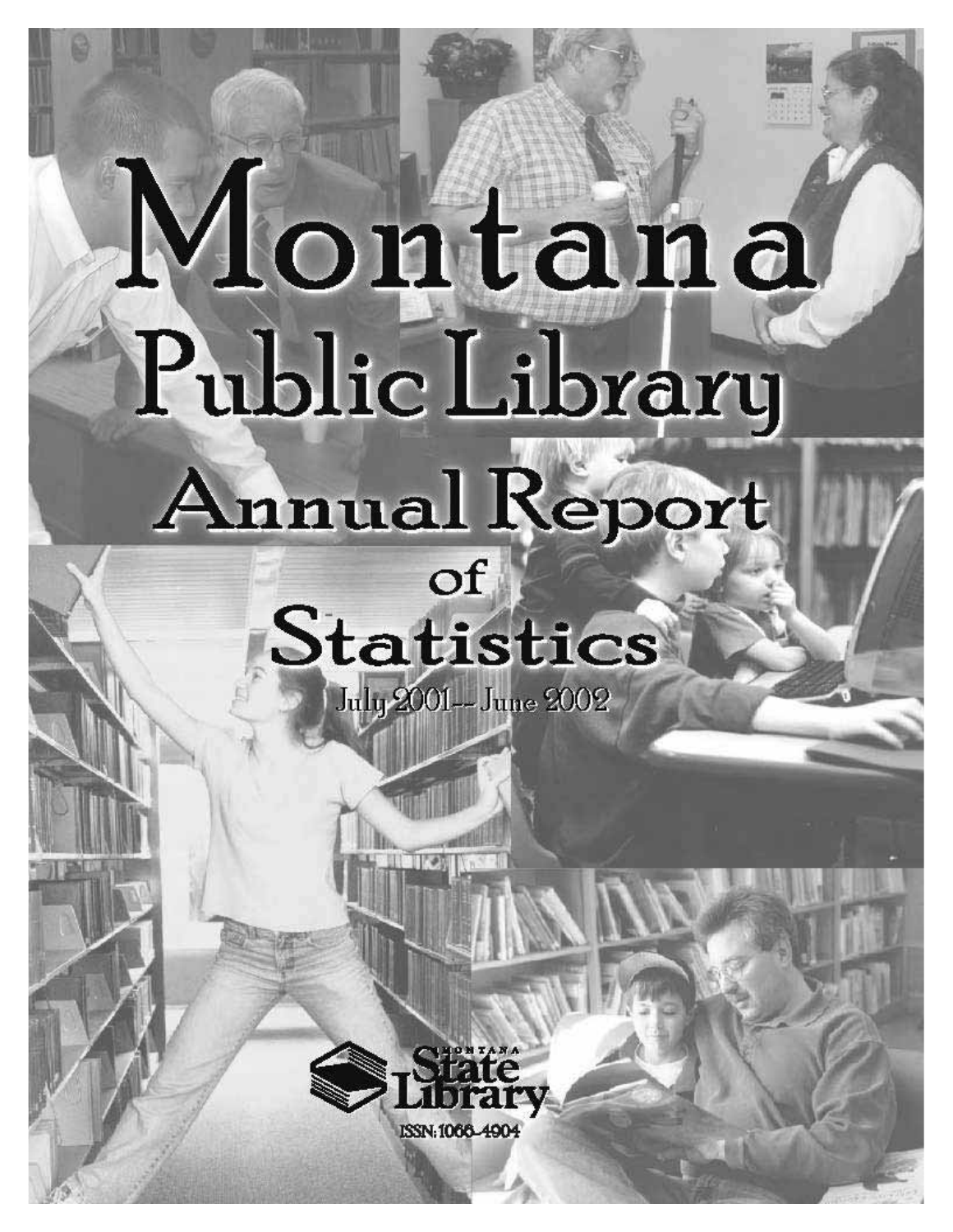

# Public Library Annual Report of **Statistics** July 2001 -- June 2002

Cover Photo Credits: Top two photos by Anastasia Burton Other Photographs used courtesy of Beyond Words Photo Contest:

Grand Prize "Inquiring Minds" by Kirsten Baker, Liverpool (N.Y.) Public Library Honorable Mention, Amateur. "If I Could Fly" by Adrienne Posey, Reinert/Alumni Memorial Library, Creighton University, Omaha, Neb. Honorable Mention, Youth. "On a Rainy Day" by Aya Kiyohara, St. Andrew's Priory, Honolulu, Hawaii 1st Place, Amateur. "Following in his Father's Footsteps" by Shirley Gray, Union (N.J.) Public Library

> ISSN: 1066-4904 Published by:



406-444-3115 -- Fax: 406-444-0266 1515 East Sixth Avenue -- PO Box 201800 Helena, Montana 59620-1800 http://msl.state.mt.us This publication is available in PDF at http://msl.state.mt.us/ldd/Statistics/Stats.html E-Mail: msl@state.mt.us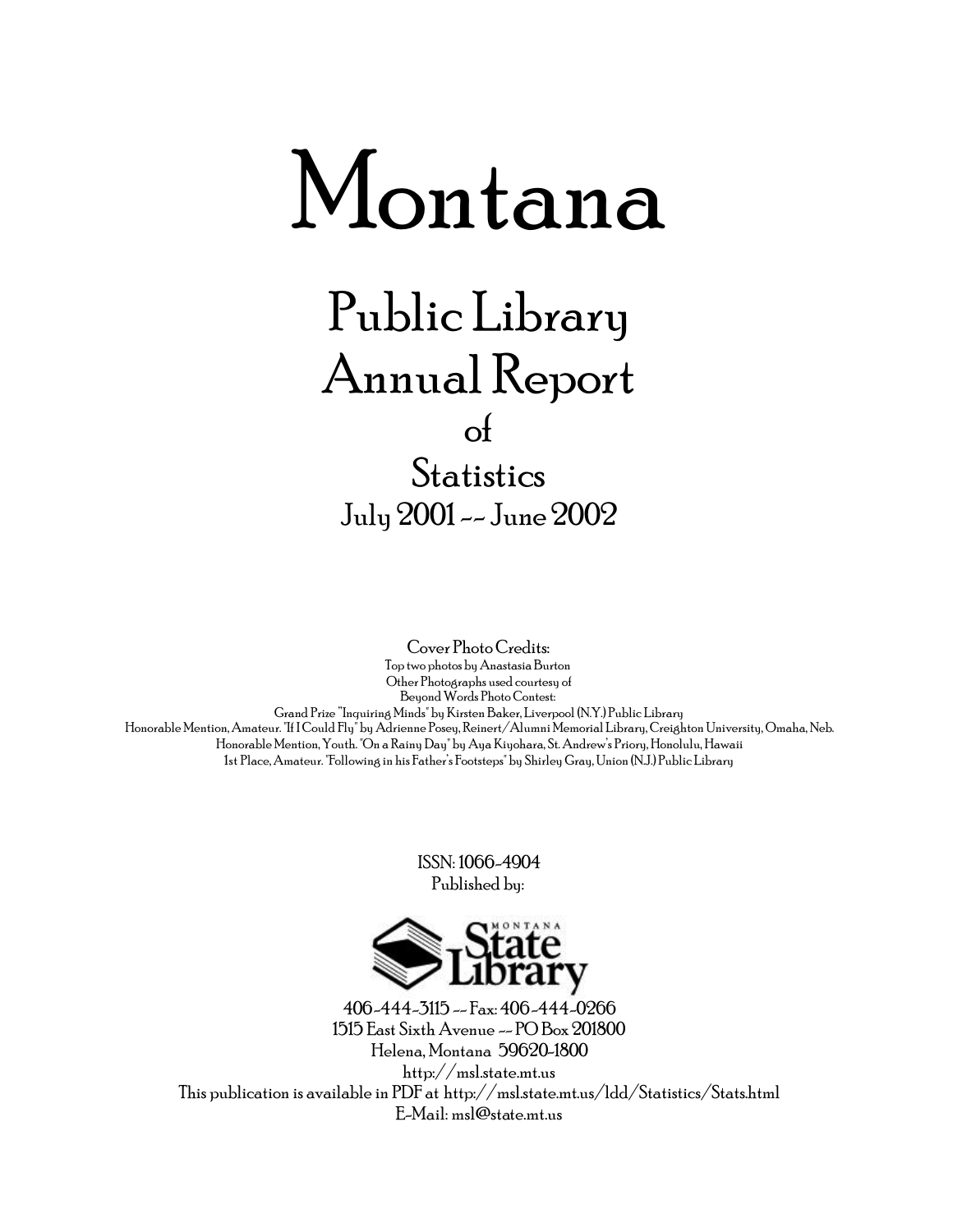# Table of Contents

| Letter from the Montana State Librarian Karen Strege | 1                |
|------------------------------------------------------|------------------|
| Statewide Library Performance Indicators             |                  |
| Core Performance Measures                            | $\sqrt{2}$       |
| General and Service Area Population Tables           |                  |
| Interpreting Measures                                | $\frac{2}{2}$    |
| Visits Per Capita                                    | $\overline{3}$   |
| Circulation Per Capita                               | $\overline{4}$   |
| <b>Collection Turnover Rate</b>                      | $\overline{5}$   |
| Income Per Capita                                    | $\boldsymbol{6}$ |
| Expenditures Per Capita                              | $\overline{7}$   |
| General and Service Area Population Tables           |                  |
| General Information                                  | 8                |
| Staff Information                                    | 10               |
| Salaries                                             | 12               |
| Library Income                                       | 14               |
| Library Income by Service Area Population            | 18               |
| Expenditures                                         | 22               |
| Expenditures by Service Area Population              | 26               |
| Collection                                           | 30               |
| Collection by Service Area Population                | 32               |
| Service Hours                                        | 34               |
| Service Hours by Service Area Population             | 36               |
| Circulation                                          | 38               |
| Circulation by Service Area Population               | 40               |
| Programs                                             | 42               |
| Interlibrary Loans                                   | 44               |
| Interlibrary Loans by Service Area Population        | 46               |
| Library Facility Adequacy                            | 48               |
| Automation                                           | 50               |
|                                                      |                  |

SFY: State Fiscal Year July through June MLS: Master of Library Science NA: Not Available Sq: Square w/: With

### Abbreviations  $\delta$  Acronyms If you need more information, please contact:

Tristen Shinnick Phone: 406-444-3115 Toll Free in Montana: 800-338-5087 Fax: 406-444-0266 E-Mail: tshinnick@state.mt.us PO Box 201800 Helena MT 59620-1800

Suzanne Reymer Phone: 406-255-0729 Toll Free in Montana: 888-826-0837 Fax: 406-255-0732 E-Mail: sreymer@uswest.net Parmly Billings Library 510 North Broadway Billings MT 59101-1196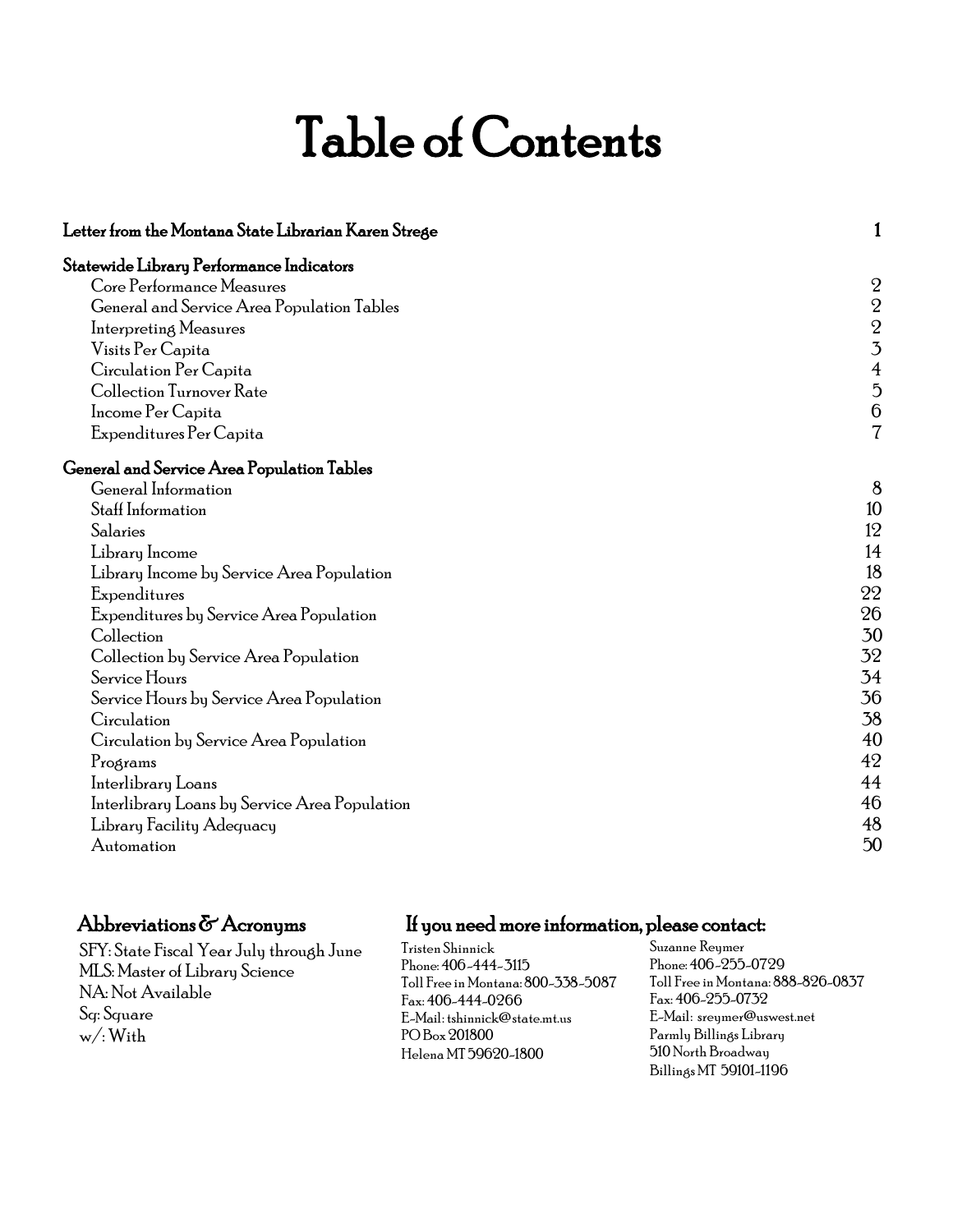<span id="page-3-0"></span>

This report contains statistical information for all 79 public libraries in Montana. The Montana State Library (MSL) has statutory responsibility to collect statistical information from these libraries. The State Library cooperates with the Federal-State Cooperative System (FSCS) program, which develops and compiles national public library statistics for the United States. MSL provides Montana information to the FSCS so that policymakers, funders, trustees, and librarians can identify trends in the country's libraries services.

We hope Montana's public librarians, trustees, and friends will find this report to be a valuable tool for improving the quality and effectiveness of public library service. The information is designed to be useful both in evaluating past efforts and in many planning activities. Generally, users apply these statistics in two ways -- tracking library performance from year to year and comparing library performance with that of other libraries.

The context of the statistics is important for both types of use. If a library's circulation has decreased significantly from year to year, obvious answers, such as budget reductions, might be identified. However, significant decreases or increases may not be as easily explained, and the librarian and trustees must investigate these changes to either remedy problems or to continue beneficial activities. Such longitudinal analysis should use statistics from as many years as possible to accurately forecast trends.

Comparisons must be made between like entities in order to be meaningful. The report attempts to help the users do so by dividing libraries into groups that serve similar populations. However, even within these population groups, wide variations exist between individual libraries. Before using the statistics to make comparisons, check for similarities in other factors, such as income, hours of operation, collections, and mission, goals, and objectives. Users must also consider other libraries' situations, such as local economic conditions or a move to a new building, other than measurements, when using the report to make comparisons.

The information in the report is presented in two main sections: Performance Measures and General/Service Area Population Tables. In the Performance Measures section, MSL chose six measures to highlight. This section provides summaries, general descriptions, and identifies factors that may affect these measures.

The data in the General/Service Area Population Tables is presented in two ways -- by county and by city. The same information is provided by grouping libraries by population, allowing for easy comparisons of similar libraries.

We wish you well in your efforts to continually improve library services in Montana. If we can provide assistance, please do not hesitate to contact us.

sincerely,<br>Karn Strege

Karen Strege Montana State Librarian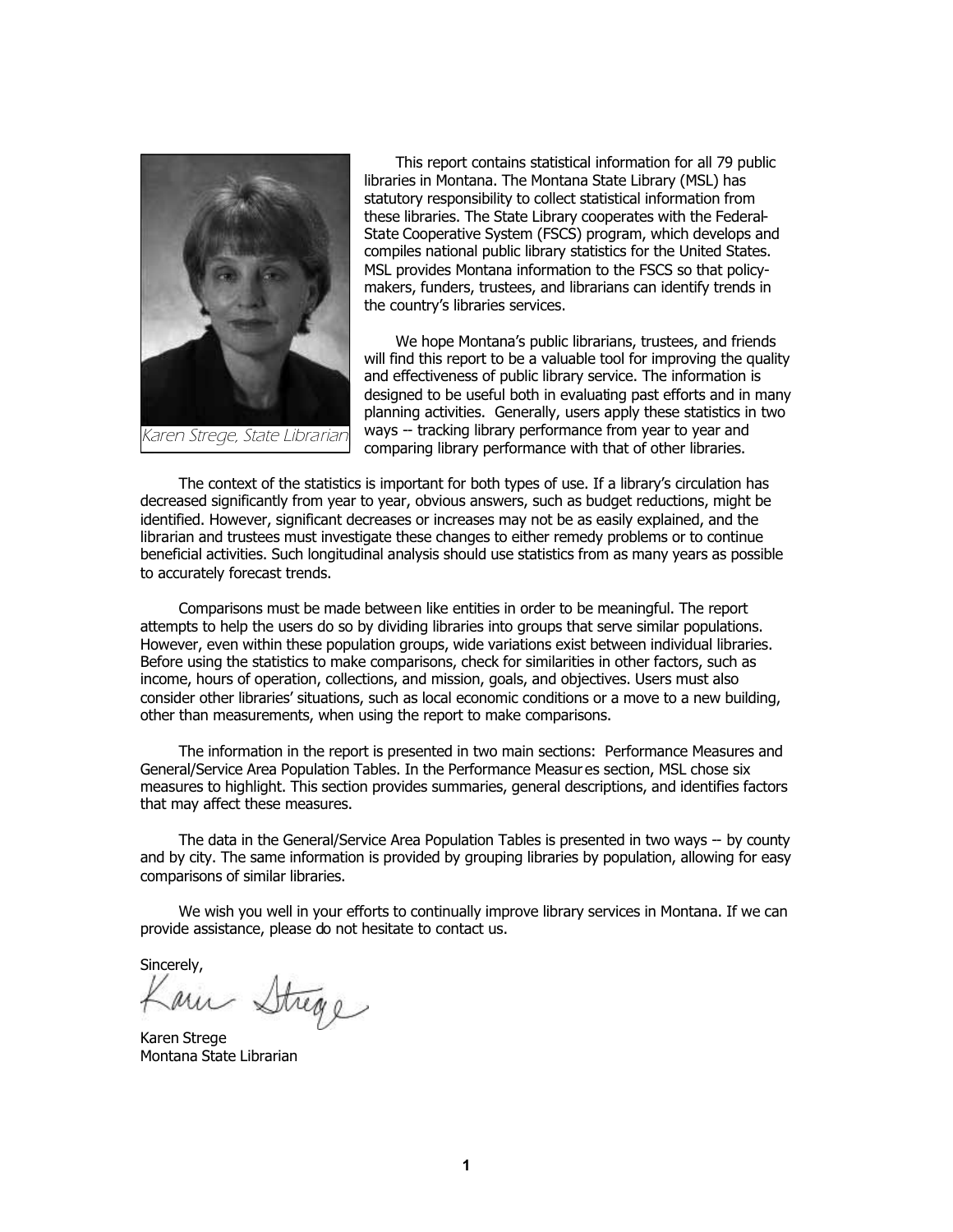<span id="page-4-0"></span>

[Core Performance Measures -- 2](#page-5-0) [General and Service Area Population Tables -- 2](#page-5-0) [Interpreting Measures -- 2](#page-5-0) [Visits Per Capita -- 3](#page-6-0) [Circulation Per Capita -- 4](#page-7-0) [Collection Turnover Rate -- 5](#page-8-0) [Income Per Capita -- 6](#page-9-0) [Expenditures Per Capita -- 7](#page-10-0)

Statewide Library Performance Indicators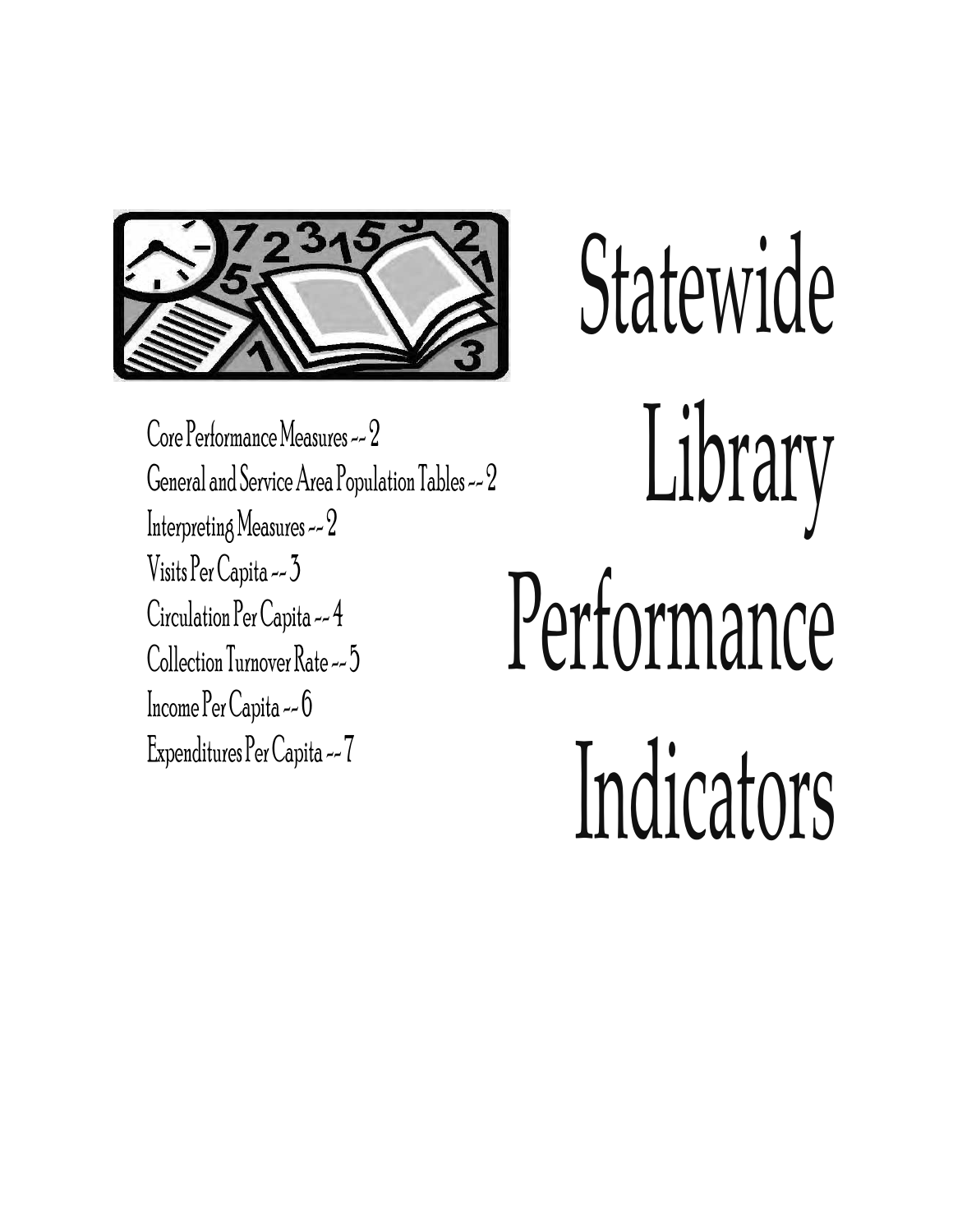### **Statewide Library Performance Indicators**

### <span id="page-5-0"></span>**Core Perfomance Measures**

Because of their potential applications to library services planning and because of their usefulness as general indicators of library service on a statewide basis, six measures have been designated as core performance measures:

- 
- Visits per capita<br>
Expenditures per capita 
Expenditures per capita
- $E$  Expenditures per capita
- 
- 
- $\blacksquare$  Holdings per capita  $\blacksquare$  Income per capita

### **General and Service Area Population Tables**

The following pages provide summary data for these performance measures on a statewide basis. The population of the library service area is also provided. For each measure, the text gives a general description and identifies some of the factors affecting the measure.

In this publication, the general tables are categorized by the county in which the public library resides and report basic library information on a library-by-library basis.

### **Interpreting Measures**

Although community and individual library circumstances vary, the core measures and general tables can assist Montana's public librarians and trustees as they evaluate library activities and plan improvements in library services. We offer the following suggestions:

- **Analyze the library's statistics in terms of library mission, goals, and objectives. Libraries, even** in communities of similar size, have varying funding patterns and community expectations for service. A reference and resource library will show a different pattern of statistics than a popular materials library.
- Realize that online databases and the Internet have changed library use patterns. Although statewide and national data have not yet been collected on this service, individual libraries should be tracking this use.
- Remember that performance measure scores are not absolutes. Performance measures are not necessarily precise. Most measures are calculated in percentages and ratios. Do not be too concerned about "decimal points."
- Use performance measures in context. There are not "right" or "wrong" scores for performance measures. One performance measure alone cannot tell a complete story. Performance measure scores should be interpreted in context with each other and with the library's overall service program and budget.
- **EXECTED** Exercise patience in working toward improving performance measure scores. Changing a library's score on a performance measure is usually not accomplished overnight. Such a change usually requires work over an extended period. Improving a library's score on selected performance measures has to be a cooperative effort among the library director, library trustees, and the local community.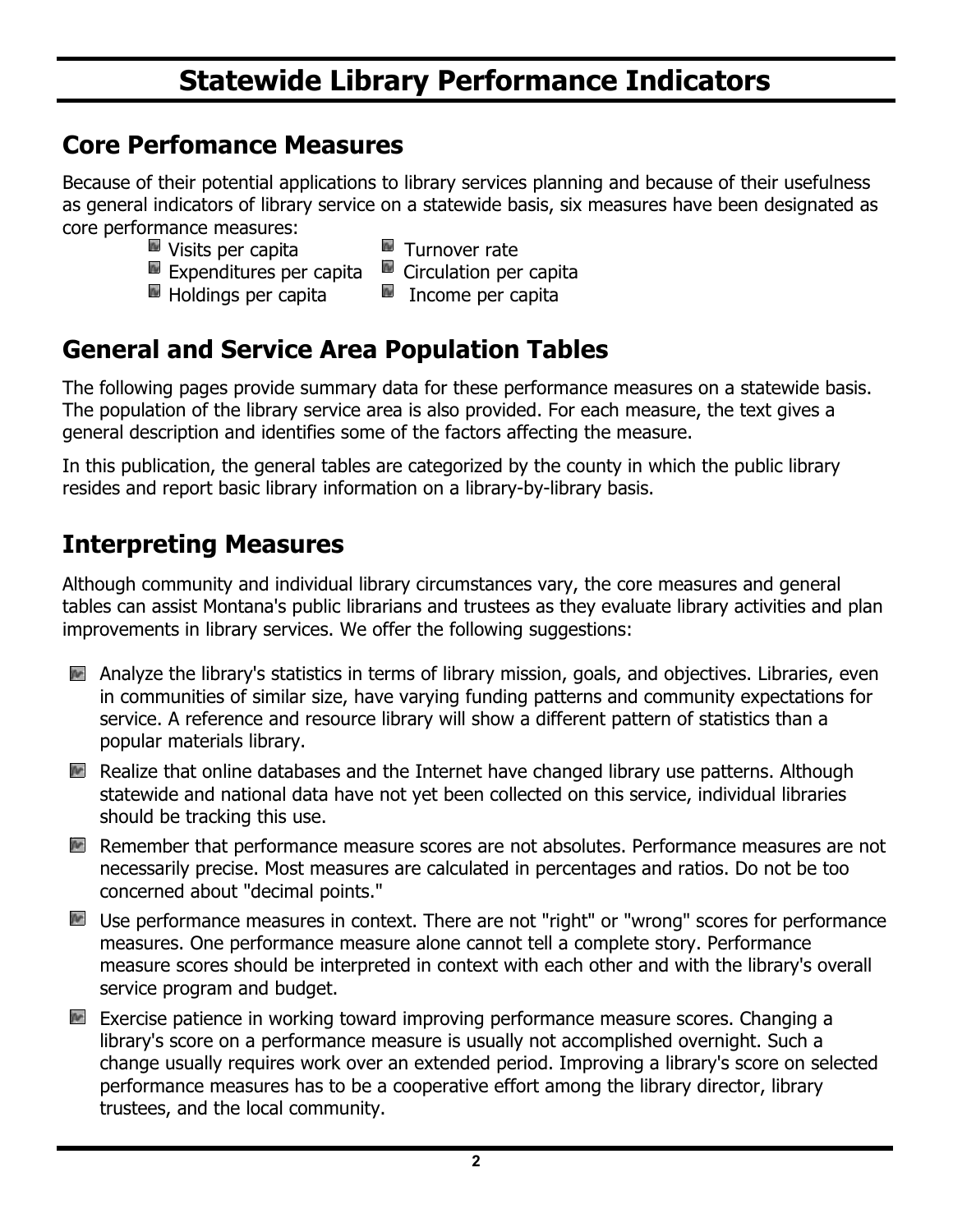### **Visits Per Capita - SFY 2002**

<span id="page-6-0"></span>Visits Per Capita relates the number of people visiting the library to the population served. It can be thought of as representing the average number of times during a year that a member of the community uses the library. Visits Per Capita is calculated by dividing the library total attendance by the service area population.

### **Factors that Influence the Measure**

- $\bullet$ Fluctuation in the size of the service area population
- $\bullet$ Library hours of service
- $\bullet$ Physical arrangement and convenience of library facilities
- Community awareness of library service
- Special programs--prizes, reading programs, etc.
- $\bullet$ Library circulation or acquisitions policies, loan period, fines
- $\bullet$ Age, condition, and size of the library's collection

### **Interpretation and Use**

 Visits Per Capita is one measure of the community's use of the library, whether for materials, programs, or meetings. A high score on the measure indicates heavy use of the facility. A low score may indicate several things. For example:

- 1. The hours the library is open does not fit the needs of the community;
- 2. The library's collection and/or programming does not meet the community's interests or needs;
- 3. Residents may be unaware of what the library has to offer;
- 4. The facility may be uninviting.



| <b>Population</b>  | <b>Number of</b> | <b>Service</b>    |             | <b>Visits Per Capita</b> |      |
|--------------------|------------------|-------------------|-------------|--------------------------|------|
| Category           | <b>Libraries</b> | <b>Population</b> | <b>High</b> | <b>Average</b>           | Low  |
| 1,199 and Under    | 9                | 7,130             | 19.51       | 1.35                     | 0.70 |
| 1,200-1,999        | 12               | 19,966            | 13.27       | 0.26                     | 1.30 |
| 2,000-3,499        | 11               | 28,442            | 11.21       | 0.31                     | 1.44 |
| 3,500-4,999        | 13               | 53,951            | 16.67       | 0.19                     | 0.79 |
| 5,000-9,999        | 15               | 115,390           | 8.61        | 0.17                     | 0.87 |
| 10,000-24,999      | 12               | 166,798           | 7.18        | 0.55                     | 2.45 |
| <b>Over 25,000</b> |                  | 508,625           | 7.33        | 0.70                     | 2.46 |
| <b>Statewide:</b>  | 79               | 900,302           | 19.51       | 3.97                     | 0.70 |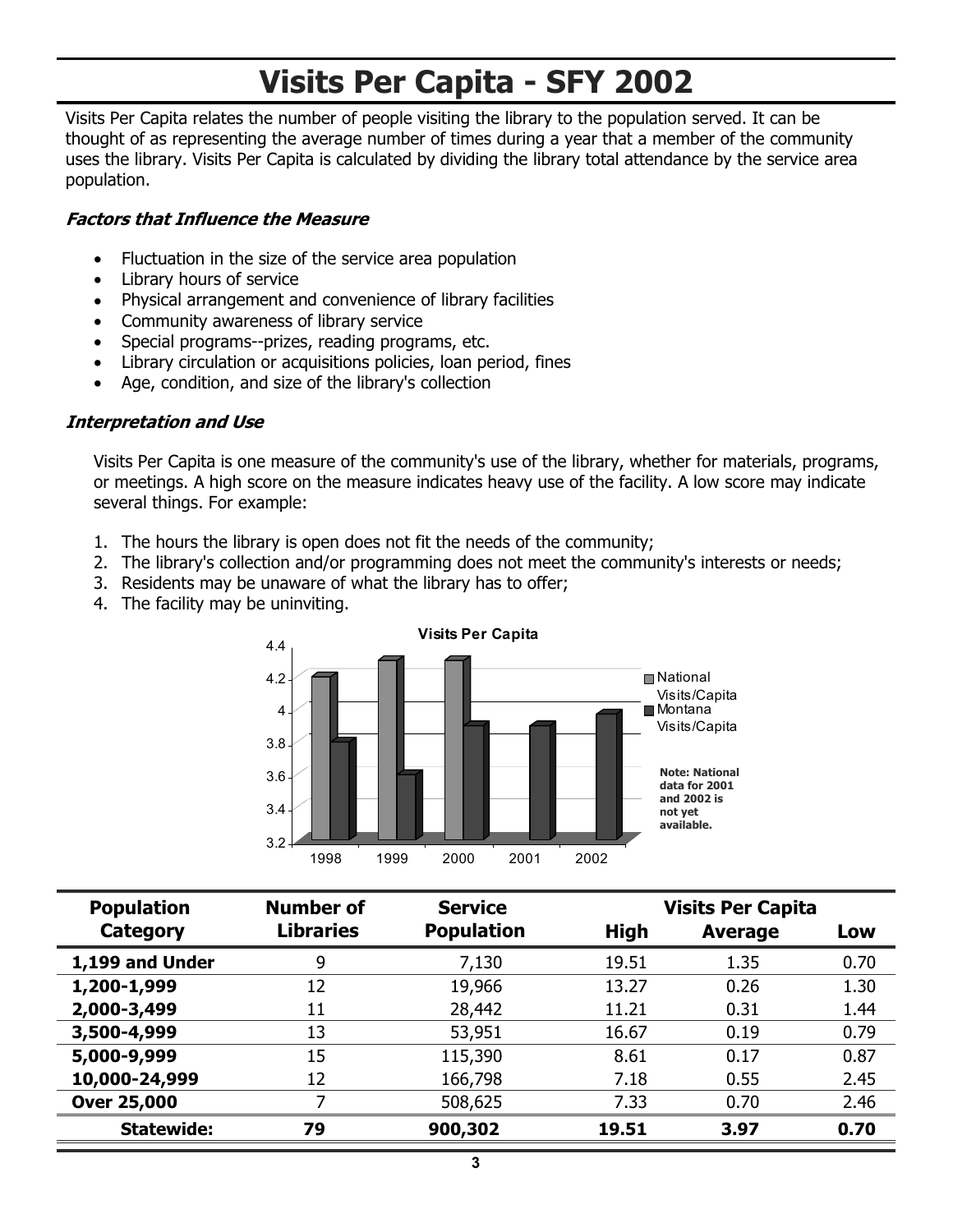### **Circulation Per Capita - SFY 2002**

<span id="page-7-0"></span>Circulation Per Capita relates the number of items a library circulates to the population served. It can be thought of as representing the average number of items checked out in a year by a member of the community. Circulation Per Capita is calculated by dividing the library's total annual circulation by the service area population.

#### **Factors that Influence the Measure**

- -Fluctuation in the size of the service area population
- $\bullet$ Increase or decrease in the number of items circulated annually
- Library circulation or acquisitions policies, loan period, fines
- $\bullet$ Special programs--prizes, reading programs, etc.
- Community awareness of library service
- Library hours of service
- Number of library users
- $\bullet$ Age, condition, and size of the library's collection
- $\bullet$ Physical arrangement and convenience of library facilities

#### **Interpretation and Use**

Circulation Per Capita is another measure of the community's use of the library. A high score on this measure indicates heavy use of the library's circulating materials. A low score may indicate several things. For example:

- 1. The library's collection may not meet community needs or interests;
- 2. Community residents may be unaware of the library's resources;
- 3. The library may have an extensive collection of non-circulating materials.



| <b>Population</b>  | <b>Number of</b> | <b>Service</b>    |       | <b>Circulation Per Capita</b> |      |
|--------------------|------------------|-------------------|-------|-------------------------------|------|
| Category           | <b>Libraries</b> | <b>Population</b> | High  | Average                       | Low  |
| 1,199 and Under    | 9                | 7,130             | 16.61 | 9.69                          | 3.76 |
| 1,200-1,999        | 12               | 19,966            | 9.44  | 5.21                          | 2.22 |
| 2,000-3,499        | 11               | 28,442            | 10.82 | 6.48                          | 2.55 |
| 3,500-4,999        | 13               | 53,951            | 7.09  | 4.78                          | 0.42 |
| 5,000-9,999        | 15               | 115,390           | 12.57 | 4.97                          | 1.05 |
| 10,000-24,999      | 12               | 166,798           | 7.93  | 4.47                          | 1.13 |
| <b>Over 25,000</b> | 7                | 508,625           | 9.65  | 6.21                          | 2.79 |
| <b>Statewide:</b>  | 79               | 900,302           | 16.61 | 5.66                          | 0.42 |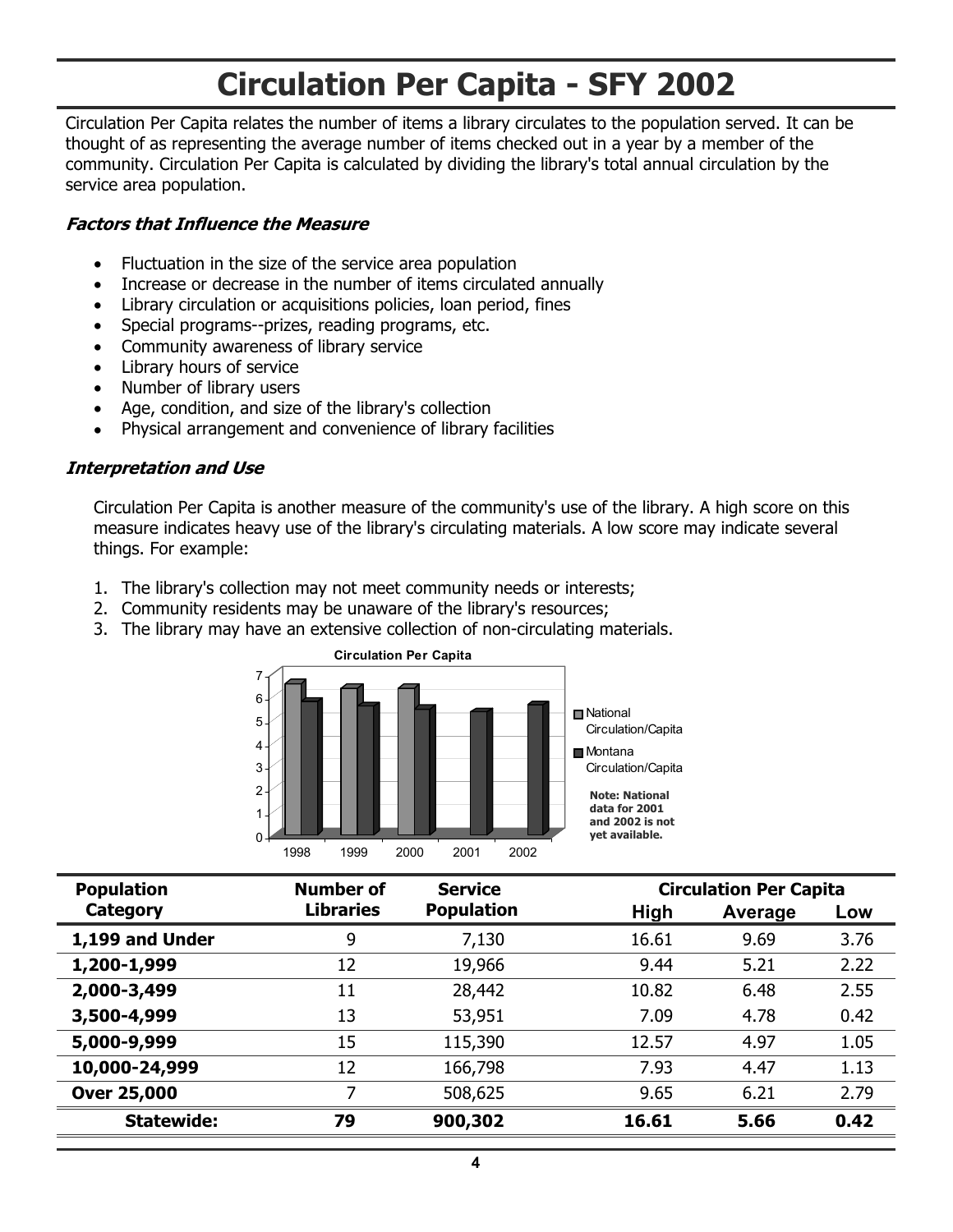### **Collection Turnover Rate - SFY 2002**

<span id="page-8-0"></span>Turnover Rate measures the activity of a library's collection, indicating the number of times each unit of library material would have circulated during the year if circulation had been spread evenly throughout the collection. It is calculated by dividing the library's total annual circulation by total library holdings.

### **Factors that Influence the Measure**

- $\bullet$ Increase or decrease in the annual circulation
- $\bullet$ Circulation policies--loan period, fines
- Library acquisitions and collection development policies
- Special programs--prizes, reading program, etc.
- Community awareness of library service
- Library hours of service
- Number of library users
- Age, condition, and size of the library's collection
- $\bullet$ Physical arrangement and convenience of library facilities

### **Interpretation and Use**

This measure related strongly to the goals each library has set for meeting the service needs of its community. A library which emphasizes the circulation of popular reading materials will have a higher Turnover Rate than a library which emphasizes subject depth in its collection and has an extensive reference collection.



### **Collection Turnover -- National : Montana Average**

| <b>Population</b>  | <b>Number of</b> |                              |                   |                | <b>Turnover Rate</b> |      |
|--------------------|------------------|------------------------------|-------------------|----------------|----------------------|------|
| Category           |                  | <b>Libraries Circulation</b> | <b>Collection</b> | <b>Average</b> | High                 | Low  |
| 1,199 and Under    | 9                | 69,092                       | 97,793            | 0.71           | 1.33                 | 0.28 |
| 1,200-1,999        | 12               | 103,969                      | 140,088           | 0.74           | 2.29                 | 0.34 |
| 2,000-3,499        | 11               | 184,162                      | 188,294           | 0.98           | 1.48                 | 0.55 |
| 3,500-4,999        | 13               | 257,934                      | 296,204           | 0.87           | 1.67                 | 0.18 |
| 5,000-9,999        | 15               | 573,790                      | 438,799           | 1.31           | 2.44                 | 0.39 |
| 10,000-24,999      | 12               | 745,536                      | 489,247           | 1.52           | 2.81                 | 0.46 |
| <b>Over 25,000</b> |                  | 3,159,758                    | 1,178,918         | 2.68           | 4.78                 | 0.96 |
| <b>Statewide:</b>  | 79               | 5,094,241                    | 2,829,343         | 1.80           | 4.78                 | 0.18 |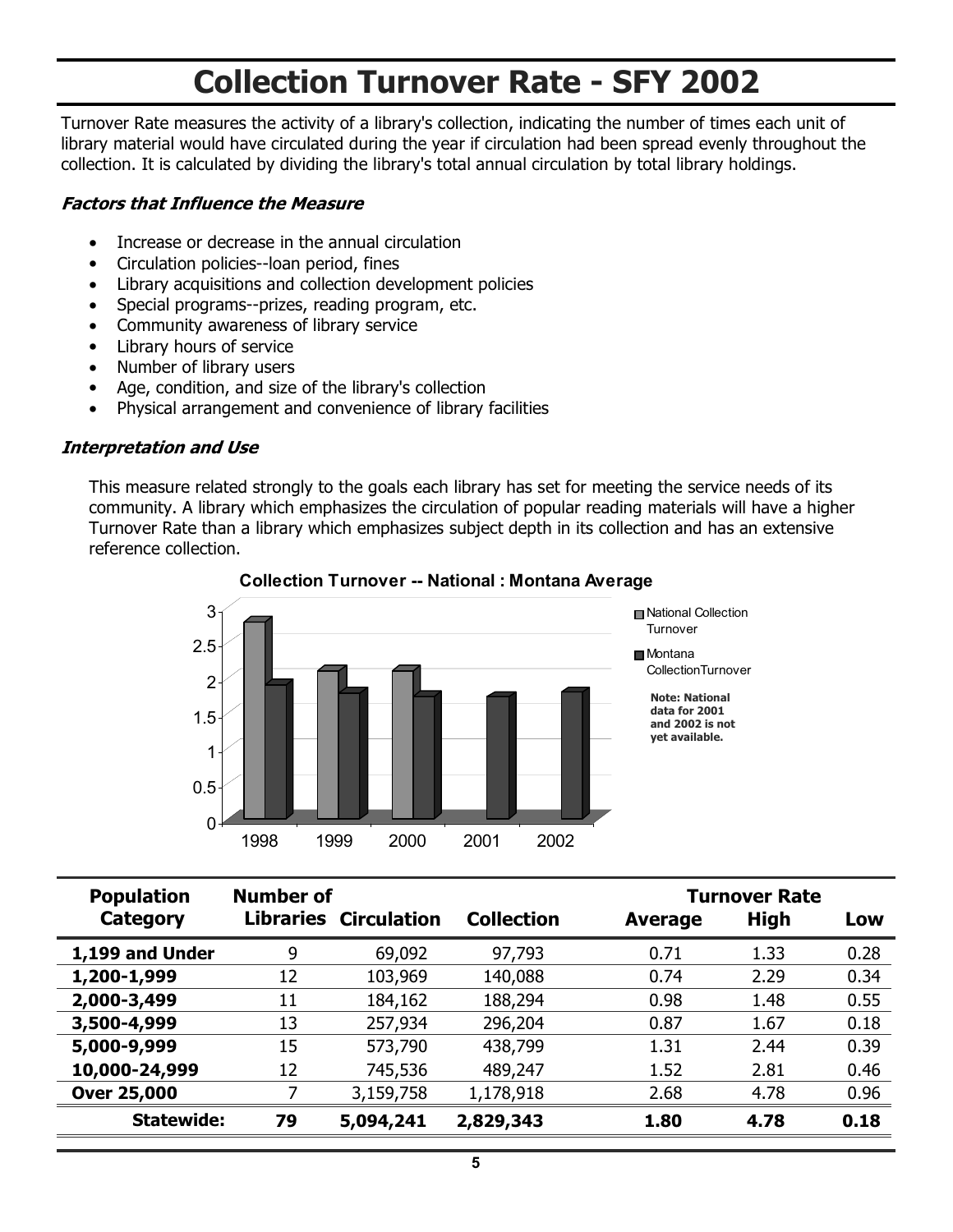### **Income Per Capita - SFY 2002**

<span id="page-9-0"></span>Income Per Capita relates library income to the population of the service area served. It is obtained by dividing the library's total income by the service area population. Figures shown here are based on each library's **total income**, which includes city, district, county, state, federal, and other income.

### **Factors that Influence the Measure**

- $\bullet$ Overall local economic conditions
- $\bullet$ Changing tax base
- $\bullet$ Demands on local government for all public services in general and library service specifically
- $\bullet$ Community perception of the importance and value of library service
- $\bullet$ Political climate
- $\bullet$ Changes in the availability of state and federal grants

#### **Interpretation and Use**

Knowing the extent to which a city, district or county government is providing the financial support possible for its library is valuable information for public librarians and their boards.



| <b>Population</b>  | Number of        | <b>Service</b>    |         | <b>Income Per Capita</b> |         |
|--------------------|------------------|-------------------|---------|--------------------------|---------|
| Category           | <b>Libraries</b> | <b>Population</b> | High    | <b>Average</b>           | Low     |
| 1,199 and Under    | 9                | 7,130             | \$75.51 | \$28.69                  | \$3.70  |
| 1,200-1,999        | 12               | 19,966            | \$43.99 | \$17.78                  | \$7.37  |
| 2,000-3,499        | 11               | 28,442            | \$54.08 | \$23.66                  | \$8.35  |
| 3,500-4,999        | 13               | 53,951            | \$31.20 | \$17.97                  | \$12.64 |
| 5,000-9,999        | 15               | 115,390           | \$33.06 | \$14.45                  | \$1.81  |
| 10,000-24,999      | 12               | 166,798           | \$29.65 | \$17.75                  | \$11.39 |
| <b>Over 25,000</b> | 7                | 508,625           | \$70.32 | \$23.59                  | \$15.39 |
| <b>Statewide:</b>  | 79               | 900,302           | \$75.51 | \$20.92                  | \$1.81  |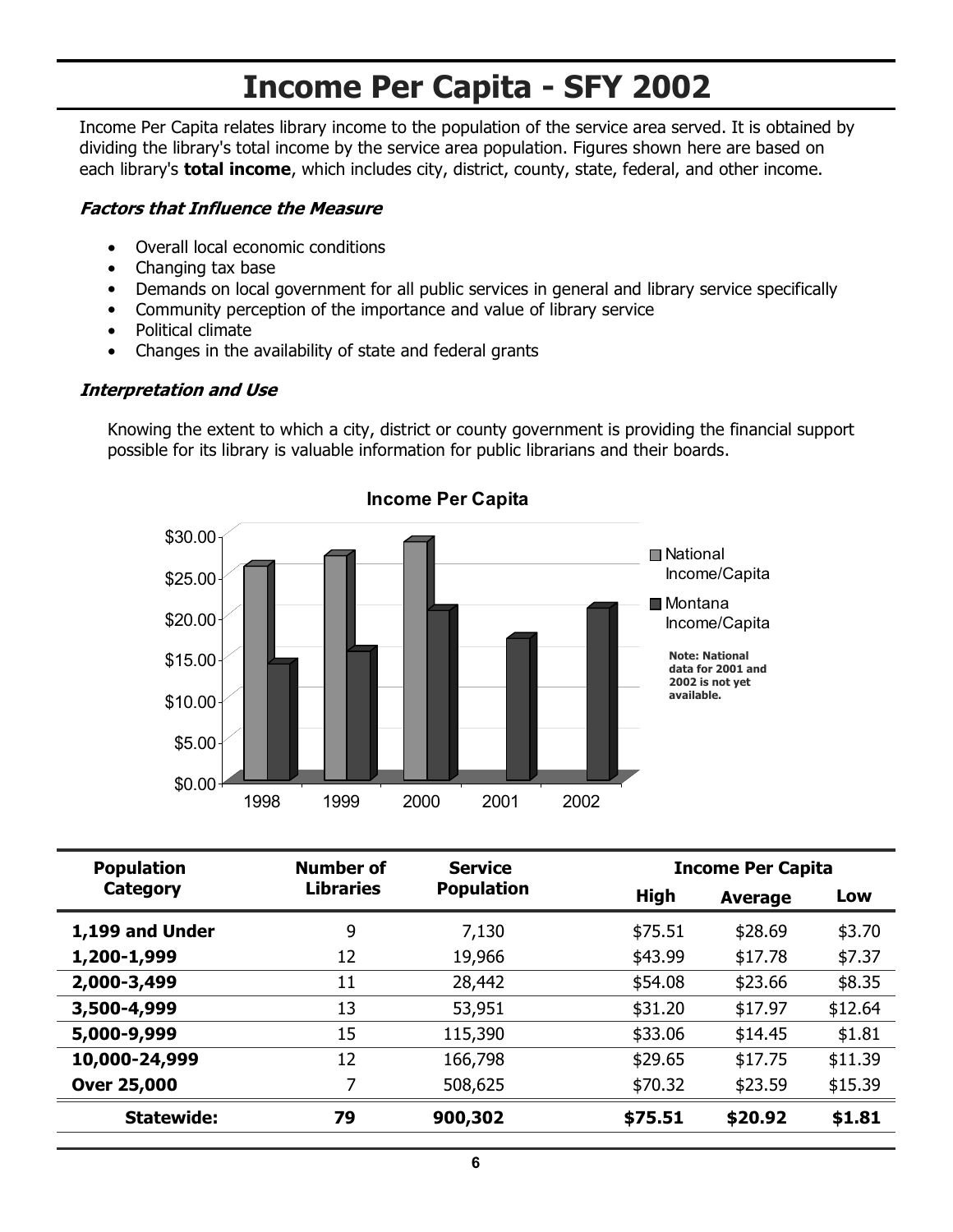### **Expenditures Per Capita - SFY 2002**

<span id="page-10-0"></span>Expenditures Per Capita relates library expenditures to the population of the service area served. It is obtained by dividing the library's total expenditures by the service area population. Figures shown here are based on each library's **operating** expenditures, such as personnel, collections and operations.

### **Factors that Influence the Measure**

- $\bullet$ Overall local economic conditions
- $\bullet$ Changes in the tax base of local government
- $\bullet$ Demands on local government for public services in general and library service specifically
- Community perception of the importance and value of library services
- $\bullet$ Political climate
- $\bullet$  The extent to which certain services (custodial, utility, administrative functions, etc.) are charged to the library's budget.
- $\bullet$ Changes in the availability of state and federal grants

#### **Interpretation and Use**

In general, Expenditures Per Capita reflects the community's financial support in relation to its size, although operating expenditures from other sources of income are included. Communities with a lower tax base usually must make a proportionally greater effort to support adequate library services. Although Expenditures Per Capita must be interpreted in conjunction with other measures to document the library's performance, it can provide important information for use by elected officials and the general public as they review the library's budget.



| <b>Population</b>  | Number of        | <b>Service</b>    |             | <b>Expenditures Per Capita</b> |         |
|--------------------|------------------|-------------------|-------------|--------------------------------|---------|
| Category           | <b>Libraries</b> | <b>Population</b> | <b>High</b> | <b>Average</b>                 | Low     |
| 1,199 and Under    | 9                | 7,130             | \$75.19     | \$25.90                        | \$4.19  |
| 1,200-1,999        | 12               | 19,966            | \$25.10     | \$14.76                        | \$7.69  |
| 2,000-3,499        | 11               | 28,442            | \$40.08     | \$22.11                        | \$11.54 |
| 3,500-4,999        | 13               | 53,951            | \$21.31     | \$14.16                        | \$4.36  |
| 5,000-9,999        | 15               | 115,390           | \$25.40     | \$13.33                        | \$1.52  |
| 10,000-24,999      | 12               | 166,798           | \$25.06     | \$16.15                        | \$10.91 |
| <b>Over 25,000</b> | 7                | 508,625           | \$26.30     | \$17.42                        | \$13.70 |
| <b>Statewide:</b>  | 79               | 900,302           | \$75.19     | \$16.62                        | \$1.52  |

**Note: Capital Outlays, which are usually one time large sums for projects such as new buildings, are not included here.**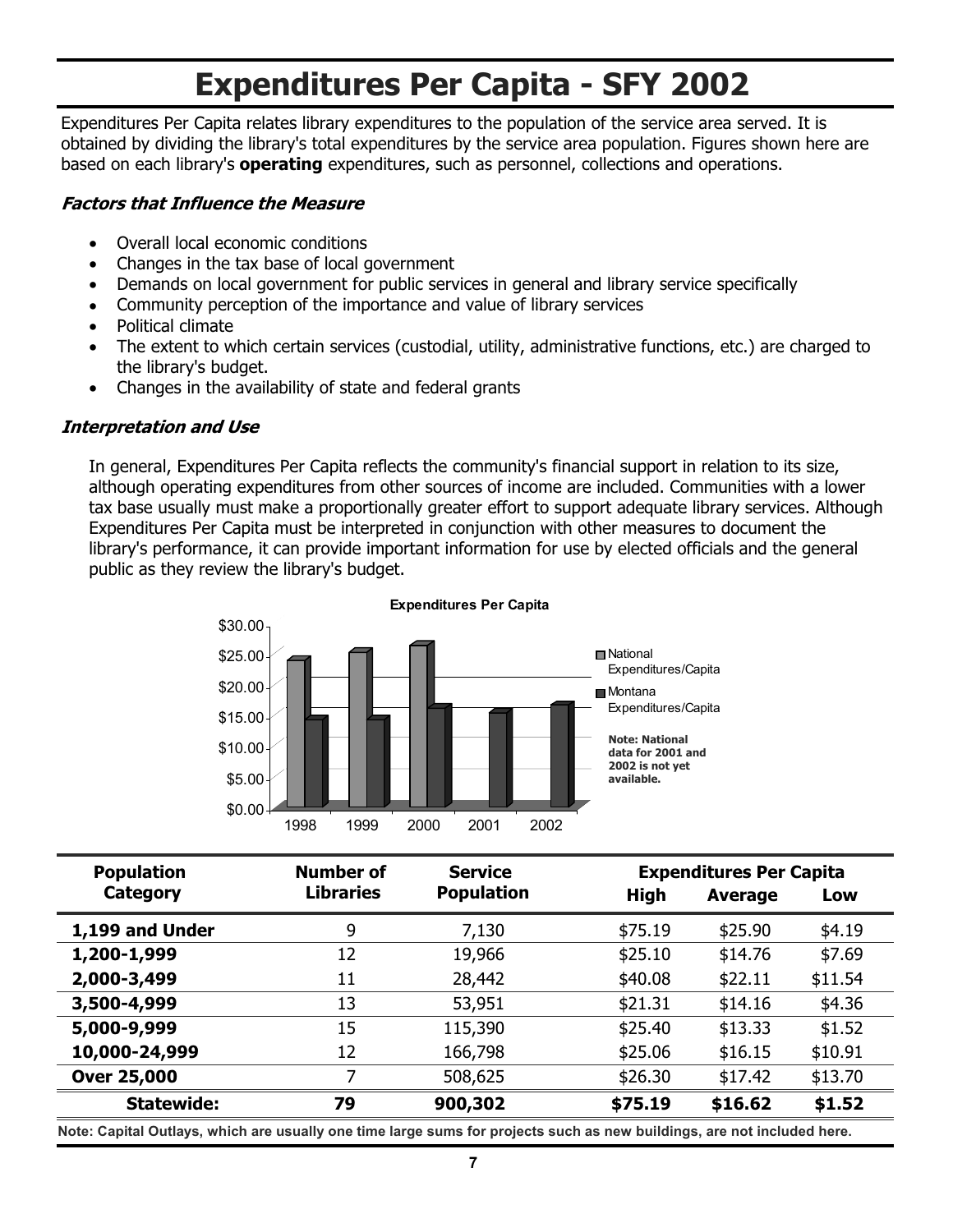<span id="page-11-0"></span>



[General Information -- 8](#page-12-0) [Staff Information -- 10](#page-14-0) [Salaries -- 12](#page-16-0) [Library Income -- 14](#page-18-0) [Library Income by Service Area Population -- 18](#page-22-0) [Expenditures -- 22](#page-26-0) [Expenditures by Service Area Population -- 26](#page-30-0) [Collection -- 30](#page-34-0) [Collection by Service Area Population -- 32](#page-36-0) [Service Hours -- 34](#page-38-0) [Service Hours by Service Area Population -- 36](#page-40-0) [Circulation -- 38](#page-42-0) [Circulation by Service Area Population -- 40](#page-44-0) Programs  $-42$ [Interlibrary Loans -- 44](#page-48-0) [Interlibrary Loans by Service Area Population -- 46](#page-50-0) [Library Facility Adequacy -- 48](#page-52-0) [Automation -- 50](#page-54-0)

General and Service Area Population Tables





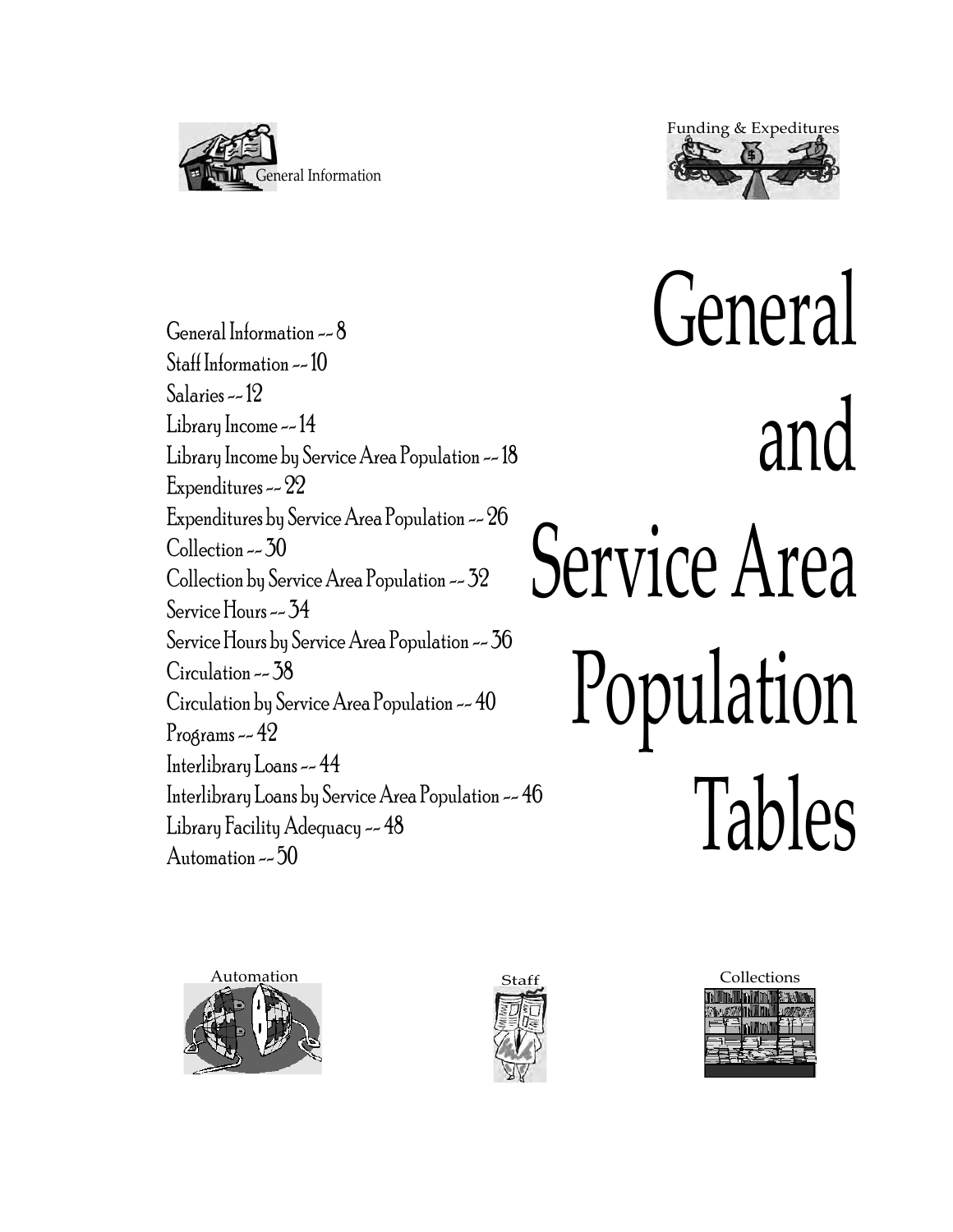# <span id="page-12-0"></span>**General Information - SFY 2002**

| <b>County</b>          | <b>Library Name</b>                   | <b>Registered</b><br><b>Borrowers</b> | Percent<br>Registered | <b>Branches</b> | Book-<br>mobiles |
|------------------------|---------------------------------------|---------------------------------------|-----------------------|-----------------|------------------|
| <b>Beaverhead</b>      | Dillon City Library                   | 2,047                                 | 22.25%                |                 | 0                |
| <b>Big Horn</b>        | Big Horn County Public Library        | 3,584                                 | 28.29%                |                 | $\mathbf{1}$     |
| <b>Blaine</b>          | <b>Blaine County Library</b>          | 1,456                                 | 33.87%                |                 | 0                |
|                        | Harlem Public Library                 | 663                                   | 24.46%                |                 | 0                |
| <b>Broadwater</b>      | Broadwater School & Community Library | 2,177                                 | 49.65%                |                 | $\boldsymbol{0}$ |
| Carbon                 | <b>Bridger Public Library</b>         | 1,113                                 | 49.27%                |                 | 0                |
|                        | Joliet Community Library              | 1,000                                 | 45.25%                |                 | 0                |
|                        | Red Lodge Carnegie Library            | 3,100                                 | 60.99%                |                 | 0                |
| <b>Carter</b>          | Ekalaka Public Library                | 160                                   | 11.76%                |                 | $\boldsymbol{0}$ |
| Cascade                | <b>Belt Public Library</b>            | 1,100                                 | 72.27%                |                 | 0                |
|                        | Great Falls Public Library            | 26,892                                | 34.87%                |                 | 1                |
|                        | Wedsworth Memorial Library            | 575                                   | 33.67%                |                 | 0                |
| Chouteau               | Chouteau County Library               | 4,010                                 | 67.17%                | 3               | $\boldsymbol{0}$ |
| <b>Custer</b>          | Miles City Public Library             | 5,251                                 | 44.90%                |                 | 0                |
| <b>Daniels</b>         | Daniels County Library                | 1,565                                 | 77.59%                |                 | $\boldsymbol{0}$ |
| <b>Dawson</b>          | Glendive Public Library               | 4,190                                 | 46.25%                | 1               | 0                |
| <b>Deer Lodge</b>      | Hearst Free Library                   | 5,000                                 | 53.10%                |                 | $\boldsymbol{0}$ |
| <b>Fallon</b>          | Fallon County Library                 | 2,364                                 | 83.33%                |                 | 0                |
| <b>Fergus</b>          | Denton Public Library                 | 301                                   | 100.00%               |                 | $\mathbf 0$      |
|                        | Lewistown Public Library              | 4,201                                 | 36.83%                |                 | 0                |
|                        | Moore Public Library                  | 79                                    | 42.47%                |                 | 0                |
| <b>Flathead</b>        | Flathead County Library               | 37,077                                | 49.79%                | $\overline{4}$  | 0                |
| <b>Gallatin</b>        | Belgrade Community Library            | 4,333                                 | 42.18%                |                 | 0                |
|                        | Bozeman Public Library                | 20,990                                | 43.91%                |                 | 0                |
|                        | Manhattan Community Library           | 1,625                                 | 50.56%                |                 | 0                |
|                        | Three Forks Community Library         | 1,071                                 | 30.20%                |                 | 0                |
|                        | West Yellowstone Public Library       | 785                                   | 26.21%                |                 | 0                |
| Garfield               | Garfield County Library               | 400                                   | 31.27%                |                 | 0                |
| <b>Glacier</b>         | <b>Glacier County Library</b>         | 4,401                                 | 33.22%                | $\overline{2}$  | $\boldsymbol{0}$ |
| Granite                | Drummond School/Community Library     | 430                                   | 38.50%                |                 | 0                |
|                        | Philipsburg Public Library            | 675                                   | 39.40%                |                 | 0                |
| Hill                   | Havre-Hill County Library             | 7,329                                 | 43.96%                |                 | $\mathbf 0$      |
| <b>Jefferson</b>       | <b>Boulder Community Library</b>      | 2,982                                 | 29.67%                | 1               | 0                |
| <b>Judith Basin</b>    | Judith Basin County Free Library      | 803                                   | 34.48%                | $\mathbf{1}$    | $\mathbf 0$      |
| Lake                   | Polson City Library                   | 7,200                                 | 61.07%                |                 | 0                |
|                        | Ronan City Library                    | 5,895                                 | 67.26%                |                 | 0                |
|                        | St Ignatius School-Community Library  | 853                                   | 14.33%                |                 | 0                |
| <b>Lewis and Clark</b> | Lewis & Clark Library                 | 21,412                                | 38.43%                | 3               | $\mathbf 0$      |
| Liberty                | Liberty County Library                | 1,907                                 | 88.37%                |                 | 0                |
| Lincoln                | Lincoln County Public Library         | 8,366                                 | 44.41%                | $\overline{2}$  | 0                |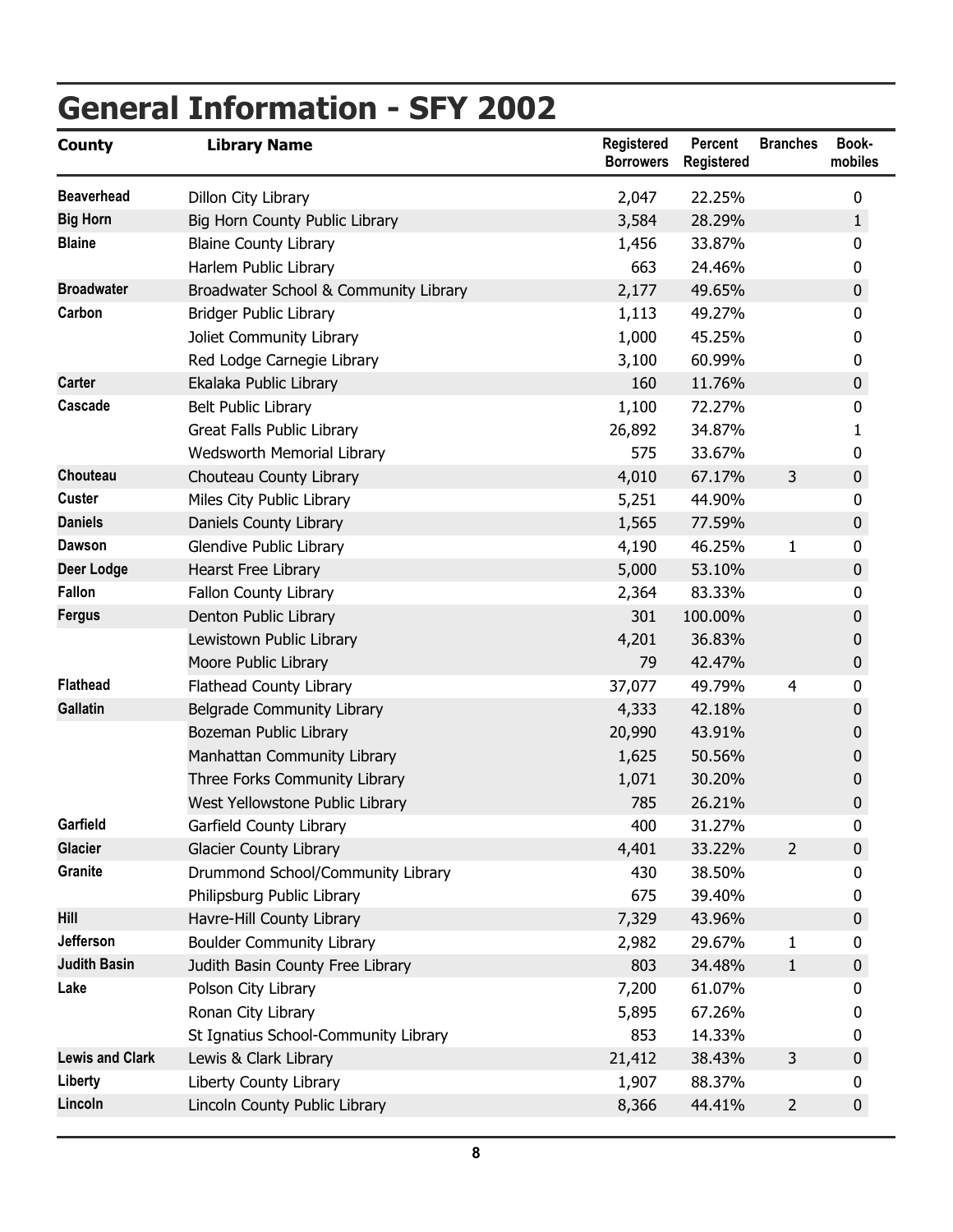# **General Information - SFY 2002**

| <b>County</b>       | <b>Library Name</b>                   | <b>Registered</b><br><b>Borrowers</b> | <b>Percent</b><br><b>Registered</b> | <b>Branches</b> | Book-<br>mobiles |
|---------------------|---------------------------------------|---------------------------------------|-------------------------------------|-----------------|------------------|
| <b>Madison</b>      | Madison Valley Public Library         | 1,827                                 | 161.82%                             |                 | 0                |
|                     | Sheridan Public Library               | 1,390                                 | 146.62%                             |                 | 0                |
|                     | Thompson-Hickman County Library       | 1,638                                 | 40.11%                              |                 | 0                |
|                     | Twin Bridges Public Library           | 645                                   | 93.61%                              |                 | 0                |
| <b>McCone</b>       | George McCone Memorial County Library | 683                                   | 34.55%                              |                 | 0                |
| <b>Meagher</b>      | Meagher County/City Library           | 2,025                                 | 104.81%                             |                 | 0                |
| <b>Mineral</b>      | Mineral County Public Library         | 1,831                                 | 47.14%                              | $\overline{2}$  | 0                |
| <b>Missoula</b>     | Missoula Public Library               | 54,466                                | 56.85%                              | $\overline{2}$  | 0                |
| <b>Musselshell</b>  | Roundup Community Library             | 1,758                                 | 39.09%                              |                 | 0                |
| Park                | Livingston-Park County Public Library | 9,956                                 | 63.44%                              |                 | 0                |
| Petroleum           | Petroleum County Community Library    | 525                                   | 106.49%                             |                 | 0                |
| <b>Phillips</b>     | Phillips County Library               | 2,086                                 | 45.34%                              | $\overline{2}$  | 0                |
| Pondera             | Conrad Public Library                 | 3,258                                 | 72.43%                              |                 | 0                |
|                     | Valier Public Library                 | 611                                   | 31.72%                              |                 | 0                |
| <b>Powder River</b> | Henry A Malley Memorial Library       | 1,088                                 | 58.56%                              |                 | 0                |
| <b>Powell</b>       | William K. Kohrs Memorial Library     | 2,700                                 | 37.60%                              |                 | $\boldsymbol{0}$ |
| <b>Prairie</b>      | Prairie County Library                | 745                                   | 62.14%                              |                 | 0                |
| Ravalli             | <b>Bitterroot Public Library</b>      | 10,461                                | 43.87%                              |                 | 0                |
|                     | Darby Community Public Library        | 748                                   | 19.15%                              |                 | 0                |
|                     | North Valley Public Library           | 15,214                                | 182.88%                             |                 | 0                |
| <b>Richland</b>     | Sidney Public Library                 | 4,481                                 | 46.35%                              |                 | 0                |
| <b>Roosevelt</b>    | Roosevelt County Library              | 2,761                                 | 26.00%                              | 3               | $\boldsymbol{0}$ |
| <b>Rosebud</b>      | Rosebud County Library                | 6,207                                 | 66.15%                              | 1               | 0                |
| <b>Sanders</b>      | Plains Public Library District        | 2,293                                 | 60.22%                              |                 | 0                |
|                     | Preston Town County Library           | 845                                   | 49.97%                              |                 | 0                |
|                     | Thompson Falls Public Library         | $\pmb{0}$                             | 0.00%                               |                 | 0                |
| <b>Sheridan</b>     | Sheridan County Library               | 2,169                                 | 52.84%                              |                 | 0                |
| <b>Silver Bow</b>   | Butte-Silver Bow Public Library       | 14,391                                | 41.59%                              |                 | 0                |
| <b>Stillwater</b>   | Stillwater County Library             | 4,086                                 | 49.86%                              |                 | 0                |
| <b>Sweetgrass</b>   | Carnegie Public Library               | 1,200                                 | 33.25%                              |                 | $\boldsymbol{0}$ |
| <b>Teton</b>        | Choteau Public Library                | 1,825                                 | 52.99%                              |                 | 0                |
|                     | Dutton Public Library                 | 145                                   | 10.35%                              |                 | 0                |
|                     | Fairfield Public Library              | 459                                   | 28.71%                              |                 | 0                |
| <b>Toole</b>        | <b>Toole County Library</b>           | 2,208                                 | 41.92%                              | $\mathbf{1}$    | $\mathbf 0$      |
| <b>Valley</b>       | Glasgow City-County Library           | 3,531                                 | 46.01%                              | 1               | 0                |
| Wheatland           | Harlowton Public Library              | 539                                   | 23.75%                              |                 | 0                |
| <b>Wibaux</b>       | Wibaux Public Library                 | 560                                   | 52.43%                              |                 | 0                |
| Yellowstone         | Laurel Public Library                 | 3,300                                 | 52.76%                              |                 | 0                |
|                     | Parmly Billings Library               | 68,485                                | 55.63%                              |                 | 2                |
|                     | <b>Totals:</b>                        | 432,502                               | 51.45%                              | 29              | 4                |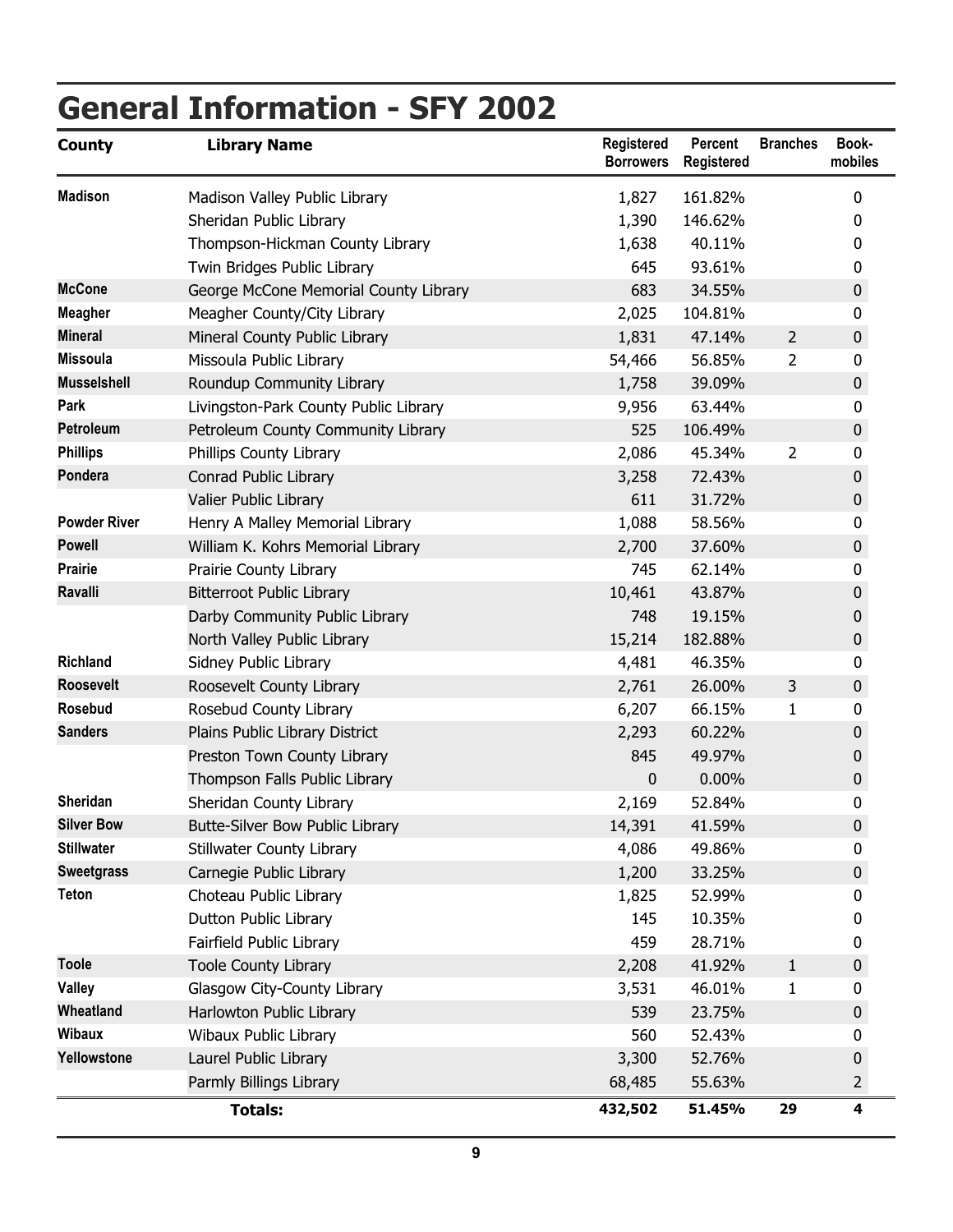# <span id="page-14-0"></span>**Staff Information - SFY 2002**

| <b>County</b>       | <b>Library Name</b>                   | <b>Director</b><br>has MLS | <b>Total FTE</b><br>w/MLS | <b>FTE</b> | Director Librarian<br><b>FTE</b> | Other<br><b>Staff</b> | Total<br><b>Staff</b> | <b>Service</b><br><b>Area Pop</b> |
|---------------------|---------------------------------------|----------------------------|---------------------------|------------|----------------------------------|-----------------------|-----------------------|-----------------------------------|
| <b>Beaverhead</b>   | Dillon City Library                   | N                          | 0.45                      | 0.70       | 0.05                             | 0.25                  | 1.00                  | 9,202                             |
| <b>Big Horn</b>     | Big Horn County Public Library        | Υ                          | 1.00                      | 1.00       | 3.00                             | 0.00                  | 4.00                  | 12,671                            |
| <b>Blaine</b>       | <b>Blaine County Library</b>          | N                          | 0.00                      | 0.78       | 0.78                             | 0.26                  | 1.82                  | 4,299                             |
|                     | Harlem Public Library                 | N                          | 0.00                      | 0.63       | 0.00                             | 0.38                  | 1.01                  | 2,710                             |
| <b>Broadwater</b>   | Broadwater School & Community Library | ${\sf N}$                  | 0.00                      | 1.00       | 2.00                             | 0.00                  | 3.00                  | 4,385                             |
| Carbon              | <b>Bridger Public Library</b>         | N                          | 0.00                      | 0.38       | 0.00                             | 0.00                  | 0.38                  | 2,259                             |
|                     | Joliet Community Library              | N                          | 1.00                      | 0.00       | 2.00                             | 0.00                  | 2.00                  | 2,210                             |
|                     | Red Lodge Carnegie Library            | N                          | 0.00                      | 1.00       | 0.00                             | 0.50                  | 1.50                  | 5,083                             |
| <b>Carter</b>       | Ekalaka Public Library                | ${\sf N}$                  | 0.00                      | 0.50       | 0.00                             | 0.00                  | 0.50                  | 1,360                             |
| Cascade             | <b>Belt Public Library</b>            | N                          | 0.00                      | 1.00       | 0.00                             | 2.00                  | 3.00                  | 1,522                             |
|                     | Great Falls Public Library            | Υ                          | 3.60                      | 1.00       | 3.60                             | 18.70                 | 23.30                 | 77,128                            |
|                     | Wedsworth Memorial Library            | N                          | 0.00                      | 0.57       | 0.00                             | 0.00                  | 0.57                  | 1,708                             |
| Chouteau            | Chouteau County Library               | ${\sf N}$                  | 0.00                      | 1.00       | 2.80                             | 0.70                  | 4.50                  | 5,970                             |
| <b>Custer</b>       | Miles City Public Library             | Υ                          | 1.00                      | 1.00       | 5.00                             | 0.00                  | 6.00                  | 11,696                            |
| <b>Daniels</b>      | <b>Daniels County Library</b>         | ${\sf N}$                  | 0.00                      | 0.80       | 0.80                             | 0.00                  | 1.60                  | 2,017                             |
| <b>Dawson</b>       | Glendive Public Library               | N                          | 0.00                      | 1.00       | 0.88                             | 1.40                  | 3.28                  | 9,059                             |
| <b>Deer Lodge</b>   | Hearst Free Library                   | ${\sf N}$                  | 0.00                      | 1.00       | 1.00                             | 2.10                  | 4.10                  | 9,417                             |
| <b>Fallon</b>       | Fallon County Library                 | N                          | 0.00                      | 1.00       | 2.50                             | 0.00                  | 3.50                  | 2,837                             |
| <b>Fergus</b>       | Denton Public Library                 | ${\sf N}$                  | 0.00                      | 0.50       | 0.00                             | 0.00                  | 0.50                  | 301                               |
|                     | Lewistown Public Library              | N                          | 0.00                      | 1.00       | 1.00                             | 4.00                  | 6.00                  | 11,406                            |
|                     | Moore Public Library                  | N                          | 0.00                      | 0.38       | 0.00                             | 0.00                  | 0.38                  | 186                               |
| <b>Flathead</b>     | <b>Flathead County Library</b>        | Υ                          | 3.50                      | 1.00       | 8.50                             | 17.45                 | 26.95                 | 74,471                            |
| <b>Gallatin</b>     | Belgrade Community Library            | Υ                          | 1.00                      | 1.00       | 0.00                             | 1.75                  | 2.75                  | 10,272                            |
|                     | Bozeman Public Library                | Υ                          | 5.60                      | 1.00       | 6.35                             | 12.31                 | 19.66                 | 47,805                            |
|                     | Manhattan Community Library           | ${\sf N}$                  | 0.00                      | 1.00       | 0.88                             | 0.25                  | 2.13                  | 3,214                             |
|                     | Three Forks Community Library         | N                          | 0.00                      | 0.88       | 0.00                             | 0.48                  | 1.35                  | 3,546                             |
|                     | West Yellowstone Public Library       | N                          | 0.00                      | 1.00       | 1.00                             | 0.23                  | 2.23                  | 2,995                             |
| Garfield            | Garfield County Library               | N                          | 0.00                      | 0.00       | 0.00                             | 0.50                  | 0.50                  | 1,279                             |
| <b>Glacier</b>      | <b>Glacier County Library</b>         | Υ                          | 0.90                      | 0.90       | 2.10                             | 0.53                  | 3.53                  | 13,247                            |
| <b>Granite</b>      | Drummond School/Community Library     | N                          | 0.00                      | 0.25       | 0.00                             | 0.00                  | 0.25                  | 1,117                             |
|                     | Philipsburg Public Library            | N                          | 0.00                      | 0.38       | 0.00                             | 0.03                  | 0.40                  | 1,713                             |
| Hill                | Havre-Hill County Library             | N                          | 0.00                      | 1.00       | 4.00                             | 0.10                  | 5.10                  | 16,673                            |
| Jefferson           | <b>Boulder Community Library</b>      | Υ                          | 1.00                      | 1.00       | 1.00                             | 1.00                  | 3.00                  | 10,049                            |
| <b>Judith Basin</b> | Judith Basin County Free Library      | N                          | 0.00                      | 1.00       | 0.48                             | 0.24                  | 1.72                  | 2,329                             |
| Lake                | Polson City Library                   | N                          | 0.00                      | 1.00       | 1.60                             | 1.87                  | 4.47                  | 11,789                            |
|                     | Ronan City Library                    | N                          | 0.00                      | 0.95       | 0.70                             | 0.47                  | 2.12                  | 8,765                             |
|                     | St Ignatius School-Community Library  | N                          | 0.00                      | 0.43       | 0.00                             | 0.00                  | 0.43                  | 5,953                             |
|                     | Lewis and Clark Lewis & Clark Library | Υ                          | 6.00                      | 1.00       | 5.00                             | 18.00                 | 24.00                 | 55,716                            |
| Liberty             | Liberty County Library                | N                          | 0.00                      | 1.00       | 0.87                             | 0.00                  | 1.87                  | 2,158                             |
| Lincoln             | Lincoln County Public Library         | Υ                          | 1.00                      | 1.00       | 6.50                             | 1.33                  | 8.83                  | 18,837                            |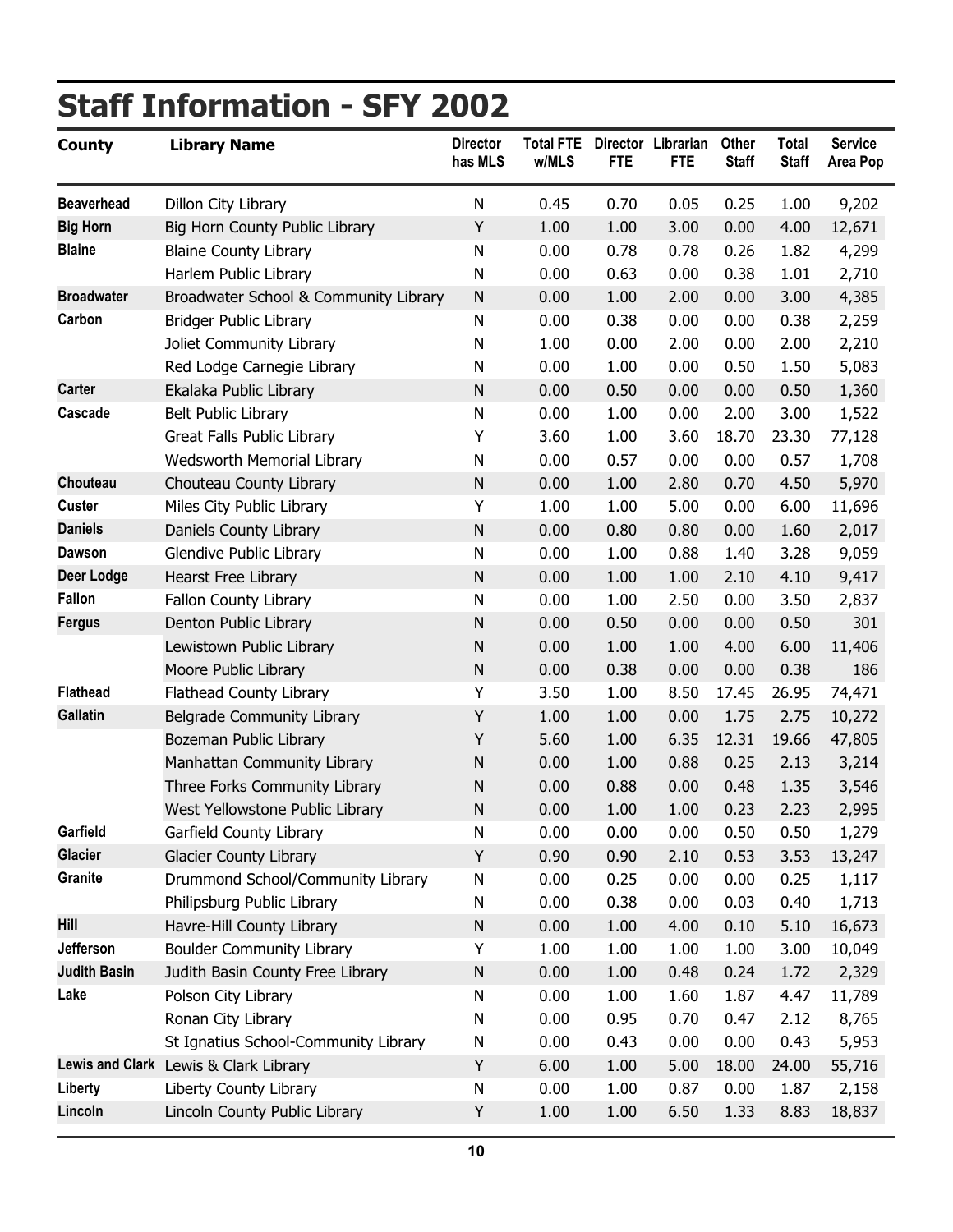# **Staff Information - SFY 2002**

| <b>County</b>       | <b>Library Name</b>                   | <b>Director</b><br>has MLS | <b>Total FTE</b><br>w/MLS | <b>FTE</b> | Director Librarian<br><b>FTE</b> | Other<br><b>Staff</b> | Total<br><b>Staff</b> | <b>Service</b><br><b>Area Pop</b> |
|---------------------|---------------------------------------|----------------------------|---------------------------|------------|----------------------------------|-----------------------|-----------------------|-----------------------------------|
| <b>Madison</b>      | Madison Valley Public Library         | N                          | 0.00                      | 0.85       | 0.00                             | 0.25                  | 1.10                  | 1,129                             |
|                     | Sheridan Public Library               | N                          | 0.00                      | 0.50       | 0.00                             | 0.20                  | 0.70                  | 948                               |
|                     | Thompson-Hickman County Library       | N                          | 0.00                      | 0.75       | 0.00                             | 0.10                  | 0.85                  | 4,084                             |
|                     | Twin Bridges Public Library           | N                          | 0.00                      | 0.50       | 0.00                             | 0.01                  | 0.51                  | 689                               |
| <b>McCone</b>       | George McCone Memorial County Library | ${\sf N}$                  | 0.00                      | 1.00       | 0.75                             | 0.15                  | 1.90                  | 1,977                             |
| <b>Meagher</b>      | Meagher County/City Library           | N                          | 0.00                      | 1.00       | 0.00                             | 1.00                  | 2.00                  | 1,932                             |
| <b>Mineral</b>      | Mineral County Public Library         | N                          | 0.00                      | 0.60       | 0.37                             | 0.77                  | 1.74                  | 3,884                             |
| <b>Missoula</b>     | Missoula Public Library               | ${\sf N}$                  | 3.00                      | 1.00       | 5.00                             | 23.50                 | 29.50                 | 95,802                            |
| <b>Musselshell</b>  | Roundup Community Library             | Y                          | 1.00                      | 1.00       | 0.70                             | 0.00                  | 1.70                  | 4,497                             |
| Park                | Livingston-Park County Public Library | Υ                          | 2.00                      | 1.00       | 2.60                             | 2.54                  | 6.14                  | 15,694                            |
| Petroleum           | Petroleum County Community Library    | ${\sf N}$                  | 0.00                      | 0.23       | 0.50                             | 0.20                  | 0.93                  | 493                               |
| <b>Phillips</b>     | Phillips County Library               | ${\sf N}$                  | 0.00                      | 1.00       | 0.00                             | 0.08                  | 1.08                  | 4,601                             |
| Pondera             | Conrad Public Library                 | $\mathsf{N}$               | 0.00                      | 1.00       | 1.40                             | 0.30                  | 2.70                  | 4,498                             |
|                     | Valier Public Library                 | $\mathsf{N}$               | 0.00                      | 0.50       | 0.23                             | 0.00                  | 0.73                  | 1,926                             |
| <b>Powder River</b> | Henry A Malley Memorial Library       | N                          | 0.00                      | 0.50       | 0.50                             | 0.00                  | 1.00                  | 1,858                             |
| <b>Powell</b>       | William K. Kohrs Memorial Library     | N                          | 0.00                      | 1.00       | 0.65                             | 0.10                  | 1.75                  | 7,180                             |
| <b>Prairie</b>      | Prairie County Library                | N                          | 0.00                      | 0.70       | 0.00                             | 0.10                  | 0.80                  | 1,199                             |
| Ravalli             | <b>Bitterroot Public Library</b>      | $\mathsf{N}$               | 0.00                      | 1.00       | 1.00                             | 2.95                  | 4.95                  | 23,844                            |
|                     | Darby Community Public Library        | $\mathsf{N}$               | 0.00                      | 0.50       | 0.00                             | 0.00                  | 0.50                  | 3,907                             |
|                     | North Valley Public Library           | N                          | 0.00                      | 1.00       | 0.75                             | 0.50                  | 2.25                  | 8,319                             |
| <b>Richland</b>     | Sidney Public Library                 | N                          | 1.00                      | 1.00       | 1.00                             | 2.90                  | 4.90                  | 9,667                             |
| Roosevelt           | Roosevelt County Library              | ${\sf N}$                  | 0.00                      | 1.00       | 4.15                             | 0.28                  | 5.43                  | 10,620                            |
| <b>Rosebud</b>      | Rosebud County Library                | N                          | 0.00                      | 2.00       | 2.13                             | 0.00                  | 4.13                  | 9,383                             |
| <b>Sanders</b>      | Plains Public Library District        | N                          | 0.00                      | 0.75       | 0.00                             | 0.74                  | 1.49                  | 3,808                             |
|                     | Preston Town County Library           | $\mathsf{N}$               | 0.00                      | 0.00       | 1.00                             | 1.00                  | 2.00                  | 1,691                             |
|                     | Thompson Falls Public Library         | N                          | 0.00                      | 0.80       | 0.00                             | 1.03                  | 1.83                  | 4,728                             |
| <b>Sheridan</b>     | Sheridan County Library               | N                          | 0.00                      | 1.00       | 1.30                             | 0.00                  | 2.30                  | 4,105                             |
| <b>Silver Bow</b>   | Butte-Silver Bow Public Library       | N                          | 0.00                      | 1.00       | 3.00                             | 7.88                  | 11.88                 | 34,606                            |
| <b>Stillwater</b>   | Stillwater County Library             | ${\sf N}$                  | 0.00                      | 1.00       | 1.00                             | 0.00                  | 2.00                  | 8,195                             |
| <b>Sweetgrass</b>   | Carnegie Public Library               | ${\sf N}$                  | 0.00                      | 0.83       | 0.00                             | 0.75                  | 1.58                  | 3,609                             |
| <b>Teton</b>        | Choteau Public Library                | N                          | 0.00                      | 0.50       | 0.83                             | 0.00                  | 1.33                  | 3,444                             |
|                     | Dutton Public Library                 | N                          | 0.00                      | 0.55       | 0.00                             | 0.00                  | 0.55                  | 1,401                             |
|                     | Fairfield Public Library              | N                          | 0.00                      | 0.45       | 0.00                             | 0.10                  | 0.55                  | 1,599                             |
| <b>Toole</b>        | <b>Toole County Library</b>           | ${\sf N}$                  | 0.00                      | 0.75       | 0.48                             | 0.00                  | 1.23                  | 5,267                             |
| Valley              | Glasgow City-County Library           | N                          | 0.00                      | 1.00       | 2.50                             | 0.00                  | 3.50                  | 7,675                             |
| Wheatland           | Harlowton Public Library              | ${\sf N}$                  | 0.00                      | 0.88       | 0.00                             | 0.18                  | 1.06                  | 2,269                             |
| <b>Wibaux</b>       | Wibaux Public Library                 | N                          | 0.00                      | 0.80       | 0.50                             | 0.00                  | 1.30                  | 1,068                             |
| Yellowstone         | Laurel Public Library                 | ${\sf N}$                  | 0.00                      | 1.00       | 0.00                             | 1.73                  | 2.73                  | 6,255                             |
|                     | Parmly Billings Library               | Υ                          | 7.00                      | 1.00       | 9.00                             | 18.50                 |                       | 28.50 123,097                     |
|                     | Totals:                               |                            | 40.05                     | 63.94      |                                  |                       |                       | 105.71 154.64 324.29 900,302      |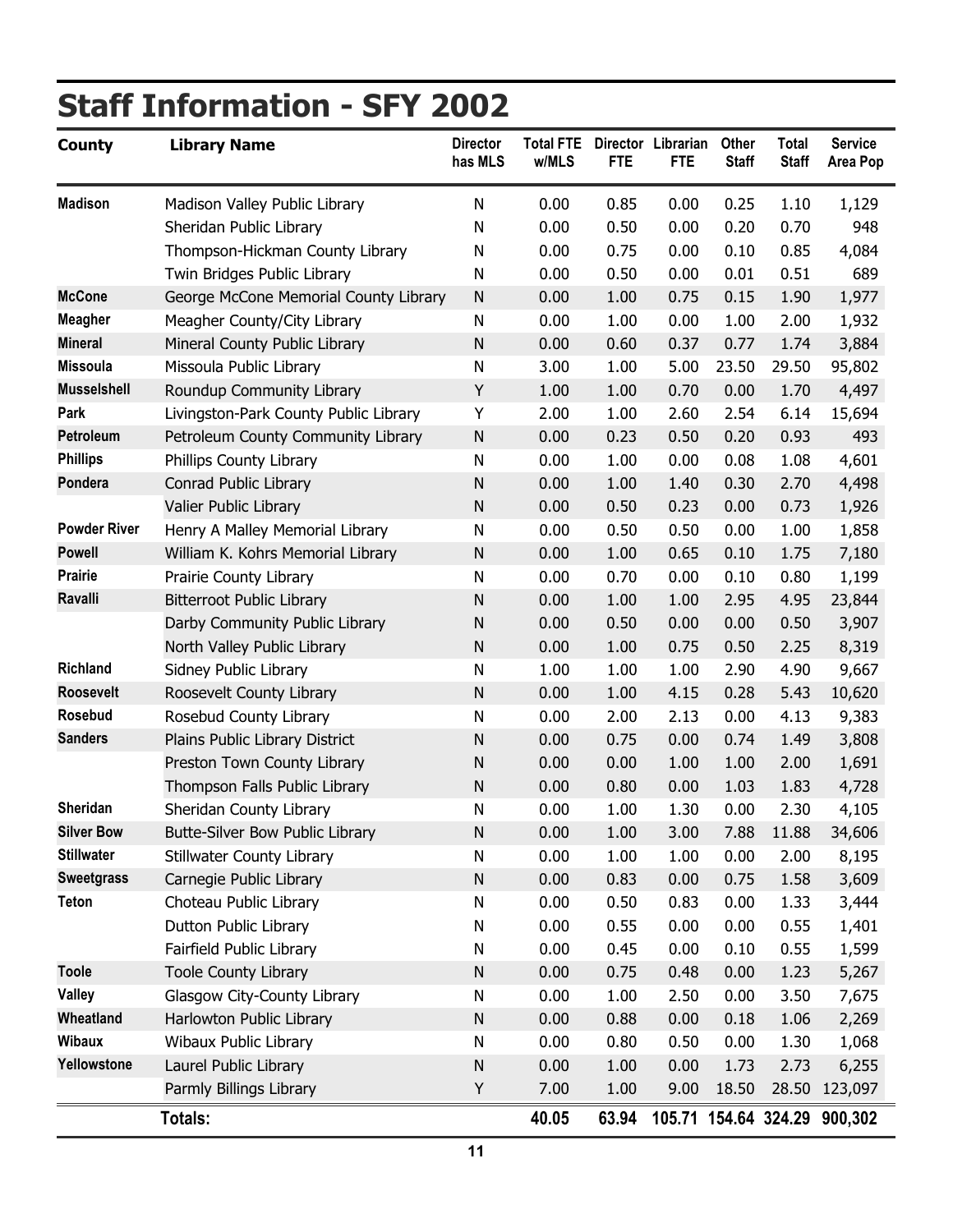<span id="page-16-0"></span>

|                            |                                       | <b>Salaries</b>       |          |          |
|----------------------------|---------------------------------------|-----------------------|----------|----------|
| <b>Population Category</b> | <b>Position</b>                       | <b>Annual Salary:</b> | High     | Low      |
| 1,199 and Under            | Library Director                      |                       | \$21,736 | \$14,560 |
|                            | Community Librarian                   |                       | \$11,440 | \$11,440 |
|                            | Assistant Librarian                   |                       | \$14,976 | \$14,976 |
|                            | Library Aide                          |                       | \$12,168 | \$12,168 |
|                            | Library Assistant                     |                       | \$11,544 | \$11,544 |
|                            | Library Staff Member                  |                       | \$20,800 | \$10,712 |
|                            | Photograph Archivist                  |                       | \$13,520 | \$13,520 |
| 1,200-1,999                | Library Director                      |                       | \$20,800 | \$13,520 |
|                            | Assistant Librarian                   |                       | \$19,802 | \$14,560 |
|                            | Library Aide                          |                       | \$13,728 | \$10,982 |
|                            | Library Clerk                         |                       | \$11,440 | \$11,211 |
|                            | Library Staff Member                  |                       | \$18,720 | \$13,520 |
|                            | Substitute Librarian                  |                       | \$10,920 | \$10,920 |
| 2,000-3,499                | Library Director                      |                       | \$39,520 | \$14,040 |
|                            | Assistant Librarian                   |                       | \$15,808 | \$12,792 |
|                            | Library Aide                          |                       | \$20,280 | \$12,480 |
|                            | Library Associate                     |                       | \$14,664 | \$14,664 |
|                            | Library Clerk                         |                       | \$13,000 | \$13,000 |
|                            | <b>Technical Services Director</b>    |                       | \$12,480 | \$12,480 |
|                            | Youth Services Librarian              |                       | \$14,518 | \$14,518 |
| 3,500-4,999                | Library Director                      |                       | \$52,728 | \$15,038 |
|                            | Community Librarian                   |                       | \$13,000 | \$13,000 |
|                            | Assistant Librarian                   |                       | \$17,680 | \$11,565 |
|                            | Library Aide                          |                       | \$17,680 | \$13,520 |
|                            | Library Clerk                         |                       | \$16,994 | \$13,000 |
|                            | Library Staff Member                  |                       | \$13,520 | \$11,003 |
|                            | Youth Services Librarian              |                       | \$13,520 | \$13,520 |
| 5,000-9,999                | Library Director                      |                       | \$28,954 | \$17,576 |
|                            | <b>Assistant Director</b>             |                       | \$19,718 | \$14,248 |
|                            | Assistant Librarian                   |                       | \$20,010 | \$14,248 |
|                            | Cataloger                             |                       | \$18,762 | \$18,762 |
|                            | Cataloging Technician                 |                       | \$18,200 | \$18,200 |
|                            | Circulation Librarian                 |                       | \$18,138 | \$17,160 |
|                            | Interlibrary Loan Librarian           |                       | \$13,000 | \$13,000 |
|                            | Library Aide                          |                       | \$10,712 | \$10,712 |
|                            | Library Clerk                         |                       | \$18,200 | \$13,520 |
|                            | Library Staff Member                  |                       | \$12,771 | \$12,771 |
|                            | Library Technician                    |                       | \$15,808 | \$15,808 |
| 10,000-24,999              | Library Director                      |                       | \$40,019 | \$26,707 |
|                            | <b>Technical Services Assistant</b>   |                       | \$17,514 | \$17,514 |
|                            | Archivist                             |                       | \$20,530 | \$20,530 |
|                            | Assistant Librarian                   |                       | \$22,402 | \$18,200 |
|                            | Cataloger                             |                       | \$24,981 | \$24,981 |
|                            | <b>Circulation Clerk</b>              |                       | \$15,704 | \$15,704 |
|                            | Circulation Librarian                 |                       | \$26,998 | \$21,819 |
|                            | Collection Management Librarian       |                       | \$21,590 | \$21,195 |
|                            | <b>Information Services Librarian</b> |                       | \$17,784 | \$17,784 |
|                            | Interlibrary Loan Librarian           |                       | \$26,998 | \$22,360 |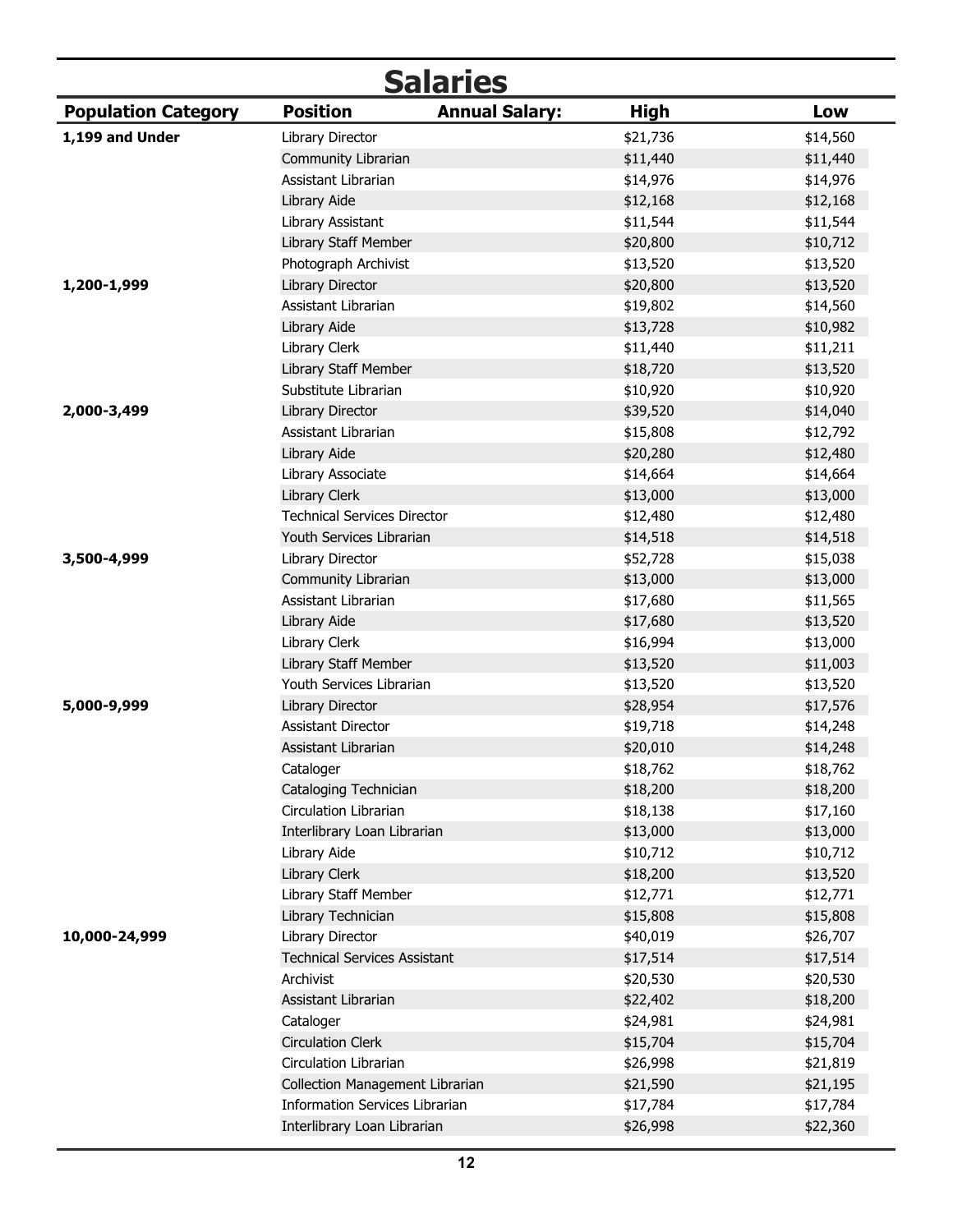| <b>Salaries</b>            |                                        |                                           |             |          |  |  |
|----------------------------|----------------------------------------|-------------------------------------------|-------------|----------|--|--|
| <b>Population Category</b> | <b>Position</b>                        | <b>Annual Salary:</b>                     | <b>High</b> | Low      |  |  |
| 10,000-24,999              | Library Aide                           |                                           | \$11,648    | \$10,712 |  |  |
|                            | Library Assistant                      |                                           | \$21,674    | \$14,248 |  |  |
|                            | Library Clerk                          |                                           | \$16,744    | \$13,250 |  |  |
|                            | Library Staff Member                   |                                           | \$22,360    | \$16,224 |  |  |
|                            | Public Services Librarian              |                                           | \$21,674    | \$19,510 |  |  |
|                            | Reference Librarian                    |                                           | \$32,406    | \$22,443 |  |  |
|                            | Systems Librarian                      |                                           | \$21,507    | \$21,507 |  |  |
|                            | <b>Technical Services Librarian</b>    |                                           | \$21,840    | \$21,674 |  |  |
|                            | Technology Librarian                   |                                           | \$25,605    | \$25,605 |  |  |
|                            | Youth Services Librarian               |                                           | \$24,981    | \$16,848 |  |  |
|                            | Bookmobile Librarian                   |                                           | \$21,320    | \$21,320 |  |  |
|                            | <b>Adult Basic Education Teacher</b>   |                                           | \$20,280    | \$20,280 |  |  |
| Over 25,000                | Library Director                       |                                           | \$81,578    | \$40,165 |  |  |
|                            | <b>Branch Librarian</b>                |                                           | \$25,646    | \$22,318 |  |  |
|                            | <b>Assistant Director</b>              |                                           | \$64,875    | \$40,227 |  |  |
|                            |                                        | Technical Services and Systems Supervisor | \$34,466    | \$34,466 |  |  |
|                            | Administrative Coordinator             |                                           | \$45,427    | \$45,427 |  |  |
|                            | Cataloger                              |                                           | \$29,432    | \$27,019 |  |  |
|                            | <b>Circulation Clerk</b>               |                                           | \$23,670    | \$17,118 |  |  |
|                            | Systems Administrator                  |                                           | \$43,534    | \$43,534 |  |  |
|                            | Administrative Assistant               |                                           | \$25,646    | \$22,027 |  |  |
|                            | Circulation Librarian                  |                                           | \$33,010    | \$23,691 |  |  |
|                            | <b>Circulation Supervisor</b>          |                                           | \$29,432    | \$18,720 |  |  |
|                            | <b>Collection Management Librarian</b> |                                           | \$39,395    | \$39,395 |  |  |
|                            | Interlibrary Loan Librarian            |                                           | \$36,379    | \$21,403 |  |  |
|                            | Library Aide                           |                                           | \$16,328    | \$10,712 |  |  |
|                            | Library Assistant                      |                                           | \$25,875    | \$11,794 |  |  |
|                            | Library Associate                      |                                           | \$25,147    | \$22,360 |  |  |
|                            | Library Clerk                          |                                           | \$12,854    | \$12,854 |  |  |
|                            | Library Staff Member                   |                                           | \$23,878    | \$11,794 |  |  |
|                            | Library Systems Manager                |                                           | \$44,658    | \$44,658 |  |  |
|                            | Library Technician                     |                                           | \$34,258    | \$18,387 |  |  |
|                            | Public Services Librarian              |                                           | \$35,027    | \$33,030 |  |  |
|                            | Reference Librarian                    |                                           | \$37,544    | \$29,411 |  |  |
|                            | Special Services Librarian             |                                           | \$37,544    | \$37,544 |  |  |
|                            | Substitute Librarian                   |                                           | \$18,387    | \$18,387 |  |  |
|                            | <b>Technical Services Clerk</b>        |                                           | \$18,013    | \$18,013 |  |  |
|                            | <b>Technical Services Director</b>     |                                           | \$27,622    | \$27,622 |  |  |
|                            | <b>Technical Services Librarian</b>    |                                           | \$35,734    | \$20,155 |  |  |
|                            | Youth Services Librarian               |                                           | \$36,379    | \$18,990 |  |  |
|                            | <b>Business Clerk</b>                  |                                           | \$28,600    | \$28,600 |  |  |
|                            | Bookmobile Librarian                   |                                           | \$34,258    | \$34,258 |  |  |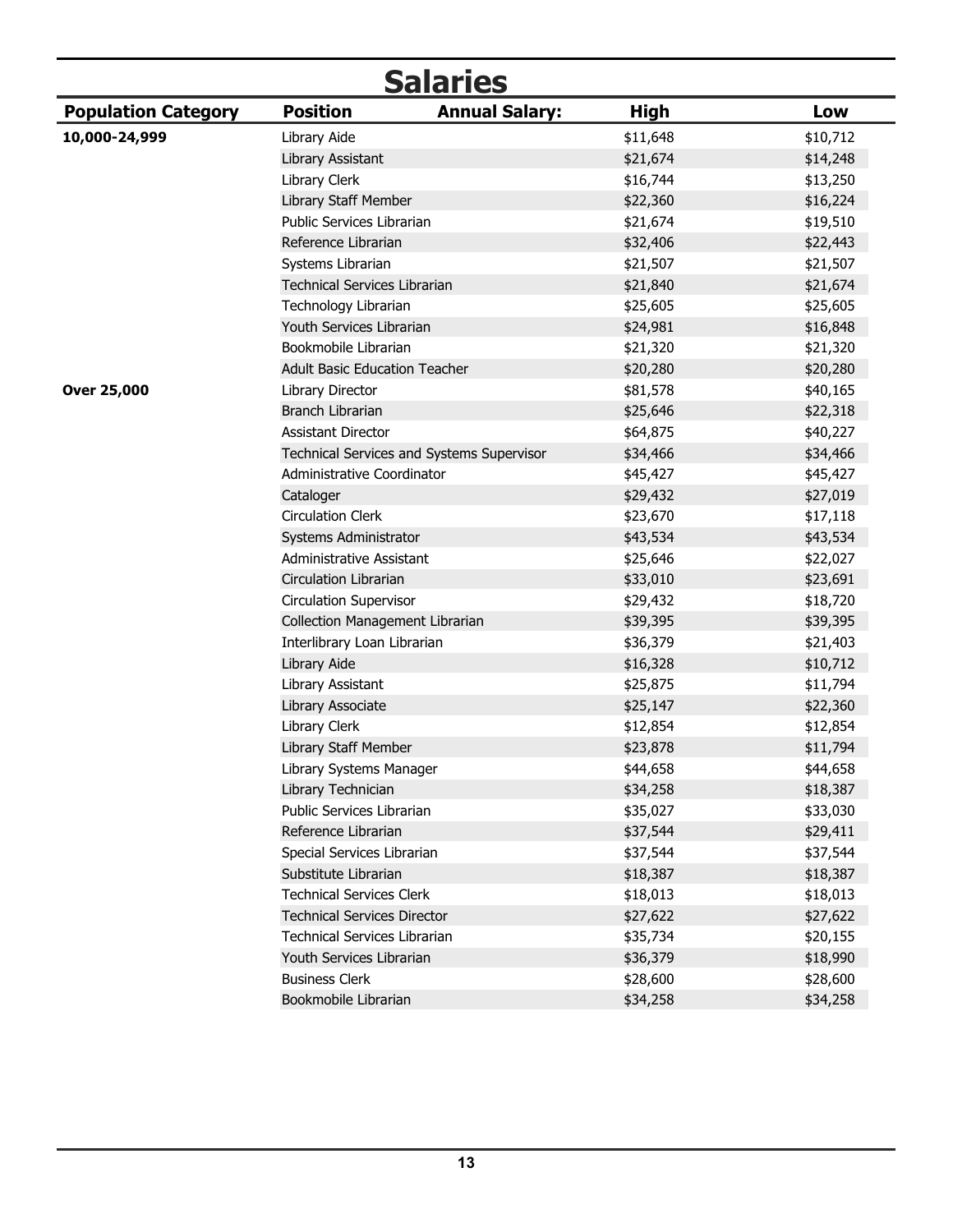# <span id="page-18-0"></span>**Library Income - SFY 2002**

| <b>County</b>       | <b>Library Name</b>                   |                      | <b>Local Income</b> |                    | <b>State Income</b><br><b>Through Federations</b> |             |  |
|---------------------|---------------------------------------|----------------------|---------------------|--------------------|---------------------------------------------------|-------------|--|
|                     |                                       | <b>City/District</b> | County              | <b>Local Total</b> | <b>Coal Severance Base Grant</b>                  |             |  |
| <b>Beaverhead</b>   | Dillon City Library                   | 52,497               | $\mathbf 0$         | 52,497             | 1,324                                             | 850         |  |
| <b>Big Horn</b>     | Big Horn County Public Library        | 0                    | 266,488             | 266,488            | 1,043                                             | 631         |  |
| <b>Blaine</b>       | <b>Blaine County Library</b>          | 0                    | 81,750              | 81,750             | 397                                               | $\mathbf 0$ |  |
|                     | Harlem Public Library                 | 0                    | 46,462              | 46,462             | 990                                               | 2,296       |  |
| <b>Broadwater</b>   | Broadwater School & Community Library | 0                    | 53,807              | 53,807             | $\mathbf 0$                                       | 850         |  |
| Carbon              | <b>Bridger Public Library</b>         | 9,400                | 17,430              | 26,830             | 982                                               | 586         |  |
|                     | Joliet Community Library              | 0                    | 16,578              | 16,578             | 982                                               | 586         |  |
|                     | Red Lodge Carnegie Library            | 34,860               | 30,984              | 65,844             | 1,596                                             | 484         |  |
| <b>Carter</b>       | Ekalaka Public Library                | 5,751                | 7,000               | 12,751             | 108                                               | 1,000       |  |
| Cascade             | <b>Belt Public Library</b>            | 500                  | 20,309              | 20,809             | 669                                               | 949         |  |
|                     | Great Falls Public Library            | 788,913              | 190,000             | 978,913            | 712                                               | 949         |  |
|                     | Wedsworth Memorial Library            | 0                    | 10,000              | 10,000             | 975                                               | 679         |  |
| Chouteau            | Chouteau County Library               | 0                    | 151,657             | 151,657            | 2,120                                             | $\mathbf 0$ |  |
| Custer              | Miles City Public Library             | 251,900              | 30,000              | 281,900            | 3,097                                             | 1,000       |  |
| <b>Daniels</b>      | Daniels County Library                | 0                    | 53,581              | 53,581             | 507                                               | $\pmb{0}$   |  |
| <b>Dawson</b>       | Glendive Public Library               | 0                    | 109,340             | 109,340            | 730                                               | 1,317       |  |
| <b>Deer Lodge</b>   | <b>Hearst Free Library</b>            | 0                    | 182,312             | 182,312            | 1,324                                             | 850         |  |
| <b>Fallon</b>       | Fallon County Library                 | 0                    | 141,064             | 141,064            | 777                                               | 1,000       |  |
| <b>Fergus</b>       | Denton Public Library                 | 4,087                | 0                   | 4,087              | 1,984                                             | $\mathbf 0$ |  |
|                     | Lewistown Public Library              | 164,652              | 27,337              | 191,989            | 833                                               | 715         |  |
|                     | Moore Public Library                  | 1,750                | 0                   | 1,750              | 892                                               | 568         |  |
| <b>Flathead</b>     | Flathead County Library               |                      | 0 1,030,335         | 1,030,335          | 1,052                                             | 1,236       |  |
| <b>Gallatin</b>     | <b>Belgrade Community Library</b>     | 44,843               | 76,676              | 121,519            | 1,539                                             | 850         |  |
|                     | Bozeman Public Library                | 678,036              | 347,790             | 1,025,826          | $\mathbf 0$                                       | 850         |  |
|                     | Manhattan Community Library           | 4,000                | 31,145              | 35,145             | 1,000                                             | 750         |  |
|                     | Three Forks Community Library         | 20,073               | 31,145              | 51,218             | 350                                               | 500         |  |
|                     | West Yellowstone Public Library       | 79,470               | 30,670              | 110,140            | $\mathbf 0$                                       | 850         |  |
| Garfield            | Garfield County Library               | 0                    | 15,070              | 15,070             | 656                                               | 1,000       |  |
| <b>Glacier</b>      | <b>Glacier County Library</b>         | 0                    | 158,372             | 158,372            | 545                                               | 430         |  |
| <b>Granite</b>      | Drummond School/Community Library     | 2,933                | 0                   | 2,933              | $\mathbf 0$                                       | 850         |  |
|                     | Philipsburg Public Library            | 8,711                | 0                   | 8,711              | 0                                                 | 487         |  |
| Hill                | Havre-Hill County Library             | 121,050              | 99,041              | 220,091            | 2,653                                             | 200         |  |
| Jefferson           | <b>Boulder Community Library</b>      | 4,695                | 192,243             | 196,938            | 850                                               | 2,581       |  |
| <b>Judith Basin</b> | Judith Basin County Free Library      | 0                    | 53,178              | 53,178             | 843                                               | 749         |  |
| Lake                | Polson City Library                   | 82,241               | 15,315              | 97,556             | 1,052                                             | 1,236       |  |
|                     | Ronan City Library                    | 10,710               | 11,057              | 21,767             | 1,052                                             | 1,236       |  |
|                     | St Ignatius School-Community Library  | 498                  | 7,428               | 7,926              | 945                                               | 1,000       |  |
|                     | Lewis and Clark Lewis & Clark Library |                      | 0 1,842,984         | 1,842,984          | 7,789                                             | 850         |  |
| Liberty             | Liberty County Library                | 0                    | 62,878              | 62,878             | 930                                               | 519         |  |
| Lincoln             | Lincoln County Public Library         | 0                    | 338,108             | 338,108            | 1,288                                             | 1,000       |  |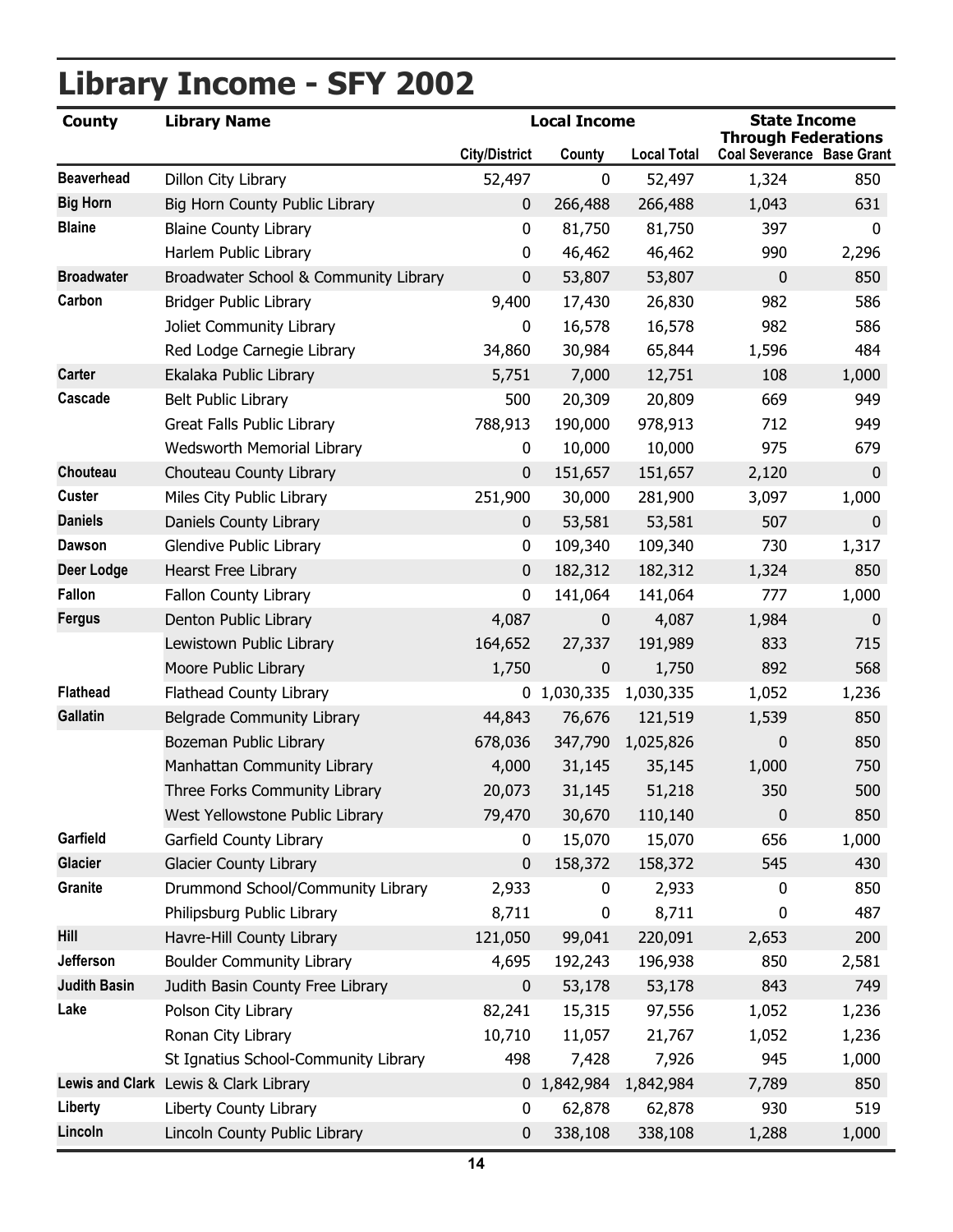# **Library Income - SFY 2002-Continued**

| Per Capita/ Sq<br><b>Mile</b> | <b>State Income</b><br><b>InterLibrary</b><br>Loan | <b>State</b><br><b>Total</b> | <b>Federal</b><br><b>Income</b> | <b>Other</b><br><b>Income</b> | Grand<br><b>Total</b><br><b>Income</b> | <b>Service</b><br>Pop | Per<br>Capita |
|-------------------------------|----------------------------------------------------|------------------------------|---------------------------------|-------------------------------|----------------------------------------|-----------------------|---------------|
| 1,625                         | 1,188                                              | 4,987                        | 445                             | 22,167                        | 80,096                                 | 9,202                 | 8.70          |
| 1,984                         | 2,501                                              | 6,159                        | $\mathbf 0$                     | 0                             | 272,647                                | 12,671                | 21.52         |
| 767                           | 3,001                                              | 4,165                        | 0                               | 439                           | 86,354                                 | 4,299                 | 20.09         |
| 471                           | 835                                                | 4,592                        | 0                               | 0                             | 51,054                                 | 2,710                 | 18.84         |
| 615                           | $\pmb{0}$                                          | 1,465                        | $\pmb{0}$                       | 2,694                         | 57,966                                 | 4,385                 | 13.22         |
| 355                           | 0                                                  | 1,923                        | 0                               | 60                            | 28,813                                 | 2,259                 | 12.75         |
| 299                           | 0                                                  | 1,867                        | 0                               | 0                             | 18,445                                 | 2,210                 | 8.35          |
| 680                           | $\pmb{0}$                                          | 2,760                        | 0                               | 6,000                         | 74,604                                 | 5,083                 | 14.68         |
| 518                           | 0                                                  | 1,626                        | $\mathbf 0$                     | 178                           | 14,555                                 | 1,360                 | 10.70         |
| 164                           | 0                                                  | 1,782                        | 41,500                          | 2,861                         | 66,952                                 | 1,522                 | 43.99         |
| 8,793                         | 9,094                                              | 19,548                       | 0                               | 209,237                       | 1,207,698                              | 77,128                | 15.66         |
| 191                           | 118                                                | 1,963                        | 0                               | 3,934                         | 15,897                                 | 1,708                 | 9.31          |
| 1,096                         | 471                                                | 3,687                        | $\pmb{0}$                       | 42,000                        | 197,344                                | 5,970                 | 33.06         |
| 1,780                         | 3,970                                              | 9,847                        | $\pmb{0}$                       | 14,787                        | 306,534                                | 11,696                | 26.21         |
| 380                           | 1,090                                              | 1,977                        | 0                               | 800                           | 56,358                                 | 2,017                 | 27.94         |
| 1,260                         | 1,628                                              | 4,935                        | $\pmb{0}$                       | 2,800                         | 117,075                                | 9,059                 | 12.92         |
| 1,119                         | $\pmb{0}$                                          | 3,293                        | $\pmb{0}$                       | 3,000                         | 188,605                                | 9,417                 | 20.03         |
| 491                           | 1,898                                              | 4,166                        | 0                               | 8,208                         | 153,438                                | 2,837                 | 54.08         |
| 57                            | 0                                                  | 2,041                        | 0                               | 2,514                         | 8,642                                  | 301                   | 28.71         |
| 1,697                         | 3,479                                              | 6,724                        | 0                               | 42,161                        | 240,874                                | 11,406                | 21.12         |
| 38                            | 0                                                  | 1,498                        | 0                               | 946                           | 4,194                                  | 186                   | 22.55         |
| 8,770                         | 16,195                                             | 27,253                       | $\pmb{0}$                       | 105,082                       | 1,162,670                              | 74,471                | 15.61         |
| 1,165                         | 1,621                                              | 5,175                        | $\mathbf 0$                     | 13,153                        | 139,847                                | 10,272                | 13.61         |
| 5,482                         | 7,949                                              | 14,281                       | 6,517                           | 2,315,000                     | 3,361,624                              | 47,805                | 70.32         |
| 365                           | 0                                                  | 2,115                        | 0                               | 1,750                         | 39,010                                 | 3,214                 | 12.14         |
| 401                           | 0                                                  | 1,251                        | 0                               | 3,788                         | 56,257                                 | 3,546                 | 15.86         |
| $\pmb{0}$                     | 1,051                                              | 1,901                        | $\pmb{0}$                       | 407                           | 112,448                                | 2,995                 | 37.55         |
| 655                           | 0                                                  | 2,311                        | $\pmb{0}$                       | 1,549                         | 18,930                                 | 1,279                 | 14.80         |
| 1,790                         | $\pmb{0}$                                          | 2,765                        | $\pmb{0}$                       | 3,757                         | 164,894                                | 13,247                | 12.45         |
| 165                           | 0                                                  | 1,015                        | $\pmb{0}$                       | 187                           | 4,135                                  | 1,117                 | 3.70          |
| 337                           | 0                                                  | 824                          | 0                               | 3,086                         | 12,621                                 | 1,713                 | 7.37          |
| 2,151                         | 2,397                                              | 7,401                        | $\pmb{0}$                       | 0                             | 227,492                                | 16,673                | 13.64         |
| 1,290                         | 1,083                                              | 5,804                        | $\pmb{0}$                       | 95,257                        | 297,999                                | 10,049                | 29.65         |
| 463                           | 176                                                | 2,231                        | $\pmb{0}$                       | 1,012                         | 56,421                                 | 2,329                 | 24.23         |
| 1,373                         | 1,323                                              | 4,984                        | 2,727                           | 49,422                        | 154,689                                | 11,789                | 13.12         |
| 1,018                         | $\pmb{0}$                                          | 3,306                        | $\pmb{0}$                       | 36,822                        | 61,895                                 | 8,765                 | 7.06          |
| 694                           | $\pmb{0}$                                          | 2,639                        | $\pmb{0}$                       | 235                           | 10,800                                 | 5,953                 | 1.81          |
| 6,523                         | 6,335                                              | 21,497                       | $\pmb{0}$                       | 78,985                        | 1,943,466                              | 55,716                | 34.88         |
| 395                           | 1,551                                              | 3,395                        | $\pmb{0}$                       | 197                           | 66,470                                 | 2,158                 | 30.80         |
| 2,474                         | 3,270                                              | 8,032                        | $\pmb{0}$                       | 21,637                        | 367,777                                | 18,837                | 19.52         |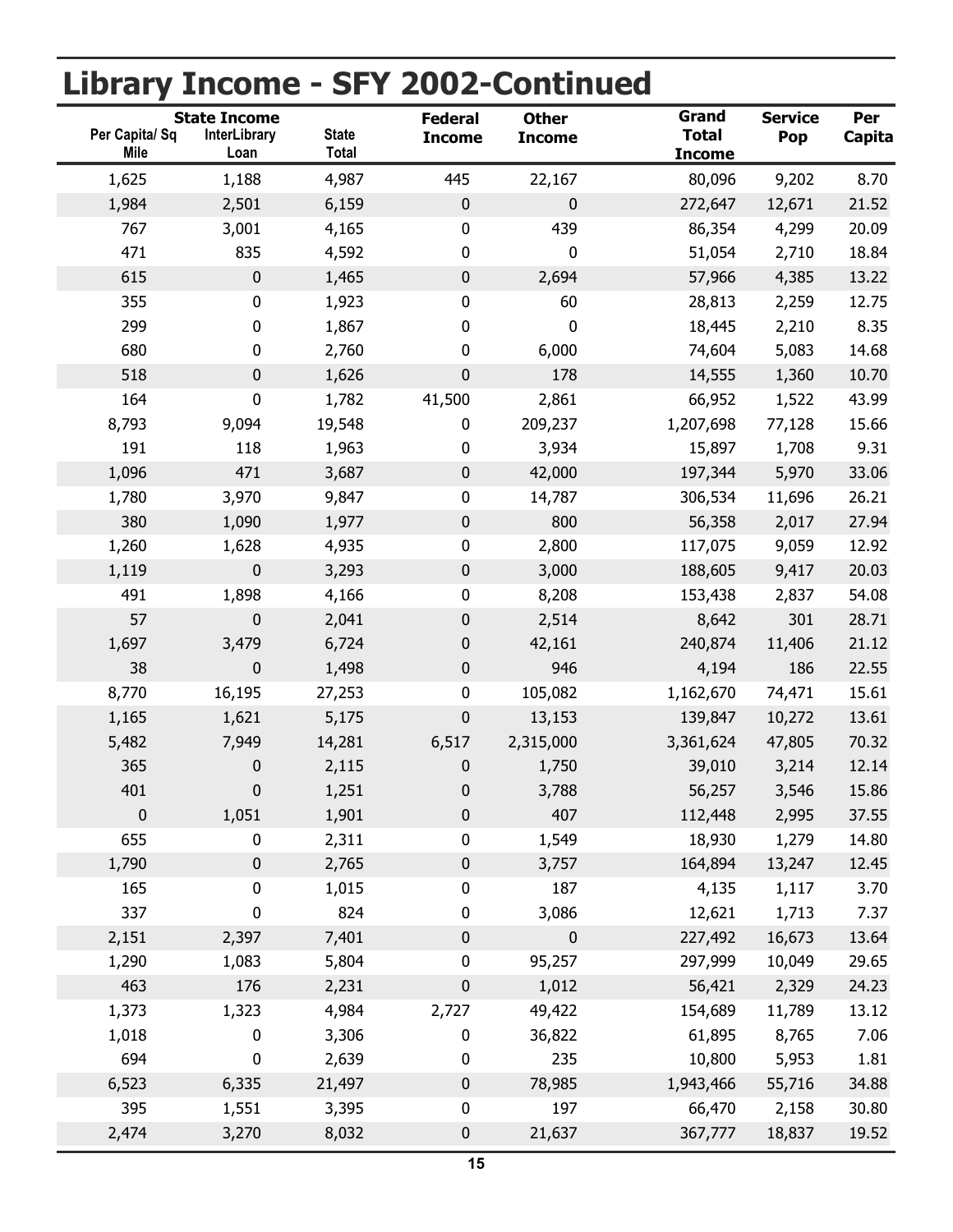# **Library Income - SFY 2002**

| <b>County</b>       | <b>Library Name</b>                   |                      | <b>Local Income</b>            |                    | <b>State Income</b><br><b>Through Federations</b> |             |
|---------------------|---------------------------------------|----------------------|--------------------------------|--------------------|---------------------------------------------------|-------------|
|                     |                                       | <b>City/District</b> | County                         | <b>Local Total</b> | <b>Coal Severance Base Grant</b>                  |             |
| <b>Madison</b>      | Madison Valley Public Library         | 10,097               | 2,110                          | 12,207             | 850                                               | 1,917       |
|                     | Sheridan Public Library               | 9,601                | 2,100                          | 11,701             | $\mathbf{0}$                                      | 850         |
|                     | Thompson-Hickman County Library       | 1,000                | 52,331                         | 53,331             | 150                                               | 850         |
|                     | Twin Bridges Public Library           | 4,000                | 2,100                          | 6,100              | $\mathbf{0}$                                      | 850         |
| <b>McCone</b>       | George McCone Memorial County Library | $\bf{0}$             | 29,018                         | 29,018             | $\mathbf 0$                                       | 1,000       |
| <b>Meagher</b>      | Meagher County/City Library           | 6,505                | 17,987                         | 24,492             | $\mathbf 0$                                       | 477         |
| <b>Mineral</b>      | Mineral County Public Library         | $\mathbf 0$          | 36,833                         | 36,833             | 1,052                                             | 1,236       |
| <b>Missoula</b>     | Missoula Public Library               |                      | 0, 1, 413, 238                 | 1,413,238          | 1,052                                             | 1,236       |
| <b>Musselshell</b>  | Roundup Community Library             | 75,136               | 4,000                          | 79,136             | 833                                               | 701         |
| Park                | Livingston-Park County Public Library | 87,851               | 177,778                        | 265,629            | $\mathbf 0$                                       | 917         |
| Petroleum           | Petroleum County Community Library    | $\mathbf 0$          | 31,864                         | 31,864             | 834                                               | 749         |
| <b>Phillips</b>     | Phillips County Library               | 313                  | 59,500                         | 59,813             | 579                                               | 1,000       |
| Pondera             | Conrad Public Library                 | 41,903               | 31,080                         | 72,983             | 801                                               | 949         |
|                     | Valier Public Library                 | 6,008                | 23,230                         | 29,238             | 991                                               | 630         |
| <b>Powder River</b> | Henry A Malley Memorial Library       | 0                    | 39,396                         | 39,396             | 433                                               | 1,000       |
| <b>Powell</b>       | William K. Kohrs Memorial Library     | 53,596               | 2,250                          | 55,846             | $\mathbf 0$                                       | 917         |
| <b>Prairie</b>      | Prairie County Library                | 0                    | 28,811                         | 28,811             | 327                                               | 1,000       |
| Ravalli             | <b>Bitterroot Public Library</b>      | 166,250              | 10,633                         | 176,883            | 1,052                                             | 1,236       |
|                     | Darby Community Public Library        | 27,156               | 0                              | 27,156             | 2,398                                             | 578         |
|                     | North Valley Public Library           | 54,945               | 4,580                          | 59,525             | 2,000                                             | $\mathbf 0$ |
| <b>Richland</b>     | Sidney Public Library                 | 129,765              | 14,000                         | 143,765            | 1,055                                             | 1,000       |
| <b>Roosevelt</b>    | Roosevelt County Library              | 9,174                | 204,759                        | 213,933            | $\mathbf 0$                                       | $\mathbf 0$ |
| <b>Rosebud</b>      | Rosebud County Library                | 0                    | 159,377                        | 159,377            | 1,027                                             | 1,000       |
| <b>Sanders</b>      | Plains Public Library District        | 5,113                | 50,661                         | 55,774             | 1,052                                             | 1,236       |
|                     | Preston Town County Library           | 2,774                | 14,919                         | 17,693             | 1,053                                             | 1,235       |
|                     | Thompson Falls Public Library         | 52,348               | 0                              | 52,348             | 1,052                                             | 1,236       |
| Sheridan            | Sheridan County Library               | 0                    | 110,963                        | 110,963            | 0                                                 | 0           |
| <b>Silver Bow</b>   | Butte-Silver Bow Public Library       | 0                    | 572,989                        | 572,989            | 850                                               | $\bf{0}$    |
| <b>Stillwater</b>   | <b>Stillwater County Library</b>      | 0                    | 121,663                        | 121,663            | 834                                               | 0           |
| <b>Sweetgrass</b>   | Carnegie Public Library               | 40,908               | 23,500                         | 64,408             | 920                                               | 147         |
| <b>Teton</b>        | Choteau Public Library                | 6,840                | 38,081                         | 44,921             | 650                                               | 949         |
|                     | Dutton Public Library                 | 2,935                | 15,980                         | 18,915             | 858                                               | 426         |
|                     | Fairfield Public Library              | 6,255                | 17,624                         | 23,879             | 975                                               | 245         |
| <b>Toole</b>        | <b>Toole County Library</b>           | 0                    | 95,900                         | 95,900             | 975                                               | 492         |
| <b>Valley</b>       | Glasgow City-County Library           | 23,300               | 93,200                         | 116,500            | $\pmb{0}$                                         | 0           |
| Wheatland           | Harlowton Public Library              | 25,851               | 3,071                          | 28,922             | 834                                               | 749         |
| <b>Wibaux</b>       | Wibaux Public Library                 | $\pmb{0}$            | 26,914                         | 26,914             | 975                                               | 1,000       |
| Yellowstone         | Laurel Public Library                 | 120,526              | 0                              | 120,526            | 834                                               | 749         |
|                     | Parmly Billings Library               | 1,246,797            | 395,000                        | 1,641,797          | 1,985                                             | 1,583       |
|                     | <b>Totals:</b>                        |                      | 4,588,517 9,706,974 14,295,491 |                    | 73,867                                            | 62,624      |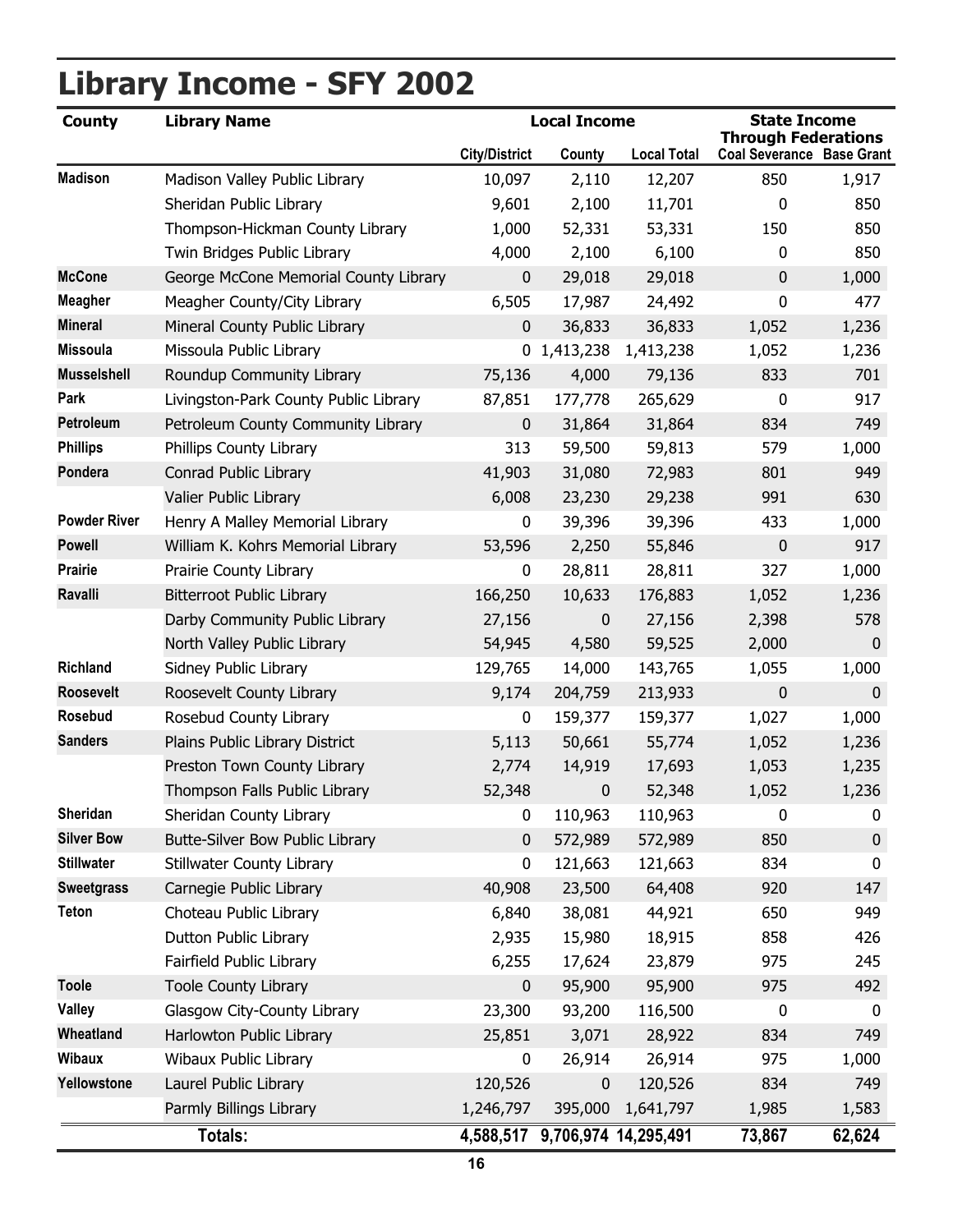# **Library Income - SFY 2002-Continued**

| Per Capita/ Sq<br><b>Mile</b> | <b>State Income</b><br><b>InterLibrary</b><br>Loan | <b>State</b><br><b>Total</b> | <b>Federal</b><br><b>Income</b> | <b>Other</b><br><b>Income</b> | Grand<br><b>Total</b><br><u>Income</u> | <b>Service</b><br>Pop | Per<br>Capita |
|-------------------------------|----------------------------------------------------|------------------------------|---------------------------------|-------------------------------|----------------------------------------|-----------------------|---------------|
| 282                           | 953                                                | 4,002                        | $\pmb{0}$                       | 12,212                        | 28,421                                 | 1,129                 | 25.17         |
| 239                           | 0                                                  | 1,089                        | 1,220                           | 5,872                         | 19,882                                 | 948                   | 20.97         |
| 478                           | 0                                                  | 1,478                        | 4,000                           | 752                           | 59,561                                 | 4,084                 | 14.58         |
| 151                           | 0                                                  | 1,001                        | $\pmb{0}$                       | 3,914                         | 11,015                                 | 689                   | 15.99         |
| 509                           | 265                                                | 1,774                        | 1,756                           | 0                             | 32,548                                 | 1,977                 | 16.46         |
| 476                           | 226                                                | 1,179                        | $\pmb{0}$                       | 4,235                         | 29,906                                 | 1,932                 | 15.48         |
| 563                           | $\pmb{0}$                                          | 2,851                        | $\pmb{0}$                       | 9,427                         | 49,111                                 | 3,884                 | 12.64         |
| 10,846                        | 7,537                                              | 20,671                       | $\pmb{0}$                       | 40,597                        | 1,474,506                              | 95,802                | 15.39         |
| 715                           | 785                                                | 3,034                        | $\pmb{0}$                       | 3,288                         | 85,458                                 | 4,497                 | 19.00         |
| 2,023                         | 737                                                | 3,677                        | $\pmb{0}$                       | 24,265                        | 293,571                                | 15,694                | 18.71         |
| 237                           | 157                                                | 1,977                        | 1,227                           | 2,157                         | 37,225                                 | 493                   | 75.51         |
| 1,073                         | $\pmb{0}$                                          | 2,652                        | $\pmb{0}$                       | 800                           | 63,265                                 | 4,601                 | 13.75         |
| 648                           | 1,837                                              | 4,235                        | 0                               | 978                           | 78,196                                 | 4,498                 | 17.38         |
| 239                           | 167                                                | 2,027                        | $\pmb{0}$                       | $\pmb{0}$                     | 31,265                                 | 1,926                 | 16.23         |
| 568                           | 697                                                | 2,698                        | $\pmb{0}$                       | 4,500                         | 46,594                                 | 1,858                 | 25.08         |
| 1,048                         | 2,829                                              | 4,794                        | $\pmb{0}$                       | 6,089                         | 66,729                                 | 7,180                 | 9.29          |
| 324                           | 393                                                | 2,044                        | $\pmb{0}$                       | 5,199                         | 36,054                                 | 1,199                 | 30.07         |
| 2,457                         | 2,836                                              | 7,581                        | 0                               | 87,134                        | 271,598                                | 23,844                | 11.39         |
| 657                           | 0                                                  | 3,633                        | 0                               | 91,124                        | 121,913                                | 3,907                 | 31.20         |
| 1,000                         | 200                                                | 3,200                        | 0                               | 12,000                        | 74,725                                 | 8,319                 | 8.98          |
| 1,295                         | 2,043                                              | 5,393                        | 1,250                           | 950                           | 151,358                                | 9,667                 | 15.66         |
| 1,430                         | 3,978                                              | 5,408                        | $\pmb{0}$                       | 4,199                         | 223,540                                | 10,620                | 21.05         |
| 1,711                         | 2,475                                              | 6,213                        | $\pmb{0}$                       | 1,920                         | 167,510                                | 9,383                 | 17.85         |
| 497                           | 1,041                                              | 3,826                        | $\pmb{0}$                       | 2,644                         | 62,244                                 | 3,808                 | 16.35         |
| 264                           | 491                                                | 3,043                        | 9,480                           | 4,489                         | 34,705                                 | 1,691                 | 20.52         |
| 671                           | 719                                                | 3,678                        | 0                               | 6,774                         | 62,800                                 | 4,728                 | 13.28         |
| 637                           | 2,694                                              | 3,331                        | $\pmb{0}$                       | 3,958                         | 118,252                                | 4,105                 | 28.81         |
| 3,894                         | 5,274                                              | 10,018                       | $\pmb{0}$                       | 380                           | 583,387                                | 34,606                | 16.86         |
| 1,101                         | 84                                                 | 2,019                        | $\pmb{0}$                       | $\pmb{0}$                     | 123,682                                | 8,195                 | 15.09         |
| 602                           | $\pmb{0}$                                          | 1,669                        | $\pmb{0}$                       | 2,203                         | 68,280                                 | 3,609                 | 18.92         |
| 481                           | 334                                                | 2,414                        | 0                               | 9,177                         | 56,512                                 | 3,444                 | 16.41         |
| $\pmb{0}$                     | 0                                                  | 1,284                        | 0                               | 243                           | 20,442                                 | 1,401                 | 14.59         |
| 520                           | 157                                                | 1,897                        | 0                               | 4,853                         | 30,629                                 | 1,599                 | 19.16         |
| 791                           | $\pmb{0}$                                          | 2,258                        | $\pmb{0}$                       | 3,150                         | 101,308                                | 5,267                 | 19.23         |
| 1,388                         | 2,661                                              | 4,049                        | $\pmb{0}$                       | 5,871                         | 126,420                                | 7,675                 | 16.47         |
| 407                           | 0                                                  | 1,990                        | $\pmb{0}$                       | 2,984                         | 33,896                                 | 2,269                 | 14.94         |
| 215                           | 864                                                | 3,054                        | $\pmb{0}$                       | 25,025                        | 54,993                                 | 1,068                 | 51.49         |
| 710                           | 79                                                 | 2,372                        | $\pmb{0}$                       | 2,638                         | 125,536                                | 6,255                 | 20.07         |
| 13,838                        | 11,554                                             | 28,960                       | 0                               | 594,458                       | 2,265,215                              | 123,097               | 18.40         |
| 114,876                       | 126,291                                            | 377,658                      | 70,122                          | 4,086,571                     | 18,829,842                             | 900,302               | 20.92         |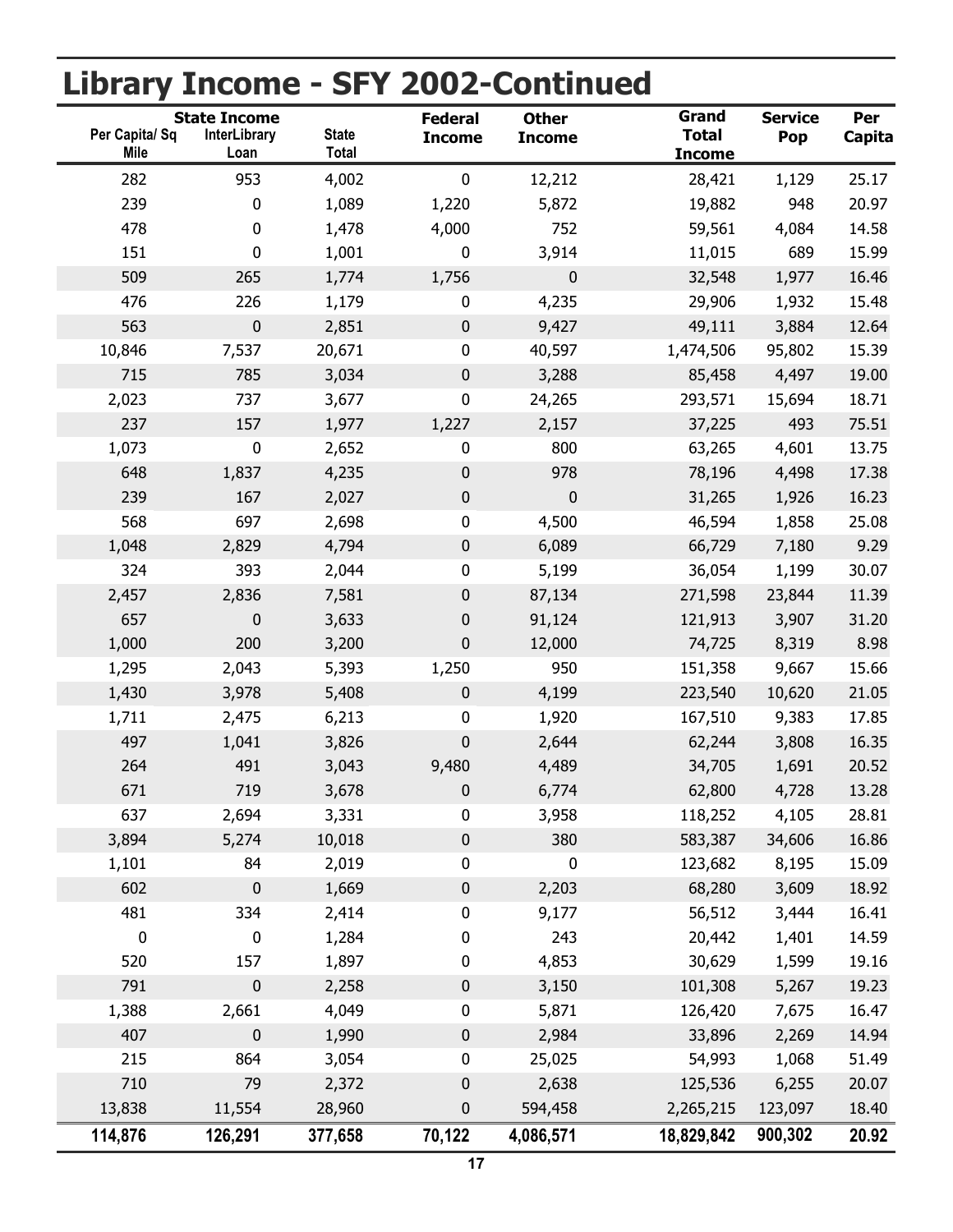#### <span id="page-22-0"></span>**County Library Name Total Local Income Library Income by Service Area Population-SFY 2002 City Income County Income Local Income Coal Severance Base Grant State Income Through Federations Over 25,000 Gallatin** Bozeman Public Library 1678,036 347,790 1,025,826 16850 **Silver Bow** Butte-Silver Bow Public Library **0 572,989 572,989** 850 0 **Flathead** Flathead County Library **1.1.236** 1.030,335 1.030,335 1.052 1.236 **Cascade** Great Falls Public Library 788,913 190,000 978,913 712 949 **Lewis and Clark** Lewis & Clark Library **1.842,984**  $\frac{1}{8}$ ,842,984  $\frac{1}{8}$ ,842,984  $\frac{7}{89}$  850 **Missoula** Missoula Public Library 0 1,413,238 1,413,238 1,052 1,236 **Yellowstone** Parmly Billings Library 1,246,797 395,000 1,641,797 1,985 1,583 **Totals 2,713,746 5,792,336 8,506,082 13,440 6,704 10,000-24,999 Gallatin** Belgrade Community Library 44,843 76,676 121,519 1,539 850 **Big Horn** Big Horn County Public Library 10 266,488 266,488 1,043 631 **Ravalli** Bitterroot Public Library 166,250 10,633 176,883 1,052 1,236 **Jefferson** Boulder Community Library 1988 192,243 196,938 850 2,581 **Glacier** Glacier County Library 0 158,372 158,372 545 430 **Hill** Havre-Hill County Library 121,050 99,041 220,091 2,653 200 **Fergus** Lewistown Public Library 164,652 27,337 191,989 833 715 **Lincoln** Lincoln County Public Library 1 1000 0 338,108 338,108 1,288 1,000 **Park** Livingston-Park County Public Library 87,851 177,778 265,629 0 917 **Custer** Miles City Public Library 251,900 30,000 3,097 1,000 281,900 **Lake** Polson City Library 82,241 15,315 97,556 1,052 1,236 **Roosevelt** Roosevelt County Library 9,174 204,759 0 0 213,933 **Totals 932,656 1,596,750 2,529,406 13,952 10,796 5,000-9,999 Chouteau** Chouteau County Library **Chouteau** 0 151,657 151,657 2,120 0 **Beaverhead** Dillon City Library 1,324 850 **Valley** Glasgow City-County Library 23,300 93,200 116,500 0 0 **Dawson** Glendive Public Library **0 109,340 109,340 730 1,317 Deer Lodge** Hearst Free Library 0 182,312 182,312 1,324 850 **Yellowstone** Laurel Public Library 120,526 0 120,526 834 749 **Ravalli North Valley Public Library 19 124,945 12,580 59,525 2,000 0 1261 Carbon** Red Lodge Carnegie Library 134,860 30,984 65,844 1,596 484 **Lake** Ronan City Library 10,710 11,057 21,767 1,052 1,236 **Rosebud** Rosebud County Library **1 120 159,377** 159,377 1,027 1,000 **Richland** Sidney Public Library 129,765 14,000 143,765 1,055 1,000 Lake St Ignatius School-Community Library **498** 7,428 7,926 945 1,000 **Stillwater** Stillwater County Library **121,663** 121,663 834 0 **Toole** Toole County Library 0 95,900 975 492 95,900 **Powell** William K. Kohrs Memorial Library 53,596 2,250 55,846 0 917 **Totals 480,697 983,748 1,464,445 15,816 9,895 3,500-4,999 Blaine** Blaine County Library 0 81,750 397 0 81,750 **Broadwater** Broadwater School & Community Library 0 53,807 53,807 0 850 **Sweetgrass** Carnegie Public Library 147 140,908 23,500 64,408 920 147 **Pondera** Conrad Public Library **11,903** 31,080 72,983 801 949 **Ravalli** Darby Community Public Library **27,156** 0 27,156 2,398 578 **Mineral** Mineral County Public Library 0 36,833 36,833 1,052 1,236 **Phillips** Phillips County Library 1.000 59,500 59,813 579 1,000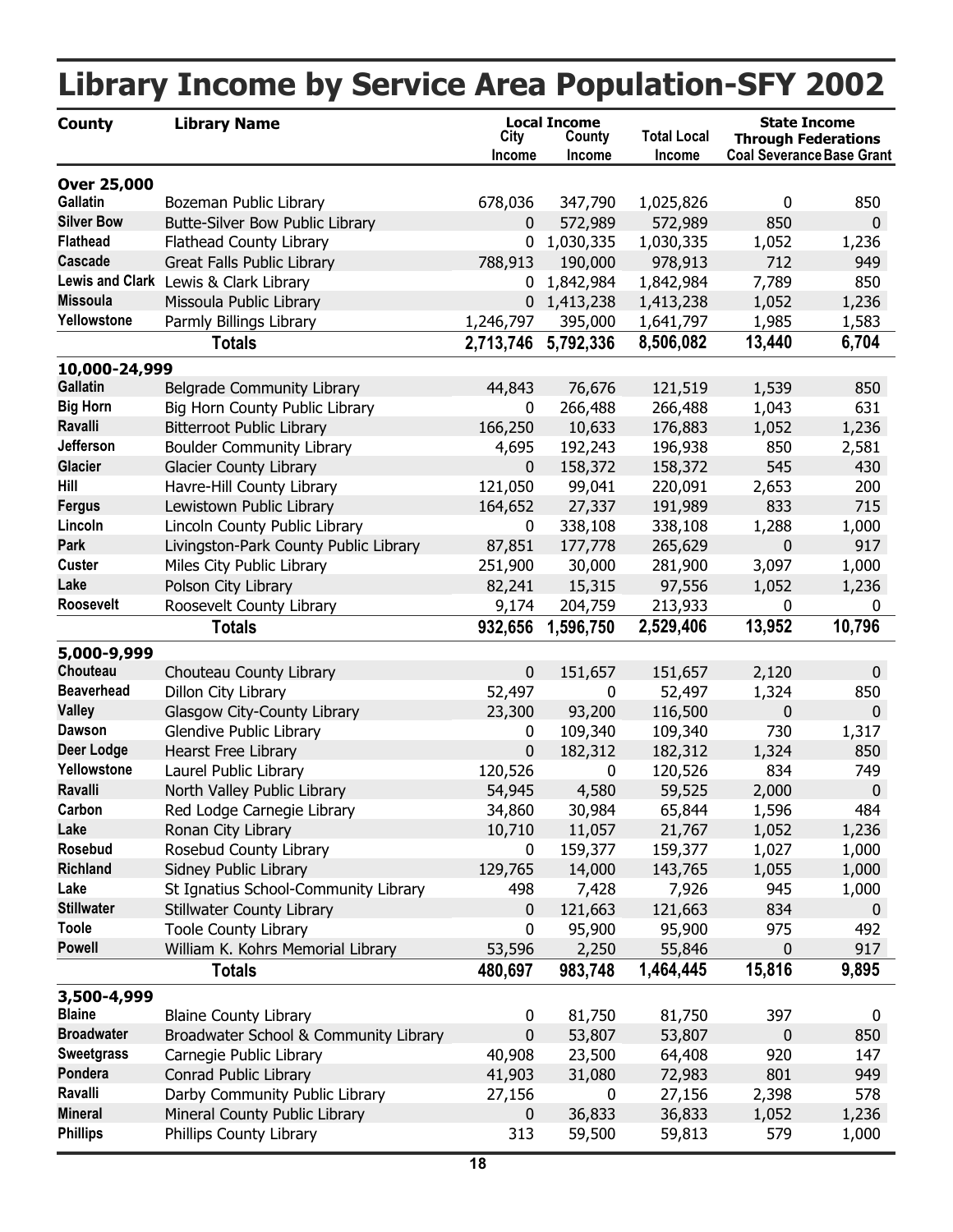#### **Total State Income Total Income Service Pop Per Capita Income by Service Area Population-SFY 2002 PerCapita/ Sq Mile Interlibrary Loan State Income Federal Income Other Income Over 25,000** 5,482 2 7,949 14,281 70.32 6,517 ,315,000 3,361,624 47,805 3,894 5,274 10,018 0 380 583,387 34,606 16.86 8,770 16,195 27,253 0 105,082 1,162,670 74,471 15.61 8,793 9,094 19,548 0 209,237 1,207,698 77,128 15.66 6,523 78 6,335 21,497 34.88 0 ,985 1,943,466 55,716 10,846 7,537 20,671 0 40,597 1,474,506 95,802 15.39 13,838 594 11,554 28,960 18.40 0 ,458 2,265,215 123,097 **58,146 63,938 142,228 11,998,566 23.59 6,517 3,343,739 508,625 10,000-24,999** 1,165 1,621 5,175 0 13,153 139,847 10,272 13.61 1,984 2,501 6,159 0 0 272,647 12,671 21.52 2,457 2,836 7,581 0 87,134 271,598 23,844 11.39 1,290 1,083 5,804 0 95,257 297,999 10,049 29.65 1,790 0 2,765 0 3,757 164,894 13,247 12.45 2,151 0 2,397 7,401 13.64 0 227,492 16,673 1,697 3,479 6,724 0 42,161 240,874 11,406 21.12 2,474 21 3,270 8,032 19.52 0 ,637 367,777 18,837 2,023 737 3,677 0 24,265 293,571 15,694 18.71 1,780 3,970 9,847 0 14,787 306,534 11,696 26.21 1,373 1,323 4,984 2,727 49,422 154,689 11,789 13.12 1,430 4 3,978 5,408 21.05 0 ,199 223,540 10,620 **21,614 27,195 73,557 2,961,462 17.75 2,727 355,772 166,798 5,000-9,999** 1,096 471 3,687 0 42,000 197,344 5,970 33.06 1,625 22,167 1,188 4,987 8.70 445 80,096 9,202 1,388 2,661 4,049 0 5,871 126,420 7,675 16.47 1,260 1,628 4,935 0 2,800 117,075 9,059 12.92 1,119 0 3,293 0 3,000 188,605 9,417 20.03 710 2 79 2,372 20.07 0 ,638 125,536 6,255 1,000 200 3,200 0 12,000 74,725 8,319 8.98 680 6 0 2,760 14.68 0 ,000 74,604 5,083 1,018 0 3,306 0 36,822 61,895 8,765 7.06 1,711 2,475 6,213 0 1,920 167,510 9,383 17.85 1,295 2,043 5,393 1,250 950 151,358 9,667 15.66 694 235 0 2,639 1.81 0 10,800 5,953 1,101 84 2,019 0 0 123,682 8,195 15.09 791 3 0 2,258 19.23 0 ,150 101,308 5,267 1,048 2,829 4,794 0 6,089 66,729 7,180 9.29 **16,536 13,658 55,905 1,667,687 14.45 1,695 145,642 115,390 3,500-4,999** 767 439 3,001 4,165 20.09 0 86,354 4,299 615 0 1,465 0 2,694 57,966 4,385 13.22 602 2 0 1,669 18.92 0 ,203 68,280 3,609 648 1,837 4,235 0 978 78,196 4,498 17.38 657 91 0 3,633 31.20 0 ,124 121,913 3,907 563 0 2,851 0 9,427 49,111 3,884 12.64 1,073 0 2,652 0 800 63,265 4,601 13.75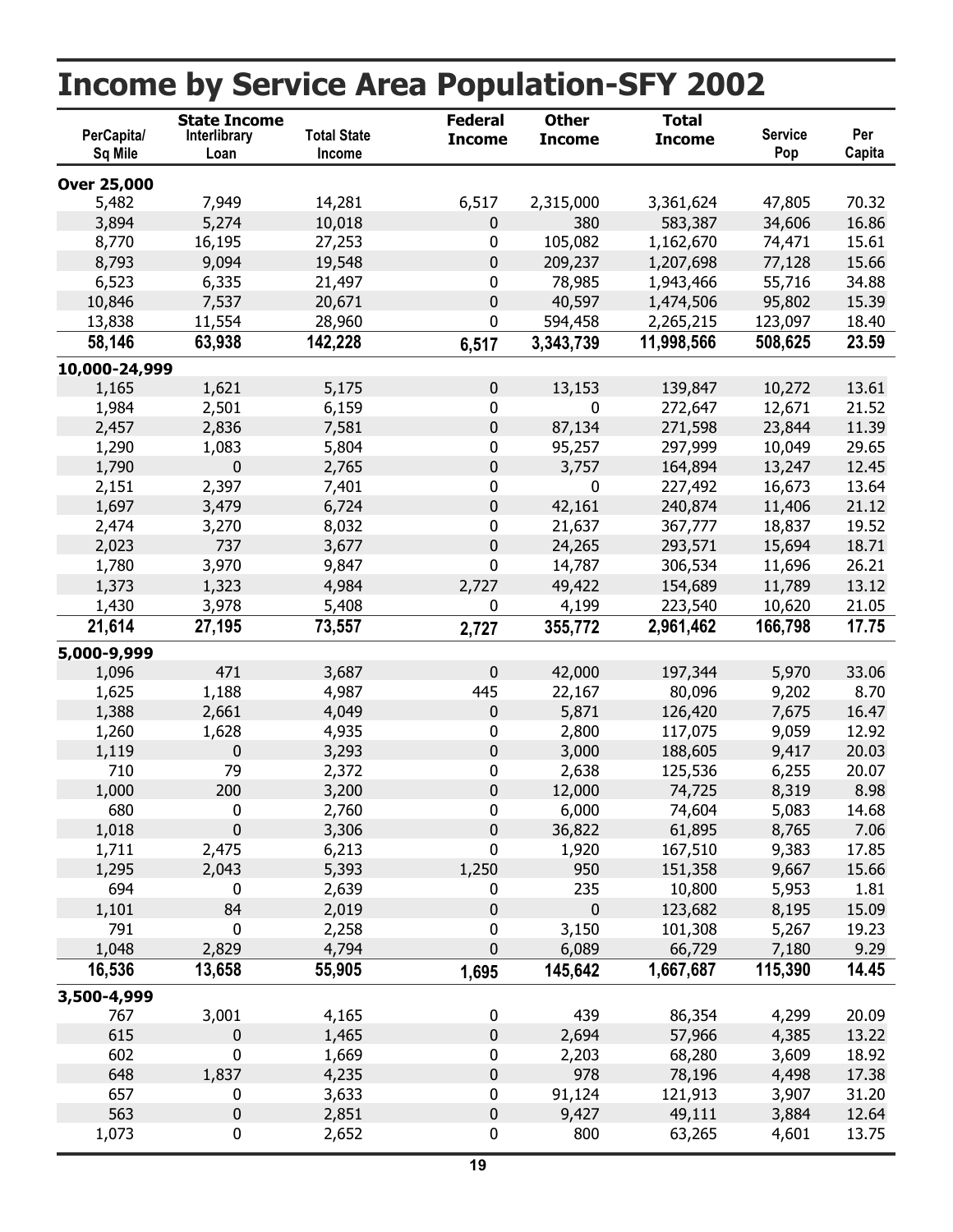|                     | <b>Library Income by Service Area Population-SFY 2002</b> |                |                                                |                              |              |                                                                                       |
|---------------------|-----------------------------------------------------------|----------------|------------------------------------------------|------------------------------|--------------|---------------------------------------------------------------------------------------|
| <b>County</b>       | <b>Library Name</b>                                       | City<br>Income | <b>Local Income</b><br>County<br><b>Income</b> | <b>Total Local</b><br>Income |              | <b>State Income</b><br><b>Through Federations</b><br><b>Coal Severance Base Grant</b> |
| <b>Sanders</b>      | Plains Public Library District                            | 5,113          | 50,661                                         | 55,774                       | 1,052        | 1,236                                                                                 |
| <b>Musselshell</b>  | Roundup Community Library                                 | 75,136         | 4,000                                          | 79,136                       | 833          | 701                                                                                   |
| Sheridan            | Sheridan County Library                                   | 0              | 110,963                                        | 110,963                      | $\mathbf{0}$ | $\mathbf{0}$                                                                          |
| <b>Sanders</b>      | Thompson Falls Public Library                             | 52,348         | 0                                              | 52,348                       | 1,052        | 1,236                                                                                 |
| <b>Madison</b>      | Thompson-Hickman County Library                           | 1,000          | 52,331                                         | 53,331                       | 150          | 850                                                                                   |
| Gallatin            | Three Forks Community Library                             | 20,073         | 31,145                                         | 51,218                       | 350          | 500                                                                                   |
|                     | <b>Totals</b>                                             | 263,950        | 535,570                                        | 799,520                      | 9,584        | 9,283                                                                                 |
| 2,000-3,499         |                                                           |                |                                                |                              |              |                                                                                       |
| Carbon              | <b>Bridger Public Library</b>                             | 9,400          | 17,430                                         | 26,830                       | 982          | 586                                                                                   |
| <b>Teton</b>        | Choteau Public Library                                    | 6,840          | 38,081                                         | 44,921                       | 650          | 949                                                                                   |
| <b>Daniels</b>      | Daniels County Library                                    | 0              | 53,581                                         | 53,581                       | 507          | $\mathbf 0$                                                                           |
| <b>Fallon</b>       | Fallon County Library                                     | 0              | 141,064                                        | 141,064                      | 777          | 1,000                                                                                 |
| <b>Blaine</b>       | Harlem Public Library                                     | 0              | 46,462                                         | 46,462                       | 990          | 2,296                                                                                 |
| Wheatland           | Harlowton Public Library                                  | 25,851         | 3,071                                          | 28,922                       | 834          | 749                                                                                   |
| Carbon              | Joliet Community Library                                  | 0              | 16,578                                         | 16,578                       | 982          | 586                                                                                   |
| <b>Judith Basin</b> | Judith Basin County Free Library                          | 0              | 53,178                                         | 53,178                       | 843          | 749                                                                                   |
| Liberty             | Liberty County Library                                    | 0              | 62,878                                         | 62,878                       | 930          | 519                                                                                   |
| <b>Gallatin</b>     | Manhattan Community Library                               | 4,000          | 31,145                                         | 35,145                       | 1,000        | 750                                                                                   |
|                     | West Yellowstone Public Library                           | 79,470         | 30,670                                         | 110,140                      | 0            | 850                                                                                   |
|                     | <b>Totals</b>                                             | 125,561        | 494,138                                        | 619,699                      | 8,495        | 9,034                                                                                 |
| 1,200-1,999         |                                                           |                |                                                |                              |              |                                                                                       |
| Cascade             | <b>Belt Public Library</b>                                | 500            | 20,309                                         | 20,809                       | 669          | 949                                                                                   |
| <b>Teton</b>        | Dutton Public Library                                     | 2,935          | 15,980                                         | 18,915                       | 858          | 426                                                                                   |
| Carter              | Ekalaka Public Library                                    | 5,751          | 7,000                                          | 12,751                       | 108          | 1,000                                                                                 |
| <b>Teton</b>        | Fairfield Public Library                                  | 6,255          | 17,624                                         | 23,879                       | 975          | 245                                                                                   |
| Garfield            | Garfield County Library                                   | 0              | 15,070                                         | 15,070                       | 656          | 1,000                                                                                 |
| <b>McCone</b>       | George McCone Memorial County Library                     | 0              | 29,018                                         | 29,018                       | $\pmb{0}$    | 1,000                                                                                 |
| <b>Powder River</b> | Henry A Malley Memorial Library                           | 0              | 39,396                                         | 39,396                       | 433          | 1,000                                                                                 |
| <b>Meagher</b>      | Meagher County/City Library                               | 6,505          | 17,987                                         | 24,492                       | 0            | 477                                                                                   |
| Granite             | Philipsburg Public Library                                | 8,711          | 0                                              | 8,711                        | 0            | 487                                                                                   |
| <b>Sanders</b>      | Preston Town County Library                               | 2,774          | 14,919                                         | 17,693                       | 1,053        | 1,235                                                                                 |
| Pondera             | Valier Public Library                                     | 6,008          | 23,230                                         | 29,238                       | 991          | 630                                                                                   |
| Cascade             | <b>Wedsworth Memorial Library</b>                         | 0              | 10,000                                         | 10,000                       | 975          | 679                                                                                   |
|                     | <b>Totals</b>                                             | 39,439         | 210,533                                        | 249,972                      | 6,718        | 9,128                                                                                 |
| 1,199 and Under     |                                                           |                |                                                |                              |              |                                                                                       |
| <b>Fergus</b>       | Denton Public Library                                     | 4,087          | 0                                              | 4,087                        | 1,984        | 0                                                                                     |
| <b>Granite</b>      | Drummond School/Community Library                         | 2,933          | $\mathbf 0$                                    | 2,933                        | 0            | 850                                                                                   |
| <b>Madison</b>      | Madison Valley Public Library                             | 10,097         | 2,110                                          | 12,207                       | 850          | 1,917                                                                                 |
| <b>Fergus</b>       | Moore Public Library                                      | 1,750          | 0                                              | 1,750                        | 892          | 568                                                                                   |
| Petroleum           | Petroleum County Community Library                        | 0              | 31,864                                         | 31,864                       | 834          | 749                                                                                   |
| <b>Prairie</b>      | Prairie County Library                                    | 0              | 28,811                                         | 28,811                       | 327          | 1,000                                                                                 |
| <b>Madison</b>      | Sheridan Public Library                                   | 9,601          | 2,100                                          | 11,701                       | 0            | 850                                                                                   |
|                     | Twin Bridges Public Library                               | 4,000          | 2,100                                          | 6,100                        | 0            | 850                                                                                   |
| <b>Wibaux</b>       | Wibaux Public Library                                     | 0              | 26,914                                         | 26,914                       | 975          | 1,000                                                                                 |
|                     | <b>Totals</b>                                             | 32,468         | 93,899                                         | 126,367                      | 5,862        | 7,784                                                                                 |
|                     | <b>Grand Totals</b>                                       | 4,588,517      | 9,706,974                                      | 14,295,491                   | 73,867       | 62,624                                                                                |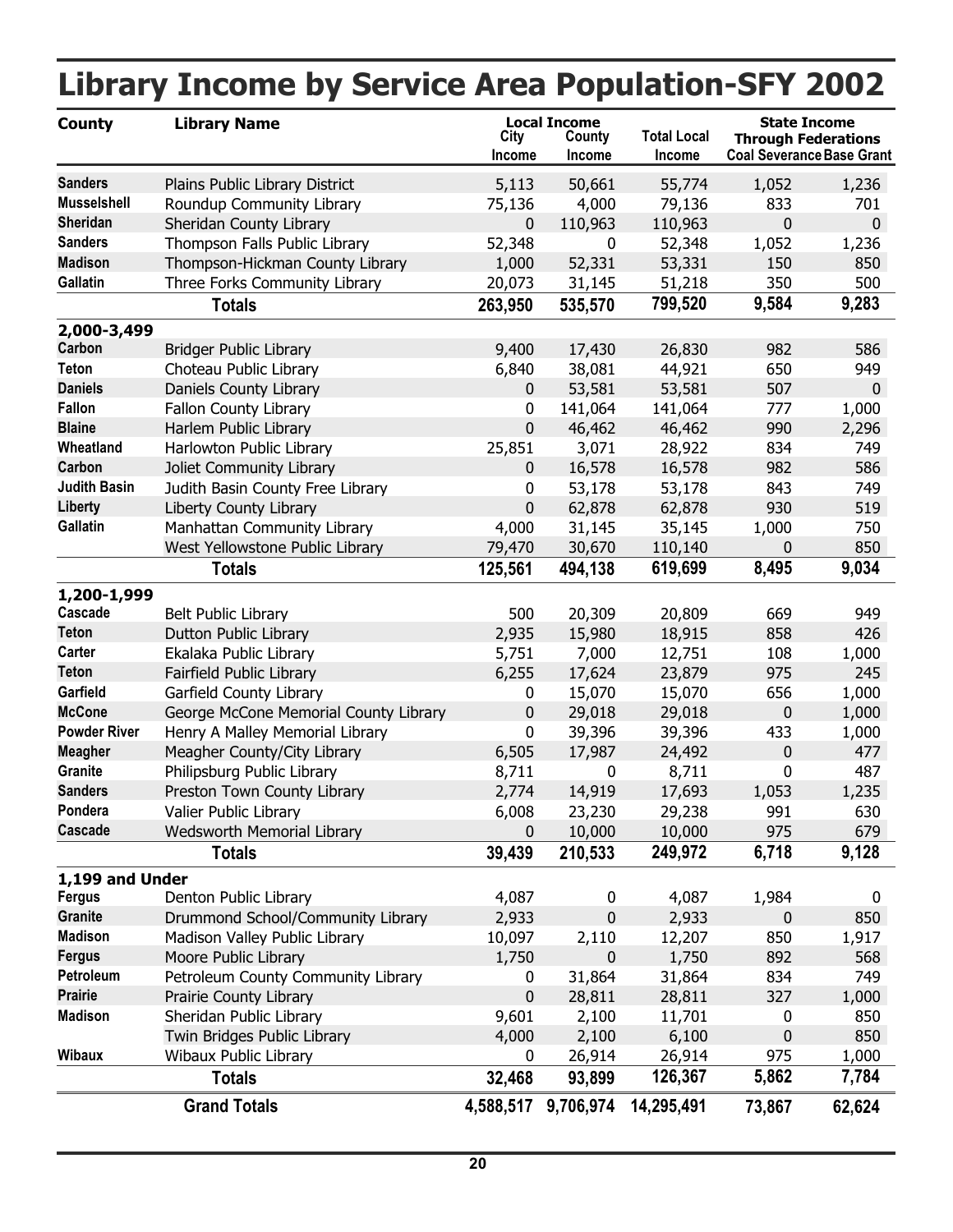#### **Total State Income Total Income Service Pop Per Capita Income by Service Area Population-SFY 2002 PerCapita/ Sq Mile Interlibrary Loan State Income Federal Income Other Income** 497 1,041 3,826 0 2,644 62,244 3,808 16.35 715 3 785 3,034 19.00 0 ,288 85,458 4,497 637 2,694 3,331 0 3,958 118,252 4,105 28.81 671 6 719 3,678 13.28 0 ,774 62,800 4,728 478 0 1,478 4,000 752 59,561 4,084 14.58 401 3 0 1,251 15.86 0 ,788 56,257 3,546 **8,324 10,077 37,268 969,657 17.97 4,000 128,869 53,951 2,000-3,499** 355 0 1,923 0 60 28,813 2,259 12.75 481 9,177 334 2,414 16.41 0 56,512 3,444 380 1,090 1,977 0 800 56,358 2,017 27.94 491 8 1,898 4,166 54.08 0 ,208 153,438 2,837 471 835 4,592 0 0 51,054 2,710 18.84 407 0 1,990 0 2,984 33,896 2,269 14.94 299 0 1,867 0 0 18,445 2,210 8.35 463 176 2,231 0 1,012 56,421 2,329 24.23 395 1,551 3,395 0 197 66,470 2,158 30.80 365 1 0 2,115 12.14 0 ,750 39,010 3,214 0 1,051 1,901 0 407 112,448 2,995 37.55 **4,107 6,935 28,571 672,865 23.66 0 24,595 28,442 1,200-1,999** 164 2 0 1,782 43.99 41,500 ,861 66,952 1,522 0 0 1,284 0 243 20,442 1,401 14.59 518 178 0 1,626 10.70 0 14,555 1,360 520 157 1,897 0 4,853 30,629 1,599 19.16 655 1,549 0 2,311 14.80 0 18,930 1,279 509 265 1,774 1,756 0 32,548 1,977 16.46 568 4 697 2,698 25.08 0 ,500 46,594 1,858 476 226 1,179 0 4,235 29,906 1,932 15.48 337 3 0 824 7.37 0 ,086 12,621 1,713 264 491 3,043 9,480 4,489 34,705 1,691 20.52 239 0 167 2,027 16.23 0 31,265 1,926 191 118 1,963 0 3,934 15,897 1,708 9.31 **4,441 2,121 22,408 355,044 17.78 52,736 29,928 19,966 1,199 and Under** 57 2 0 2,041 28.71 0 ,514 8,642 301 165 0 1,015 0 187 4,135 1,117 3.70 282 953 4,002 0 12,212 28,421 1,129 25.17 38 0 1,498 0 946 4,194 186 22.55 237 157 1,977 1,227 2,157 37,225 493 75.51 324 393 2,044 0 5,199 36,054 1,199 30.07 239 5,872 0 1,089 20.97 1,220 19,882 948 151 0 1,001 0 3,914 11,015 689 15.99 215 25 864 3,054 51.49 0 ,025 54,993 1,068 **1,708 2,367 17,721 204,561 28.69 2,447 58,026 7,130 114,876 126,291 377,658 18,829,842 20.92 70,122 4,086,571 900,302**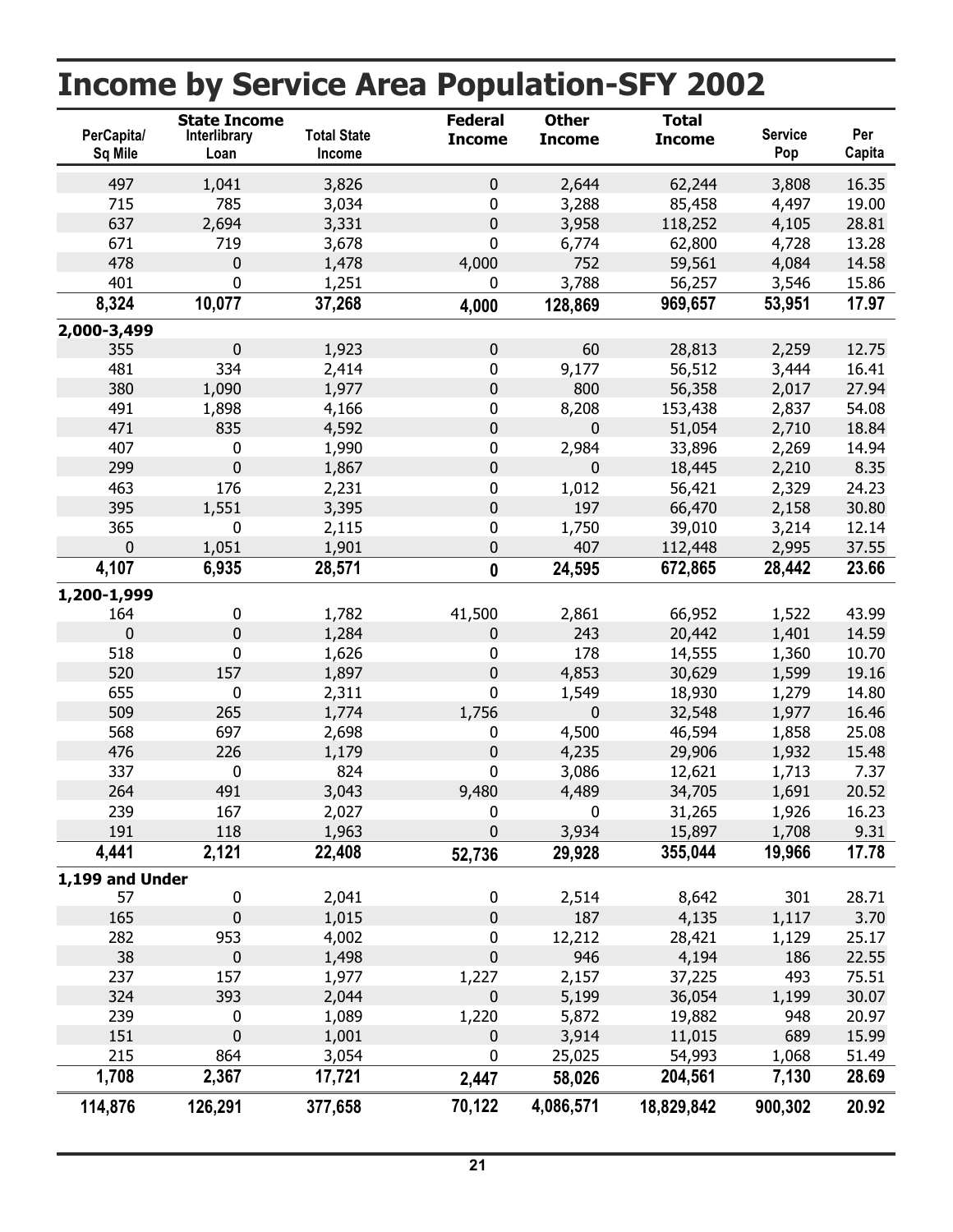<span id="page-26-0"></span>

| <b>County</b>          | <b>Library Name</b>                   | <b>Salaries</b> | <b>Benefits</b> | <b>Collection</b> | <b>Electronic</b><br><b>Formats</b> |
|------------------------|---------------------------------------|-----------------|-----------------|-------------------|-------------------------------------|
| <b>Beaverhead</b>      | Dillon City Library                   | 29,899          | 3,098           | 6,800             | $\mathbf{0}$                        |
| <b>Big Horn</b>        | Big Horn County Public Library        | 83,625          | 33,792          | 11,300            | 3,000                               |
| <b>Blaine</b>          | <b>Blaine County Library</b>          | 44,100          | 0               | 15,076            | 0                                   |
|                        | Harlem Public Library                 | 29,227          | 0               | 9,885             | $\mathbf{0}$                        |
| <b>Broadwater</b>      | Broadwater School & Community Library | 20,714          | $\mathbf 0$     | 6,205             | $\mathbf 0$                         |
| Carbon                 | <b>Bridger Public Library</b>         | 10,130          | 776             | 5,000             | 0                                   |
|                        | Joliet Community Library              | 29,331          | 4,058           | 7,250             | 300                                 |
|                        | Red Lodge Carnegie Library            | 39,000          | 9,488           | 3,391             | 0                                   |
| <b>Carter</b>          | Ekalaka Public Library                | 10,530          | $\mathbf 0$     | 5,444             | $\mathbf 0$                         |
| Cascade                | <b>Belt Public Library</b>            | 8,931           | 1,378           | 2,884             | $\mathbf 0$                         |
|                        | <b>Great Falls Public Library</b>     | 495,836         | 207,529         | 159,092           | 776                                 |
|                        | Wedsworth Memorial Library            | 9,169           | 680             | 1,342             | $\mathbf 0$                         |
| Chouteau               | Chouteau County Library               | 81,730          | 7,407           | 16,600            | 8,900                               |
| <b>Custer</b>          | Miles City Public Library             | 154,284         | 64,380          | 17,269            | 423                                 |
| <b>Daniels</b>         | Daniels County Library                | 28,330          | 11,495          | 7,357             | $\mathbf 0$                         |
| <b>Dawson</b>          | Glendive Public Library               | 59,687          | 7,948           | 13,844            | $\mathbf 0$                         |
| Deer Lodge             | Hearst Free Library                   | 82,712          | 23,500          | 14,000            | 3,000                               |
| <b>Fallon</b>          | Fallon County Library                 | 61,969          | 16,055          | 11,491            | 300                                 |
| <b>Fergus</b>          | Denton Public Library                 | 2,962           | $\mathbf 0$     | 2,430             | $\mathbf{0}$                        |
|                        | Lewistown Public Library              | 134,348         | 40,967          | 25,471            | 1,000                               |
|                        | Moore Public Library                  | 3,991           | 390             | 1,155             | $\boldsymbol{0}$                    |
| <b>Flathead</b>        | Flathead County Library               | 682,361         | 166,956         | 111,828           | $\mathbf{0}$                        |
| <b>Gallatin</b>        | Belgrade Community Library            | 61,958          | 8,180           | 7,955             | 780                                 |
|                        | Bozeman Public Library                | 534,636         | 145,155         | 107,491           | 11,509                              |
|                        | Manhattan Community Library           | 29,000          | 2,340           | 13,130            | $\boldsymbol{0}$                    |
|                        | Three Forks Community Library         | 32,131          | 1,785           | 5,900             | $\pmb{0}$                           |
|                        | West Yellowstone Public Library       | 65,528          | 0               | 17,189            | $\mathbf 0$                         |
| Garfield               | Garfield County Library               | 6,992           | 4,082           | 2,079             | 0                                   |
| <b>Glacier</b>         | <b>Glacier County Library</b>         | 76,551          | 24,844          | 25,616            | $\pmb{0}$                           |
| Granite                | Drummond School/Community Library     | 3,043           | 263             | 364               | 0                                   |
|                        | Philipsburg Public Library            | 5,400           | 420             | 3,700             | $\mathbf{0}$                        |
| <b>Hill</b>            | Havre-Hill County Library             | 123,205         | 33,632          | 23,000            | 1,314                               |
| <b>Jefferson</b>       | <b>Boulder Community Library</b>      | 73,326          | 17,863          | 36,950            | 0                                   |
| <b>Judith Basin</b>    | Judith Basin County Free Library      | 34,608          | 5,820           | 5,700             | 100                                 |
| Lake                   | Polson City Library                   | 77,505          | 22,600          | 19,403            | 0                                   |
|                        | Ronan City Library                    | 30,948          | 7,259           | 7,525             | 0                                   |
|                        | St Ignatius School-Community Library  | 6,600           | 0               | 0                 | 0                                   |
| <b>Lewis and Clark</b> | Lewis & Clark Library                 | 721,518         | 168,939         | 247,970           | $\mathbf 0$                         |
| Liberty                | Liberty County Library                | 31,906          | 4,411           | 11,661            | 350                                 |
| Lincoln                | Lincoln County Public Library         | 205,167         | 50,319          | 35,991            | $\boldsymbol{0}$                    |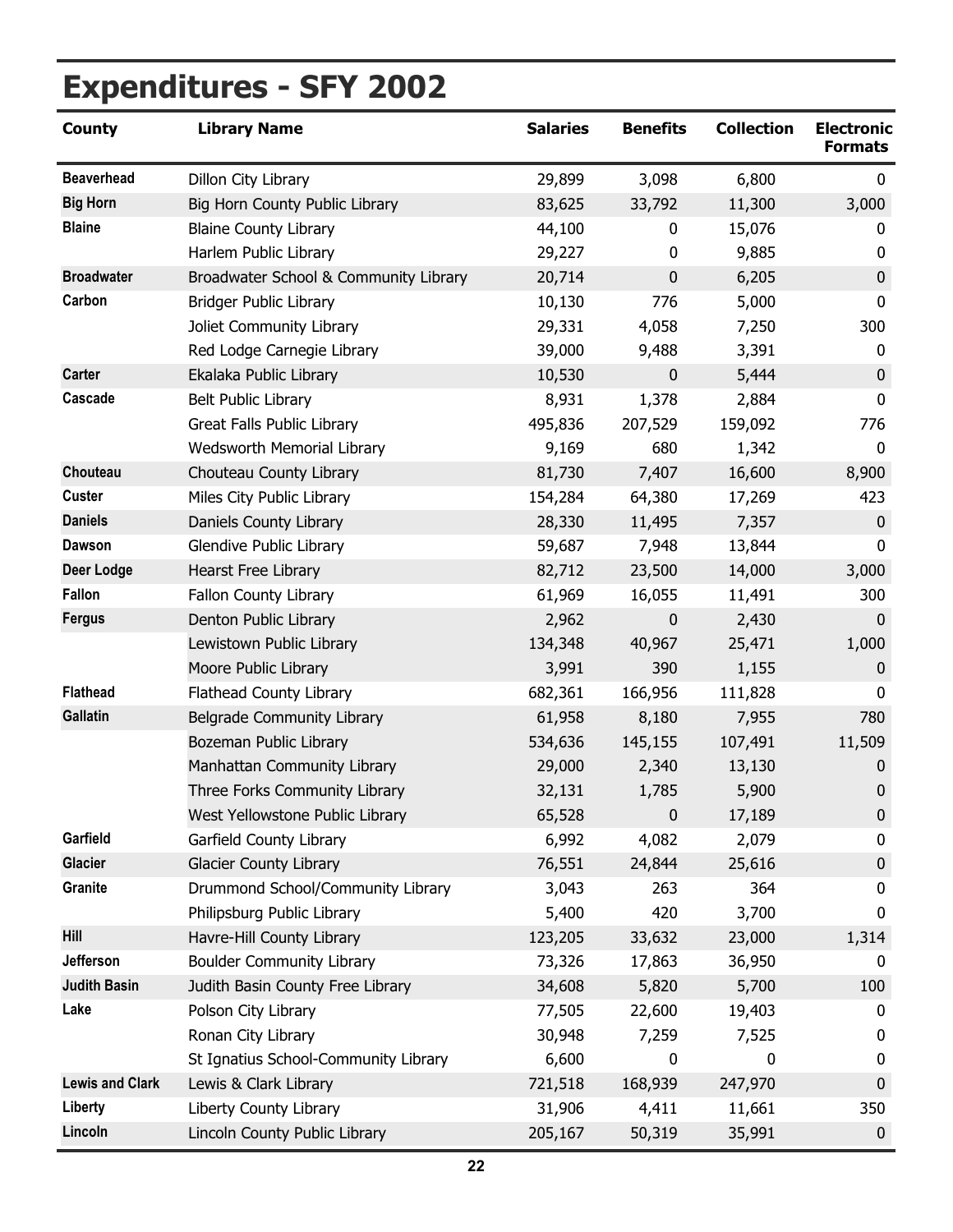| <b>Continuing</b><br><b>Education</b> | <b>Computer</b><br><b>Services</b> | <b>Electronic Access/</b> | <b>Other</b><br><b>Computer Hardware Expenses</b> | <b>Capital</b><br>Outlay | <b>Total</b><br><b>Expenses</b> | <b>Service Area Per</b><br><b>Population Capita</b> |       |
|---------------------------------------|------------------------------------|---------------------------|---------------------------------------------------|--------------------------|---------------------------------|-----------------------------------------------------|-------|
| 750                                   | 3,650                              | 6,379                     | 6,200                                             | 23,320                   | 80,096                          | 9,202                                               | 8.70  |
| 500                                   | 5,000                              | 4,500                     | 37,000                                            | 87,771                   | 266,488                         | 12,671                                              | 21.03 |
| 1,034                                 | 2,666                              | 79                        | 8,357                                             | $\mathbf 0$              | 71,312                          | 4,299                                               | 16.59 |
| 544                                   | 1,849                              | 1,811                     | 5,101                                             | $\mathbf 0$              | 48,417                          | 2,710                                               | 17.87 |
| 1,550                                 | 3,024                              | $\mathbf 0$               | 2,637                                             | 19,616                   | 53,746                          | 4,385                                               | 12.26 |
| 660                                   | $\pmb{0}$                          | 0                         | 9,500                                             | $\pmb{0}$                | 26,066                          | 2,259                                               | 11.54 |
| 50                                    | 1,070                              | 200                       | 2,583                                             | $\pmb{0}$                | 44,842                          | 2,210                                               | 20.29 |
| $\mathbf 0$                           | 2,147                              | 1,961                     | 8,253                                             | 4,750                    | 68,990                          | 5,083                                               | 13.57 |
| 590                                   | 201                                | 1,142                     | 2,738                                             | $\pmb{0}$                | 20,645                          | 1,360                                               | 15.18 |
| 0                                     | 795                                | 0                         | 2,434                                             | 2,845                    | 19,267                          | 1,522                                               | 12.66 |
| 4,940                                 | 19,021                             | 5,585                     | 201,938                                           | 126,385                  | 1,221,102                       | 77,128                                              | 15.83 |
| 0                                     | 631                                | 500                       | 3,422                                             | 0                        | 15,744                          | 1,708                                               | 9.22  |
| 1,000                                 | 3,800                              | 11,000                    | 21,220                                            | $\mathbf 0$              | 151,657                         | 5,970                                               | 25.40 |
| 1,842                                 | 1,100                              | 3,446                     | 50,413                                            | $\pmb{0}$                | 293,157                         | 11,696                                              | 25.06 |
| 429                                   | 649                                | 350                       | 6,754                                             | $\pmb{0}$                | 55,364                          | 2,017                                               | 27.45 |
| 920                                   | 650                                | 2,600                     | 25,788                                            | $\pmb{0}$                | 111,437                         | 9,059                                               | 12.30 |
| 2,000                                 | 5,000                              | 9,312                     | 24,953                                            | $\pmb{0}$                | 164,477                         | 9,417                                               | 17.47 |
| 1,113                                 | 1,570                              | 6,228                     | 14,995                                            | 369                      | 114,090                         | 2,837                                               | 40.22 |
| 0                                     | 0                                  | 452                       | 1,013                                             | 3,620                    | 10,477                          | 301                                                 | 34.81 |
| 4,927                                 | 8,575                              | 11,013                    | 14,573                                            | $\bf{0}$                 | 240,874                         | 11,406                                              | 21.12 |
| 300                                   | $\pmb{0}$                          | 600                       | 122                                               | $\mathbf 0$              | 6,558                           | 186                                                 | 35.26 |
| 1,754                                 | 33,840                             | 89,107                    | 99,829                                            | $\pmb{0}$                | 1,185,675                       | 74,471                                              | 15.92 |
| 220                                   | 2,525                              | 1,588                     | 56,641                                            | $\mathbf 0$              | 139,847                         | 10,272                                              | 13.61 |
| 14,744                                | 35,452                             | 39,400                    |                                                   | 147,439 2,150,000        | 3,185,826                       | 47,805                                              | 66.64 |
| 1,000                                 | 1,000                              | 2,500                     | 90                                                | 2,500                    | 51,560                          | 3,214                                               | 16.04 |
| 1,000                                 | 515                                | 1,285                     | 9,486                                             | $\pmb{0}$                | 52,102                          | 3,546                                               | 14.69 |
| 2,939                                 | 2,024                              | $\bf{0}$                  | 9,505                                             | $\bf{0}$                 | 97,185                          | 2,995                                               | 32.45 |
| 93                                    | 446                                | $\pmb{0}$                 | 726                                               | 79                       | 14,497                          | 1,279                                               | 11.33 |
| 699                                   | 1,647                              | 3,901                     | 18,747                                            | $\pmb{0}$                | 152,005                         | 13,247                                              | 11.47 |
| 329                                   | 449                                | 0                         | 237                                               | 0                        | 4,685                           | 1,117                                               | 4.19  |
| 850                                   | 300                                | 650                       | 1,850                                             | $\pmb{0}$                | 13,170                          | 1,713                                               | 7.69  |
| 1,000                                 | $\pmb{0}$                          | 1,020                     | 22,471                                            | 21,850                   | 227,492                         | 16,673                                              | 13.64 |
| 1,000                                 | 8,650                              | 11,200                    | 28,500                                            | 0                        | 177,489                         | 10,049                                              | 17.66 |
| 1,000                                 | 2,000                              | 500                       | 3,050                                             | 1,000                    | 53,778                          | 2,329                                               | 23.09 |
| 2,703                                 | 5,434                              | 11,640                    | 33,950                                            | $\pmb{0}$                | 173,235                         | 11,789                                              | 14.69 |
| 723                                   | 975                                | 5,746                     | 6,549                                             | 1,937                    | 61,662                          | 8,765                                               | 7.04  |
| 300                                   | 0                                  | 2,000                     | 150                                               | 9,050                    | 18,100                          | 5,953                                               | 3.04  |
| 22,606                                | 19,042                             | 47,677                    | 237,623                                           | 33,776                   | 1,499,151                       | 55,716                                              | 26.91 |
| 487                                   | 1,150                              | 2,188                     | 10,349                                            | 1,250                    | 63,752                          | 2,158                                               | 29.54 |
| 1,923                                 | 6,338                              | 18,638                    | 55,202                                            | $\pmb{0}$                | 373,578                         | 18,837                                              | 19.83 |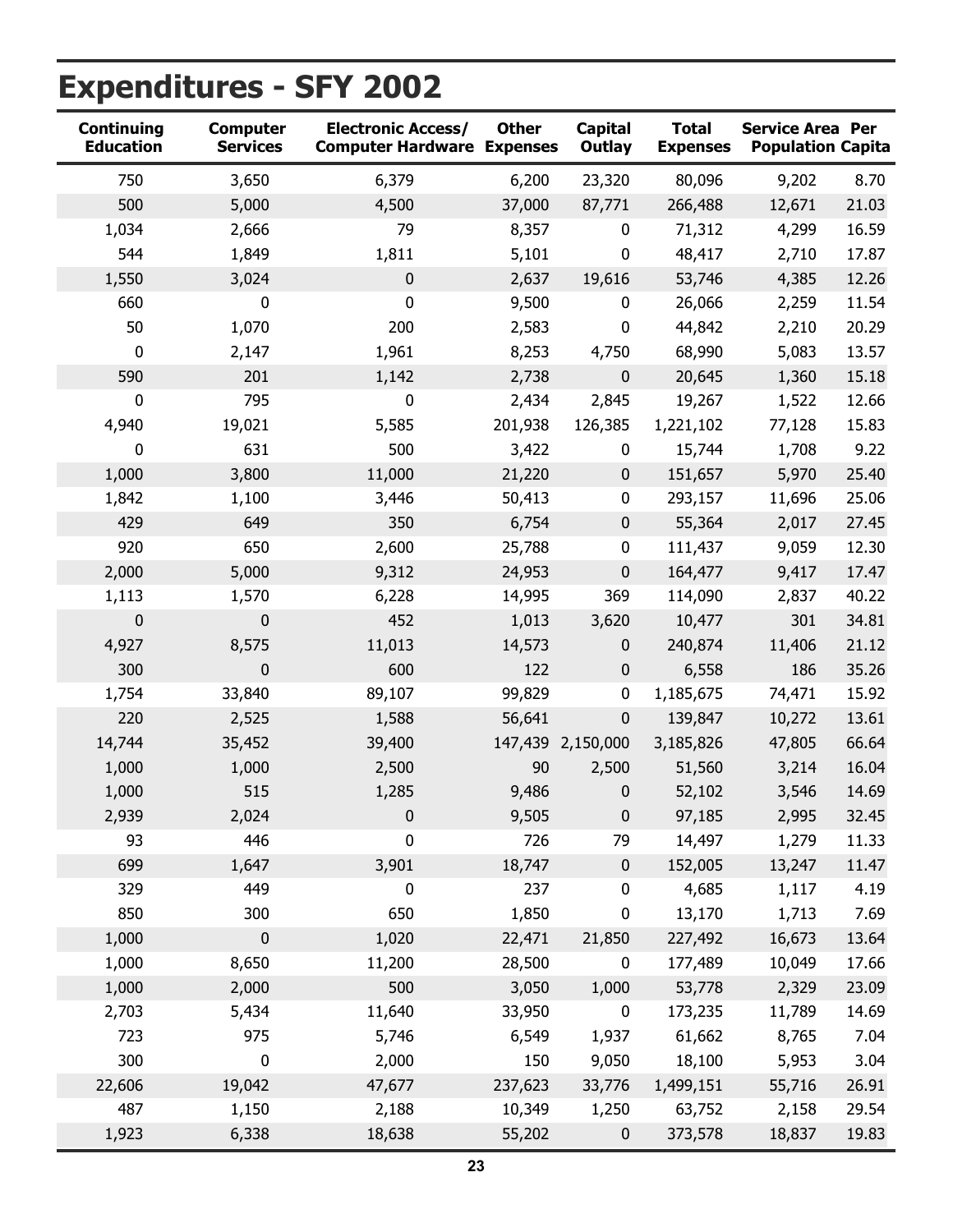| <b>County</b>       | <b>Library Name</b>                   | <b>Salaries</b> | <b>Benefits</b> | <b>Collection</b> | <b>Electronic</b><br><b>Formats</b> |
|---------------------|---------------------------------------|-----------------|-----------------|-------------------|-------------------------------------|
| <b>Madison</b>      | Madison Valley Public Library         | 20,562          | 1,025           | 3,693             | 0                                   |
|                     | Sheridan Public Library               | 7,475           | 2,126           | 3,610             | 0                                   |
|                     | Thompson-Hickman County Library       | 23,881          | 9,039           | 10,807            | 0                                   |
|                     | Twin Bridges Public Library           | 7,120           | 1,747           | 2,719             | 0                                   |
| <b>McCone</b>       | George McCone Memorial County Library | 15,142          | 3,445           | 4,535             | $\mathbf 0$                         |
| <b>Meagher</b>      | Meagher County/City Library           | 17,746          | 2,606           | 5,941             | 0                                   |
| <b>Mineral</b>      | Mineral County Public Library         | 22,536          | 1,837           | 10,238            | $\pmb{0}$                           |
| <b>Missoula</b>     | Missoula Public Library               | 680,118         | 190,155         | 210,377           | 2,000                               |
| <b>Musselshell</b>  | Roundup Community Library             | 55,619          | 7,328           | 9,055             | $\boldsymbol{0}$                    |
| Park                | Livingston-Park County Public Library | 131,461         | 45,156          | 31,920            | 156                                 |
| Petroleum           | Petroleum County Community Library    | 23,362          | 2,602           | 4,680             | 130                                 |
| <b>Phillips</b>     | Phillips County Library               | 30,262          | 11,662          | 6,500             | 0                                   |
| Pondera             | Conrad Public Library                 | 43,740          | 8,904           | 6,884             | 150                                 |
|                     | Valier Public Library                 | 10,495          | 4,802           | 8,397             | $\mathbf 0$                         |
| <b>Powder River</b> | Henry A Malley Memorial Library       | 23,995          | 5,720           | 8,649             | 0                                   |
| <b>Powell</b>       | William K. Kohrs Memorial Library     | 32,592          | 4,822           | 10,500            | $\boldsymbol{0}$                    |
| <b>Prairie</b>      | Prairie County Library                | 15,457          | 2,615           | 4,742             | $\mathbf 0$                         |
| Ravalli             | <b>Bitterroot Public Library</b>      | 101,394         | 19,851          | 46,279            | $\mathbf 0$                         |
|                     | Darby Community Public Library        | 7,244           | 907             | 1,079             | 39                                  |
|                     | North Valley Public Library           | 66,252          | $\mathbf 0$     | 5,698             | $\boldsymbol{0}$                    |
| <b>Richland</b>     | Sidney Public Library                 | 78,203          | 23,296          | 17,460            | 260                                 |
| Roosevelt           | Roosevelt County Library              | 105,298         | 29,533          | 36,214            | $\boldsymbol{0}$                    |
| Rosebud             | Rosebud County Library                | 87,361          | 15,578          | 24,832            | 725                                 |
| <b>Sanders</b>      | Plains Public Library District        | 25,947          | 3,434           | 8,078             | $\mathbf 0$                         |
|                     | Preston Town County Library           | 14,930          | 4,706           | 2,136             | 13                                  |
|                     | Thompson Falls Public Library         | 29,826          | 12,924          | 7,450             | $\boldsymbol{0}$                    |
| Sheridan            | Sheridan County Library               | 47,328          | 10,016          | 18,078            | 1,475                               |
| <b>Silver Bow</b>   | Butte-Silver Bow Public Library       | 294,892         | 118,641         | 60,071            | 49                                  |
| <b>Stillwater</b>   | Stillwater County Library             | 43,380          | 20,789          | 22,500            | 0                                   |
| <b>Sweetgrass</b>   | Carnegie Public Library               | 21,313          | 10,497          | 10,404            | 500                                 |
| <b>Teton</b>        | Choteau Public Library                | 20,411          | 1,794           | 12,767            | 0                                   |
|                     | Dutton Public Library                 | 11,090          | 0               | 3,840             | 0                                   |
|                     | Fairfield Public Library              | 9,214           | 1,625           | 3,293             | 0                                   |
| <b>Toole</b>        | <b>Toole County Library</b>           | 44,802          | 10,296          | 15,946            | 250                                 |
| <b>Valley</b>       | Glasgow City-County Library           | 65,361          | 15,465          | 37,500            | 7,500                               |
| Wheatland           | Harlowton Public Library              | 13,135          | 5,233           | 7,338             | $\mathbf 0$                         |
| <b>Wibaux</b>       | Wibaux Public Library                 | 26,347          | 3,962           | 3,405             | 0                                   |
| Yellowstone         | Laurel Public Library                 | 63,358          | 27,392          | 16,395            | $\mathbf 0$                         |
|                     | Parmly Billings Library               | 926,757         | 300,469         | 291,611           | 5,601                               |
|                     | Totals:                               | 7,488,294       | 2,039,808       | 2,022,359         | 50,600                              |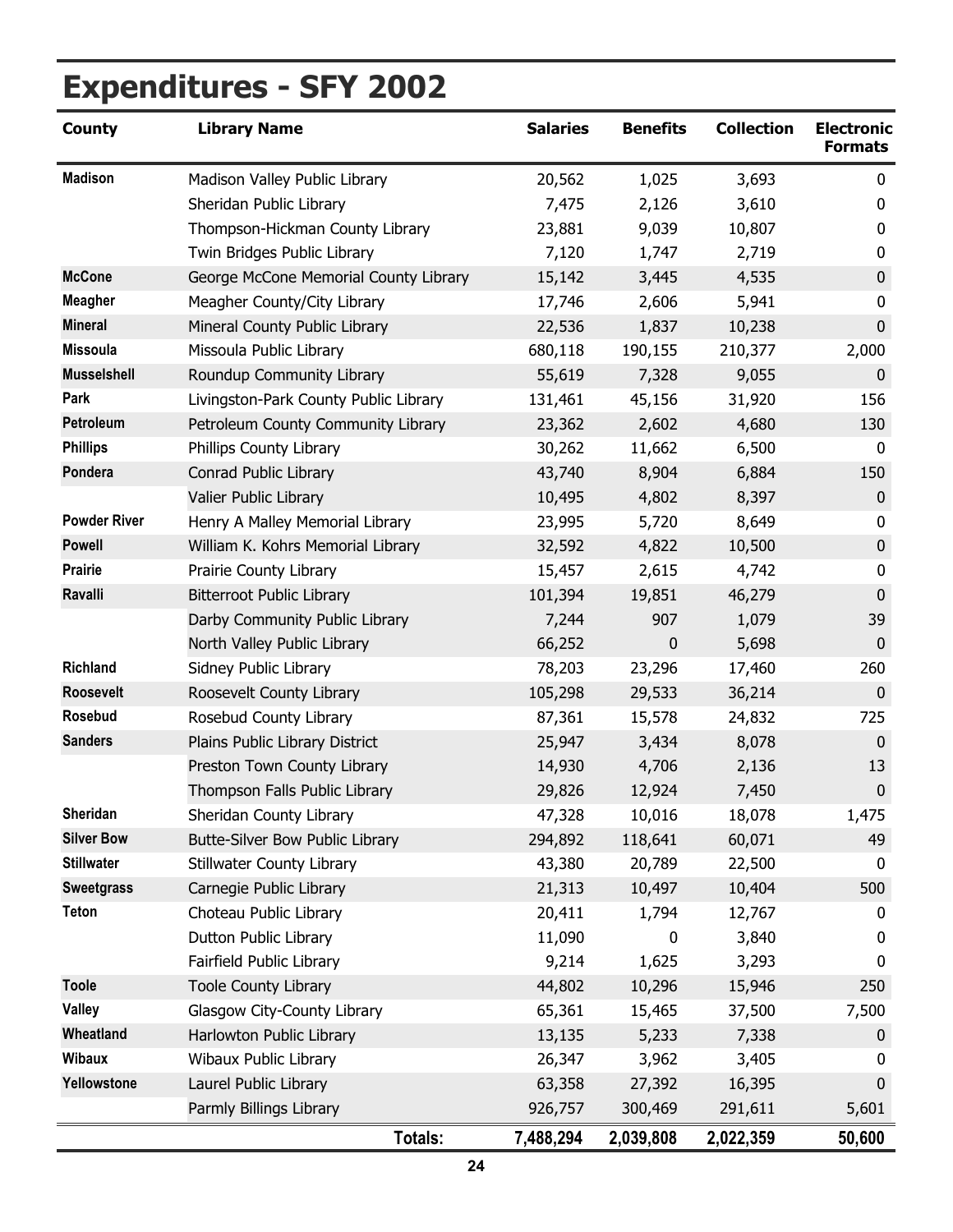| <b>Continuing</b><br><b>Education</b> | <b>Computer</b><br><b>Services</b> | <b>Electronic Access/</b> | <b>Other</b><br><b>Computer Hardware Expenses</b> | <b>Capital</b><br><b>Outlay</b> | <b>Total</b><br><b>Expenses</b> | <b>Service Area Per</b><br><b>Population Capita</b> |       |
|---------------------------------------|------------------------------------|---------------------------|---------------------------------------------------|---------------------------------|---------------------------------|-----------------------------------------------------|-------|
| 850                                   | 1,255                              | $\mathbf 0$               | 1,036                                             | $\mathbf 0$                     | 28,421                          | 1,129                                               | 25.17 |
| 400                                   | 1,230                              | 0                         | 4,622                                             | 0                               | 19,463                          | 948                                                 | 20.53 |
| 749                                   | 1,720                              | 420                       | 5,216                                             | 6,709                           | 58,541                          | 4,084                                               | 14.33 |
| 350                                   | 1,081                              | $\mathbf 0$               | 1,996                                             | 0                               | 15,013                          | 689                                                 | 21.79 |
| 200                                   | 1,570                              | 699                       | 6,957                                             | $\pmb{0}$                       | 32,548                          | 1,977                                               | 16.46 |
| 0                                     | 1,914                              | $\bf{0}$                  | 6,776                                             | $\pmb{0}$                       | 34,983                          | 1,932                                               | 18.11 |
| 728                                   | 749                                | 8,343                     | 7,925                                             | 1,055                           | 53,411                          | 3,884                                               | 13.75 |
| 9,500                                 | 46,000                             | 6,000                     | 168,000                                           | 178,494                         | 1,490,644                       | 95,802                                              | 15.56 |
| 604                                   | 240                                | 1,749                     | 850                                               | $\pmb{0}$                       | 75,445                          | 4,497                                               | 16.78 |
| 2,559                                 | 4,483                              | 1,390                     | 35,494                                            | 6,050                           | 258,669                         | 15,694                                              | 16.48 |
| 331                                   | 998                                | 1,946                     | 3,022                                             | $\pmb{0}$                       | 37,071                          | 493                                                 | 75.19 |
| 100                                   | 1,000                              | 800                       | 2,000                                             | $\pmb{0}$                       | 52,324                          | 4,601                                               | 11.37 |
| 600                                   | 1,125                              | 2,374                     | 12,839                                            | 1,580                           | 78,196                          | 4,498                                               | 17.38 |
| 530                                   | 170                                | 1,000                     | 3,444                                             | $\pmb{0}$                       | 28,838                          | 1,926                                               | 14.97 |
| 397                                   | 1,170                              | $\pmb{0}$                 | 6,711                                             | $\pmb{0}$                       | 46,642                          | 1,858                                               | 25.10 |
| 511                                   | 1,275                              | 1,015                     | 14,280                                            | $\pmb{0}$                       | 64,995                          | 7,180                                               | 9.05  |
| 232                                   | 599                                | 587                       | 3,517                                             | $\pmb{0}$                       | 27,749                          | 1,199                                               | 23.14 |
| 3,866                                 | 3,575                              | 21,215                    | 63,923                                            | $\mathbf 0$                     | 260,103                         | 23,844                                              | 10.91 |
| 150                                   | 0                                  | 2,500                     | 5,110                                             | 11,394                          | 28,423                          | 3,907                                               | 7.27  |
| $\mathbf 0$                           | 0                                  | 0                         | 12,375                                            | $\pmb{0}$                       | 84,325                          | 8,319                                               | 10.14 |
| 1,075                                 | 2,800                              | 200                       | 14,066                                            | 12,408                          | 149,768                         | 9,667                                               | 15.49 |
| 1,114                                 | 2,370                              | 6,750                     | 65,944                                            | $\pmb{0}$                       | 247,223                         | 10,620                                              | 23.28 |
| 3,072                                 | 1,760                              | 959                       | 18,558                                            | 4,382                           | 157,227                         | 9,383                                               | 16.76 |
| 1,442                                 | 2,520                              | 8,436                     | 12,388                                            | $\mathbf 0$                     | 62,245                          | 3,808                                               | 16.35 |
| 500                                   | 350                                | 0                         | 3,139                                             | $\pmb{0}$                       | 25,774                          | 1,691                                               | 15.24 |
| 1,129                                 | 7,646                              | 1,905                     | 13,203                                            | 23,744                          | 97,827                          | 4,728                                               | 20.69 |
| 73                                    | 849                                | 450                       | 9,226                                             | U                               | 87,495                          | 4,105                                               | 21.31 |
| 953                                   | 1,842                              | 8,270                     | 90,356                                            | $\pmb{0}$                       | 575,074                         | 34,606                                              | 16.62 |
| 1,400                                 | 4,000                              | 1,500                     | 6,870                                             | 3,103                           | 103,542                         | 8,195                                               | 12.63 |
| 300                                   | $\pmb{0}$                          | 5,000                     | 9,231                                             | 2,350                           | 59,595                          | 3,609                                               | 16.51 |
| 0                                     | 0                                  | 2,917                     | 4,850                                             | 4,842                           | 47,581                          | 3,444                                               | 13.82 |
| 0                                     | 850                                | 435                       | 2,935                                             | 0                               | 19,150                          | 1,401                                               | 13.67 |
| 200                                   | $\pmb{0}$                          | 7,132                     | 4,826                                             | 2,582                           | 28,872                          | 1,599                                               | 18.06 |
| 200                                   | 1,275                              | $\mathbf 0$               | 8,134                                             | 2,400                           | 83,303                          | 5,267                                               | 15.82 |
| 1,700                                 | 1,200                              | 4,600                     | 41,288                                            | $\bf{0}$                        | 174,614                         | 7,675                                               | 22.75 |
| 495                                   | 1,301                              | 250                       | 8,324                                             | $\pmb{0}$                       | 36,076                          | 2,269                                               | 15.90 |
| 343                                   | 0                                  | 1,478                     | 3,294                                             | 0                               | 38,829                          | 1,068                                               | 36.36 |
| 653                                   | 2,140                              | 2,061                     | 12,777                                            | $\pmb{0}$                       | 124,776                         | 6,255                                               | 19.95 |
| 10,667                                | 74,783                             | 138,538                   | 443,306                                           | 2,528                           | 2,194,260                       | 123,097                                             | 17.83 |
| 126,492                               | 359,025                            | 547,117                   | 2,331,196 2,753,739                               |                                 | 17,718,630                      | 900,302                                             | 19.68 |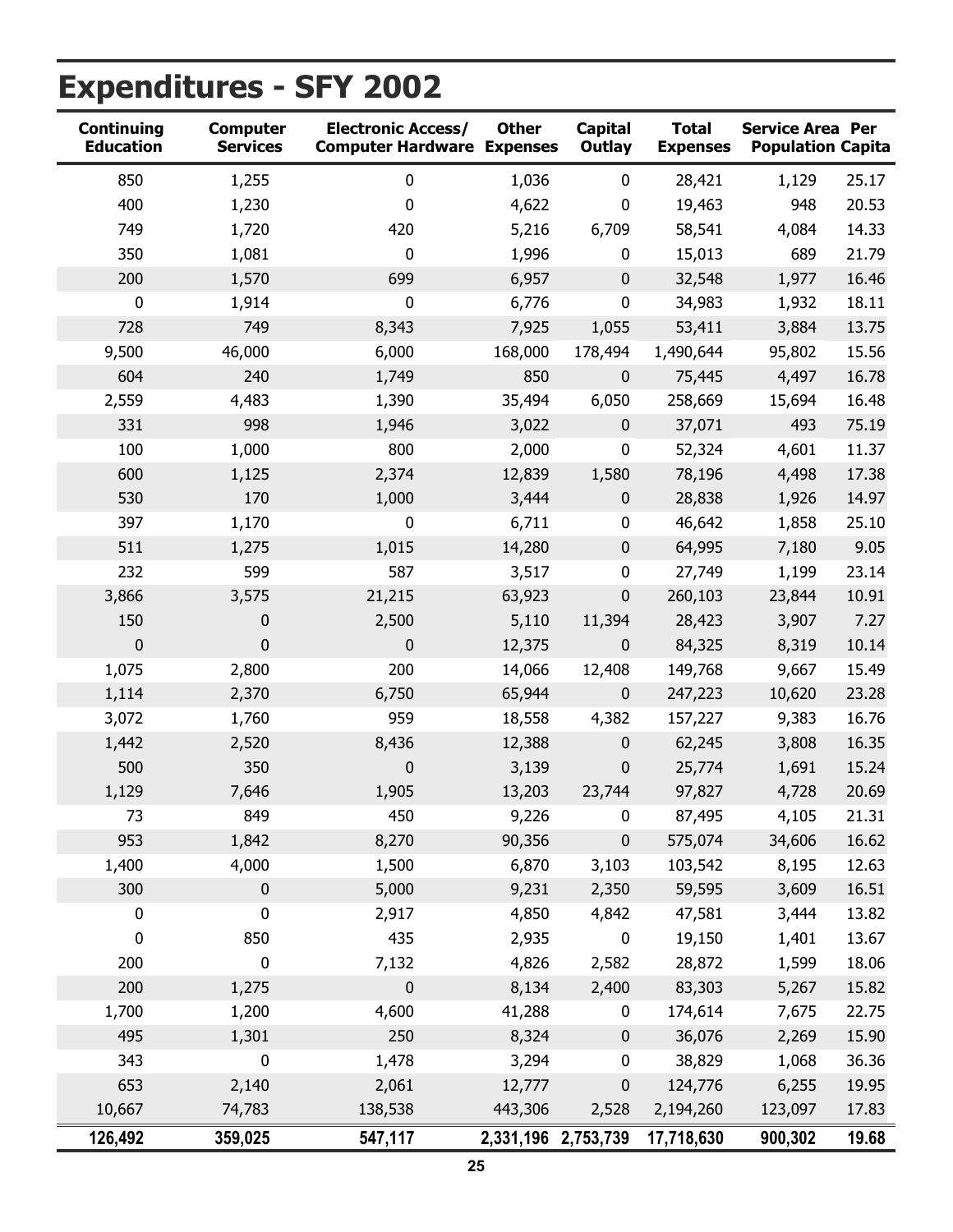<span id="page-30-0"></span>

|                        |                                       |                 | <b>Expenditures by Service Area Population - SFY 2002</b> |                   |                                     |  |  |  |
|------------------------|---------------------------------------|-----------------|-----------------------------------------------------------|-------------------|-------------------------------------|--|--|--|
| <b>County</b>          | <b>Library Name</b>                   | <b>Salaries</b> | <b>Benefits</b>                                           | <b>Collection</b> | <b>Electronic</b><br><b>Formats</b> |  |  |  |
| <b>Over 25,000</b>     |                                       |                 |                                                           |                   |                                     |  |  |  |
| Cascade                | Great Falls Public Library            | 495,836         | 207,529                                                   | 159,092           | 776                                 |  |  |  |
| <b>Flathead</b>        | Flathead County Library               | 682,361         | 166,956                                                   | 111,828           | $\mathbf 0$                         |  |  |  |
| <b>Gallatin</b>        | Bozeman Public Library                | 534,636         | 145,155                                                   | 107,491           | 11,509                              |  |  |  |
| <b>Lewis and Clark</b> | Lewis & Clark Library                 | 721,518         | 168,939                                                   | 247,970           | 0                                   |  |  |  |
| <b>Missoula</b>        | Missoula Public Library               | 680,118         | 190,155                                                   | 210,377           | 2,000                               |  |  |  |
| <b>Silver Bow</b>      | Butte-Silver Bow Public Library       | 294,892         | 118,641                                                   | 60,071            | 49                                  |  |  |  |
| Yellowstone            | Parmly Billings Library               | 926,757         | 300,469                                                   | 291,611           | 5,601                               |  |  |  |
|                        | <b>SubTotals:</b>                     | 4,336,118       | 1,297,844                                                 | 1,188,440         | 19,935                              |  |  |  |
| 10,000-24,999          |                                       |                 |                                                           |                   |                                     |  |  |  |
| <b>Big Horn</b>        | Big Horn County Public Library        | 83,625          | 33,792                                                    | 11,300            | 3,000                               |  |  |  |
| <b>Custer</b>          | Miles City Public Library             | 154,284         | 64,380                                                    | 17,269            | 423                                 |  |  |  |
| <b>Fergus</b>          | Lewistown Public Library              | 134,348         | 40,967                                                    | 25,471            | 1,000                               |  |  |  |
| Gallatin               | <b>Belgrade Community Library</b>     | 61,958          | 8,180                                                     | 7,955             | 780                                 |  |  |  |
| <b>Glacier</b>         | <b>Glacier County Library</b>         | 76,551          | 24,844                                                    | 25,616            | $\mathbf 0$                         |  |  |  |
| Hill                   | Havre-Hill County Library             | 123,205         | 33,632                                                    | 23,000            | 1,314                               |  |  |  |
| <b>Jefferson</b>       | <b>Boulder Community Library</b>      | 73,326          | 17,863                                                    | 36,950            | $\mathbf 0$                         |  |  |  |
| Lake                   | Polson City Library                   | 77,505          | 22,600                                                    | 19,403            | 0                                   |  |  |  |
| Lincoln                | Lincoln County Public Library         | 205,167         | 50,319                                                    | 35,991            | $\mathbf 0$                         |  |  |  |
| Park                   | Livingston-Park County Public Library | 131,461         | 45,156                                                    | 31,920            | 156                                 |  |  |  |
| Ravalli                | <b>Bitterroot Public Library</b>      | 101,394         | 19,851                                                    | 46,279            | 0                                   |  |  |  |
| Roosevelt              | Roosevelt County Library              | 105,298         | 29,533                                                    | 36,214            | 0                                   |  |  |  |
|                        | <b>SubTotals:</b>                     | 1,328,122       | 391,117                                                   | 317,368           | 6,673                               |  |  |  |
| 5,000-9,999            |                                       |                 |                                                           |                   |                                     |  |  |  |
| <b>Beaverhead</b>      | Dillon City Library                   | 29,899          | 3,098                                                     | 6,800             | $\mathbf 0$                         |  |  |  |
| Carbon                 | Red Lodge Carnegie Library            | 39,000          | 9,488                                                     | 3,391             | $\Omega$                            |  |  |  |
| Chouteau               | Chouteau County Library               | 81,730          | 7,407                                                     | 16,600            | 8,900                               |  |  |  |
| <b>Dawson</b>          | Glendive Public Library               | 59,687          | 7,948                                                     | 13,844            | 0                                   |  |  |  |
| <b>Deer Lodge</b>      | <b>Hearst Free Library</b>            | 82,712          | 23,500                                                    | 14,000            | 3,000                               |  |  |  |
| Lake                   | Ronan City Library                    | 30,948          | 7,259                                                     | 7,525             | 0                                   |  |  |  |
|                        | St Ignatius School-Community Library  | 6,600           | 0                                                         | 0                 | $\mathbf 0$                         |  |  |  |
| <b>Powell</b>          | William K. Kohrs Memorial Library     | 32,592          | 4,822                                                     | 10,500            | 0                                   |  |  |  |
| Ravalli                | North Valley Public Library           | 66,252          | 0                                                         | 5,698             | $\mathbf 0$                         |  |  |  |
| <b>Richland</b>        | Sidney Public Library                 | 78,203          | 23,296                                                    | 17,460            | 260                                 |  |  |  |
| <b>Rosebud</b>         | Rosebud County Library                | 87,361          | 15,578                                                    | 24,832            | 725                                 |  |  |  |
| <b>Stillwater</b>      | Stillwater County Library             | 43,380          | 20,789                                                    | 22,500            | $\boldsymbol{0}$                    |  |  |  |
| <b>Toole</b>           | <b>Toole County Library</b>           | 44,802          | 10,296                                                    | 15,946            | 250                                 |  |  |  |
| <b>Valley</b>          | Glasgow City-County Library           | 65,361          | 15,465                                                    | 37,500            | 7,500                               |  |  |  |
| Yellowstone            | Laurel Public Library                 | 63,358          | 27,392                                                    | 16,395            | 0                                   |  |  |  |
|                        | <b>SubTotals:</b>                     | 811,885         | 176,338                                                   | 212,991           | 20,635                              |  |  |  |
| 3,500-4,999            |                                       |                 |                                                           |                   |                                     |  |  |  |
| <b>Blaine</b>          | <b>Blaine County Library</b>          | 44,100          | 0                                                         | 15,076            | 0                                   |  |  |  |
| <b>Broadwater</b>      | Broadwater School & Community Library | 20,714          | $\mathbf 0$                                               | 6,205             | $\mathbf 0$                         |  |  |  |
| <b>Gallatin</b>        | Three Forks Community Library         | 32,131          | 1,785                                                     | 5,900             | 0                                   |  |  |  |
| <b>Madison</b>         | Thompson-Hickman County Library       | 23,881          | 9,039                                                     | 10,807            | $\mathbf 0$                         |  |  |  |
| <b>Mineral</b>         | Mineral County Public Library         | 22,536          | 1,837                                                     | 10,238            | 0                                   |  |  |  |
| <b>Musselshell</b>     | Roundup Community Library             | 55,619          | 7,328                                                     | 9,055             | $\mathbf 0$                         |  |  |  |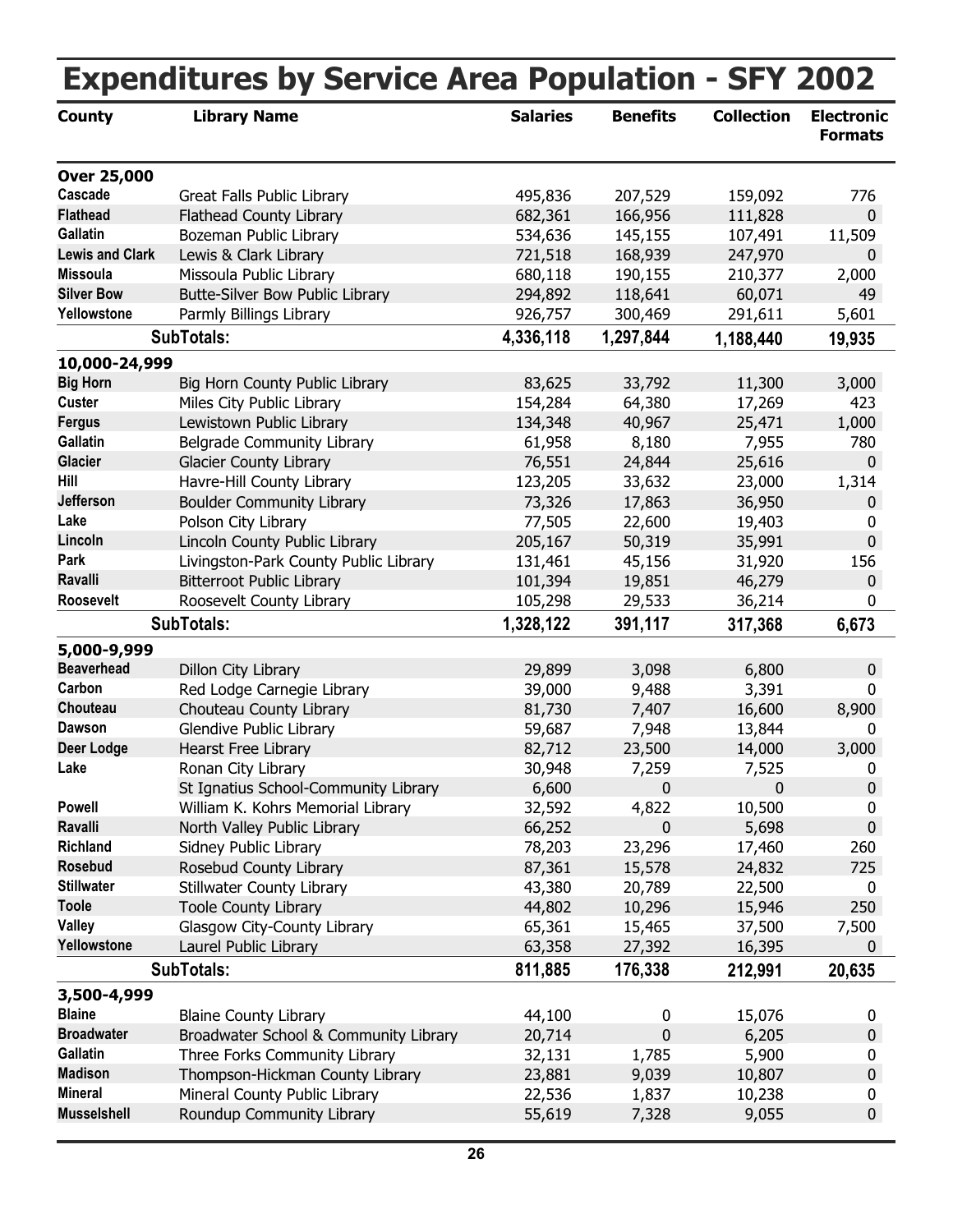|                                       |                                    | <b>Expenditures by Service Area Population - SFY 2002</b>       |                                 |                                 |                                                     |                                             |               |
|---------------------------------------|------------------------------------|-----------------------------------------------------------------|---------------------------------|---------------------------------|-----------------------------------------------------|---------------------------------------------|---------------|
| <b>Continuing</b><br><b>Education</b> | <b>Computer</b><br><b>Services</b> | <b>Electronic Access/</b><br><b>Computer Hardware Operating</b> | <b>Other</b><br><b>Expenses</b> | <b>Capital</b><br><b>Outlay</b> | <b>Total</b><br><b>Operating</b><br><b>Expenses</b> | <b>Service</b><br>Area<br><b>Population</b> | Per<br>Capita |
| <b>Over 25,000</b>                    |                                    |                                                                 |                                 |                                 |                                                     |                                             |               |
| 4,940                                 | 19,021                             | 5,585                                                           | 201,938                         | 126,385                         | 1,221,102                                           | 77,128                                      | 14.19         |
| 1,754                                 | 33,840                             | 89,107                                                          | 99,829                          | 0                               | 1,185,675                                           | 74,471                                      | 15.92         |
| 14,744                                | 35,452                             | 39,400                                                          | 147,439                         | 2,150,000                       | 3,185,826                                           | 47,805                                      | 21.67         |
| 22,606                                | 19,042                             | 47,677                                                          | 237,623                         | 33,776                          | 1,499,151                                           | 55,716                                      | 26.30         |
| 9,500                                 | 46,000                             | 6,000                                                           | 168,000                         | 178,494                         | 1,490,644                                           | 95,802                                      | 13.70         |
| 953                                   | 1,842                              | 8,270                                                           | 90,356                          | $\mathbf 0$                     | 575,074                                             | 34,606                                      | 16.62         |
| 10,667                                | 74,783                             | 138,538                                                         | 443,306                         | 2,528                           | 2,194,260                                           | 123,097                                     | 17.80         |
| 65,164                                | 229,980                            | 334,577                                                         | 1,388,491                       | 2,491,183                       | 11,351,732                                          | 508,625                                     | 22.32         |
| 10,000-24,999                         |                                    |                                                                 |                                 |                                 |                                                     |                                             |               |
| 500                                   | 5,000                              | 4,500                                                           | 37,000                          | 87,771                          | 266,488                                             | 12,671                                      | 14.10         |
| 1,842                                 | 1,100                              | 3,446                                                           | 50,413                          | 0                               | 293,157                                             | 11,696                                      | 25.06         |
| 4,927                                 | 8,575                              | 11,013                                                          | 14,573                          | 0                               | 240,874                                             | 11,406                                      | 21.12         |
| 220                                   | 2,525                              | 1,588                                                           | 56,641                          | 0                               | 139,847                                             | 10,272                                      | 13.61         |
| 699                                   | 1,647                              | 3,901                                                           | 18,747                          | 0                               | 152,005                                             | 13,247                                      | 11.47         |
| 1,000                                 | 0                                  | 1,020                                                           | 22,471                          | 21,850                          | 227,492                                             | 16,673                                      | 12.33         |
| 1,000                                 | 8,650                              | 11,200                                                          | 28,500                          | 0                               | 177,489                                             | 10,049                                      | 17.66         |
| 2,703                                 | 5,434                              | 11,640                                                          | 33,950                          | 0                               | 173,235                                             | 11,789                                      | 14.69         |
| 1,923                                 | 6,338                              | 18,638                                                          | 55,202                          | 0                               | 373,578                                             | 18,837                                      | 19.83         |
| 2,559                                 | 4,483                              | 1,390                                                           | 35,494                          | 6,050                           | 258,669                                             | 15,694                                      | 16.10         |
| 3,866                                 | 3,575                              | 21,215                                                          | 63,923                          | 0                               | 260,103                                             | 23,844                                      | 10.91         |
| 1,114                                 | 2,370                              | 6,750                                                           | 65,944                          | 0                               | 247,223                                             | 10,620                                      | 23.28         |
| 22,353                                | 49,697                             | 96,301                                                          | 482,858                         | 115,671                         | 2,810,160                                           | 166,798                                     | 16.85         |
| 5,000-9,999                           |                                    |                                                                 |                                 |                                 |                                                     |                                             |               |
| 750                                   | 3,650                              | 6,379                                                           | 6,200                           | 23,320                          | 80,096                                              | 9,202                                       | 6.17          |
| 0                                     | 2,147                              | 1,961                                                           | 8,253                           | 4,750                           | 68,990                                              | 5,083                                       | 12.64         |
| 1,000                                 | 3,800                              | 11,000                                                          | 21,220                          | 0                               | 151,657                                             | 5,970                                       | 25.40         |
| 920                                   | 650                                | 2,600                                                           | 25,788                          | 0                               | 111,437                                             | 9,059                                       | 12.30         |
| 2,000                                 | 5,000                              | 9,312                                                           | 24,953                          | 0                               | 164,477                                             | 9,417                                       | 17.47         |
| 723                                   | 975                                | 5,746                                                           | 6,549                           | 1,937                           | 61,662                                              | 8,765                                       | 6.81          |
| 300                                   | $\pmb{0}$                          | 2,000                                                           | 150                             | 9,050                           | 18,100                                              | 5,953                                       | 1.52          |
| 511                                   | 1,275                              | 1,015                                                           | 14,280                          | 0                               | 64,995                                              | 7,180                                       | 9.05          |
| 0                                     | 0                                  | 0                                                               | 12,375                          | 0                               | 84,325                                              | 8,319                                       | 10.14         |
| 1,075                                 | 2,800                              | 200                                                             | 14,066                          | 12,408                          | 149,768                                             | 9,667                                       | 14.21         |
| 3,072                                 | 1,760                              | 959                                                             | 18,558                          | 4,382                           | 157,227                                             | 9,383                                       | 16.29         |
| 1,400                                 | 4,000                              | 1,500                                                           | 6,870                           | 3,103                           | 103,542                                             | 8,195                                       | 12.26         |
| 200                                   | 1,275                              | 0                                                               | 8,134                           | 2,400                           | 83,303                                              | 5,267                                       | 15.36         |
| 1,700                                 | 1,200                              | 4,600                                                           | 41,288                          | 0                               | 174,614                                             | 7,675                                       | 22.75         |
| 653                                   | 2,140                              | 2,061                                                           | 12,777                          | 0                               | 124,776                                             | 6,255                                       | 19.95         |
| 14,304                                | 30,672                             | 49,333                                                          | 221,461                         | 61,350                          | 1,598,969                                           | 115,390                                     | 13.86         |
| 3,500-4,999                           |                                    |                                                                 |                                 |                                 |                                                     |                                             |               |
| 1,034                                 | 2,666                              | 79                                                              | 8,357                           | 0                               | 71,312                                              | 4,299                                       | 16.59         |
| 1,550                                 | 3,024                              | $\mathbf 0$                                                     | 2,637                           | 19,616                          | 53,746                                              | 4,385                                       | 7.78          |
| 1,000                                 | 515                                | 1,285                                                           | 9,486                           | 0                               | 52,102                                              | 3,546                                       | 14.69         |
| 749                                   | 1,720                              | 420                                                             | 5,216                           | 6,709                           | 58,541                                              | 4,084                                       | 12.69         |
| 728                                   | 749                                | 8,343                                                           | 7,925                           | 1,055                           | 53,411                                              | 3,884                                       | 13.48         |
| 604                                   | 240                                | 1,749                                                           | 850                             | 0                               | 75,445                                              | 4,497                                       | 16.78         |
|                                       |                                    |                                                                 |                                 |                                 |                                                     |                                             |               |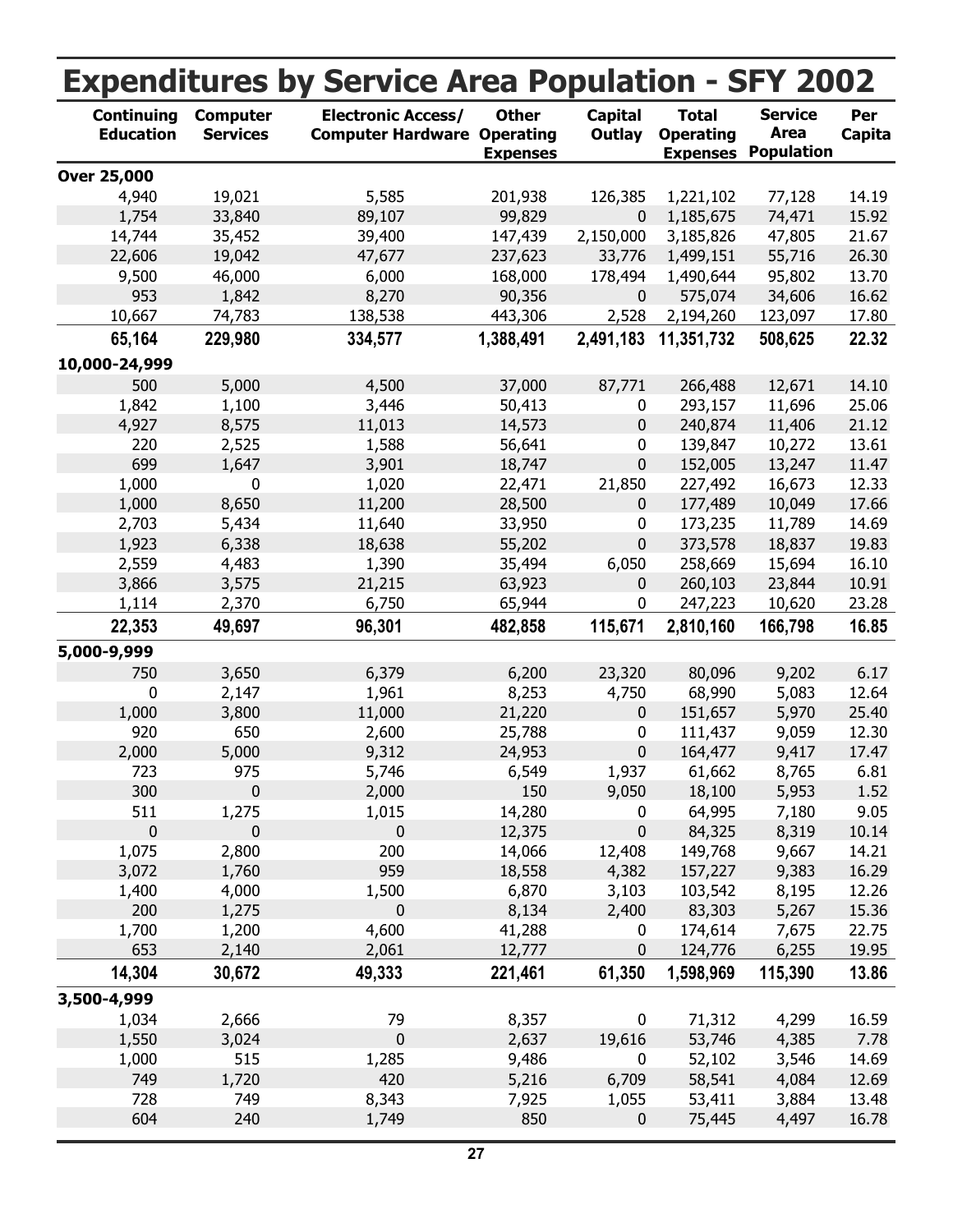| <b>County</b>       | <b>Library Name</b>                   | <b>Salaries</b> | <b>Benefits</b>  | <b>Collection</b> | <b>Electronic</b> |
|---------------------|---------------------------------------|-----------------|------------------|-------------------|-------------------|
|                     |                                       |                 |                  |                   | <b>Formats</b>    |
| <b>Phillips</b>     | Phillips County Library               | 30,262          | 11,662           | 6,500             | 0                 |
| Pondera             | Conrad Public Library                 | 43,740          | 8,904            | 6,884             | 150               |
| Ravalli             | Darby Community Public Library        | 7,244           | 907              | 1,079             | 39                |
| <b>Sanders</b>      | Plains Public Library District        | 25,947          | 3,434            | 8,078             | $\mathbf 0$       |
|                     | Thompson Falls Public Library         | 29,826          | 12,924           | 7,450             | 0                 |
| Sheridan            | Sheridan County Library               | 47,328          | 10,016           | 18,078            | 1,475             |
| <b>Sweetgrass</b>   | Carnegie Public Library               | 21,313          | 10,497           | 10,404            | 500               |
|                     | <b>SubTotals:</b>                     | 404,641         | 78,333           | 115,754           | 2,164             |
| 2,000-3,499         |                                       |                 |                  |                   |                   |
| <b>Blaine</b>       | Harlem Public Library                 | 29,227          | 0                | 9,885             | $\mathbf{0}$      |
| Carbon              | <b>Bridger Public Library</b>         | 10,130          | 776              | 5,000             | 0                 |
|                     | Joliet Community Library              | 29,331          | 4,058            | 7,250             | 300               |
| <b>Daniels</b>      | Daniels County Library                | 28,330          | 11,495           | 7,357             | 0                 |
| <b>Fallon</b>       | Fallon County Library                 | 61,969          | 16,055           | 11,491            | 300               |
| Gallatin            | Manhattan Community Library           | 29,000          | 2,340            | 13,130            | 0                 |
|                     | West Yellowstone Public Library       | 65,528          | 0                | 17,189            | $\mathbf 0$       |
| <b>Judith Basin</b> | Judith Basin County Free Library      | 34,608          | 5,820            | 5,700             | 100               |
| <b>Liberty</b>      | Liberty County Library                | 31,906          | 4,411            | 11,661            | 350               |
| <b>Teton</b>        | Choteau Public Library                | 20,411          | 1,794            | 12,767            | 0                 |
| Wheatland           | Harlowton Public Library              | 13,135          | 5,233            | 7,338             | 0                 |
|                     | <b>SubTotals:</b>                     | 353,575         | 51,982           | 108,768           | 1,050             |
| 1,200-1,999         |                                       |                 |                  |                   |                   |
| Carter              | Ekalaka Public Library                | 10,530          | $\boldsymbol{0}$ | 5,444             | 0                 |
| <b>Cascade</b>      | <b>Belt Public Library</b>            | 8,931           | 1,378            | 2,884             | 0                 |
|                     | Wedsworth Memorial Library            | 9,169           | 680              | 1,342             | 0                 |
| Garfield            | Garfield County Library               | 6,992           | 4,082            | 2,079             | $\mathbf{0}$      |
| Granite             | Philipsburg Public Library            | 5,400           | 420              | 3,700             | 0                 |
| <b>McCone</b>       | George McCone Memorial County Library | 15,142          | 3,445            | 4,535             | $\mathbf 0$       |
| <b>Meagher</b>      | Meagher County/City Library           | 17,746          | 2,606            | 5,941             | 0                 |
| Pondera             | Valier Public Library                 | 10,495          | 4,802            | 8,397             | $\pmb{0}$         |
| <b>Powder River</b> | Henry A Malley Memorial Library       | 23,995          | 5,720            | 8,649             | 0                 |
| <b>Sanders</b>      | Preston Town County Library           | 14,930          | 4,706            | 2,136             | 13                |
| <b>Teton</b>        | <b>Dutton Public Library</b>          | 11,090          | 0                | 3,840             | 0                 |
|                     | Fairfield Public Library              | 9,214           | 1,625            | 3,293             | 0                 |
|                     | <b>SubTotals:</b>                     | 143,634         | 29,464           | 52,240            | 13                |
| 1,199 and Under     |                                       |                 |                  |                   |                   |
| Fergus              | Denton Public Library                 | 2,962           | $\pmb{0}$        | 2,430             | 0                 |
|                     | Moore Public Library                  | 3,991           | 390              | 1,155             | $\mathbf 0$       |
| Granite             | Drummond School/Community Library     | 3,043           | 263              | 364               | 0                 |
| <b>Madison</b>      | Madison Valley Public Library         | 20,562          | 1,025            | 3,693             | 0                 |
|                     | Sheridan Public Library               | 7,475           | 2,126            | 3,610             | 0                 |
|                     | Twin Bridges Public Library           | 7,120           | 1,747            | 2,719             | $\mathbf 0$       |
| Petroleum           | Petroleum County Community Library    | 23,362          | 2,602            | 4,680             | 130               |
| <b>Prairie</b>      | Prairie County Library                | 15,457          | 2,615            | 4,742             | 0                 |
| <b>Wibaux</b>       | Wibaux Public Library                 | 26,347          | 3,962            | 3,405             | 0                 |
|                     | <b>SubTotals:</b>                     | 110,319         | 14,730           |                   |                   |
|                     |                                       |                 |                  | 26,798            | 130               |
|                     | <b>Statewide Totals:</b>              | 7,488,294       | 2,039,808        | 2,022,359         | 50,600            |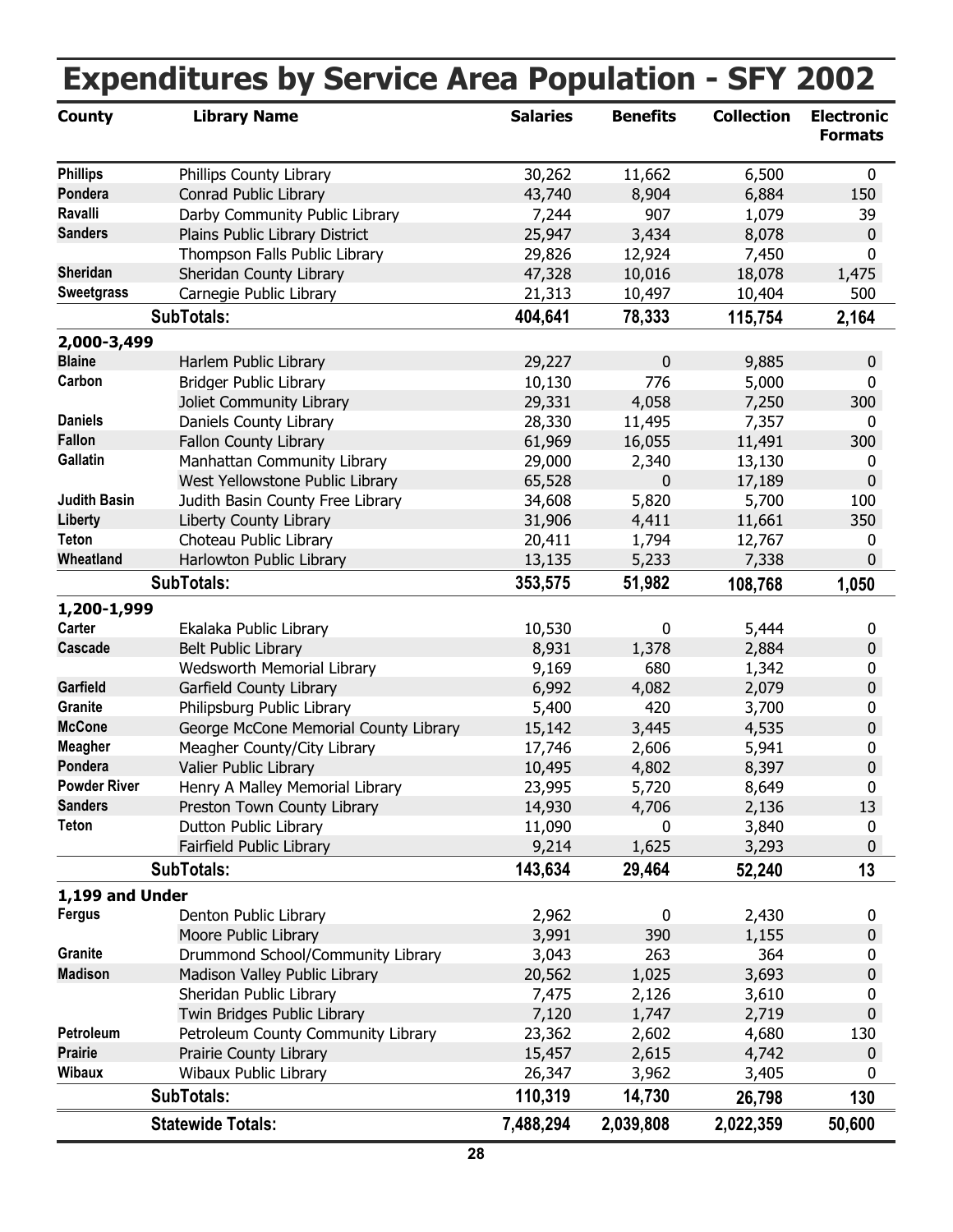|                                       |                                    | <b>Expenditures by Service Area Population - SFY 2002</b>       |                                 |                   |                                                     |                                                    |                |
|---------------------------------------|------------------------------------|-----------------------------------------------------------------|---------------------------------|-------------------|-----------------------------------------------------|----------------------------------------------------|----------------|
| <b>Continuing</b><br><b>Education</b> | <b>Computer</b><br><b>Services</b> | <b>Electronic Access/</b><br><b>Computer Hardware Operating</b> | <b>Other</b><br><b>Expenses</b> | Capital<br>Outlay | <b>Total</b><br><b>Operating</b><br><b>Expenses</b> | <b>Service</b><br><b>Area</b><br><b>Population</b> | Per<br>Capita  |
| 100                                   | 1,000                              | 800                                                             | 2,000                           | 0                 | 52,324                                              | 4,601                                              | 11.37          |
| 600                                   | 1,125                              | 2,374                                                           | 12,839                          | 1,580             | 78,196                                              | 4,498                                              | 17.03          |
| 150                                   | $\pmb{0}$                          | 2,500                                                           | 5,110                           | 11,394            | 28,423                                              | 3,907                                              | 4.36           |
| 1,442                                 | 2,520                              | 8,436                                                           | 12,388                          | 0                 | 62,245                                              | 3,808                                              | 16.35          |
| 1,129                                 | 7,646                              | 1,905                                                           | 13,203                          | 23,744            | 97,827                                              | 4,728                                              | 15.67          |
| 73                                    | 849                                | 450                                                             | 9,226                           | $\pmb{0}$         | 87,495                                              | 4,105                                              | 21.31          |
| 300                                   | 0                                  | 5,000                                                           | 9,231                           | 2,350             | 59,595                                              | 3,609                                              | 15.86          |
| 9,459                                 | 22,054                             | 33,341                                                          | 98,468                          | 66,448            | 830,662                                             | 53,951                                             | 15.40          |
| 2,000-3,499                           |                                    |                                                                 |                                 |                   |                                                     |                                                    |                |
| 544                                   | 1,849                              | 1,811                                                           | 5,101                           | 0                 | 48,417                                              | 2,710                                              | 17.87          |
| 660                                   | $\pmb{0}$                          | $\mathbf 0$                                                     | 9,500                           | 0                 | 26,066                                              | 2,259                                              | 11.54          |
| 50                                    | 1,070                              | 200                                                             | 2,583                           | $\pmb{0}$         | 44,842                                              | 2,210                                              | 20.29          |
| 429                                   | 649                                | 350                                                             | 6,754                           | $\pmb{0}$         | 55,364                                              | 2,017                                              | 27.45          |
| 1,113                                 | 1,570                              | 6,228                                                           | 14,995                          | 369               | 114,090                                             | 2,837                                              | 40.08          |
| 1,000                                 | 1,000                              | 2,500                                                           | 90                              | 2,500             | 51,560                                              | 3,214                                              | 15.26          |
| 2,939                                 | 2,024                              | 0                                                               | 9,505                           | 0                 | 97,185                                              | 2,995                                              | 32.45          |
| 1,000                                 | 2,000                              | 500                                                             | 3,050                           | 1,000             | 53,778                                              | 2,329                                              | 22.66          |
| 487                                   | 1,150                              | 2,188                                                           | 10,349                          | 1,250             | 63,752                                              | 2,158                                              | 28.96          |
| 0                                     | 0                                  | 2,917                                                           | 4,850                           | 4,842             | 47,581                                              | 3,444                                              | 12.41          |
| 495                                   | 1,301                              | 250                                                             | 8,324                           | 0                 | 36,076                                              | 2,269                                              | 15.90          |
| 8,717                                 | 12,613                             | 16,944                                                          | 75,101                          | 9,961             | 638,711                                             | 28,442                                             | 22.46          |
| 1,200-1,999                           |                                    |                                                                 |                                 |                   |                                                     |                                                    |                |
| 590                                   | 201                                | 1,142                                                           | 2,738                           | 0                 | 20,645                                              | 1,360                                              | 15.18          |
| 0                                     | 795                                | 0                                                               | 2,434                           | 2,845             | 19,267                                              | 1,522                                              | 10.79          |
| 0                                     | 631                                | 500                                                             | 3,422                           | 0                 | 15,744                                              | 1,708                                              | 9.22           |
| 93                                    | 446                                | $\pmb{0}$                                                       | 726                             | 79                | 14,497                                              | 1,279                                              | 11.27          |
| 850                                   | 300                                | 650                                                             | 1,850                           | 0                 | 13,170                                              | 1,713                                              | 7.69           |
| 200                                   | 1,570                              | 699                                                             | 6,957                           | $\pmb{0}$         | 32,548                                              | 1,977                                              | 16.46          |
| 0                                     | 1,914                              | 0                                                               | 6,776                           | 0                 | 34,983                                              | 1,932                                              | 18.11          |
| 530                                   | 170                                | 1,000                                                           | 3,444                           | 0                 | 28,838                                              | 1,926                                              | 14.97          |
| 397                                   | 1,170                              | 0                                                               | 6,711                           | 0                 | 46,642                                              | 1,858                                              | 25.10          |
| 500                                   | 350                                | 0                                                               | 3,139                           | 0                 | 25,774                                              | 1,691                                              | 15.24          |
| 0                                     | 850                                | 435                                                             | 2,935                           | 0                 | 19,150                                              | 1,401                                              | 13.67          |
| 200                                   | $\mathbf 0$                        | 7,132                                                           | 4,826                           | 2,582             | 28,872                                              | 1,599                                              | 16.44          |
| 3,360                                 | 8,397                              | 11,558                                                          | 45,958                          | 5,506             | 300,130                                             | 19,966                                             | 15.03          |
| 1,199 and Under                       |                                    |                                                                 |                                 |                   |                                                     |                                                    |                |
| $\pmb{0}$                             | $\pmb{0}$                          | 452                                                             | 1,013                           | 3,620             | 10,477                                              | 301                                                | 22.78          |
| 300                                   | $\mathbf 0$                        | 600                                                             | 122                             | 0                 | 6,558                                               | 186                                                | 35.26          |
| 329                                   | 449                                | 0                                                               | 237                             | 0                 | 4,685                                               | 1,117                                              | 4.19           |
| 850                                   | 1,255                              | $\pmb{0}$                                                       | 1,036                           | 0                 | 28,421                                              | 1,129                                              | 25.17          |
| 400                                   | 1,230                              | 0                                                               | 4,622                           | 0                 | 19,463                                              | 948                                                | 20.53          |
| 350                                   |                                    | $\mathbf 0$                                                     | 1,996                           | 0                 | 15,013                                              | 689                                                | 21.79          |
| 331                                   | 1,081<br>998                       |                                                                 |                                 |                   |                                                     | 493                                                | 75.19          |
| 232                                   |                                    | 1,946                                                           | 3,022                           | 0                 | 37,071                                              |                                                    |                |
|                                       | 599                                | 587                                                             | 3,517                           | 0                 | 27,749                                              | 1,199                                              | 23.14          |
| 343<br>3,135                          | 0<br>5,612                         | 1,478<br>5,063                                                  | 3,294<br>18,859                 | 0<br>3,620        | 38,829<br>188,266                                   | 1,068<br>7,130                                     | 36.36<br>26.40 |
| 126,492                               | 359,025                            | 547,117                                                         | 2,331,196                       | 2,753,739         | 17,718,630                                          | 900,302                                            | 19.68          |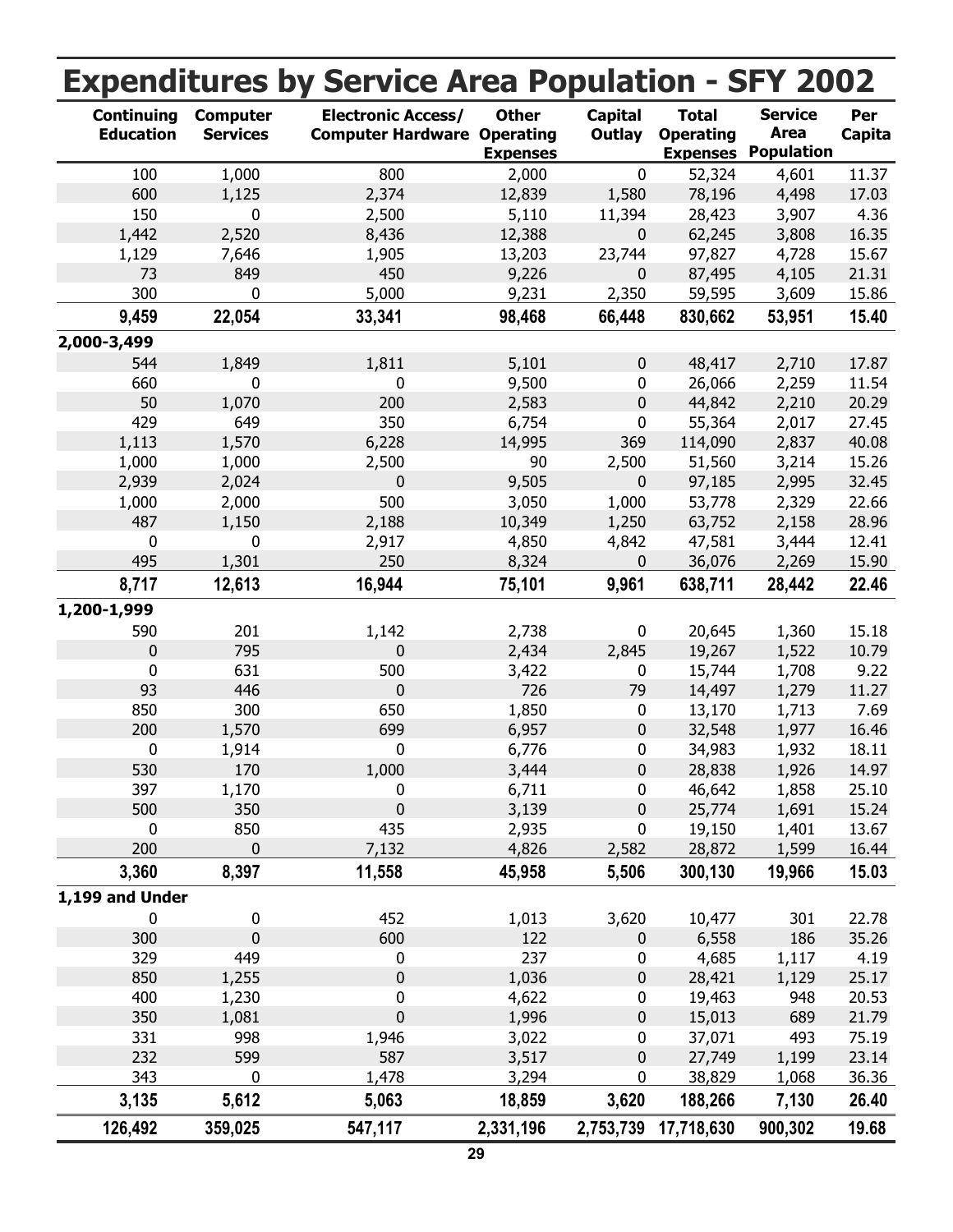# <span id="page-34-0"></span>**Collection - SFY 2002**

| <b>County</b>       | <b>Library Name</b>                   | <b>Books</b> |                | Format           | <b>Audio Electronic Video</b> | <b>Other</b>     | <b>Total</b> | <b>Service</b><br>Area Pop Capita | Per       |
|---------------------|---------------------------------------|--------------|----------------|------------------|-------------------------------|------------------|--------------|-----------------------------------|-----------|
| <b>Beaverhead</b>   | Dillon City Library                   | 16,455       | 427            | 10               | 758                           | $\pmb{0}$        | 17,650       | 9,202 1.92                        |           |
| <b>Big Horn</b>     | Big Horn County Public Library        | 29,500       | 500            | 19               | 900                           | 500              | 31,419       | 12,671 2.48                       |           |
| <b>Blaine</b>       | <b>Blaine County Library</b>          | 17,928       | 477            | 23               | 729                           | $\pmb{0}$        | 19,157       | 4,299 4.46                        |           |
|                     | Harlem Public Library                 | 10,887       | 145            | $\mathbf 0$      | 230                           | 0                | 11,262       | 2,710                             | 4.16      |
| <b>Broadwater</b>   | Broadwater School & Community Library | 36,437       | 284            | 19               | 491                           | $\pmb{0}$        | 37,231       | 4,385                             | 8.49      |
| Carbon              | <b>Bridger Public Library</b>         | 12,350       | 870            | 5                | 25                            | 0                | 13,250       | 2,259 5.87                        |           |
|                     | Joliet Community Library              | 15,255       | 51             | 85               | 225                           | 72               | 15,688       | 2,210                             | 7.10      |
|                     | Red Lodge Carnegie Library            | 12,500       | 500            | $\pmb{0}$        | 150                           | $\pmb{0}$        | 13,150       | 5,083                             | 2.59      |
| <b>Carter</b>       | Ekalaka Public Library                | 7,180        | 110            | $\boldsymbol{0}$ | 508                           | $\boldsymbol{0}$ | 7,798        | 1,360 5.73                        |           |
| Cascade             | Belt Public Library                   | 6,600        | 8              | 1                | 88                            | $\pmb{0}$        | 6,697        | 1,522                             | 4.40      |
|                     | Great Falls Public Library            | 139,563      | 2,284          | 82               | 2,456                         | 0                | 144,385      | 77,128                            | 1.87      |
|                     | <b>Wedsworth Memorial Library</b>     | 6,500        | 275            | 7                | 250                           | 0                | 7,032        | 1,708 4.12                        |           |
| Chouteau            | Chouteau County Library               | 37,400       | 267            | 25               | 409                           | 423              | 38,524       | 5,970 6.45                        |           |
| <b>Custer</b>       | Miles City Public Library             | 46,011       | 838            | 116              | 1,531                         | 63               | 48,559       | 11,696 4.15                       |           |
| <b>Daniels</b>      | Daniels County Library                | 21,030       | 650            | $\overline{2}$   | 830                           | 0                | 22,512       | 2,017 11.16                       |           |
| <b>Dawson</b>       | Glendive Public Library               | 22,487       | 996            | $\pmb{0}$        |                               | 1,058 5,709      | 30,250       | 9,059 3.34                        |           |
| <b>Deer Lodge</b>   | <b>Hearst Free Library</b>            | 37,000       | 500            | 50               | 1,000                         | $\boldsymbol{0}$ | 38,550       | 9,417 4.09                        |           |
| <b>Fallon</b>       | Fallon County Library                 | 20,179       | 535            | 1                | 561                           | $\pmb{0}$        | 21,276       | 2,837 7.50                        |           |
| <b>Fergus</b>       | Denton Public Library                 | 4,300        | 70             | $\mathbf 0$      | 62                            | 46               | 4,478        |                                   | 301 14.88 |
|                     | Lewistown Public Library              | 34,231       | 1,068          | 100              | 572                           | 1,000            | 36,971       | 11,406 3.24                       |           |
|                     | Moore Public Library                  | 7,661        | 93             | 0                | 221                           | 0                | 7,975        |                                   | 186 42.88 |
| <b>Flathead</b>     | Flathead County Library               | 191,080      | 4,444          | 161              | 3,597                         | 3,689            | 202,971      | 74,471                            | 2.73      |
| <b>Gallatin</b>     | <b>Belgrade Community Library</b>     | 20,409       | 297            | 25               | 706                           | $\pmb{0}$        | 21,437       | 10,272 2.09                       |           |
|                     | Bozeman Public Library                | 88,847       | 3,718          | 358              | 2,456                         | 1,037            | 96,416       | 47,805 2.02                       |           |
|                     | Manhattan Community Library           | 10,999       | 314            | 28               | 390                           | 386              | 12,117       | 3,214 3.77                        |           |
|                     | Three Forks Community Library         | 17,000       | 71             | 3                | 208                           | 0                | 17,282       | 3,546 4.87                        |           |
|                     | West Yellowstone Public Library       | 13,062       | 498            | $\pmb{0}$        | 209                           | 10               | 13,779       | 2,995 4.60                        |           |
| Garfield            | Garfield County Library               | 10,775       | 175            | 6                | 75                            | 500              | 11,531       | 1,279 9.02                        |           |
| <b>Glacier</b>      | <b>Glacier County Library</b>         | 35,062       | 451            | $\mathbf{1}$     | 119                           | 122              | 35,755       | 13,247 2.70                       |           |
| Granite             | Drummond School/Community Library     | 4,100        | $\overline{4}$ | 0                | 43                            | $\pmb{0}$        | 4,147        | 1,117 3.71                        |           |
|                     | Philipsburg Public Library            | 5,900        | 152            | 0                | 149                           | $\boldsymbol{0}$ | 6,201        | 1,713 3.62                        |           |
| Hill                | Havre-Hill County Library             | 65,106       | 832            | 3                | 721                           | 682              | 67,344       | 16,673 4.04                       |           |
| Jefferson           | <b>Boulder Community Library</b>      | 27,362       | 925            | 3                | 1,558                         | 4                | 29,852       | 10,049 2.97                       |           |
| <b>Judith Basin</b> | Judith Basin County Free Library      | 20,676       | 104            | 12               | 51                            | 945              | 21,788       | 2,329 9.36                        |           |
| Lake                | Polson City Library                   | 41,000       | 415            | $\mathbf{1}$     | 595                           | 36               | 42,047       | 11,789 3.57                       |           |
|                     | Ronan City Library                    | 17,258       | 456            | 28               | 283                           | 49               | 18,074       | 8,765 2.06                        |           |
|                     | St Ignatius School-Community Library  | 15,000       | 175            | $\pmb{0}$        | 900                           | $\pmb{0}$        | 16,075       | 5,953 2.70                        |           |
|                     | Lewis and Clark Lewis & Clark Library | 116,642      | 2,598          | 12               | 3,065                         | 0                | 122,317      | 55,716 2.20                       |           |
| Liberty             | Liberty County Library                | 20,887       | 1,090          | 35               | 503                           | 266              | 22,781       | 2,158 10.56                       |           |
| Lincoln             | Lincoln County Public Library         | 38,563       | 1,021          | 10               | 1,613                         | $\pmb{0}$        | 41,207       | 18,837 2.19                       |           |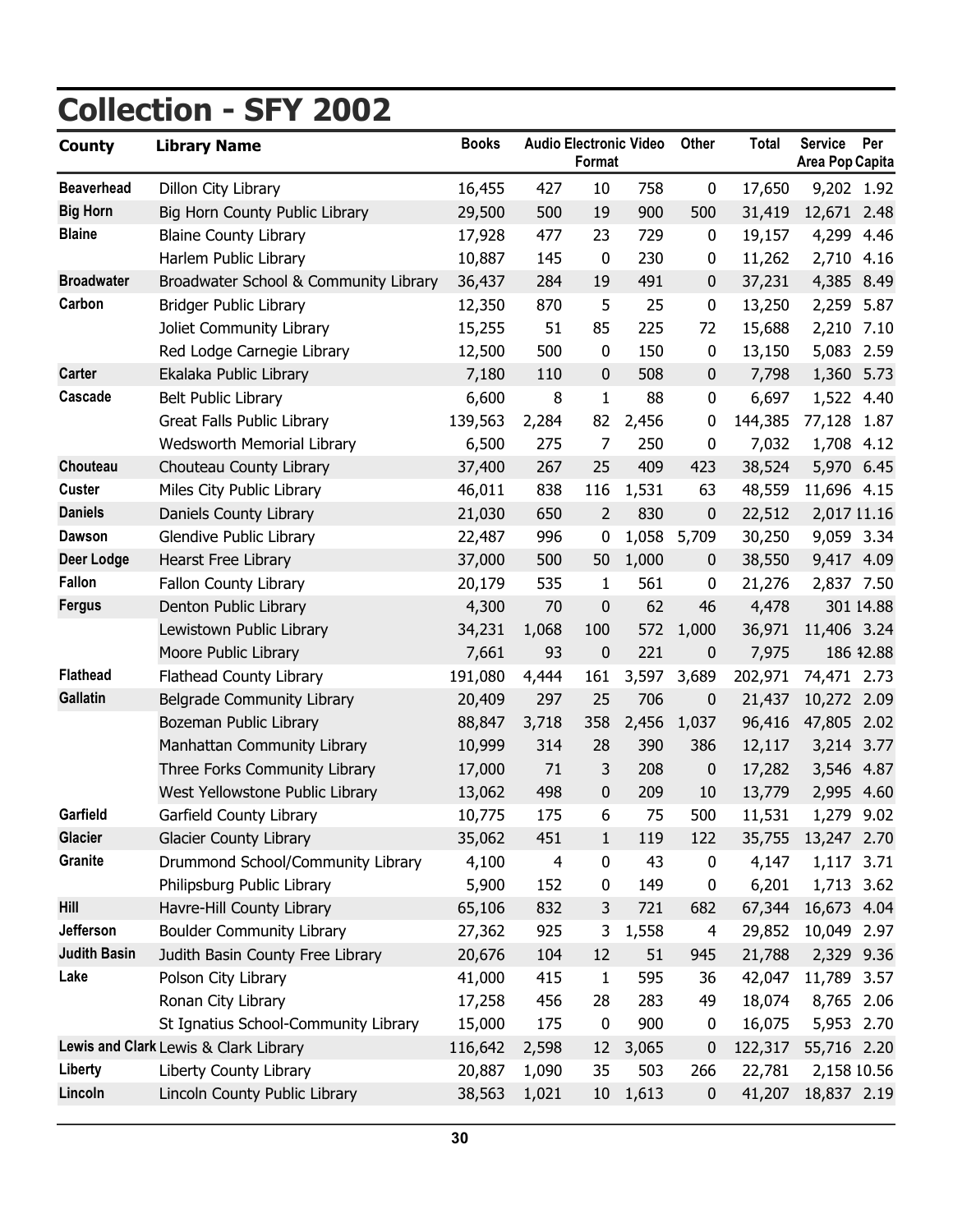# **Collection - SFY 2002**

| <b>County</b>       | <b>Library Name</b>                   | <b>Books</b>                |           | Format           | <b>Audio Electronic Video</b> | <b>Other</b>     | <b>Total</b>                                                | <b>Service</b><br>Area Pop Capita | Per         |
|---------------------|---------------------------------------|-----------------------------|-----------|------------------|-------------------------------|------------------|-------------------------------------------------------------|-----------------------------------|-------------|
| <b>Madison</b>      | Madison Valley Public Library         | 16,254                      | 466       | $\mathbf 0$      | 821                           | 19               | 17,560                                                      |                                   | 1,129 15.55 |
|                     | Sheridan Public Library               | 8,700                       | 250       | 20               | 50                            | 30               | 9,050                                                       |                                   | 948 9.55    |
|                     | Thompson-Hickman County Library       | 10,114                      | 90        | 13               | 445                           | 3                | 10,665                                                      | 4,084 2.61                        |             |
|                     | Twin Bridges Public Library           | 8,097                       | 132       | 29               | 195                           | 1                | 8,454                                                       |                                   | 689 12.27   |
| <b>McCone</b>       | George McCone Memorial County Library | 18,350                      | 118       | 12               | 376                           | 16               | 18,872                                                      | 1,977 9.55                        |             |
| <b>Meagher</b>      | Meagher County/City Library           | 14,052                      | 386       | 21               | 47                            | $\bf{0}$         | 14,506                                                      | 1,932 7.51                        |             |
| <b>Mineral</b>      | Mineral County Public Library         | 32,320                      | 371       | $\mathbf{1}$     | 676                           | 0                | 33,368                                                      | 3,884 8.59                        |             |
| <b>Missoula</b>     | Missoula Public Library               | 200,000 12,000              |           | 0                | 5,000                         | 1,000            | 218,000                                                     | 95,802 2.28                       |             |
| <b>Musselshell</b>  | Roundup Community Library             | 25,891                      | 788       | 294              | 522                           | 614              | 28,109                                                      | 4,497 6.25                        |             |
| Park                | Livingston-Park County Public Library | 46,431                      | 1,182     | 41               | 1,366                         | 307              | 49,327                                                      | 15,694 3.14                       |             |
| Petroleum           | Petroleum County Community Library    | 17,350                      | 350       | 64               | 1,107                         | 362              | 19,233                                                      |                                   | 493 39.01   |
| <b>Phillips</b>     | Phillips County Library               | 24,385                      | 237       | 1                | 650                           | $\pmb{0}$        | 25,273                                                      | 4,601 5.49                        |             |
| Pondera             | Conrad Public Library                 | 25,141                      | 785       | 25               | 1,292                         | 199              | 27,442                                                      | 4,498 6.10                        |             |
|                     | Valier Public Library                 | 10,343                      | 58        | 3                | 288                           | $\boldsymbol{0}$ | 10,692                                                      | 1,926 5.55                        |             |
| <b>Powder River</b> | Henry A Malley Memorial Library       | 24,000                      | 200       | $\mathbf 0$      | 70                            | $\pmb{0}$        | 24,270                                                      | 1,858 13.06                       |             |
| <b>Powell</b>       | William K. Kohrs Memorial Library     | 19,318                      | 953       | 20               | 975                           | 275              | 21,541                                                      | 7,180 3.00                        |             |
| <b>Prairie</b>      | Prairie County Library                | 12,580                      | 295       | 5                | 310                           | 174              | 13,364                                                      | 1,199 11.15                       |             |
| Ravalli             | <b>Bitterroot Public Library</b>      | 29,610                      | 695       | 0                | 489                           | 23               | 30,817                                                      | 23,844 1.29                       |             |
|                     | Darby Community Public Library        | 8,982                       | 56        | 52               | 60                            | 15               | 9,165                                                       | 3,907 2.35                        |             |
|                     | North Valley Public Library           | 61,000                      | $\pmb{0}$ | 0                | 550                           | 5,800            | 67,350                                                      | 8,319 8.10                        |             |
| <b>Richland</b>     | Sidney Public Library                 | 21,626                      | 1,741     | 40               | 1,221                         | 10               | 24,638                                                      | 9,667                             | 2.55        |
| <b>Roosevelt</b>    | Roosevelt County Library              | 53,637                      | 641       | 0                | 230                           | 4                | 54,512                                                      | 10,620                            | 5.13        |
| Rosebud             | Rosebud County Library                | 48,575                      | 1,698     | 116              | 1,502                         | 203              | 52,094                                                      | 9,383                             | 5.55        |
| <b>Sanders</b>      | Plains Public Library District        | 12,281                      | 249       | $\mathbf{1}$     | 254                           | 247              | 13,032                                                      | 3,808 3.42                        |             |
|                     | Preston Town County Library           | 16,171                      | 160       | 0                | 466                           | $\pmb{0}$        | 16,797                                                      | 1,691 9.93                        |             |
|                     | Thompson Falls Public Library         | 15,000                      | 339       | 0                | 323                           | 0                | 15,662                                                      | 4,728 3.31                        |             |
| Sheridan            | Sheridan County Library               | 36,431                      | 978       | 26               | 505                           | 28               | 37,968                                                      | 4,105                             | 9.25        |
| <b>Silver Bow</b>   | Butte-Silver Bow Public Library       | 95,120                      | 2,293     | 33               | 2,004                         | 1,242            | 100,692                                                     | 34,606 2.91                       |             |
| <b>Stillwater</b>   | Stillwater County Library             | 21,497                      | 1,200     | 5                | 200                           | 151              | 23,053                                                      | 8,195 2.81                        |             |
| <b>Sweetgrass</b>   | Carnegie Public Library               | 21,500                      | 300       | $\boldsymbol{0}$ | 50                            | 0                | 21,850                                                      | 3,609 6.05                        |             |
| <b>Teton</b>        | Choteau Public Library                | 21,500                      | 450       | 6                | 800                           | 500              | 23,256                                                      | 3,444 6.75                        |             |
|                     | Dutton Public Library                 | 6,500                       | 127       | 25               | 99                            | 0                | 6,751                                                       |                                   | 1,401 4.82  |
|                     | Fairfield Public Library              | 8,600                       | 148       | 3                | 190                           | 0                | 8,941                                                       | 1,599 5.59                        |             |
| <b>Toole</b>        | <b>Toole County Library</b>           | 21,900                      | 571       | $\overline{7}$   | 365                           | 0                | 22,843                                                      | 5,267 4.34                        |             |
| Valley              | Glasgow City-County Library           | 36,876                      | 805       | 22               | 647                           | 0                | 38,350                                                      | 7,675 5.00                        |             |
| Wheatland           | Harlowton Public Library              | 10,366                      | 170       | $\boldsymbol{0}$ | 49                            | 0                | 10,585                                                      | 2,269 4.67                        |             |
| <b>Wibaux</b>       | Wibaux Public Library                 | 13,142                      | 43        | 5                | 342                           | $\pmb{0}$        | 13,532                                                      | 1,068 12.67                       |             |
| Yellowstone         | Laurel Public Library                 | 15,727                      | 250       | 0                | 680                           | 0                | 16,657                                                      | 6,255 2.66                        |             |
|                     | Parmly Billings Library               | 261,838 14,477 1,377 15,764 |           |                  |                               | 681              |                                                             | 294,137 123,097 2.39              |             |
|                     | <b>Statewide Totals:</b>              |                             |           |                  |                               |                  | 2,652,387 74,740 3,498 71,275 27,443 2,829,343 900,302 3.14 |                                   |             |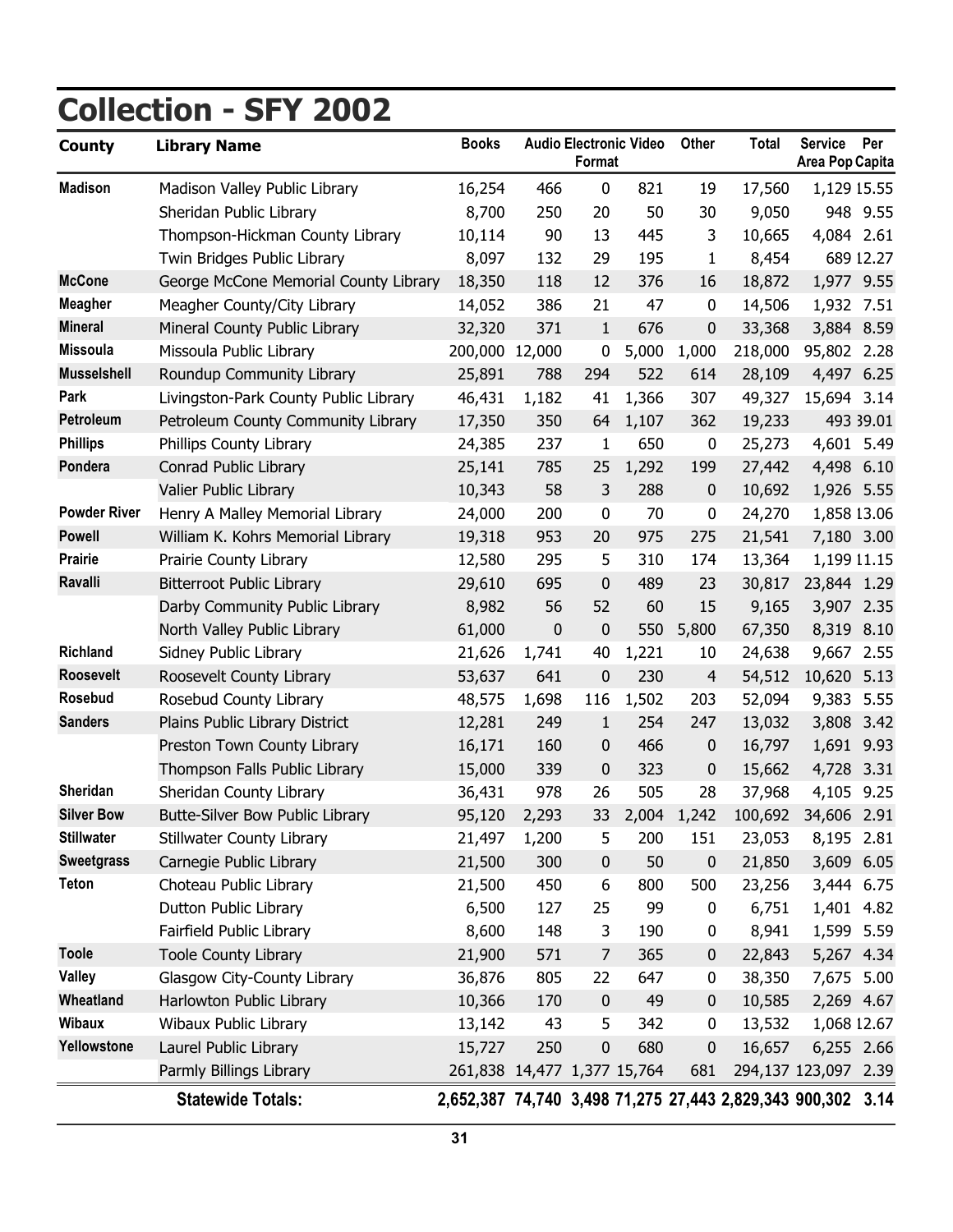<span id="page-36-0"></span>

|                    | <b>Collection by Service Area Population - SFY 2002</b> |                               |           |              |                               |                  |                         |                        |                      |
|--------------------|---------------------------------------------------------|-------------------------------|-----------|--------------|-------------------------------|------------------|-------------------------|------------------------|----------------------|
| <b>County</b>      | <b>Library Name</b>                                     | <b>Books</b>                  |           | Format       | <b>Audio Electronic Video</b> | Other            | <b>Total</b>            | <b>Service</b><br>Area | Per<br><b>Capita</b> |
| <b>Over 25,000</b> |                                                         |                               |           |              |                               |                  |                         |                        |                      |
| <b>Gallatin</b>    | Bozeman Public Library                                  | 88,847                        | 3,718     |              | 358 2,456                     | 1,037            | 96,416                  | 47,805                 | 2.02                 |
| <b>Silver Bow</b>  | Butte-Silver Bow Public Library                         | 95,120                        | 2,293     | 33           | 2,004                         | 1,242            | 100,692                 | 34,606                 | 2.91                 |
| <b>Flathead</b>    | Flathead County Library                                 | 191,080                       | 4,444     | 161          | 3,597                         | 3,689            | 202,971                 | 74,471                 | 2.73                 |
| Cascade            | <b>Great Falls Public Library</b>                       | 139,563                       | 2,284     | 82           | 2,456                         | 0                | 144,385                 | 77,128                 | 1.87                 |
|                    | Lewis and Clark Lewis & Clark Library                   | 116,642                       | 2,598     | 12           | 3,065                         | $\boldsymbol{0}$ | 122,317                 | 55,716                 | 2.20                 |
| <b>Missoula</b>    | Missoula Public Library                                 | 200,000 12,000                |           | $\mathbf 0$  | 5,000                         | 1,000            | 218,000                 | 95,802                 | 2.28                 |
| Yellowstone        | Parmly Billings Library                                 | 261,838 14,477 1,377 15,764   |           |              |                               | 681              |                         | 294,137 123,097        | 2.39                 |
|                    | Subtotals:                                              | 1,093,090 41,814 2,023 34,342 |           |              |                               |                  | 7,649 1,178,918 508,625 |                        | 2.32                 |
| 10,000-24,999      |                                                         |                               |           |              |                               |                  |                         |                        |                      |
| <b>Gallatin</b>    | Belgrade Community Library                              | 20,409                        | 297       | 25           | 706                           | 0                | 21,437                  | 10,272                 | 2.09                 |
| <b>Big Horn</b>    | Big Horn County Public Library                          | 29,500                        | 500       | 19           | 900                           | 500              | 31,419                  | 12,671                 | 2.48                 |
| Ravalli            | <b>Bitterroot Public Library</b>                        | 29,610                        | 695       | 0            | 489                           | 23               | 30,817                  | 23,844                 | 1.29                 |
| Jefferson          | <b>Boulder Community Library</b>                        | 27,362                        | 925       | 3            | 1,558                         | 4                | 29,852                  | 10,049                 | 2.97                 |
| Glacier            | <b>Glacier County Library</b>                           | 35,062                        | 451       | $\mathbf{1}$ | 119                           | 122              | 35,755                  | 13,247                 | 2.70                 |
| Hill               | Havre-Hill County Library                               | 65,106                        | 832       | 3            | 721                           | 682              | 67,344                  | 16,673                 | 4.04                 |
| <b>Fergus</b>      | Lewistown Public Library                                | 34,231                        | 1,068     | 100          | 572                           | 1,000            | 36,971                  | 11,406                 | 3.24                 |
| Lincoln            | Lincoln County Public Library                           | 38,563                        | 1,021     | 10           | 1,613                         | 0                | 41,207                  | 18,837                 | 2.19                 |
| Park               | Livingston-Park County Public Library                   | 46,431                        | 1,182     | 41           | 1,366                         | 307              | 49,327                  | 15,694                 | 3.14                 |
| <b>Custer</b>      | Miles City Public Library                               | 46,011                        | 838       | 116          | 1,531                         | 63               | 48,559                  | 11,696                 | 4.15                 |
| Lake               | Polson City Library                                     | 41,000                        | 415       | $\mathbf{1}$ | 595                           | 36               | 42,047                  | 11,789                 | 3.57                 |
| Roosevelt          | Roosevelt County Library                                | 53,637                        | 641       | 0            | 230                           | 4                | 54,512                  | 10,620                 | 5.13                 |
|                    | Subtotals:                                              | 466,922                       | 8,865     |              | 319 10,400                    | 2,741            |                         | 489,247 166,798        | 2.93                 |
| 5,000-9,999        |                                                         |                               |           |              |                               |                  |                         |                        |                      |
| Chouteau           | Chouteau County Library                                 | 37,400                        | 267       | 25           | 409                           | 423              | 38,524                  | 5,970                  | 6.45                 |
| <b>Beaverhead</b>  | Dillon City Library                                     | 16,455                        | 427       | 10           | 758                           | 0                | 17,650                  | 9,202                  | 1.92                 |
| <b>Valley</b>      | Glasgow City-County Library                             | 36,876                        | 805       | 22           | 647                           | 0                | 38,350                  | 7,675                  | 5.00                 |
| <b>Dawson</b>      | Glendive Public Library                                 | 22,487                        | 996       | 0            | 1,058                         | 5,709            | 30,250                  | 9,059                  | 3.34                 |
| Deer Lodge         | <b>Hearst Free Library</b>                              | 37,000                        | 500       | 50           | 1,000                         | 0                | 38,550                  | 9,417                  | 4.09                 |
| Yellowstone        | Laurel Public Library                                   | 15,727                        | 250       | 0            | 680                           | 0                | 16,657                  | 6,255                  | 2.66                 |
| Ravalli            | North Valley Public Library                             | 61,000                        | $\pmb{0}$ | 0            | 550                           | 5,800            | 67,350                  | 8,319                  | 8.10                 |
| Carbon             | Red Lodge Carnegie Library                              | 12,500                        | 500       | 0            | 150                           | 0                | 13,150                  | 5,083                  | 2.59                 |
| Lake               | Ronan City Library                                      | 17,258                        | 456       | 28           | 283                           | 49               | 18,074                  | 8,765                  | 2.06                 |
| Rosebud            | Rosebud County Library                                  | 48,575                        | 1,698     | 116          | 1,502                         | 203              | 52,094                  | 9,383                  | 5.55                 |
| <b>Richland</b>    | Sidney Public Library                                   | 21,626                        | 1,741     | 40           | 1,221                         | 10               | 24,638                  | 9,667                  | 2.55                 |
| Lake               | St Ignatius School-Community Library                    | 15,000                        | 175       | $\pmb{0}$    | 900                           | 0                | 16,075                  | 5,953                  | 2.70                 |
| <b>Stillwater</b>  | Stillwater County Library                               | 21,497                        | 1,200     | 5            | 200                           | 151              | 23,053                  | 8,195                  | 2.81                 |
| <b>Toole</b>       | <b>Toole County Library</b>                             | 21,900                        | 571       | 7            | 365                           | $\pmb{0}$        | 22,843                  | 5,267                  | 4.34                 |
| <b>Powell</b>      | William K. Kohrs Memorial Library                       | 19,318                        | 953       | 20           | 975                           | 275              | 21,541                  | 7,180                  | 3.00                 |
|                    | Subtotals:                                              | 404,619 10,539                |           |              | 323 10,698 12,620             |                  |                         | 438,799 115,390        | 3.80                 |
| 3,500-4,999        |                                                         |                               |           |              |                               |                  |                         |                        |                      |
| <b>Blaine</b>      | <b>Blaine County Library</b>                            | 17,928                        | 477       | 23           | 729                           | 0                | 19,157                  | 4,299                  | 4.46                 |
| <b>Broadwater</b>  | Broadwater School & Community Library                   | 36,437                        | 284       | 19           | 491                           | 0                | 37,231                  | 4,385                  | 8.49                 |
| <b>Sweetgrass</b>  | Carnegie Public Library                                 | 21,500                        | 300       | $\pmb{0}$    | 50                            | 0                | 21,850                  | 3,609                  | 6.05                 |
| Pondera            | Conrad Public Library                                   | 25,141                        | 785       | 25           | 1,292                         | 199              | 27,442                  | 4,498                  | 6.10                 |
| Ravalli            | Darby Community Public Library                          | 8,982                         | 56        | 52           | 60                            | 15               | 9,165                   | 3,907                  | 2.35                 |
| <b>Mineral</b>     | Mineral County Public Library                           | 32,320                        | 371       | $\mathbf{1}$ | 676                           | 0                | 33,368                  | 3,884                  | 8.59                 |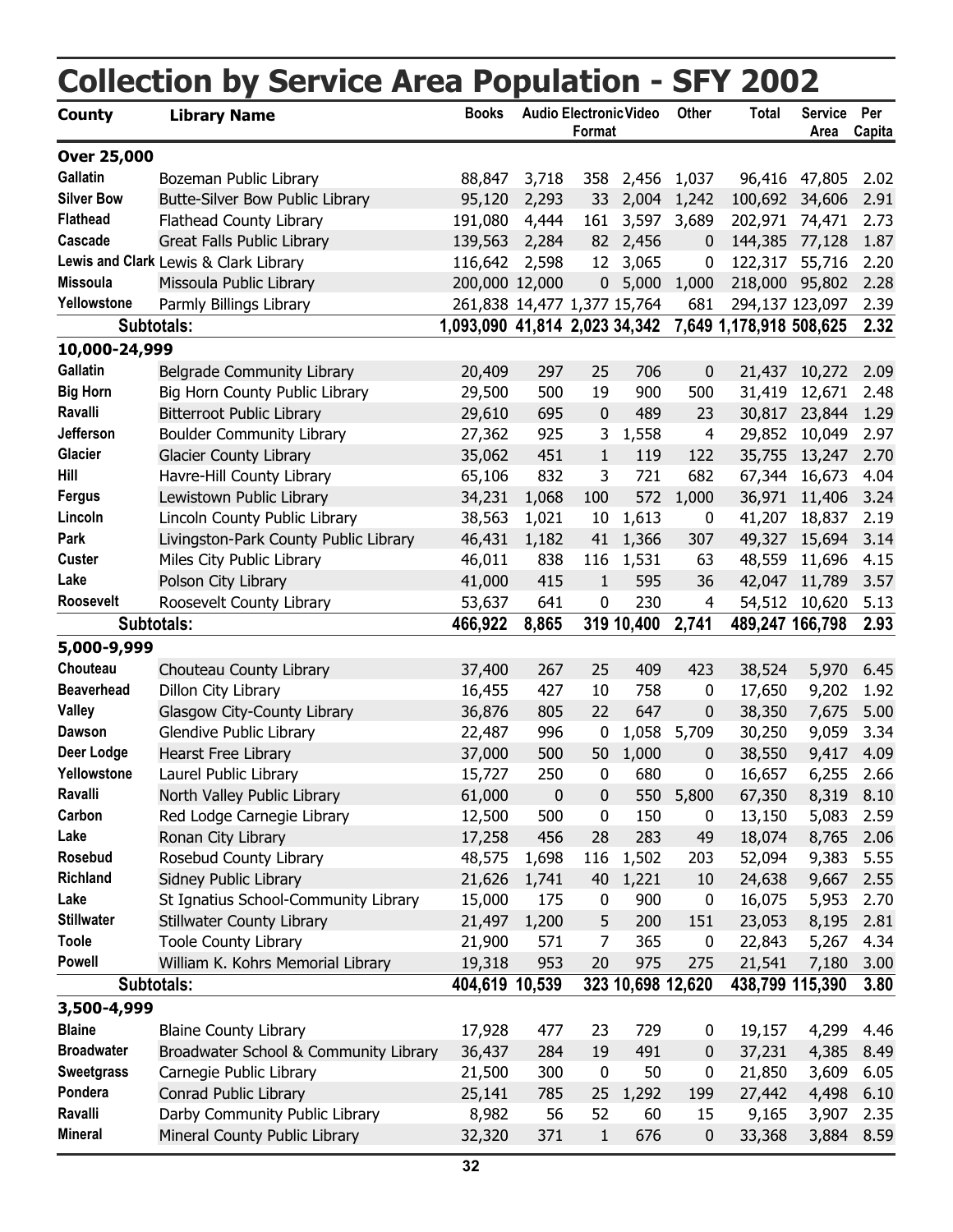|                     | <b>Collection by Service Area Population - SFY 2002</b> |                                                        |                |                  |                               |              |              |                        |                      |
|---------------------|---------------------------------------------------------|--------------------------------------------------------|----------------|------------------|-------------------------------|--------------|--------------|------------------------|----------------------|
| <b>County</b>       | <b>Library Name</b>                                     | <b>Books</b>                                           |                | Format           | <b>Audio Electronic Video</b> | Other        | <b>Total</b> | <b>Service</b><br>Area | Per<br><b>Capita</b> |
| <b>Phillips</b>     | Phillips County Library                                 | 24,385                                                 | 237            | 1                | 650                           | $\pmb{0}$    | 25,273       | 4,601                  | 5.49                 |
| <b>Sanders</b>      | Plains Public Library District                          | 12,281                                                 | 249            | $\mathbf{1}$     | 254                           | 247          | 13,032       | 3,808                  | 3.42                 |
| <b>Musselshell</b>  | Roundup Community Library                               | 25,891                                                 | 788            | 294              | 522                           | 614          | 28,109       | 4,497                  | 6.25                 |
| Sheridan            | Sheridan County Library                                 | 36,431                                                 | 978            | 26               | 505                           | 28           | 37,968       | 4,105                  | 9.25                 |
| <b>Sanders</b>      | Thompson Falls Public Library                           | 15,000                                                 | 339            | $\bf{0}$         | 323                           | 0            | 15,662       | 4,728                  | 3.31                 |
| <b>Madison</b>      | Thompson-Hickman County Library                         | 10,114                                                 | 90             | 13               | 445                           | 3            | 10,665       | 4,084                  | 2.61                 |
| <b>Gallatin</b>     | Three Forks Community Library                           | 17,000                                                 | 71             | 3                | 208                           | 0            | 17,282       | 3,546                  | 4.87                 |
|                     | Subtotals:                                              | 283,410                                                | 5,025          | 458              | 6,205                         | 1,106        | 296,204      | 53,951                 | 5.49                 |
| 2,000-3,499         |                                                         |                                                        |                |                  |                               |              |              |                        |                      |
| Carbon              | <b>Bridger Public Library</b>                           | 12,350                                                 | 870            | 5                | 25                            | 0            | 13,250       | 2,259                  | 5.87                 |
| Teton               | Choteau Public Library                                  | 21,500                                                 | 450            | 6                | 800                           | 500          | 23,256       | 3,444                  | 6.75                 |
| <b>Daniels</b>      | Daniels County Library                                  | 21,030                                                 | 650            | 2                | 830                           | 0            | 22,512       |                        | 2,017 11.16          |
| <b>Fallon</b>       | Fallon County Library                                   | 20,179                                                 | 535            | 1                | 561                           | 0            | 21,276       | 2,837                  | 7.50                 |
| <b>Blaine</b>       | Harlem Public Library                                   | 10,887                                                 | 145            | $\mathbf 0$      | 230                           | 0            | 11,262       | 2,710                  | 4.16                 |
| Wheatland           | Harlowton Public Library                                | 10,366                                                 | 170            | 0                | 49                            | 0            | 10,585       | 2,269                  | 4.67                 |
| Carbon              | Joliet Community Library                                | 15,255                                                 | 51             | 85               | 225                           | 72           | 15,688       | 2,210                  | 7.10                 |
| <b>Judith Basin</b> | Judith Basin County Free Library                        | 20,676                                                 | 104            | 12               | 51                            | 945          | 21,788       | 2,329                  | 9.36                 |
| Liberty             | Liberty County Library                                  | 20,887                                                 | 1,090          | 35               | 503                           | 266          | 22,781       |                        | 2,158 10.56          |
| <b>Gallatin</b>     | Manhattan Community Library                             | 10,999                                                 | 314            | 28               | 390                           | 386          | 12,117       | 3,214                  | 3.77                 |
|                     | West Yellowstone Public Library                         | 13,062                                                 | 498            | $\mathbf{0}$     | 209                           | 10           | 13,779       | 2,995                  | 4.60                 |
|                     | Subtotals:                                              | 177,191                                                | 4,877          | 174              | 3,873                         | 2,179        | 188,294      | 28,442                 | 6.62                 |
| 1,200-1,999         |                                                         |                                                        |                |                  |                               |              |              |                        |                      |
| Cascade             | <b>Belt Public Library</b>                              | 6,600                                                  | 8              | 1                | 88                            | 0            | 6,697        | 1,522                  | 4.40                 |
| Teton               | Dutton Public Library                                   | 6,500                                                  | 127            | 25               | 99                            | 0            | 6,751        | 1,401                  | 4.82                 |
| Carter              | Ekalaka Public Library                                  | 7,180                                                  | 110            | $\pmb{0}$        | 508                           | 0            | 7,798        | 1,360                  | 5.73                 |
| <b>Teton</b>        | Fairfield Public Library                                | 8,600                                                  | 148            | 3                | 190                           | 0            | 8,941        | 1,599                  | 5.59                 |
| Garfield            | Garfield County Library                                 | 10,775                                                 | 175            | 6                | 75                            | 500          | 11,531       | 1,279                  | 9.02                 |
| <b>McCone</b>       | George McCone Memorial County Library                   | 18,350                                                 | 118            | 12               | 376                           | 16           | 18,872       | 1,977                  | 9.55                 |
| <b>Powder River</b> | Henry A Malley Memorial Library                         | 24,000                                                 | 200            | $\mathbf 0$      | 70                            | 0            | 24,270       |                        | 1,858 13.06          |
| <b>Meagher</b>      | Meagher County/City Library                             | 14,052                                                 | 386            | 21               | 47                            | 0            | 14,506       | 1,932                  | 7.51                 |
| Granite             | Philipsburg Public Library                              | 5,900                                                  | 152            | $\boldsymbol{0}$ | 149                           | 0            | 6,201        | 1,713                  | 3.62                 |
| <b>Sanders</b>      | Preston Town County Library                             | 16,171                                                 | 160            | $\pmb{0}$        | 466                           | 0            | 16,797       | 1,691                  | 9.93                 |
| Pondera             | Valier Public Library                                   | 10,343                                                 | 58             | 3                | 288                           | 0            | 10,692       | 1,926                  | 5.55                 |
| Cascade             | Wedsworth Memorial Library                              | 6,500                                                  | 275            | 7                | 250                           | 0            | 7,032        | 1,708                  | 4.12                 |
|                     | Subtotals:                                              | 134,971                                                | 1,917          | 78               | 2,606                         | 516          | 140,088      | 19,966                 | 7.02                 |
| 1,199 and Under     |                                                         |                                                        |                |                  |                               |              |              |                        |                      |
| <b>Fergus</b>       | Denton Public Library                                   | 4,300                                                  | 70             | 0                | 62                            | 46           | 4,478        |                        | 301 14.88            |
| Granite             | Drummond School/Community Library                       | 4,100                                                  | $\overline{4}$ | $\mathbf 0$      | 43                            | 0            | 4,147        |                        | 1,117 3.71           |
| <b>Madison</b>      | Madison Valley Public Library                           | 16,254                                                 | 466            | 0                | 821                           | 19           | 17,560       |                        | 1,129 15.55          |
| <b>Fergus</b>       | Moore Public Library                                    | 7,661                                                  | 93             | $\mathbf 0$      | 221                           | $\pmb{0}$    | 7,975        |                        | 186 42.88            |
| Petroleum           | Petroleum County Community Library                      | 17,350                                                 | 350            | 64               | 1,107                         | 362          | 19,233       |                        | 493 39.01            |
| <b>Prairie</b>      | Prairie County Library                                  | 12,580                                                 | 295            | 5                | 310                           | 174          | 13,364       |                        | 1,199 11.15          |
| <b>Madison</b>      | Sheridan Public Library                                 | 8,700                                                  | 250            | 20               | 50                            | 30           | 9,050        |                        | 948 9.55             |
|                     | Twin Bridges Public Library                             | 8,097                                                  | 132            | 29               | 195                           | $\mathbf{1}$ | 8,454        |                        | 689 12.27            |
| <b>Wibaux</b>       | Wibaux Public Library                                   | 13,142                                                 | 43             | 5                | 342                           | 0            | 13,532       |                        | 1,068 12.67          |
|                     | Subtotals:                                              | 92,184                                                 | 1,703          | 123              | 3,151                         | 632          | 97,793       |                        | 7,130 13.72          |
|                     | <b>Statewide Totals:</b>                                | 2,652,387 74,740 3,498 71,275 27,443 2,829,343 900,302 |                |                  |                               |              |              |                        | 3.14                 |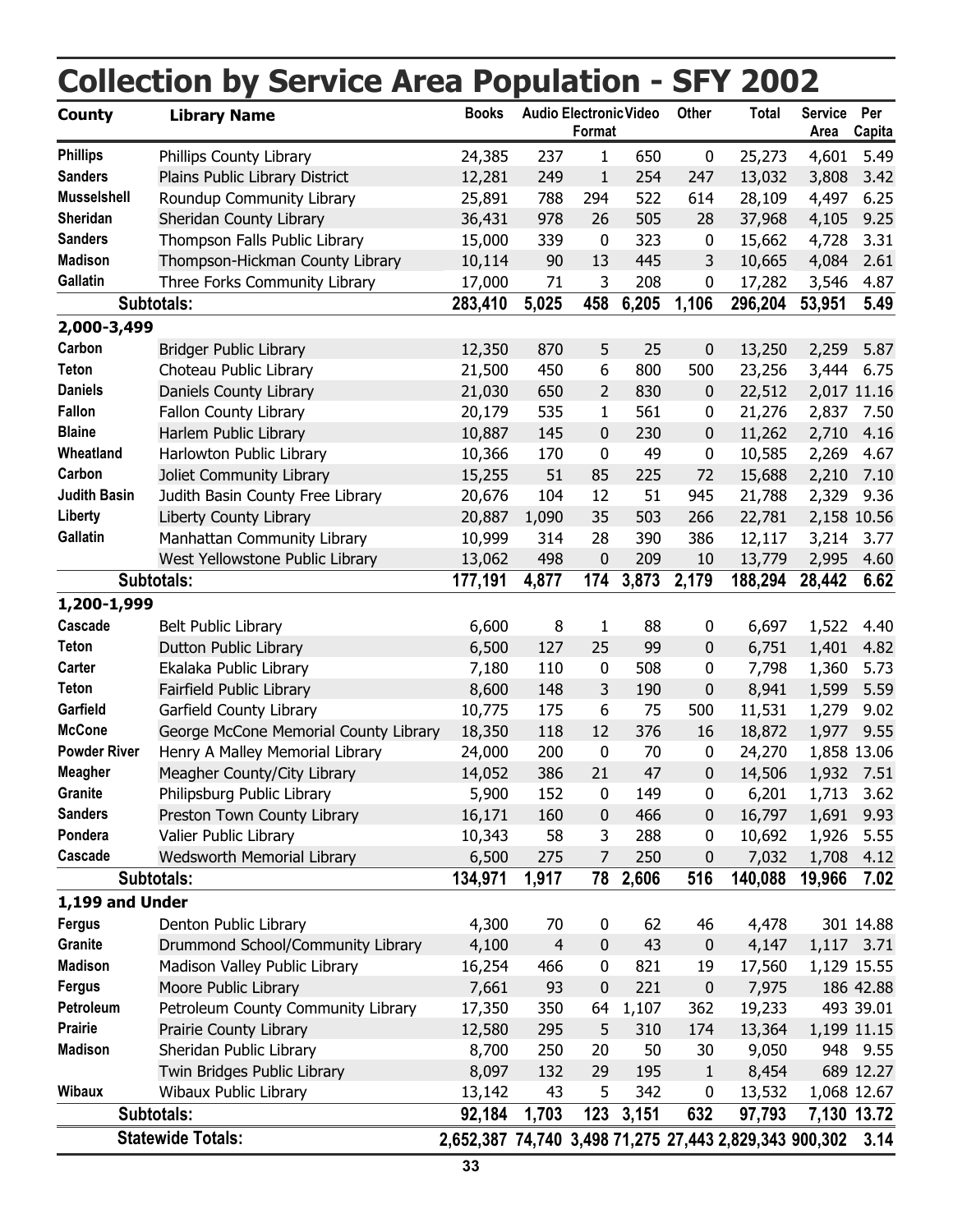| ---<br><u>.</u><br><b>County</b> | <u></u><br>—<br>$\checkmark$<br><b>Library Name</b> |             | <b>Hours Open</b> | <b>Annual</b> |             | <b>Users</b> |
|----------------------------------|-----------------------------------------------------|-------------|-------------------|---------------|-------------|--------------|
|                                  |                                                     |             | to Public         | <b>Hours</b>  | Per         | Per          |
|                                  |                                                     | <b>Main</b> | <b>Branch</b>     | <b>Open</b>   | <b>Week</b> | Year         |
| <b>Beaverhead</b>                | Dillon City Library                                 | 32          | $\mathbf 0$       | 1,664         | 265         | 13,780       |
| <b>Big Horn</b>                  | Big Horn County Public Library                      | 44          | $\mathbf 0$       | 2,808         | 1,750       | 91,000       |
| <b>Blaine</b>                    | <b>Blaine County Library</b>                        | 31          | $\boldsymbol{0}$  | 1,612         | 160         | 8,320        |
|                                  | Harlem Public Library                               | 25          | 0                 | 1,300         | 75          | 3,900        |
| <b>Broadwater</b>                | Broadwater School & Community Library               | 61          | $\pmb{0}$         | 3,172         | 1,076       | 55,952       |
| Carbon                           | <b>Bridger Public Library</b>                       | 15          | $\pmb{0}$         | 780           | 172         | 8,944        |
|                                  | Joliet Community Library                            | 12          | 0                 | 2,704         | 295         | 15,340       |
|                                  | Red Lodge Carnegie Library                          | 45          | 0                 | 2,340         | 300         | 15,600       |
| <b>Carter</b>                    | Ekalaka Public Library                              | 21          | $\pmb{0}$         | 1,092         | 40          | 2,080        |
| Cascade                          | <b>Belt Public Library</b>                          | 20          | $\pmb{0}$         | 1,144         | 230         | 11,960       |
|                                  | Great Falls Public Library                          | 58          | 0                 | 3,484         | 3,645       | 189,540      |
|                                  | Wedsworth Memorial Library                          | 23          | 0                 | 4,576         | 65          | 3,380        |
| Chouteau                         | Chouteau County Library                             | 47          | 46                | 4,836         | 606         | 31,512       |
| <b>Custer</b>                    | Miles City Public Library                           | 53          | $\mathbf 0$       | 2,756         | 552         | 28,704       |
| <b>Daniels</b>                   | Daniels County Library                              | 43          | 0                 | 2,236         | 420         | 21,840       |
| <b>Dawson</b>                    | Glendive Public Library                             | 45          | 12                | 2,964         | 647         | 33,644       |
| <b>Deer Lodge</b>                | <b>Hearst Free Library</b>                          | 49          | $\boldsymbol{0}$  | 2,548         | 1,500       | 78,000       |
| <b>Fallon</b>                    | Fallon County Library                               | 49          | $\pmb{0}$         | 2,548         | 298         | 15,496       |
| <b>Fergus</b>                    | Denton Public Library                               | 38          | $\boldsymbol{0}$  | 1,976         | 35          | 1,820        |
|                                  | Lewistown Public Library                            | 44          | 0                 | 2,288         | 1,424       | 74,048       |
|                                  | Moore Public Library                                | 15          | $\pmb{0}$         | 780           | 52          | 2,704        |
| <b>Flathead</b>                  | Flathead County Library                             | 53          | 126               | 9,308         | 6,965       | 362,180      |
| <b>Gallatin</b>                  | <b>Belgrade Community Library</b>                   | 42          | 0                 | 2,184         | 673         | 34,996       |
|                                  | Bozeman Public Library                              | 57          | 0                 | 2,964         | 6,737       | 350,324      |
|                                  | Manhattan Community Library                         | 30          | 0                 | 3,640         | 693         | 36,036       |
|                                  | Three Forks Community Library                       | 30          | $\boldsymbol{0}$  | 1,560         | 151         | 7,852        |
|                                  | West Yellowstone Public Library                     | 38          | $\boldsymbol{0}$  | 1,976         | 412         | 21,424       |
| Garfield                         | Garfield County Library                             | 20          | 0                 | 1,040         | 70          | 3,640        |
| <b>Glacier</b>                   | <b>Glacier County Library</b>                       | 33          | 32                | 3,380         | 812         | 42,224       |
| <b>Granite</b>                   | Drummond School/Community Library                   | 10          | 0                 | 520           | 15          | 780          |
|                                  | Philipsburg Public Library                          | 15          | 0                 | 780           | 80          | 4,160        |
| Hill                             | Havre-Hill County Library                           | 50          | 0                 | 2,600         | 1,236       | 64,272       |
| Jefferson                        | <b>Boulder Community Library</b>                    | 30          | 30                | 3,120         | 730         | 37,960       |
| <b>Judith Basin</b>              | Judith Basin County Free Library                    | 42          | 12                | 2,808         | 170         | 8,840        |
| Lake                             | Polson City Library                                 | 49          | 0                 | 2,548         | 830         | 43,160       |
|                                  | Ronan City Library                                  | 38          | 0                 | 1,976         | 550         | 28,600       |
|                                  | St Ignatius School-Community Library                | 42          | 0                 |               | 100         | 5,200        |
|                                  | Lewis and Clark Lewis & Clark Library               |             |                   | 2,184         |             |              |
| Liberty                          |                                                     | 62<br>38    | 60                | 6,344         | 4,445       | 231,140      |
|                                  | Liberty County Library                              |             | 0                 | 1,976         | 179         | 9,308        |
| Lincoln                          | Lincoln County Public Library                       | 48          | 60                | 5,616         | 1,799       | 93,548       |

## <span id="page-38-0"></span>**Service Hours - SFY 2002**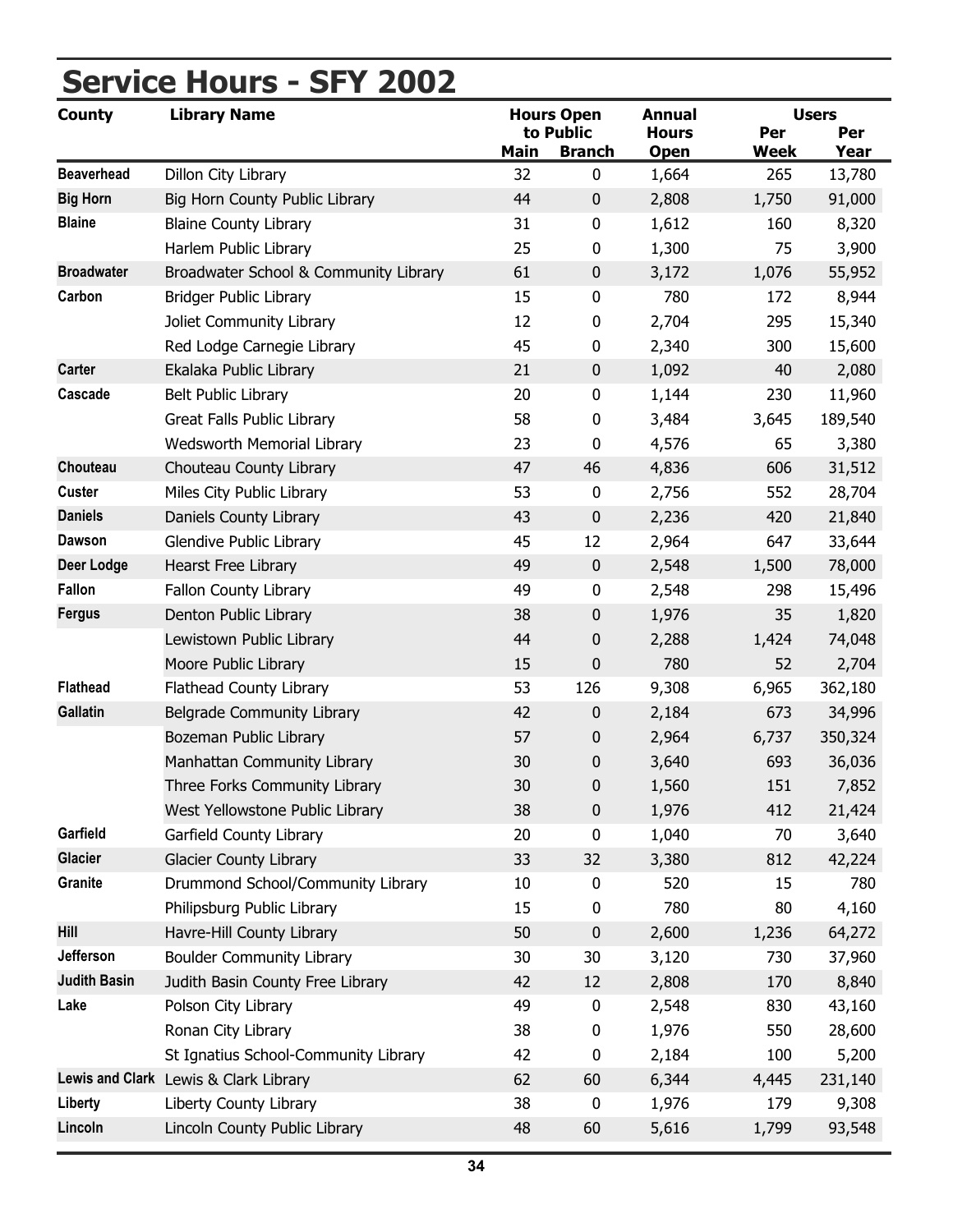# **Service Hours - SFY 2002**

| <b>County</b>       | <b>Library Name</b>                    |      | <b>Hours Open</b>          | Annual                      |                    | <b>Users</b>       |
|---------------------|----------------------------------------|------|----------------------------|-----------------------------|--------------------|--------------------|
|                     |                                        | Main | to Public<br><b>Branch</b> | <b>Hours</b><br><b>Open</b> | Per<br><b>Week</b> | Per<br><b>Year</b> |
| <b>Madison</b>      | Madison Valley Public Library          | 43   | 0                          | 2,236                       | 168                | 8,736              |
|                     | Sheridan Public Library                | 30   | 0                          | 1,560                       | 205                | 10,660             |
|                     | Thompson-Hickman County Library        | 32   | 0                          | 1,664                       | 278                | 14,456             |
|                     | Twin Bridges Public Library            | 40   | 0                          | 2,080                       | 137                | 7,124              |
| <b>McCone</b>       | George McCone Memorial County Library  | 20   | 0                          | 1,040                       | 98                 | 5,096              |
| <b>Meagher</b>      | Meagher County/City Library            | 33   | 0                          | 1,716                       | 493                | 25,636             |
| <b>Mineral</b>      | Mineral County Public Library          | 28   | 15                         | 2,236                       | 205                | 10,660             |
| <b>Missoula</b>     | Missoula Public Library                | 64   | 20                         | 4,368                       | 6,250              | 325,000            |
| <b>Musselshell</b>  | Roundup Community Library              | 53   | $\pmb{0}$                  | 2,756                       | 1,442              | 74,984             |
| Park                | Livingston-Park County Public Library  | 49   | $\pmb{0}$                  | 2,548                       | 1,284              | 66,768             |
| Petroleum           | Petroleum County Community Library     | 47   | $\pmb{0}$                  | 2,444                       | 185                | 9,620              |
| <b>Phillips</b>     | Phillips County Library                | 38   | 11                         | 2,548                       | 70                 | 3,640              |
| Pondera             | Conrad Public Library                  | 38   | 0                          | 1,976                       | 333                | 17,316             |
|                     | Valier Public Library                  | 20   | 0                          | 1,040                       | 92                 | 4,784              |
| <b>Powder River</b> | Henry A Malley Memorial Library        | 35   | 0                          | 1,820                       | 170                | 8,840              |
| <b>Powell</b>       | William K. Kohrs Memorial Library      | 31   | 0                          | 1,612                       | 351                | 18,252             |
| <b>Prairie</b>      | Prairie County Library                 | 16   | 0                          | 832                         | 63                 | 3,276              |
| Ravalli             | <b>Bitterroot Public Library</b>       | 40   | 0                          | 2,080                       | 1,160              | 60,320             |
|                     | Darby Community Public Library         | 20   | 0                          | 1,040                       | 78                 | 4,056              |
|                     | North Valley Public Library            | 35   | 0                          | 1,820                       | 585                | 30,420             |
| <b>Richland</b>     | Sidney Public Library                  | 49   | 0                          | 2,548                       | 338                | 17,576             |
| <b>Roosevelt</b>    | Roosevelt County Library               | 42   | 46                         | 4,576                       | 548                | 28,496             |
| Rosebud             | Rosebud County Library                 | 40   | 38                         | 4,056                       | 564                | 29,328             |
| <b>Sanders</b>      | Plains Public Library District         | 30   | 0                          | 1,612                       | 323                | 16,796             |
|                     | Preston Town County Library            | 20   | 0                          | 1,040                       | 123                | 6,396              |
|                     | Thompson Falls Public Library          | 30   | 0                          | 1,560                       | 390                | 20,280             |
| Sheridan            | Sheridan County Library                | 51   | $\pmb{0}$                  | 2,652                       | 195                | 10,140             |
| <b>Silver Bow</b>   | <b>Butte-Silver Bow Public Library</b> | 51   | 0                          | 2,652                       | 2,200              | 114,400            |
| <b>Stillwater</b>   | <b>Stillwater County Library</b>       | 44   | 0                          | 2,288                       | 375                | 19,500             |
| <b>Sweetgrass</b>   | Carnegie Public Library                | 31   | 0                          | 1,612                       | 200                | 10,400             |
| <b>Teton</b>        | Choteau Public Library                 | 29   | 0                          | 1,508                       | 200                | 10,400             |
|                     | Dutton Public Library                  | 22   | 0                          | 1,144                       | 35                 | 1,820              |
|                     | Fairfield Public Library               | 19   | 0                          | 988                         | 76                 | 3,952              |
| <b>Toole</b>        | <b>Toole County Library</b>            | 36   | 18                         | 2,808                       | 500                | 26,000             |
| <b>Valley</b>       | Glasgow City-County Library            | 63   | 30                         | 4,836                       | 1,271              | 66,092             |
| Wheatland           | Harlowton Public Library               | 35   | $\boldsymbol{0}$           | 1,820                       | 131                | 6,812              |
| <b>Wibaux</b>       | Wibaux Public Library                  | 24   | 0                          | 1,248                       | 142                | 7,384              |
| Yellowstone         | Laurel Public Library                  | 40   | 0                          | 2,080                       | 335                | 17,420             |
|                     | Parmly Billings Library                | 63   | 0                          | 4,732                       | 6,864              | 356,928            |
|                     | TOTAL:                                 |      |                            |                             |                    | 3,572,972          |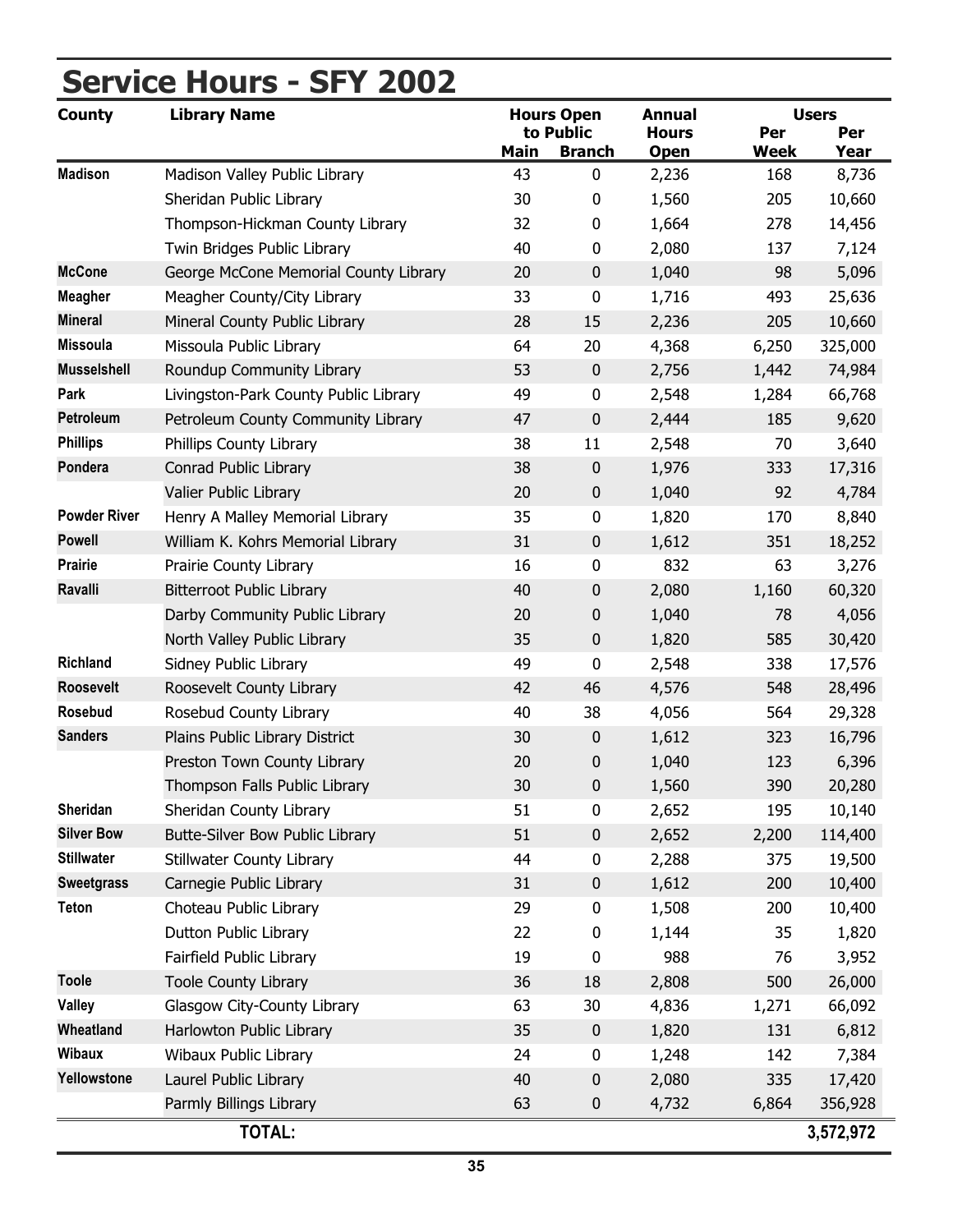|                        | SCI VICE NOUIS DY SCI VICE ATE  POPUIALION-SFT |             |                                                 |                                              | ZUUZ               |                                    |
|------------------------|------------------------------------------------|-------------|-------------------------------------------------|----------------------------------------------|--------------------|------------------------------------|
| <b>County</b>          | <b>Library Name</b>                            | <b>Main</b> | <b>Hours Open</b><br>to Public<br><b>Branch</b> | <b>Annual</b><br><b>Hours</b><br><b>Open</b> | Per<br><b>Week</b> | <b>Users</b><br>Per<br><u>Year</u> |
| <b>Over 25,000</b>     |                                                |             |                                                 |                                              |                    |                                    |
| <b>Gallatin</b>        | Bozeman Public Library                         | 57          | 0                                               | 2,964                                        | 6,737              | 350,324                            |
| <b>Silver Bow</b>      | Butte-Silver Bow Public Library                | 51          | $\pmb{0}$                                       | 2,652                                        | 2,200              | 114,400                            |
| <b>Flathead</b>        | Flathead County Library                        | 53          | 126                                             | 9,308                                        | 6,965              | 362,180                            |
| <b>Cascade</b>         | Great Falls Public Library                     | 58          | $\pmb{0}$                                       | 3,484                                        | 3,645              | 189,540                            |
| <b>Lewis and Clark</b> | Lewis & Clark Library                          | 62          | 60                                              | 6,344                                        | 4,445              | 231,140                            |
| <b>Missoula</b>        | Missoula Public Library                        | 64          | 20                                              | 4,368                                        | 6,250              | 325,000                            |
| Yellowstone            | Parmly Billings Library                        | 63          | 0                                               | 4,732                                        | 6,864              | 356,928                            |
|                        | <b>Subtotal</b>                                |             |                                                 |                                              |                    | 1,929,512                          |
| 10,000-24,999          |                                                |             |                                                 |                                              |                    |                                    |
| <b>Gallatin</b>        | Belgrade Community Library                     | 42          | $\pmb{0}$                                       | 2,184                                        | 673                | 34,996                             |
| <b>Big Horn</b>        | Big Horn County Public Library                 | 44          | 0                                               | 2,808                                        | 1,750              | 91,000                             |
| Ravalli                | <b>Bitterroot Public Library</b>               | 40          | $\pmb{0}$                                       | 2,080                                        | 1,160              | 60,320                             |
| <b>Jefferson</b>       | <b>Boulder Community Library</b>               | 30          | 30                                              | 3,120                                        | 730                | 37,960                             |
| <b>Glacier</b>         | <b>Glacier County Library</b>                  | 33          | 32                                              | 3,380                                        | 812                | 42,224                             |
| Hill                   | Havre-Hill County Library                      | 50          | 0                                               | 2,600                                        | 1,236              | 64,272                             |
| <b>Fergus</b>          | Lewistown Public Library                       | 44          | $\pmb{0}$                                       | 2,288                                        | 1,424              | 74,048                             |
| Lincoln                | Lincoln County Public Library                  | 48          | 60                                              | 5,616                                        | 1,799              | 93,548                             |
| <b>Park</b>            | Livingston-Park County Public Library          | 49          | $\pmb{0}$                                       | 2,548                                        | 1,284              | 66,768                             |
| <b>Custer</b>          | Miles City Public Library                      | 53          | 0                                               | 2,756                                        | 552                | 28,704                             |
| Lake                   | Polson City Library                            | 49          | $\pmb{0}$                                       | 2,548                                        | 830                | 43,160                             |
| Roosevelt              | Roosevelt County Library                       | 42          | 46                                              | 4,576                                        | 548                | 28,496                             |
|                        | <b>Subtotal</b>                                |             |                                                 |                                              |                    | 665,496                            |
| 5,000-9,999            |                                                |             |                                                 |                                              |                    |                                    |
| Chouteau               | Chouteau County Library                        | 47          | 46                                              | 4,836                                        | 606                | 31,512                             |
| <b>Beaverhead</b>      | Dillon City Library                            | 32          | $\pmb{0}$                                       | 1,664                                        | 265                | 13,780                             |
| <b>Valley</b>          | Glasgow City-County Library                    | 63          | 30                                              | 4,836                                        | 1,271              | 66,092                             |
| <b>Dawson</b>          | Glendive Public Library                        | 45          | 12                                              | 2,964                                        | 647                | 33,644                             |
| <b>Deer Lodge</b>      | <b>Hearst Free Library</b>                     | 49          | $\pmb{0}$                                       | 2,548                                        | 1,500              | 78,000                             |
| Yellowstone            | Laurel Public Library                          | 40          | 0                                               | 2,080                                        | 335                | 17,420                             |
| Ravalli                | North Valley Public Library                    | 35          | 0                                               | 1,820                                        | 585                | 30,420                             |
| Carbon                 | Red Lodge Carnegie Library                     | 45          | 0                                               | 2,340                                        | 300                | 15,600                             |
| Lake                   | Ronan City Library                             | 38          | $\pmb{0}$                                       | 1,976                                        | 550                | 28,600                             |
| Rosebud                | Rosebud County Library                         | 40          | 38                                              | 4,056                                        | 564                | 29,328                             |
| <b>Richland</b>        | Sidney Public Library                          | 49          | $\pmb{0}$                                       | 2,548                                        | 338                | 17,576                             |
| Lake                   | St Ignatius School-Community Library           | 42          | 0                                               | 2,184                                        | 100                | 5,200                              |
| <b>Stillwater</b>      | <b>Stillwater County Library</b>               | 44          | $\pmb{0}$                                       | 2,288                                        | 375                | 19,500                             |
| <b>Toole</b>           | <b>Toole County Library</b>                    | 36          | 18                                              | 2,808                                        | 500                | 26,000                             |
| <b>Powell</b>          | William K. Kohrs Memorial Library              | 31          | $\pmb{0}$                                       | 1,612                                        | 351                | 18,252                             |
|                        | <b>Subtotal</b>                                |             |                                                 |                                              |                    | 430,924                            |
| 3,500-4,999            |                                                |             |                                                 |                                              |                    |                                    |
| <b>Blaine</b>          | <b>Blaine County Library</b>                   | 31          | 0                                               | 1,612                                        | 160                | 8,320                              |
| <b>Broadwater</b>      | Broadwater School & Community Library          | 61          | $\pmb{0}$                                       | 3,172                                        | 1,076              | 55,952                             |
| <b>Sweetgrass</b>      | Carnegie Public Library                        | 31          | 0                                               | 1,612                                        | 200                | 10,400                             |
| Pondera                | Conrad Public Library                          | 38          | 0                                               | 1,976                                        | 333                | 17,316                             |
| Ravalli                | Darby Community Public Library                 | 20          | 0                                               | 1,040                                        | 78                 | 4,056                              |
| <b>Mineral</b>         | Mineral County Public Library                  | 28          | 15                                              | 2,236                                        | 205                | 10,660                             |
|                        |                                                |             |                                                 |                                              |                    |                                    |

### <span id="page-40-0"></span>**Service Hours by Service Area Population-SFY 2002**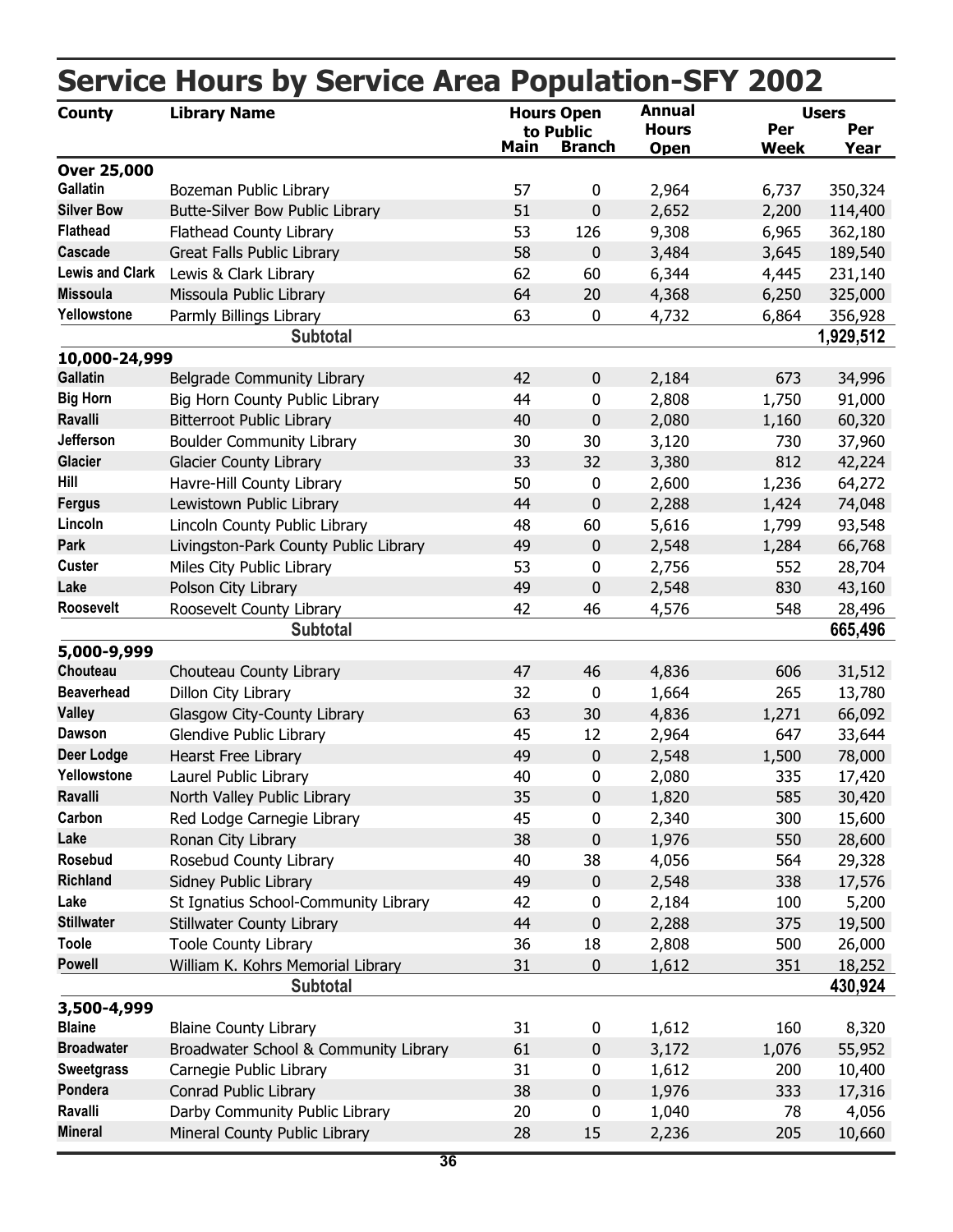|                                  | <b>Service Hours by Service Area Population-SFY 2002</b> |                   |               |                               |             |                     |
|----------------------------------|----------------------------------------------------------|-------------------|---------------|-------------------------------|-------------|---------------------|
| <b>County</b>                    | <b>Library Name</b>                                      | <b>Hours Open</b> | to Public     | <b>Annual</b><br><b>Hours</b> | Per         | <b>Users</b><br>Per |
|                                  |                                                          | <b>Main</b>       | <b>Branch</b> | <b>Open</b>                   | <b>Week</b> | Year                |
| <b>Phillips</b>                  | Phillips County Library                                  | 38                | 11            | 2,548                         | 70          | 3,640               |
| <b>Sanders</b>                   | Plains Public Library District                           | 30                | $\pmb{0}$     | 1,612                         | 323         | 16,796              |
| <b>Musselshell</b>               | Roundup Community Library                                | 53                | 0             | 2,756                         | 1,442       | 74,984              |
| Sheridan                         | Sheridan County Library                                  | 51                | 0             | 2,652                         | 195         | 10,140              |
| <b>Sanders</b>                   | Thompson Falls Public Library                            | 30                | $\pmb{0}$     | 1,560                         | 390         | 20,280              |
| <b>Madison</b>                   | Thompson-Hickman County Library                          | 32                | $\pmb{0}$     | 1,664                         | 278         | 14,456              |
| Gallatin                         | Three Forks Community Library                            | 30                | $\pmb{0}$     | 1,560                         | 151         | 7,852               |
|                                  | <b>Subtotal</b>                                          |                   |               |                               |             | 254,852             |
| 2,000-3,499                      |                                                          |                   |               |                               |             |                     |
| Carbon                           | <b>Bridger Public Library</b>                            | 15                | $\mathbf 0$   | 780                           | 172         | 8,944               |
| Teton                            | Choteau Public Library                                   | 29                | 0             | 1,508                         | 200         | 10,400              |
| <b>Daniels</b>                   | Daniels County Library                                   | 43                | 0             | 2,236                         | 420         | 21,840              |
| <b>Fallon</b>                    | Fallon County Library                                    | 49                | $\pmb{0}$     | 2,548                         | 298         | 15,496              |
| <b>Blaine</b>                    | Harlem Public Library                                    | 25                | $\pmb{0}$     | 1,300                         | 75          | 3,900               |
| Wheatland                        | Harlowton Public Library                                 | 35                | $\pmb{0}$     | 1,820                         | 131         | 6,812               |
| Carbon                           | Joliet Community Library                                 | 12                | $\mathbf 0$   | 2,704                         | 295         | 15,340              |
| <b>Judith Basin</b>              | Judith Basin County Free Library                         | 42                | 12            | 2,808                         | 170         | 8,840               |
| <b>Liberty</b>                   | Liberty County Library                                   | 38                | $\pmb{0}$     | 1,976                         | 179         | 9,308               |
| Gallatin                         | Manhattan Community Library                              | 30                | $\pmb{0}$     | 3,640                         | 693         | 36,036              |
|                                  | West Yellowstone Public Library                          | 38                | $\pmb{0}$     | 1,976                         | 412         | 21,424              |
|                                  | <b>Subtotal</b>                                          |                   |               |                               |             | 158,340             |
| 1,200-1,999                      |                                                          |                   |               |                               |             |                     |
| Cascade                          | <b>Belt Public Library</b>                               | 20                | 0             | 1,144                         | 230         | 11,960              |
| <b>Teton</b>                     | Dutton Public Library                                    | 22                | $\mathbf 0$   | 1,144                         | 35          | 1,820               |
| Carter                           | Ekalaka Public Library                                   | 21                | $\pmb{0}$     | 1,092                         | 40          | 2,080               |
| <b>Teton</b>                     | Fairfield Public Library                                 | 19                | $\pmb{0}$     | 988                           | 76          | 3,952               |
| Garfield                         | Garfield County Library                                  | 20                | $\pmb{0}$     | 1,040                         | 70          | 3,640               |
| <b>McCone</b>                    | George McCone Memorial County Library                    | 20                | $\pmb{0}$     | 1,040                         | 98          | 5,096               |
| <b>Powder River</b>              | Henry A Malley Memorial Library                          | 35                | $\Omega$      | 1,820                         | 170         | 8,840               |
| <b>Meagher</b>                   | Meagher County/City Library                              | 33                | $\pmb{0}$     | 1,716                         | 493         | 25,636              |
| Granite                          | Philipsburg Public Library                               | 15                | 0             | 780                           | 80          | 4,160               |
| <b>Sanders</b>                   | Preston Town County Library                              | 20                | $\mathbf 0$   | 1,040                         | 123         | 6,396               |
| Pondera                          | Valier Public Library                                    | 20                | $\pmb{0}$     | 1,040                         | 92          | 4,784               |
| Cascade                          | Wedsworth Memorial Library                               | 23                | $\pmb{0}$     | 4,576                         | 65          | 3,380               |
|                                  | <b>Subtotal</b>                                          |                   |               |                               |             | 81,744              |
|                                  |                                                          |                   |               |                               |             |                     |
| 1,199 and Under<br><b>Fergus</b> | Denton Public Library                                    | 38                | 0             | 1,976                         | 35          | 1,820               |
| Granite                          | Drummond School/Community Library                        | 10                | $\pmb{0}$     | 520                           | 15          | 780                 |
| <b>Madison</b>                   | Madison Valley Public Library                            | 43                | 0             | 2,236                         | 168         | 8,736               |
| <b>Fergus</b>                    | Moore Public Library                                     | 15                | $\pmb{0}$     | 780                           | 52          | 2,704               |
| Petroleum                        |                                                          | 47                |               |                               |             |                     |
| <b>Prairie</b>                   | Petroleum County Community Library                       |                   | 0             | 2,444                         | 185         | 9,620               |
| <b>Madison</b>                   | Prairie County Library                                   | 16                | $\pmb{0}$     | 832                           | 63          | 3,276               |
|                                  | Sheridan Public Library                                  | 30                | $\pmb{0}$     | 1,560                         | 205         | 10,660              |
|                                  | Twin Bridges Public Library                              | 40                | $\pmb{0}$     | 2,080                         | 137         | 7,124               |
| <b>Wibaux</b>                    | Wibaux Public Library                                    | 24                | 0             | 1,248                         | 142         | 7,384               |
|                                  | <b>Subtotal</b>                                          |                   |               |                               |             | 52,104              |
|                                  | <b>TOTAL</b>                                             |                   |               |                               |             | 3,572,972           |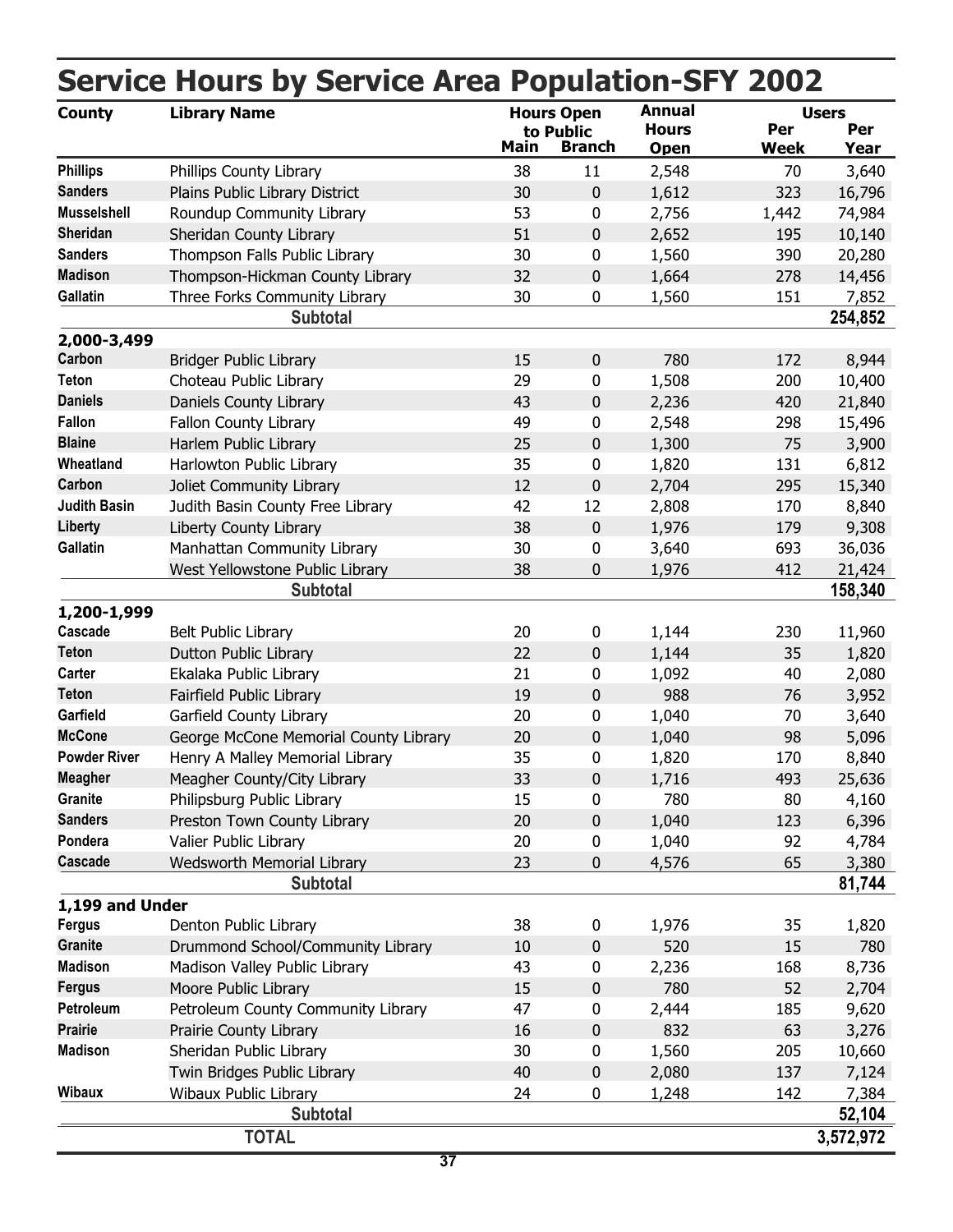<span id="page-42-0"></span>

| <b>County</b>       | <b>Circulation - SFY 2002</b><br><b>Library Name</b> | <b>Service</b> |     | <b>Reference</b>                           |                  | <b>Annual Circulation</b> |              | Per            |
|---------------------|------------------------------------------------------|----------------|-----|--------------------------------------------|------------------|---------------------------|--------------|----------------|
|                     |                                                      | Area<br>Pop    |     | <b>Transaction</b><br><b>Weekly Annual</b> | Juvenile         | Non-<br>Juvenile          | <b>Total</b> | Capita<br>Circ |
| <b>Beaverhead</b>   | Dillon City Library                                  | 9,202          |     | 23 1,196                                   | 12,121           | 16,821                    | 28,942       | 3.15           |
| <b>Big Horn</b>     | Big Horn County Public Library                       | 12,671         |     | 350 18,200                                 | 3,845            | 10,498                    | 14,343       | 1.13           |
| <b>Blaine</b>       | <b>Blaine County Library</b>                         | 4,299          | 20  | 1,040                                      | 6,299            | 13,612                    | 19,911       | 4.63           |
|                     | Harlem Public Library                                | 2,710          | 10  | 520                                        | 8,047            | 8,406                     | 16,453       | 6.07           |
| <b>Broadwater</b>   | Broadwater School & Community Library                | 4,385          | 123 | 6,396                                      | 19,904           | 11,206                    | 31,110       | 7.09           |
| Carbon              | <b>Bridger Public Library</b>                        | 2,259          | 107 | 5,564                                      | 6,714            | 9,857                     | 16,571       | 7.34           |
|                     | Joliet Community Library                             | 2,210          |     | 200 10,400                                 | 5,678            | 7,579                     | 13,257       | 6.00           |
|                     | Red Lodge Carnegie Library                           | 5,083          | 50  | 2,600                                      | 11,890           | 20,232                    | 32,122       | 6.32           |
| <b>Carter</b>       | Ekalaka Public Library                               | 1,360          | 20  | 1,040                                      | 1,818            | 3,680                     | 5,498        | 4.04           |
| Cascade             | Belt Public Library                                  | 1,522          | 12  | 624                                        | 2,939            | 9,023                     | 11,962       | 7.86           |
|                     | Great Falls Public Library                           | 77,128         |     | 349 18,148                                 | 134,193          | 233,678                   | 367,871      | 4.77           |
|                     | Wedsworth Memorial Library                           | 1,708          | 50  | 2,600                                      | $\boldsymbol{0}$ | 16,126                    | 16,126       | 9.44           |
| Chouteau            | Chouteau County Library                              | 5,970          | 78  | 4,056                                      | 30,345           | 44,675                    | 75,020 12.57 |                |
| <b>Custer</b>       | Miles City Public Library                            | 11,696         | 45  | 2,340                                      | 13,607           | 21,808                    | 35,415       | 3.03           |
| <b>Daniels</b>      | Daniels County Library                               | 2,017          | 75  | 3,900                                      | 5,800            | 16,025                    | 21,825 10.82 |                |
| <b>Dawson</b>       | Glendive Public Library                              | 9,059          | 38  | 1,976                                      | 11,089           | 27,342                    | 38,431       | 4.24           |
| <b>Deer Lodge</b>   | Hearst Free Library                                  | 9,417          | 136 | 7,072                                      | 10,055           | 20,719                    | 30,774       | 3.27           |
| Fallon              | Fallon County Library                                | 2,837          | 27  | 1,404                                      | 7,164            | 12,908                    | 20,072       | 7.08           |
| <b>Fergus</b>       | Denton Public Library                                | 301            | 1   | 52                                         | 1,900            | 3,000                     | 4,900        | 16.28          |
|                     | Lewistown Public Library                             | 11,406         | 132 | 6,864                                      | 40,282           | 50,127                    | 90,409       | 7.93           |
|                     | Moore Public Library                                 | 186            | 35  | 1,820                                      | 618              | 1,633                     |              | 2,251 12.10    |
| <b>Flathead</b>     | Flathead County Library                              | 74,471         |     | 570 29,640                                 | 130,602          | 302,451                   | 433,053      | 5.82           |
| <b>Gallatin</b>     | Belgrade Community Library                           | 10,272         | 57  | 2,964                                      | 17,917           | 20,204                    | 38,121       | 3.71           |
|                     | Bozeman Public Library                               |                |     | 47,805 1,007 52,364                        | 176,653          | 284,651                   | 461,304      | 9.65           |
|                     | Manhattan Community Library                          | 3,214          | 25  | 1,300                                      | 3,842            | 14,105                    | 17,947       | 5.58           |
|                     | Three Forks Community Library                        | 3,546          | 11  | 572                                        | 5,250            | 8,090                     | 13,340       | 3.76           |
|                     | West Yellowstone Public Library                      | 2,995          | 37  | 1,924                                      | 2,024            | 5,668                     | 7,692        | 2.57           |
| Garfield            | Garfield County Library                              | 1,279          | 10  | 520                                        | 1,700            | 2,255                     | 3,955        | 3.09           |
| <b>Glacier</b>      | <b>Glacier County Library</b>                        | 13,247         | 50  | 2,600                                      | 18,471           | 18,759                    | 37,230       | 2.81           |
| Granite             | Drummond School/Community Library                    | 1,117          | 4   | 208                                        | 590              | 3,608                     | 4,198        | 3.76           |
|                     | Philipsburg Public Library                           | 1,713          | 10  | 520                                        | 600              | 3,200                     | 3,800        | 2.22           |
| Hill                | Havre-Hill County Library                            | 16,673         | 42  | 2,184                                      | 23,119           | 67,355                    | 90,474       | 5.43           |
| Jefferson           | <b>Boulder Community Library</b>                     | 10,049         | 116 | 6,032                                      | 14,630           | 21,623                    | 36,253       | 3.61           |
| <b>Judith Basin</b> | Judith Basin County Free Library                     | 2,329          | 6   | 312                                        | 3,602            | 9,297                     | 12,899       | 5.54           |
| Lake                | Polson City Library                                  | 11,789         | 50  | 2,600                                      | 20,031           | 50,011                    | 70,042       | 5.94           |
|                     | Ronan City Library                                   | 8,765          | 40  | 2,080                                      | 4,958            | 18,535                    | 23,493       | 2.68           |
|                     | St Ignatius School-Community Library                 | 5,953          | 50  | 2,600                                      | 3,450            | 2,815                     | 6,265        | 1.05           |
|                     | Lewis and Clark Lewis & Clark Library                | 55,716         | 175 | 9,100                                      | 87,705           | 225,530                   | 313,235      | 5.62           |
| Liberty             | Liberty County Library                               | 2,158          | 71  | 3,692                                      | 3,346            | 16,219                    | 19,565       | 9.07           |
| Lincoln             | Lincoln County Public Library                        | 18,837         | 108 | 5,616                                      | 17,411           | 76,649                    | 94,060       | 4.99           |
| <b>Madison</b>      | Madison Valley Public Library                        | 1,129          | 14  | 728                                        | 6,538            | 12,216                    | 18,754 16.61 |                |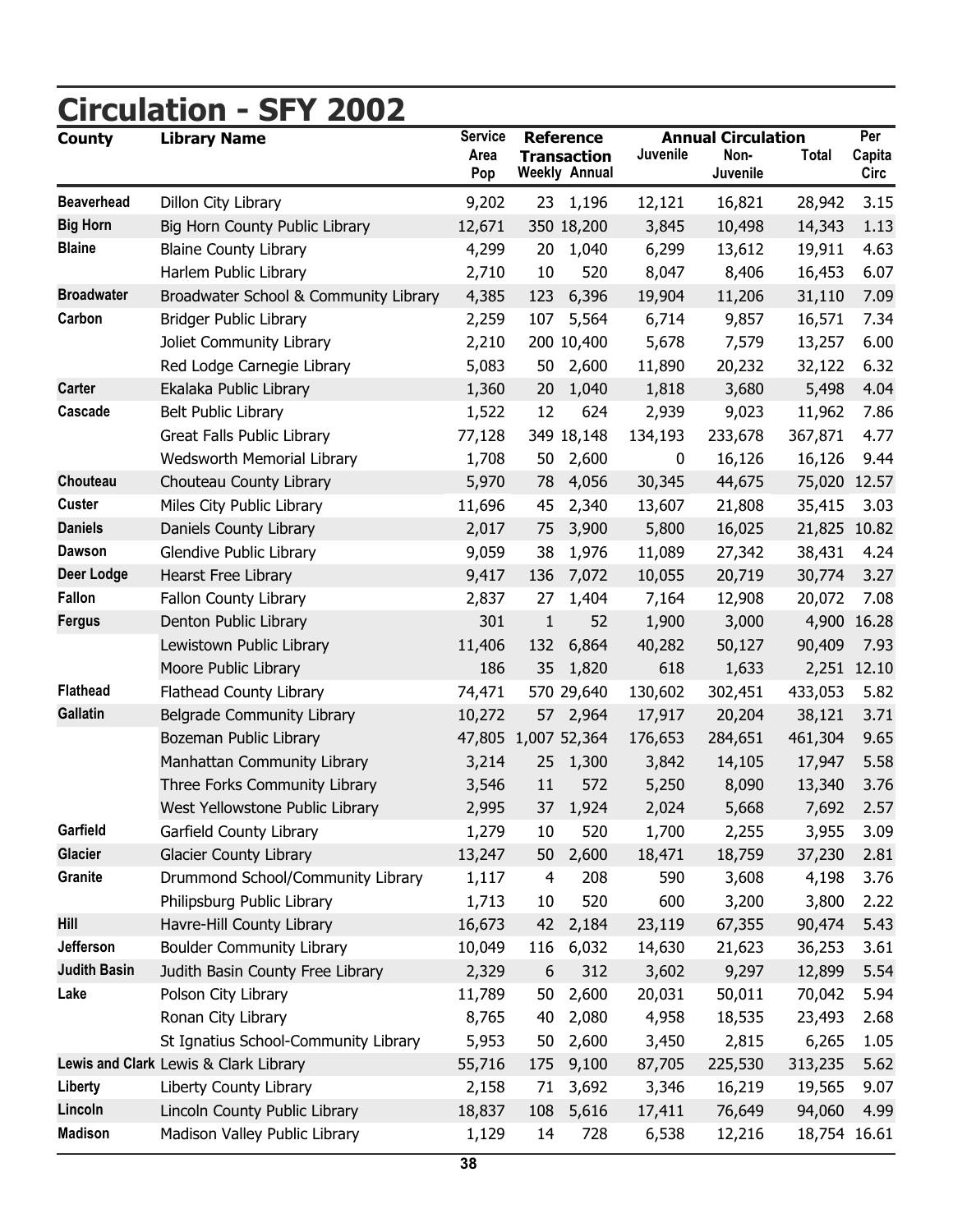| <b>County</b>       | <b>Library Name</b>                   | <b>Service</b><br>Area |           | <b>Reference</b><br><b>Transaction</b> | Juvenile         | <b>Annual Circulation</b><br>Non-     | Total        | Per<br>Capita |
|---------------------|---------------------------------------|------------------------|-----------|----------------------------------------|------------------|---------------------------------------|--------------|---------------|
|                     |                                       | Pop                    |           | <b>Weekly Annual</b>                   |                  | Juvenile                              |              | Circ          |
| <b>Madison</b>      | Sheridan Public Library               | 948                    | 30        | 1,560                                  | 4,425            | 7,600                                 | 12,025 12.68 |               |
|                     | Thompson-Hickman County Library       | 4,084                  |           | 790 41,080                             | 3,127            | 9,988                                 | 13,115       | 3.21          |
|                     | Twin Bridges Public Library           | 689                    | 27        | 1,404                                  | 1,287            | 5,541                                 | 6,828        | 9.91          |
| <b>McCone</b>       | George McCone Memorial County Library | 1,977                  | 19        | 988                                    | 3,869            | 4,416                                 | 8,285        | 4.19          |
| <b>Meagher</b>      | Meagher County/City Library           | 1,932                  | 73        | 3,796                                  | 4,932            | 9,237                                 | 14,169       | 7.33          |
| <b>Mineral</b>      | Mineral County Public Library         | 3,884                  | 100       | 5,200                                  | 1,922            | 15,357                                | 17,279       | 4.45          |
| <b>Missoula</b>     | Missoula Public Library               | 95,802                 |           | 500 26,000                             | 230,550          | 468,078                               | 698,628      | 7.29          |
| <b>Musselshell</b>  | Roundup Community Library             | 4,497                  | 69        | 3,588                                  | 3,022            | 15,345                                | 18,367       | 4.08          |
| Park                | Livingston-Park County Public Library | 15,694                 |           | 193 10,036                             | 30,967           | 72,257                                | 103,224      | 6.58          |
| Petroleum           | Petroleum County Community Library    | 493                    |           | 25 1,300                               | 4,201            | 3,259                                 |              | 7,460 15.13   |
| <b>Phillips</b>     | Phillips County Library               | 4,601                  | 12        | 624                                    | 6,006            | 13,426                                | 19,432       | 4.22          |
| Pondera             | Conrad Public Library                 | 4,498                  | 25        | 1,300                                  | 11,933           | 18,898                                | 30,831       | 6.85          |
|                     | Valier Public Library                 | 1,926                  | 15        | 780                                    | 0                | 6,100                                 | 6,100        | 3.17          |
| <b>Powder River</b> | Henry A Malley Memorial Library       | 1,858                  | $\pmb{0}$ | $\bf{0}$                               | 4,177            | 8,009                                 | 12,186       | 6.56          |
| <b>Powell</b>       | William K. Kohrs Memorial Library     | 7,180                  | 40        | 2,080                                  | $\boldsymbol{0}$ | 30,378                                | 30,378       | 4.23          |
| <b>Prairie</b>      | Prairie County Library                | 1,199                  | 18        | 936                                    | 2,138            | 4,641                                 | 6,779        | 5.65          |
| Ravalli             | <b>Bitterroot Public Library</b>      | 23,844                 | 151       | 7,852                                  | 31,506           | 55,130                                | 86,636       | 3.63          |
|                     | Darby Community Public Library        | 3,907                  | 20        | 1,040                                  | 500              | 1,150                                 | 1,650        | 0.42          |
|                     | North Valley Public Library           | 8,319                  | 30        | 1,560                                  | 15,000           | 52,700                                | 67,700       | 8.14          |
| <b>Richland</b>     | Sidney Public Library                 | 9,667                  | 81        | 4,212                                  | 22,848           | 31,497                                | 54,345       | 5.62          |
| <b>Roosevelt</b>    | Roosevelt County Library              | 10,620                 | 25        | 1,300                                  | 10,583           | 38,746                                | 49,329       | 4.64          |
| Rosebud             | Rosebud County Library                | 9,383                  | 55        | 2,860                                  | 18,938           | 41,999                                | 60,937       | 6.49          |
| <b>Sanders</b>      | Plains Public Library District        | 3,808                  | 100       | 5,200                                  | 5,587            | 15,253                                | 20,840       | 5.47          |
|                     | Preston Town County Library           | 1,691                  | 13        | 676                                    | 1,446            | 8,564                                 | 10,010       | 5.92          |
|                     | Thompson Falls Public Library         | 4,728                  | 75        | 3,900                                  | 6,408            | 19,798                                | 26,206       | 5.54          |
| Sheridan            | Sheridan County Library               | 4,105                  | 40        | 2,080                                  | 5,202            | 20,351                                | 25,553       | 6.22          |
| <b>Silver Bow</b>   | Butte-Silver Bow Public Library       | 34,606                 |           | 430 22,360                             | 26,249           | 70,188                                | 96,437       | 2.79          |
| <b>Stillwater</b>   | Stillwater County Library             | 8,195                  | 100       | 5,200                                  | 10,265           | 21,036                                | 31,301       | 3.82          |
| <b>Sweetgrass</b>   | Carnegie Public Library               | 3,609                  | 25        | 1,300                                  | 7,500            | 12,800                                | 20,300       | 5.62          |
| <b>Teton</b>        | Choteau Public Library                | 3,444                  | 90        | 4,680                                  | 10,452           | 21,637                                | 32,089       | 9.32          |
|                     | Dutton Public Library                 | 1,401                  | 3         | 156                                    | 1,206            | 2,574                                 | 3,780        | 2.70          |
|                     | Fairfield Public Library              | 1,599                  | 3         | 156                                    | 4,832            | 3,266                                 | 8,098        | 5.06          |
| <b>Toole</b>        | <b>Toole County Library</b>           | 5,267                  |           | 300 15,600                             | 8,420            | 14,620                                | 23,040       | 4.37          |
| <b>Valley</b>       | Glasgow City-County Library           | 7,675                  |           | 35 1,820                               | 8,711            | 25,484                                | 34,195       | 4.46          |
| Wheatland           | Harlowton Public Library              | 2,269                  | 42        | 2,184                                  | 1,628            | 4,164                                 | 5,792        | 2.55          |
| <b>Wibaux</b>       | Wibaux Public Library                 | 1,068                  | 75        | 3,900                                  | 3,111            | 2,786                                 | 5,897        | 5.52          |
| Yellowstone         | Laurel Public Library                 | 6,255                  |           | 25 1,300                               | 16,581           | 20,266                                | 36,847       | 5.89          |
|                     | Parmly Billings Library               | 123,097                |           | 558 29,016                             | 268,206          | 521,024                               | 789,230      | 6.41          |
|                     | <b>Statewide Totals:</b>              | 900,302                |           |                                        |                  | 444,392 1,674,482 3,419,759 5,094,241 |              | 5.66          |

# **Circulation - SFY 2002**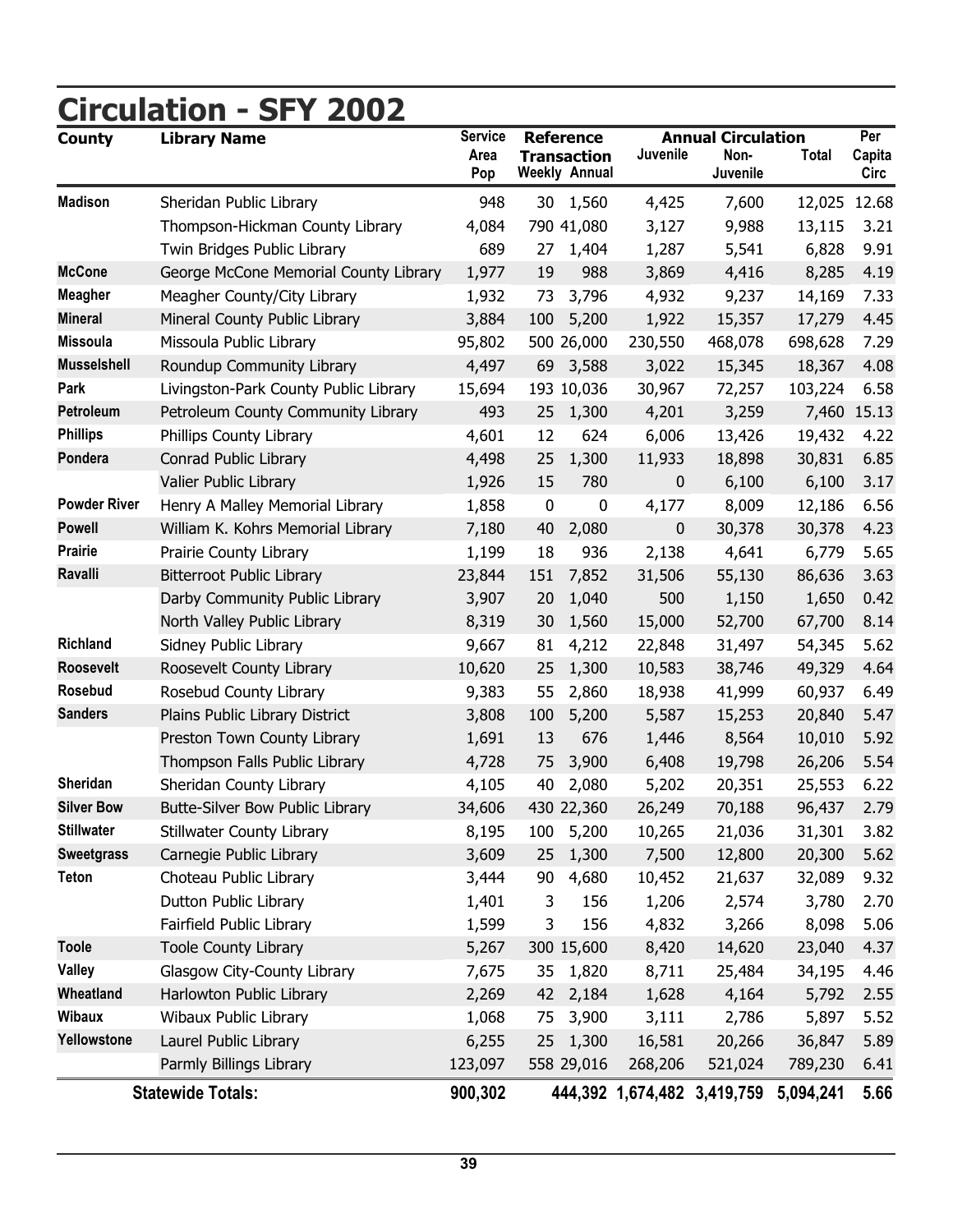<span id="page-44-0"></span>

|                           | <b>Circulation by Service Area Population - SFY 2002</b> |                  |           |                                             |                   |                           |                     |        |
|---------------------------|----------------------------------------------------------|------------------|-----------|---------------------------------------------|-------------------|---------------------------|---------------------|--------|
| <b>County</b>             | <b>Library Name</b>                                      | <b>Service</b>   |           | <b>Reference</b>                            |                   | <b>Annual Circulation</b> |                     | Per    |
|                           |                                                          | Area<br>Pop      |           | <b>Transactions</b><br><b>Weekly Annual</b> | Juvenile          | Non-<br>Juvenile          | <b>Total</b>        | Capita |
| <b>Over 25,000</b>        |                                                          |                  |           |                                             |                   |                           |                     |        |
| <b>Gallatin</b>           | Bozeman Public Library                                   | 47,805 1,007     |           | 52,364                                      | 176,653           | 284,651                   | 461,304             | 9.65   |
| <b>Silver Bow</b>         | Butte-Silver Bow Public Library                          | 34,606           | 430       | 22,360                                      | 26,249            | 70,188                    | 96,437              | 2.79   |
| <b>Flathead</b>           | <b>Flathead County Library</b>                           | 74,471           | 570       | 29,640                                      | 130,602           | 302,451                   | 433,053             | 5.82   |
| Cascade                   | Great Falls Public Library                               | 77,128           | 349       | 18,148                                      | 134,193           | 233,678                   | 367,871             | 4.77   |
|                           | Lewis and Clark Lewis & Clark Library                    | 55,716           | 175       | 9,100                                       | 87,705            | 225,530                   | 313,235             | 5.62   |
| <b>Missoula</b>           | Missoula Public Library                                  | 95,802           | 500       | 26,000                                      | 230,550           | 468,078                   | 698,628             | 7.29   |
| Yellowstone               | Parmly Billings Library                                  | 123,097          |           | 558 29,016                                  | 268,206           | 521,024                   | 789,230             | 6.41   |
|                           | <b>Subtotals</b>                                         | 508,625          |           |                                             | 186,628 1,054,158 |                           | 2,105,600 3,159,758 | 6.21   |
| 10,000-24,999             |                                                          |                  |           |                                             |                   |                           |                     |        |
| Gallatin                  | Belgrade Community Library                               | 10,272           | 57        | 2,964                                       | 17,917            | 20,204                    | 38,121              | 3.71   |
| <b>Big Horn</b>           | Big Horn County Public Library                           | 12,671           | 350       | 18,200                                      | 3,845             | 10,498                    | 14,343              | 1.13   |
| Ravalli                   | <b>Bitterroot Public Library</b>                         | 23,844           | 151       | 7,852                                       | 31,506            | 55,130                    | 86,636              | 3.63   |
| Jefferson                 | <b>Boulder Community Library</b>                         | 10,049           | 116       | 6,032                                       | 14,630            | 21,623                    | 36,253              | 3.61   |
| <b>Glacier</b>            | <b>Glacier County Library</b>                            | 13,247           | 50        | 2,600                                       | 18,471            | 18,759                    | 37,230              | 2.81   |
| Hill                      | Havre-Hill County Library                                | 16,673           | 42        | 2,184                                       | 23,119            | 67,355                    | 90,474              | 5.43   |
| <b>Fergus</b>             | Lewistown Public Library                                 | 11,406           | 132       | 6,864                                       | 40,282            | 50,127                    | 90,409              | 7.93   |
| Lincoln                   | Lincoln County Public Library                            | 18,837           | 108       | 5,616                                       | 17,411            | 76,649                    | 94,060              | 4.99   |
| Park                      | Livingston-Park County Public Library                    | 15,694           | 193       | 10,036                                      | 30,967            | 72,257                    | 103,224             | 6.58   |
| <b>Custer</b>             | Miles City Public Library                                | 11,696           | 45        | 2,340                                       | 13,607            | 21,808                    | 35,415              | 3.03   |
| Lake                      | Polson City Library                                      | 11,789           | 50        | 2,600                                       | 20,031            | 50,011                    | 70,042              | 5.94   |
| Roosevelt                 | Roosevelt County Library                                 | 10,620           | 25        | 1,300                                       | 10,583            | 38,746                    | 49,329              | 4.64   |
|                           | <b>Subtotals</b>                                         | 166,798          |           | 68,588                                      | 242,369           | 503,167                   | 745,536             | 4.47   |
|                           |                                                          |                  |           |                                             |                   |                           |                     |        |
| 5,000-9,999               |                                                          |                  |           |                                             |                   |                           |                     |        |
| Chouteau                  | Chouteau County Library                                  | 5,970            | 78        | 4,056                                       | 30,345            | 44,675                    | 75,020 12.57        |        |
| <b>Beaverhead</b>         | Dillon City Library                                      | 9,202            | 23        | 1,196                                       | 12,121            | 16,821                    | 28,942 3.15         |        |
| <b>Valley</b>             | Glasgow City-County Library                              | 7,675            | 35        | 1,820                                       | 8,711             | 25,484                    | 34,195              | 4.46   |
| <b>Dawson</b>             | Glendive Public Library                                  | 9,059            | 38        | 1,976                                       | 11,089            | 27,342                    | 38,431              | 4.24   |
| Deer Lodge<br>Yellowstone | <b>Hearst Free Library</b>                               | 9,417            | 136<br>25 | 7,072                                       | 10,055            | 20,719                    | 30,774              | 3.27   |
|                           | Laurel Public Library                                    | 6,255            |           | 1,300                                       | 16,581            | 20,266                    | 36,847              | 5.89   |
| Ravalli<br>Carbon         | North Valley Public Library                              | 8,319            | 30        | 1,560                                       | 15,000            | 52,700                    | 67,700 8.14         |        |
| Lake                      | Red Lodge Carnegie Library                               | 5,083            | 50        | 2,600                                       | 11,890            | 20,232                    | 32,122<br>23,493    | 6.32   |
| Rosebud                   | Ronan City Library                                       | 8,765            | 40        | 2,080                                       | 4,958             | 18,535                    |                     | 2.68   |
| <b>Richland</b>           | Rosebud County Library                                   | 9,383            | 55        | 2,860                                       | 18,938            | 41,999                    | 60,937              | 6.49   |
| Lake                      | Sidney Public Library                                    | 9,667            | 81        | 4,212                                       | 22,848            | 31,497                    | 54,345              | 5.62   |
| <b>Stillwater</b>         | St Ignatius School-Community Library                     | 5,953            | 50        | 2,600                                       | 3,450             | 2,815                     | 6,265               | 1.05   |
| <b>Toole</b>              | Stillwater County Library                                | 8,195            | 100       | 5,200                                       | 10,265            | 21,036                    | 31,301              | 3.82   |
| <b>Powell</b>             | <b>Toole County Library</b>                              | 5,267            | 300       | 15,600                                      | 8,420             | 14,620                    | 23,040              | 4.37   |
|                           | William K. Kohrs Memorial Library<br><b>Subtotals</b>    | 7,180<br>115,390 | 40        | 2,080                                       | 0                 | 30,378                    | 30,378              | 4.23   |
|                           |                                                          |                  |           | 56,212                                      | 184,671           | 389,119                   | 573,790             | 4.97   |
| 3,500-4,999               |                                                          |                  |           |                                             |                   |                           |                     |        |
| <b>Blaine</b>             | <b>Blaine County Library</b>                             | 4,299            | 20        | 1,040                                       | 6,299             | 13,612                    | 19,911              | 4.63   |
| <b>Broadwater</b>         | Broadwater School & Community Library                    | 4,385            | 123       | 6,396                                       | 19,904            | 11,206                    | 31,110              | 7.09   |
| <b>Sweetgrass</b>         | Carnegie Public Library                                  | 3,609            | 25        | 1,300                                       | 7,500             | 12,800                    | 20,300              | 5.62   |
| Pondera                   | Conrad Public Library                                    | 4,498            | 25        | 1,300                                       | 11,933            | 18,898                    | 30,831              | 6.85   |
| Ravalli                   | Darby Community Public Library                           | 3,907            | 20        | 1,040                                       | 500               | 1,150                     | 1,650               | 0.42   |
| <b>Mineral</b>            | Mineral County Public Library                            | 3,884            | 100       | 5,200                                       | 1,922             | 15,357                    | 17,279              | 4.45   |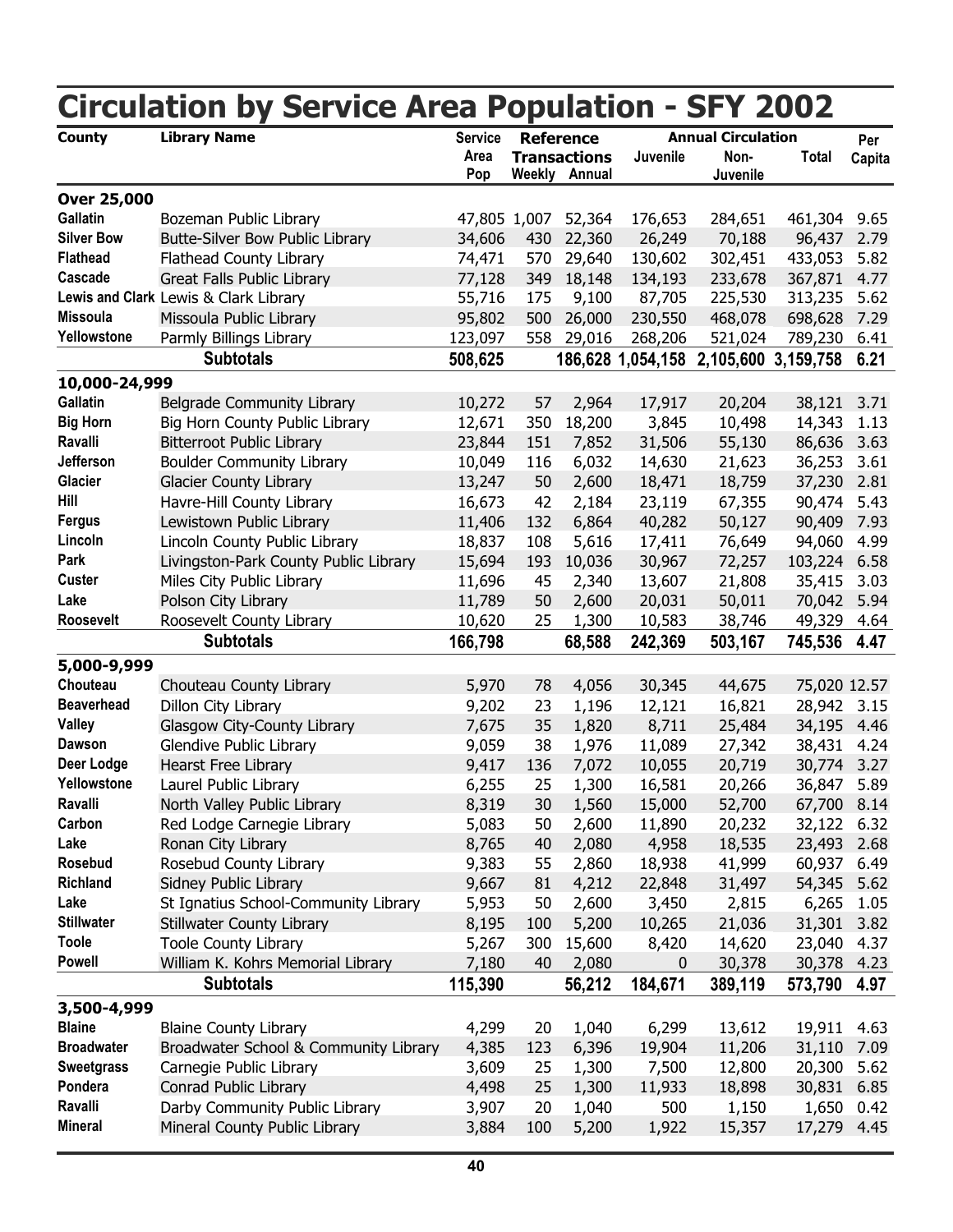|                     | <b>Circulation by Service Area Population - SFY 2002</b> |                               |                     |                                                                 |             |                                               |              |               |
|---------------------|----------------------------------------------------------|-------------------------------|---------------------|-----------------------------------------------------------------|-------------|-----------------------------------------------|--------------|---------------|
| <b>County</b>       | <b>Library Name</b>                                      | <b>Service</b><br>Area<br>Pop |                     | <b>Reference</b><br><b>Transactions</b><br><b>Weekly Annual</b> | Juvenile    | <b>Annual Circulation</b><br>Non-<br>Juvenile | Total        | Per<br>Capita |
| <b>Phillips</b>     | Phillips County Library                                  | 4,601                         | 12                  | 624                                                             | 6,006       | 13,426                                        | 19,432       | 4.22          |
| <b>Sanders</b>      | Plains Public Library District                           | 3,808                         | 100                 | 5,200                                                           | 5,587       | 15,253                                        | 20,840       | 5.47          |
| <b>Musselshell</b>  | Roundup Community Library                                | 4,497                         | 69                  | 3,588                                                           | 3,022       | 15,345                                        | 18,367       | 4.08          |
| Sheridan            | Sheridan County Library                                  | 4,105                         | 40                  | 2,080                                                           | 5,202       | 20,351                                        | 25,553       | 6.22          |
| <b>Sanders</b>      | Thompson Falls Public Library                            | 4,728                         | 75                  | 3,900                                                           | 6,408       | 19,798                                        | 26,206       | 5.54          |
| <b>Madison</b>      | Thompson-Hickman County Library                          | 4,084                         | 790                 | 41,080                                                          | 3,127       | 9,988                                         | 13,115       | 3.21          |
| <b>Gallatin</b>     | Three Forks Community Library                            | 3,546                         | 11                  | 572                                                             | 5,250       | 8,090                                         | 13,340       | 3.76          |
|                     | <b>Subtotals</b>                                         | 53,951                        |                     | 73,320                                                          | 82,660      | 175,274                                       | 257,934      | 4.78          |
| 2,000-3,499         |                                                          |                               |                     |                                                                 |             |                                               |              |               |
| Carbon              | <b>Bridger Public Library</b>                            | 2,259                         | 107                 | 5,564                                                           | 6,714       | 9,857                                         | 16,571       | 7.34          |
| <b>Teton</b>        | Choteau Public Library                                   | 3,444                         | 90                  | 4,680                                                           | 10,452      | 21,637                                        | 32,089       | 9.32          |
| <b>Daniels</b>      | Daniels County Library                                   | 2,017                         | 75                  | 3,900                                                           | 5,800       | 16,025                                        | 21,825 10.82 |               |
| <b>Fallon</b>       | Fallon County Library                                    | 2,837                         | 27                  | 1,404                                                           | 7,164       | 12,908                                        | 20,072       | 7.08          |
| <b>Blaine</b>       | Harlem Public Library                                    | 2,710                         | 10                  | 520                                                             | 8,047       | 8,406                                         | 16,453       | 6.07          |
| Wheatland           | Harlowton Public Library                                 | 2,269                         | 42                  | 2,184                                                           | 1,628       | 4,164                                         | 5,792        | 2.55          |
| Carbon              | Joliet Community Library                                 | 2,210                         | 200                 | 10,400                                                          | 5,678       | 7,579                                         | 13,257       | 6.00          |
| <b>Judith Basin</b> | Judith Basin County Free Library                         | 2,329                         | 6                   | 312                                                             | 3,602       | 9,297                                         | 12,899       | 5.54          |
| Liberty             | Liberty County Library                                   | 2,158                         | 71                  | 3,692                                                           | 3,346       | 16,219                                        | 19,565       | 9.07          |
| Gallatin            | Manhattan Community Library                              | 3,214                         | 25                  | 1,300                                                           | 3,842       | 14,105                                        | 17,947       | 5.58          |
|                     | West Yellowstone Public Library                          | 2,995                         | 37                  | 1,924                                                           | 2,024       | 5,668                                         | 7,692        | 2.57          |
|                     | <b>Subtotals</b>                                         | 28,442                        |                     | 35,880                                                          | 58,297      | 125,865                                       | 184,162      | 6.48          |
| 1,200-1,999         |                                                          |                               |                     |                                                                 |             |                                               |              |               |
| Cascade             | <b>Belt Public Library</b>                               | 1,522                         | 12                  | 624                                                             | 2,939       | 9,023                                         | 11,962       | 7.86          |
| <b>Teton</b>        | Dutton Public Library                                    | 1,401                         | 3                   | 156                                                             | 1,206       | 2,574                                         | 3,780        | 2.70          |
| Carter              | Ekalaka Public Library                                   | 1,360                         | 20                  | 1,040                                                           | 1,818       | 3,680                                         | 5,498        | 4.04          |
| <b>Teton</b>        | Fairfield Public Library                                 | 1,599                         | 3                   | 156                                                             | 4,832       | 3,266                                         | 8,098        | 5.06          |
| Garfield            | Garfield County Library                                  | 1,279                         | 10                  | 520                                                             | 1,700       | 2,255                                         | 3,955        | 3.09          |
| <b>McCone</b>       | George McCone Memorial County Library                    | 1,977                         | 19                  | 988                                                             | 3,869       | 4,416                                         | 8,285        | 4.19          |
| <b>Powder River</b> | Henry A Malley Memorial Library                          | 1,858                         | 0                   | 0                                                               | 4,177       | 8,009                                         | 12,186       | 6.56          |
| <b>Meagher</b>      | Meagher County/City Library                              | 1,932                         | 73                  | 3,796                                                           | 4,932       | 9,237                                         | 14,169 7.33  |               |
| Granite             | Philipsburg Public Library                               | 1,713                         | 10                  | 520                                                             | 600         | 3,200                                         | 3,800        | 2.22          |
| <b>Sanders</b>      | Preston Town County Library                              | 1,691                         | 13                  | 676                                                             | 1,446       | 8,564                                         | 10,010       | 5.92          |
| Pondera             | Valier Public Library                                    | 1,926                         | 15                  | 780                                                             | 0           | 6,100                                         | 6,100        | 3.17          |
| Cascade             | <b>Wedsworth Memorial Library</b>                        | 1,708                         | 50                  | 2,600                                                           | $\mathbf 0$ | 16,126                                        | 16,126 9.44  |               |
|                     | <b>Subtotals</b>                                         | 19,966                        |                     | 11,856                                                          | 27,519      | 76,450                                        | 103,969 5.21 |               |
| 1,199 and Under     |                                                          |                               |                     |                                                                 |             |                                               |              |               |
| <b>Fergus</b>       | Denton Public Library                                    | 301                           |                     | 52                                                              | 1,900       | 3,000                                         |              | 4,900 16.28   |
| Granite             | Drummond School/Community Library                        | 1,117                         | 1<br>$\overline{4}$ | 208                                                             | 590         | 3,608                                         |              | 4,198 3.76    |
| <b>Madison</b>      | Madison Valley Public Library                            | 1,129                         | 14                  | 728                                                             | 6,538       | 12,216                                        | 18,754 16.61 |               |
| <b>Fergus</b>       | Moore Public Library                                     | 186                           | 35                  | 1,820                                                           | 618         | 1,633                                         |              | 2,251 12.10   |
| Petroleum           | Petroleum County Community Library                       | 493                           | 25                  | 1,300                                                           | 4,201       | 3,259                                         |              | 7,460 15.13   |
| <b>Prairie</b>      | Prairie County Library                                   | 1,199                         | 18                  | 936                                                             | 2,138       | 4,641                                         |              | 6,779 5.65    |
| <b>Madison</b>      | Sheridan Public Library                                  | 948                           | 30                  | 1,560                                                           | 4,425       | 7,600                                         | 12,025 12.68 |               |
|                     | Twin Bridges Public Library                              | 689                           | 27                  | 1,404                                                           | 1,287       | 5,541                                         |              | 6,828 9.91    |
| <b>Wibaux</b>       |                                                          | 1,068                         | 75                  | 3,900                                                           |             |                                               |              |               |
|                     | Wibaux Public Library                                    |                               |                     |                                                                 | 3,111       | 2,786                                         |              | 5,897 5.52    |
|                     | <b>Subtotals</b>                                         | 7,130                         |                     | 11,908                                                          | 24,808      | 44,284                                        | 69,092       | 9.69          |
|                     | <b>Statewide Totals:</b>                                 | 900,302                       |                     |                                                                 |             | 444,392 1,674,482 3,419,759 5,094,241         |              | 5.66          |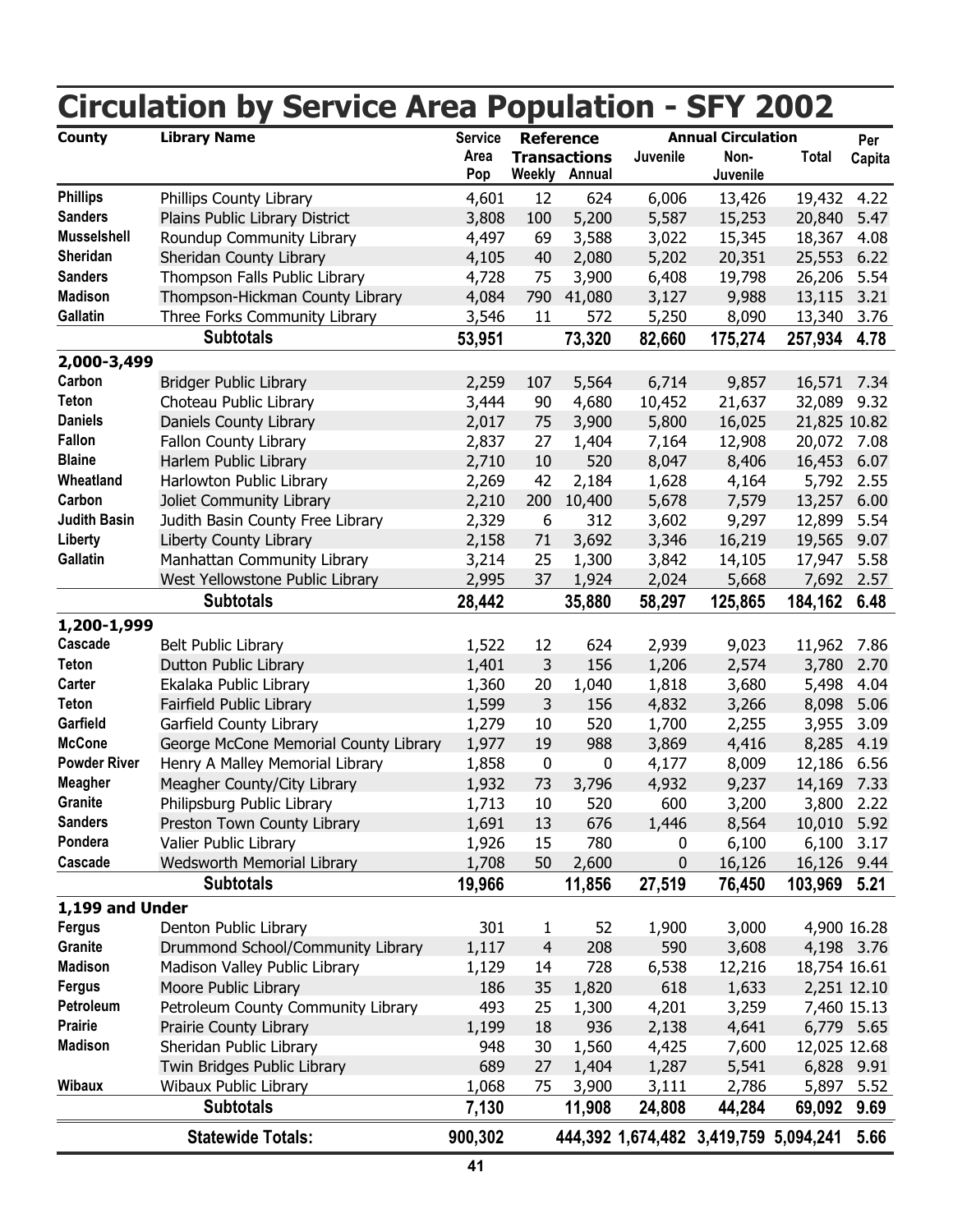# <span id="page-46-0"></span>**Programs - SFY 2002**

| <b>County</b>       | <b>Programs Offered</b><br><b>Library Name</b> |                       |                  |                     | <b>Program Attendance</b> |                |                  |               |             |
|---------------------|------------------------------------------------|-----------------------|------------------|---------------------|---------------------------|----------------|------------------|---------------|-------------|
|                     |                                                | <b>Children Young</b> | <b>Adults</b>    | <b>Adults Total</b> |                           | Children Young | <b>Adults</b>    | <b>Adults</b> | Total       |
| <b>Beaverhead</b>   | Dillon City Library                            | 23                    | 5                | 20                  | 48                        | 1,885          | 48               | 212           | 2,145       |
| <b>Big Horn</b>     | Big Horn County Public Library                 | 80                    | $\pmb{0}$        | $\overline{2}$      | 82                        | 1,200          | $\mathbf 0$      | 53            | 1,253       |
| <b>Blaine</b>       | <b>Blaine County Library</b>                   | 38                    | $\pmb{0}$        | $\overline{2}$      | 40                        | 684            | 0                | 108           | 792         |
|                     | Harlem Public Library                          | 44                    | $\pmb{0}$        | $\mathbf{1}$        | 45                        | 538            | 0                | 31            | 569         |
| <b>Broadwater</b>   | Broadwater School & Community Library          | 32                    | $\overline{4}$   | $\overline{4}$      | 40                        | 1,558          | 284              | 81            | 1,923       |
| Carbon              | Bridger Public Library                         | 1                     | $\pmb{0}$        | 0                   | $\mathbf{1}$              | 342            | 8                | 10            | 360         |
|                     | Joliet Community Library                       | 100                   | 35               | 3                   | 138                       | 1,900          | 655              | 20            | 2,575       |
|                     | Red Lodge Carnegie Library                     | 60                    | $\pmb{0}$        | 25                  | 85                        | 1,000          | $\boldsymbol{0}$ | 800           | 1,800       |
| <b>Carter</b>       | Ekalaka Public Library                         | 40                    | 5                | $\overline{4}$      | 49                        | 350            | 52               | 83            | 485         |
| Cascade             | <b>Belt Public Library</b>                     | 10                    | $\mathbf{1}$     | $\mathbf{1}$        | 12                        | 280            | 10               | 13            | 303         |
|                     | Great Falls Public Library                     | 173                   | 2                | 73                  | 248                       | 9,395          | 58               | 2,646         | 12,099      |
|                     | Wedsworth Memorial Library                     | 40                    | 6                | 5                   | 51                        | 209            | 8                | 14            | 231         |
| Chouteau            | Chouteau County Library                        | 92                    | 17               | 29                  | 138                       | 1,585          | 50               | 975           | 2,610       |
| <b>Custer</b>       | Miles City Public Library                      | 179                   | 3                | 12                  | 194                       | 2,971          | 75               | 284           | 3,330       |
| <b>Daniels</b>      | Daniels County Library                         | 58                    | $\pmb{0}$        | 10                  | 68                        | 1,377          | $\mathbf 0$      | 76            | 1,453       |
| <b>Dawson</b>       | <b>Glendive Public Library</b>                 | 68                    | $\pmb{0}$        | 12                  | 80                        | 1,944          | 0                | 180           | 2,124       |
| <b>Deer Lodge</b>   | Hearst Free Library                            | 25                    | 13               | 32                  | 70                        | 1,600          | 175              | 300           | 2,075       |
| <b>Fallon</b>       | Fallon County Library                          | 39                    | $\pmb{0}$        | 11                  | 50                        | 777            | 0                | 55            | 832         |
| <b>Fergus</b>       | Denton Public Library                          | 1                     | $\pmb{0}$        | 0                   | $\mathbf{1}$              | 57             | 0                | 0             | 57          |
|                     | Lewistown Public Library                       | 148                   | $\,8\,$          | 94                  | 250                       | 2,819          | 650              | 770           | 4,239       |
|                     | Moore Public Library                           | $\overline{2}$        | $\mathbf{1}$     | $\mathbf{1}$        | 4                         | 16             | 6                | 8             | 30          |
| <b>Flathead</b>     | Flathead County Library                        | 304                   | $\pmb{0}$        | 2                   | 306                       | 9,013          | 0                | 159           | 9,172       |
| <b>Gallatin</b>     | Belgrade Community Library                     | 167                   | 2                | 38                  | 207                       | 4,067          | 21               | 684           | 4,772       |
|                     | Bozeman Public Library                         | 335                   | $\overline{7}$   | 97                  | 439                       | 14,013         | 113              | 1,250         | 15,376      |
|                     | Manhattan Community Library                    | 72                    | 21               | 14                  | 107                       | 1,369          | 217              | 539           | 2,125       |
|                     | Three Forks Community Library                  | 74                    | $\boldsymbol{0}$ | 1                   | 75                        | 619            | 0                | 23            | 642         |
|                     | West Yellowstone Public Library                | 15                    | $\boldsymbol{0}$ | 10                  | 25                        | 648            | 25               | 143           | 816         |
| Garfield            | Garfield County Library                        | 10                    | $\pmb{0}$        | $\pmb{0}$           | 10                        | 300            | $\pmb{0}$        | 0             | 300         |
| <b>Glacier</b>      | <b>Glacier County Library</b>                  | 117                   | $\pmb{0}$        | $\pmb{0}$           | 117                       | 1,592          | $\boldsymbol{0}$ | 0             | 1,592       |
| Granite             | Drummond School/Community Library              | 1                     | $\pmb{0}$        | $\mathbf{1}$        | $\overline{2}$            | 10             | 0                | 25            | 35          |
|                     | Philipsburg Public Library                     | 0                     | $\pmb{0}$        | 0                   | 0                         | 0              | 0                | 0             | $\mathbf 0$ |
| Hill                | Havre-Hill County Library                      | 83                    | $\pmb{0}$        | 11                  | 94                        | 2,060          | 0                | 1,276         | 3,336       |
| Jefferson           | <b>Boulder Community Library</b>               | 89                    | $\pmb{0}$        | 12                  | 101                       | 1,108          | 0                | 60            | 1,168       |
| <b>Judith Basin</b> | Judith Basin County Free Library               | 17                    | 3                | 13                  | 33                        | 440            | 85               | 98            | 623         |
| Lake                | Polson City Library                            | 159                   | 3                | 69                  | 231                       | 3,888          | 54               | 2,277         | 6,219       |
|                     | Ronan City Library                             | 54                    | 3                | 11                  | 68                        | 1,325          | 23               | 82            | 1,430       |
|                     | St Ignatius School-Community Library           | 10                    | $\overline{4}$   | 6                   | 20                        | 15             | 10               | 12            | 37          |
|                     | Lewis and Clark Lewis & Clark Library          | 212                   | $\pmb{0}$        | 186                 | 398                       | 8,651          | $\pmb{0}$        | 2,327         | 10,978      |
| Liberty             | Liberty County Library                         | 24                    | $\pmb{0}$        | 12                  | 36                        | 192            | 0                | 96            | 288         |
| Lincoln             | Lincoln County Public Library                  | 104                   | $\pmb{0}$        | 67                  | 171                       | 1,414          | 0                | 1,249         | 2,663       |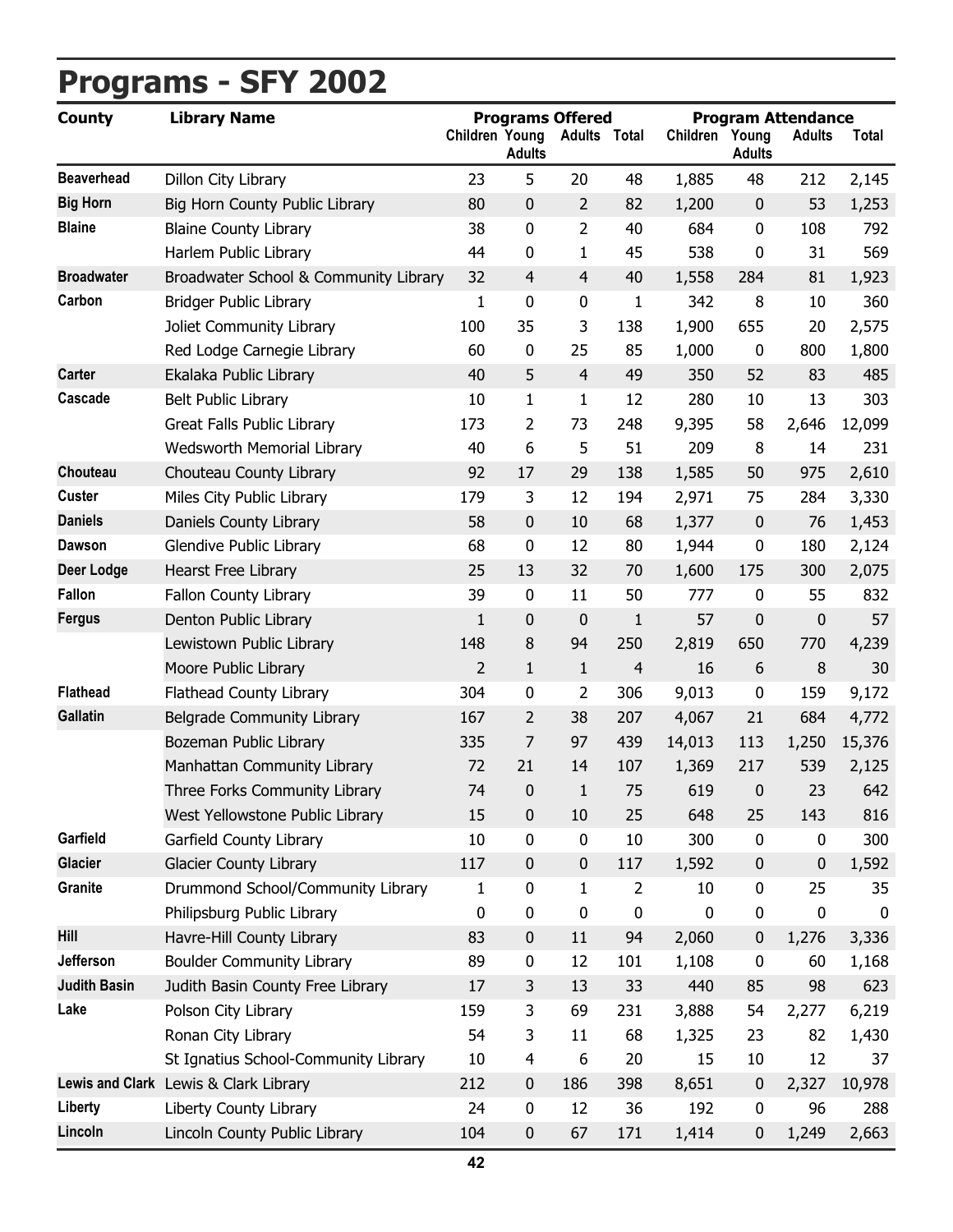# **Programs - SFY 2002**

| <b>County</b>       | <b>Programs Offered</b><br><b>Library Name</b> |                       |                |                |                     | <b>Program Attendance</b> |                        |               |                |  |
|---------------------|------------------------------------------------|-----------------------|----------------|----------------|---------------------|---------------------------|------------------------|---------------|----------------|--|
|                     |                                                | <b>Children Young</b> | <b>Adults</b>  |                | <b>Adults Total</b> | Children                  | Young<br><b>Adults</b> | <b>Adults</b> | Total          |  |
| <b>Madison</b>      | Madison Valley Public Library                  | 56                    | 5              | 20             | 81                  | 970                       | 113                    | 262           | 1,345          |  |
|                     | Sheridan Public Library                        | 54                    | $\pmb{0}$      | 3              | 57                  | 450                       | 0                      | 45            | 495            |  |
|                     | Thompson-Hickman County Library                | 3                     | 0              | $\mathbf 0$    | 3                   | 54                        | 0                      | 0             | 54             |  |
|                     | Twin Bridges Public Library                    | 30                    | $\pmb{0}$      | 10             | 40                  | 300                       | 10                     | 110           | 420            |  |
| <b>McCone</b>       | George McCone Memorial County Library          | 27                    | $1\,$          | $\pmb{0}$      | 28                  | 143                       | 39                     | 0             | 182            |  |
| <b>Meagher</b>      | Meagher County/City Library                    | 79                    | 14             | 5              | 98                  | 1,691                     | 47                     | 62            | 1,800          |  |
| <b>Mineral</b>      | Mineral County Public Library                  | 3                     | $\pmb{0}$      | $\overline{2}$ | 5                   | 40                        | $\mathbf 0$            | 35            | 75             |  |
| <b>Missoula</b>     | Missoula Public Library                        | 279                   | $\pmb{0}$      | 70             | 349                 | 6,927                     | 0                      | 600           | 7,527          |  |
| <b>Musselshell</b>  | Roundup Community Library                      | 32                    | 5              | 14             | 51                  | 768                       | 223                    | 171           | 1,162          |  |
| Park                | Livingston-Park County Public Library          | 180                   | 3              | 47             | 230                 | 3,983                     | 80                     | 500           | 4,563          |  |
| Petroleum           | Petroleum County Community Library             | 40                    | $\pmb{0}$      | $\mathbf 0$    | 40                  | 400                       | $\mathbf 0$            | 0             | 400            |  |
| <b>Phillips</b>     | Phillips County Library                        | 32                    | $\mathbf{1}$   | $\mathbf 0$    | 33                  | 350                       | 30                     | 0             | 380            |  |
| Pondera             | Conrad Public Library                          | 36                    | 14             | 63             | 113                 | 800                       | 494                    | 625           | 1,919          |  |
|                     | Valier Public Library                          | 26                    | $\pmb{0}$      | 9              | 35                  | 525                       | 0                      | 141           | 666            |  |
| <b>Powder River</b> | Henry A Malley Memorial Library                | 34                    | $\pmb{0}$      | $\overline{7}$ | 41                  | 1,197                     | $\pmb{0}$              | 85            | 1,282          |  |
| <b>Powell</b>       | William K. Kohrs Memorial Library              | 27                    | $\pmb{0}$      | 16             | 43                  | 640                       | $\pmb{0}$              | 180           | 820            |  |
| <b>Prairie</b>      | Prairie County Library                         | 30                    | $\overline{2}$ | $\pmb{0}$      | 32                  | 295                       | 14                     | $\pmb{0}$     | 309            |  |
| Ravalli             | <b>Bitterroot Public Library</b>               | 37                    | $\pmb{0}$      | 13             | 50                  | 2,101                     | $\pmb{0}$              | 342           | 2,443          |  |
|                     | Darby Community Public Library                 | 7                     | $\overline{2}$ | 6              | 15                  | 126                       | 24                     | 189           | 339            |  |
|                     | North Valley Public Library                    | $\overline{2}$        | $\mathbf{1}$   | 3              | 6                   | 160                       | 100                    | 155           | 415            |  |
| <b>Richland</b>     | Sidney Public Library                          | 76                    | $\mathbf{1}$   | 6              | 83                  | 1,362                     | 12                     | 143           | 1,517          |  |
| <b>Roosevelt</b>    | Roosevelt County Library                       | 28                    | $1\,$          | 0              | 29                  | 998                       | 68                     | 0             | 1,066          |  |
| Rosebud             | Rosebud County Library                         | 245                   | 8              | 55             | 308                 | 2,411                     | 216                    | 1,224         | 3,851          |  |
| <b>Sanders</b>      | Plains Public Library District                 | 3                     | $\mathbf{1}$   | $\mathbf{1}$   | 5                   | 25                        | 14                     | 12            | 51             |  |
|                     | Preston Town County Library                    | 2                     | $\pmb{0}$      | 0              | $\overline{2}$      | 12                        | 0                      | 0             | 12             |  |
|                     | Thompson Falls Public Library                  | 18                    | $\pmb{0}$      | 3              | 21                  | 219                       | 0                      | 75            | 294            |  |
| Sheridan            | Sheridan County Library                        | $\overline{2}$        | $\pmb{0}$      | 3              | 5                   | 411                       | 0                      | 95            | 506            |  |
| <b>Silver Bow</b>   | Butte-Silver Bow Public Library                | 108                   | $\overline{7}$ | 6              | 121                 | 3,688                     | 112                    | 133           | 3,933          |  |
| <b>Stillwater</b>   | <b>Stillwater County Library</b>               | 45                    | $\pmb{0}$      | 6              | 51                  | 450                       | 1                      | 150           | 601            |  |
| <b>Sweetgrass</b>   | Carnegie Public Library                        | 3                     | $\pmb{0}$      | $\mathbf{1}$   | $\overline{4}$      | 140                       | 0                      | 72            | 212            |  |
| <b>Teton</b>        | Choteau Public Library                         | 36                    | $\pmb{0}$      | $\mathbf 0$    | 36                  | 600                       | 0                      | 0             | 600            |  |
|                     | Dutton Public Library                          | 30                    | $\pmb{0}$      | 0              | 30                  | 203                       | 0                      | 0             | 203            |  |
|                     | Fairfield Public Library                       | 47                    | $\mathbf{1}$   | $\overline{2}$ | 50                  | 438                       | 12                     | 24            | 474            |  |
| <b>Toole</b>        | <b>Toole County Library</b>                    | 45                    | $\pmb{0}$      | $\mathbf{1}$   | 46                  | 490                       | $\pmb{0}$              | 25            | 515            |  |
| <b>Valley</b>       | Glasgow City-County Library                    | 132                   | 16             | 23             | 171                 | 1,712                     | 223                    | 349           | 2,284          |  |
| Wheatland           | Harlowton Public Library                       | $\overline{2}$        | $\pmb{0}$      | $\pmb{0}$      | $\overline{2}$      | 34                        | $\pmb{0}$              | 0             | 34             |  |
| <b>Wibaux</b>       | Wibaux Public Library                          | 11                    | $\mathbf{1}$   | 15             | 27                  | 122                       | 12                     | 93            | 227            |  |
| Yellowstone         | Laurel Public Library                          | 54                    | $\mathbf{1}$   | 3              | 58                  | 300                       | $\, 8$                 | 60            | 368            |  |
|                     | Parmly Billings Library                        | 245                   | $\pmb{0}$      | 43             | 288                 | 12,211                    | 0                      | 2,878         | 15,089         |  |
|                     | Totals:                                        | 5,246                 | 228            | 1,347          | 6,821               | 130,957                   | 4,479                  |               | 25,854 161,390 |  |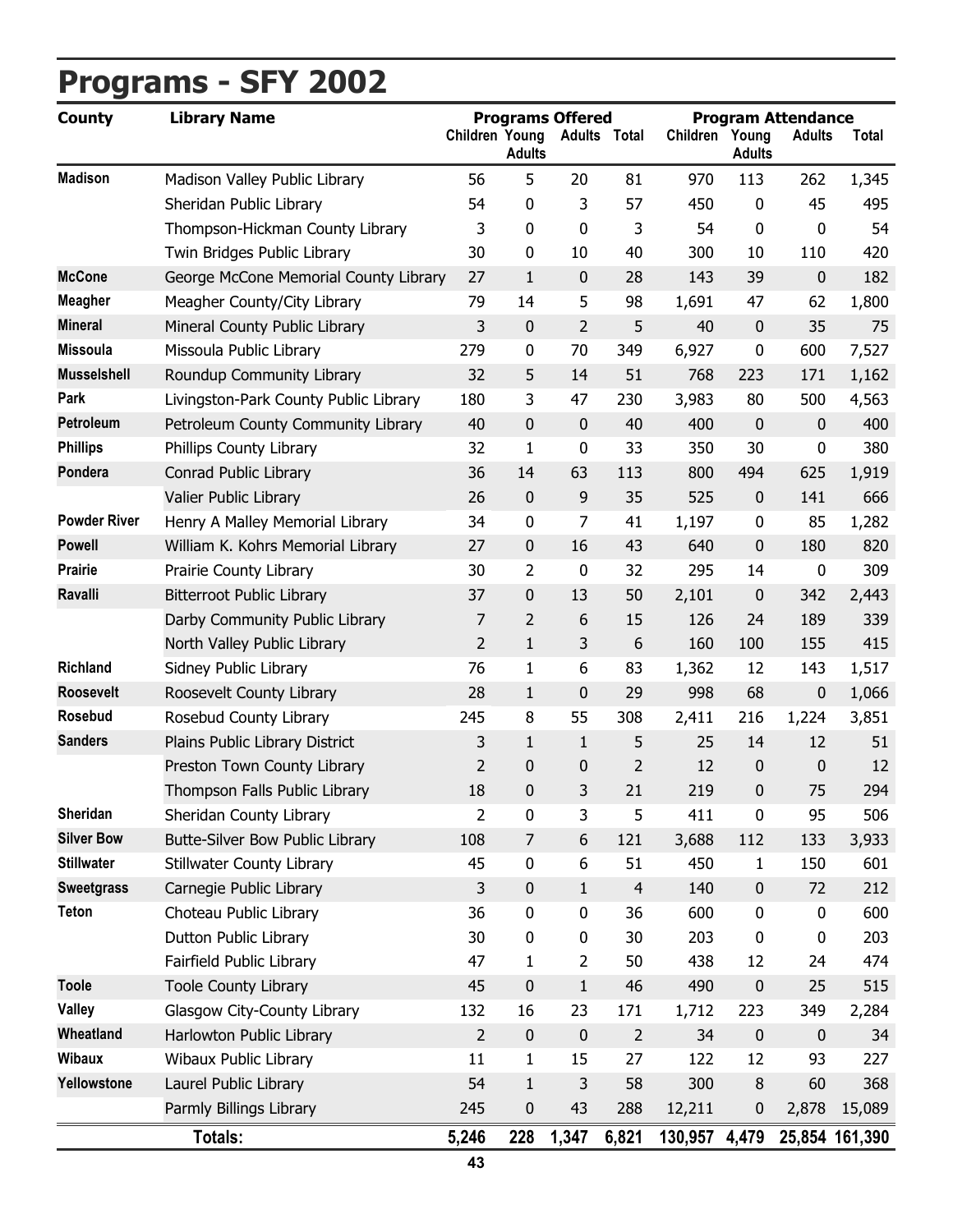# <span id="page-48-0"></span>**Interlibrary Loans - SFY 2002**

| <b>County</b>       | <b>Library Name</b>                   | <b>Instate</b> | <b>Loaned</b><br><b>Outstate</b> | <b>Total</b>   |        | <b>Borrowed</b><br><b>Instate Outstate</b> | <b>Total</b> |
|---------------------|---------------------------------------|----------------|----------------------------------|----------------|--------|--------------------------------------------|--------------|
| <b>Beaverhead</b>   | Dillon City Library                   | 168            | 12                               | 180            | 258    | 82                                         | 340          |
| <b>Big Horn</b>     | Big Horn County Public Library        | 298            | 72                               | 370            | 384    | 100                                        | 484          |
| <b>Blaine</b>       | <b>Blaine County Library</b>          | 313            | 10                               | 323            | 91     | 8                                          | 99           |
|                     | Harlem Public Library                 | 78             | 5                                | 83             | 62     | 8                                          | 70           |
| <b>Broadwater</b>   | Broadwater School & Community Library | 5              | $\pmb{0}$                        | 5              | 34     | 13                                         | 47           |
| Carbon              | <b>Bridger Public Library</b>         | 0              | $\mathbf 0$                      | 0              | 140    | $\overline{2}$                             | 142          |
|                     | Joliet Community Library              | 0              | 0                                | 0              | 0      | 0                                          | $\bf{0}$     |
|                     | Red Lodge Carnegie Library            | 20             | 20                               | 40             | 350    | 100                                        | 450          |
| <b>Carter</b>       | Ekalaka Public Library                | 18             | $\overline{2}$                   | 20             | 27     | 9                                          | 36           |
| Cascade             | Belt Public Library                   | 0              | $\pmb{0}$                        | 0              | 44     | $\overline{4}$                             | 48           |
|                     | Great Falls Public Library            | 844            | 373                              | 1,217          | 912    | 760                                        | 1,672        |
|                     | Wedsworth Memorial Library            | 14             | $\mathbf 0$                      | 14             | 23     | $\overline{2}$                             | 25           |
| Chouteau            | Chouteau County Library               | 58             | $\mathbf{1}$                     | 59             | 181    | 20                                         | 201          |
| <b>Custer</b>       | Miles City Public Library             | 414            | 26                               | 440            | 132    | 50                                         | 182          |
| <b>Daniels</b>      | Daniels County Library                | 96             | 2                                | 98             | 220    | 93                                         | 313          |
| <b>Dawson</b>       | Glendive Public Library               | 194            | 23                               | 217            | 164    | 42                                         | 206          |
| <b>Deer Lodge</b>   | Hearst Free Library                   | 130            | 23                               | 153            | 80     | 44                                         | 124          |
| Fallon              | Fallon County Library                 | 200            | 91                               | 291            | 172    | 90                                         | 262          |
| <b>Fergus</b>       | Denton Public Library                 | 0              | $\mathbf 0$                      | 0              | 33     | $\mathbf 0$                                | 33           |
|                     | Lewistown Public Library              | 358            | 29                               | 387            | 300    | 142                                        | 442          |
|                     | Moore Public Library                  | $\mathbf 0$    | $\pmb{0}$                        | $\mathbf 0$    | $\, 8$ | $\pmb{0}$                                  | 8            |
| <b>Flathead</b>     | Flathead County Library               | 1,558          | 650                              | 2,208          | 887    | 1,187                                      | 2,074        |
| <b>Gallatin</b>     | Belgrade Community Library            | 118            | 10                               | 128            | 101    | 30                                         | 131          |
|                     | Bozeman Public Library                | 1,384          | 434                              | 1,818          | 770    | 1,228                                      | 1,998        |
|                     | Manhattan Community Library           | 4              | 0                                | 4              | 58     | 0                                          | 58           |
|                     | Three Forks Community Library         | $\overline{2}$ | 0                                | $\overline{2}$ | 103    | 45                                         | 148          |
|                     | West Yellowstone Public Library       | 57             | 4                                | 61             | 57     | 37                                         | 94           |
| Garfield            | Garfield County Library               | 6              | 0                                | 6              | 80     | 6                                          | 86           |
| <b>Glacier</b>      | <b>Glacier County Library</b>         | 50             | 3                                | 53             | 79     | 18                                         | 97           |
| <b>Granite</b>      | Drummond School/Community Library     | 8              | 0                                | 8              | 3      | 0                                          | 3            |
|                     | Philipsburg Public Library            | 2              | 0                                | 2              | 61     | 3                                          | 64           |
| Hill                | Havre-Hill County Library             | 258            | 26                               | 284            | 335    | 113                                        | 448          |
| Jefferson           | <b>Boulder Community Library</b>      | 113            | 2                                | 115            | 626    | 177                                        | 803          |
| <b>Judith Basin</b> | Judith Basin County Free Library      | 21             | 14                               | 35             | 61     | 6                                          | 67           |
| Lake                | Polson City Library                   | 141            | $\overline{4}$                   | 145            | 374    | 205                                        | 579          |
|                     | Ronan City Library                    | 115            | 13                               | 128            | 104    | 49                                         | 153          |
|                     | St Ignatius School-Community Library  | 12             | 6                                | 18             | 100    | 10                                         | 110          |
|                     | Lewis and Clark Lewis & Clark Library | 1,056          | 356                              | 1,412          | 1,399  | 1,573                                      | 2,972        |
| Liberty             | Liberty County Library                | 273            | 40                               | 313            | 136    | 33                                         | 169          |
| Lincoln             | Lincoln County Public Library         | 552            | 87                               | 639            | 590    | 334                                        | 924          |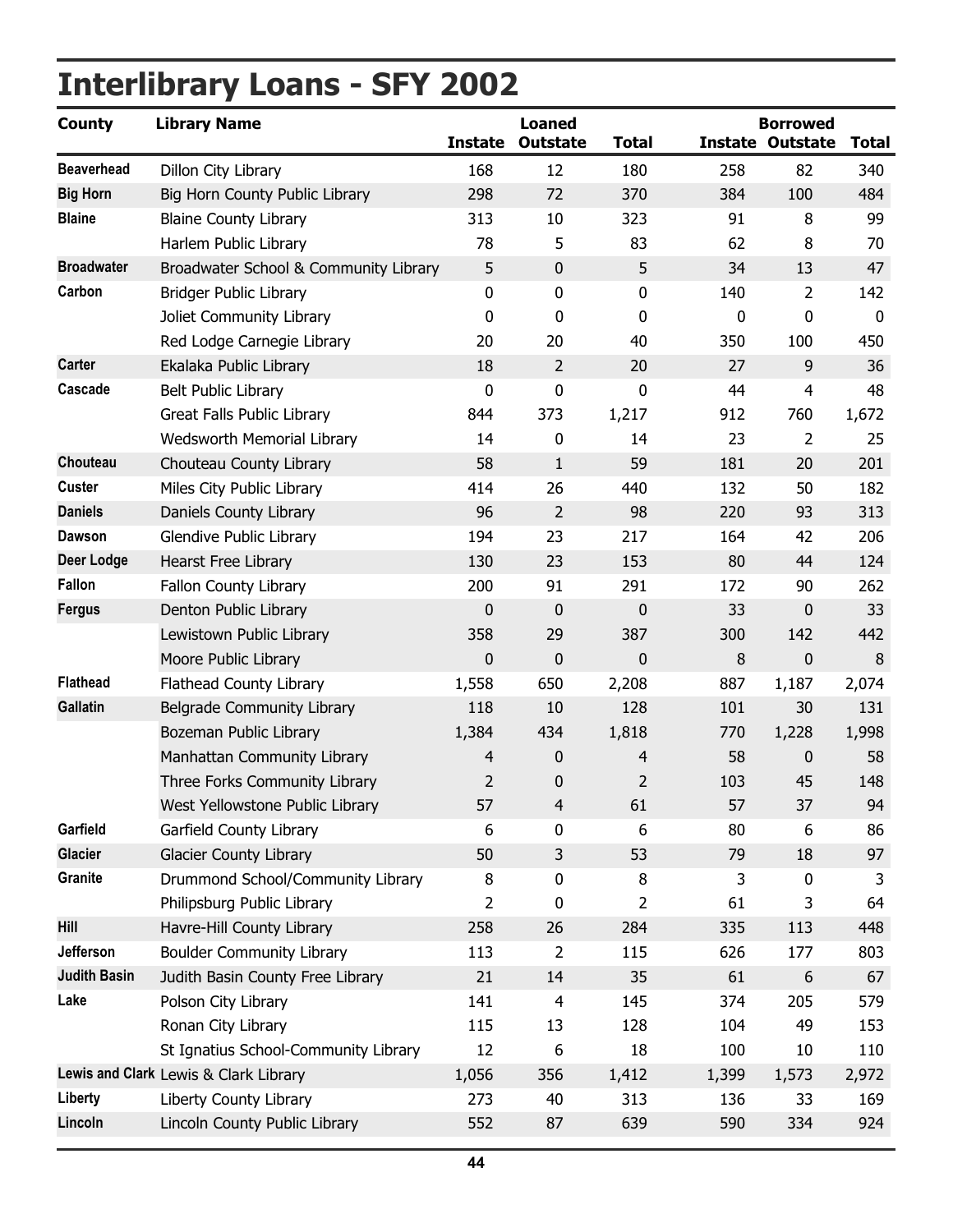# **Interlibrary Loans - SFY 2002**

| <b>County</b>       | <b>Library Name</b>                   | <b>Instate</b> | <b>Loaned</b><br><b>Outstate</b> | <b>Total</b> |                | <b>Borrowed</b><br><b>Instate Outstate</b> | <b>Total</b>     |
|---------------------|---------------------------------------|----------------|----------------------------------|--------------|----------------|--------------------------------------------|------------------|
| <b>Madison</b>      | Madison Valley Public Library         | 107            | 9                                | 116          | 271            | 52                                         | 323              |
|                     | Sheridan Public Library               | 0              | $\mathbf 0$                      | 0            | 186            | 25                                         | 211              |
|                     | Thompson-Hickman County Library       | 11             | 0                                | 11           | 116            | 10                                         | 126              |
|                     | Twin Bridges Public Library           | 3              | 0                                | 3            | 29             | 17                                         | 46               |
| <b>McCone</b>       | George McCone Memorial County Library | 37             | $\overline{4}$                   | 41           | 65             | 18                                         | 83               |
| <b>Meagher</b>      | Meagher County/City Library           | 27             | 6                                | 33           | 167            | 46                                         | 213              |
| <b>Mineral</b>      | Mineral County Public Library         | 15             | $\overline{4}$                   | 19           | 40             | 11                                         | 51               |
| <b>Missoula</b>     | Missoula Public Library               | 1,188          | 500                              | 1,688        | 644            | 874                                        | 1,518            |
| <b>Musselshell</b>  | Roundup Community Library             | 60             | $\mathbf{1}$                     | 61           | 177            | 25                                         | 202              |
| Park                | Livingston-Park County Public Library | 134            | 26                               | 160          | 390            | 298                                        | 688              |
| Petroleum           | Petroleum County Community Library    | 52             | 17                               | 69           | 165            | 38                                         | 203              |
| <b>Phillips</b>     | Phillips County Library               | 43             | $\mathbf{1}$                     | 44           | 277            | 37                                         | 314              |
| Pondera             | Conrad Public Library                 | 233            | 10                               | 243          | 323            | 19                                         | 342              |
|                     | Valier Public Library                 | 27             | $\overline{2}$                   | 29           | 80             | $\overline{4}$                             | 84               |
| <b>Powder River</b> | Henry A Malley Memorial Library       | 68             | 8                                | 76           | 212            | 34                                         | 246              |
| <b>Powell</b>       | William K. Kohrs Memorial Library     | 410            | 74                               | 484          | 331            | 182                                        | 513              |
| <b>Prairie</b>      | Prairie County Library                | 23             | $\mathbf{1}$                     | 24           | 129            | 8                                          | 137              |
| Ravalli             | <b>Bitterroot Public Library</b>      | 390            | 267                              | 657          | 1,604          | 1,034                                      | 2,638            |
|                     | Darby Community Public Library        | 0              | 0                                | 0            | 0              | 0                                          | $\boldsymbol{0}$ |
|                     | North Valley Public Library           | 35             | 26                               | 61           | 600            | 15                                         | 615              |
| <b>Richland</b>     | Sidney Public Library                 | 371            | 13                               | 384          | 215            | 28                                         | 243              |
| <b>Roosevelt</b>    | Roosevelt County Library              | 338            | 6                                | 344          | 219            | 138                                        | 357              |
| Rosebud             | Rosebud County Library                | 302            | 71                               | 373          | 356            | 76                                         | 432              |
| <b>Sanders</b>      | Plains Public Library District        | 85             | 7                                | 92           | 212            | 19                                         | 231              |
|                     | Preston Town County Library           | 19             | 0                                | 19           | 43             | 20                                         | 63               |
|                     | Thompson Falls Public Library         | 75             | $\overline{4}$                   | 79           | 257            | 122                                        | 379              |
| <b>Sheridan</b>     | Sheridan County Library               | 271            | 22                               | 293          | 310            | 37                                         | 347              |
| <b>Silver Bow</b>   | Butte-Silver Bow Public Library       | 601            | 34                               | 635          | 498            | 69                                         | 567              |
| <b>Stillwater</b>   | <b>Stillwater County Library</b>      | 10             | $\overline{\mathbf{4}}$          | 14           | 459            | 33                                         | 492              |
| <b>Sweetgrass</b>   | Carnegie Public Library               | 6              | 0                                | 6            | 77             | 25                                         | 102              |
| <b>Teton</b>        | Choteau Public Library                | 83             | 10                               | 93           | 174            | 0                                          | 174              |
|                     | Dutton Public Library                 | 0              | 0                                | 0            | $\overline{4}$ | 0                                          | $\overline{4}$   |
|                     | Fairfield Public Library              | 17             | 1                                | 18           | 72             | 7                                          | 79               |
| <b>Toole</b>        | <b>Toole County Library</b>           | 41             | $\pmb{0}$                        | 41           | 492            | 234                                        | 726              |
| <b>Valley</b>       | Glasgow City-County Library           | 361            | 16                               | 377          | 292            | 84                                         | 376              |
| Wheatland           | Harlowton Public Library              | 0              | 0                                | $\pmb{0}$    | 16             | 30                                         | 46               |
| <b>Wibaux</b>       | Wibaux Public Library                 | 65             | 6                                | 71           | 35             | 15                                         | 50               |
| Yellowstone         | Laurel Public Library                 | 30             | 3                                | 33           | 20             | 2                                          | 22               |
|                     | Parmly Billings Library               | 1,198          | 180                              | 1,378        | 545            | 416                                        | 961              |
|                     | <b>Totals</b>                         | 15,674         | 3,671                            | 19,345       | 19,641         | 10,725                                     | 30,366           |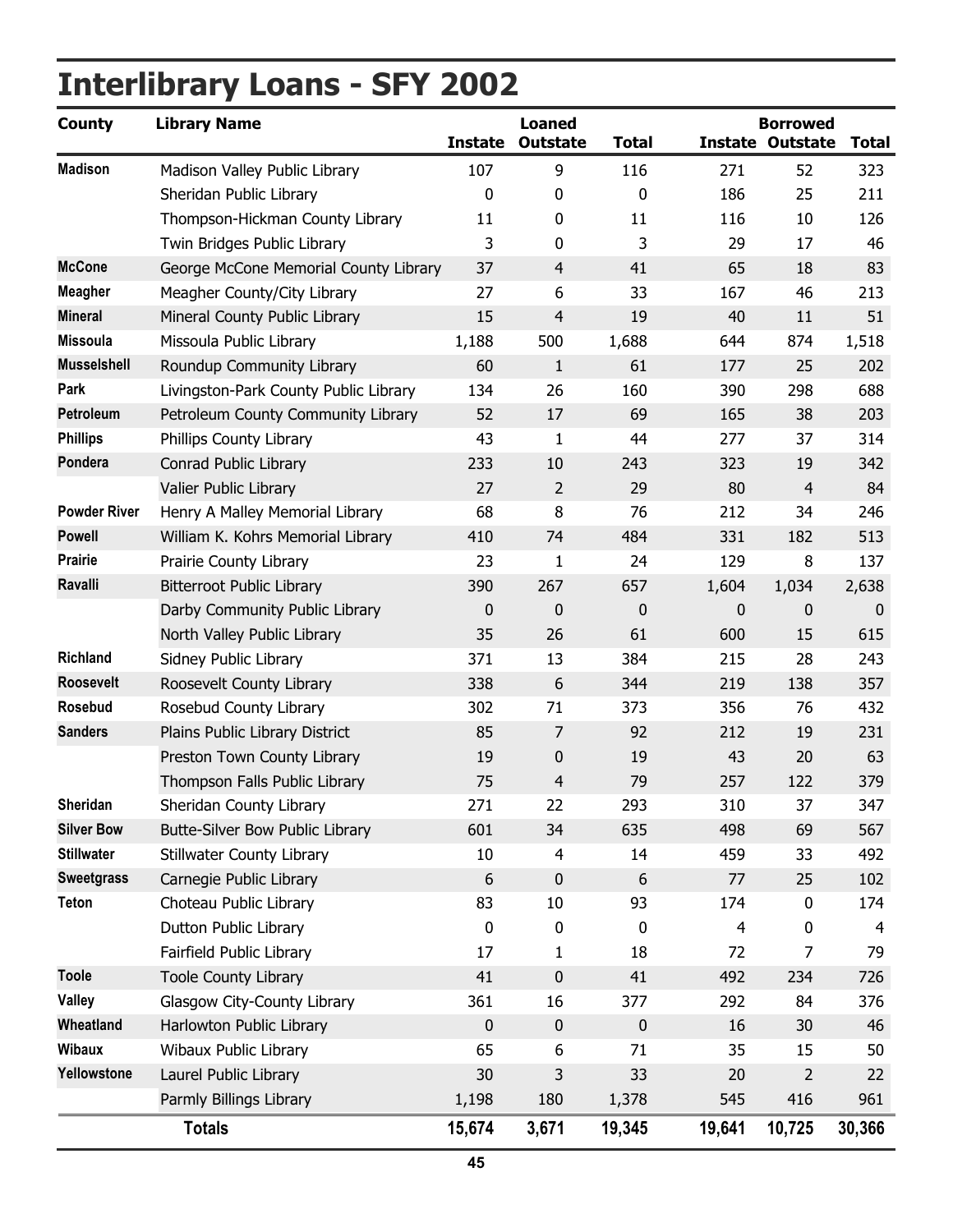#### <span id="page-50-0"></span>**County Library Name Instate Outstate Total Total Instate Outstate Loaned Borrowed Interlibrary Loans by Service Area Population-SFY 2002 Over 25,000 Gallatin** Bozeman Public Library 1,384 434 1,818 770 1,228 1,998 **Silver Bow** Butte-Silver Bow Public Library 601 34 635 498 69 567 **Flathead** Flathead County Library 1,558 650 887 1,187 2,208 2,074 **Cascade** Great Falls Public Library 844 373 1,217 912 760 1,672 **Lewis and Clark** Lewis & Clark Library 1,056 356 1,412 1,399 1,573 2,972 **Missoula** Missoula Public Library 1.188 500 1,688 644 874 1,518 **Yellowstone** Parmly Billings Library 1.198 180 1.378 545 416 961 **Totals 7,829 2,527 5,655 6,107 10,356 11,762 10,000-24,999 Belgrade Community Library 118** 10 128 101 30 131 **Big Horn** Big Horn County Public Library  $298$   $72$   $370$   $384$   $100$   $484$ **Ravalli** Bitterroot Public Library 390 267 657 1,604 1,034 2,638 **Jefferson** Boulder Community Library 113 2 115 626 177 803 Glacier Glacier County Library 1990 18 50 50 53 53 53 53 53 53 53 53 53 53 53 51 February 18 50 **Hill** Havre-Hill County Library 10 258 26 284 335 113 448 **Fergus** Lewistown Public Library 358 29 387 300 142 442 **Lincoln** Lincoln County Public Library  $\overline{552}$  87 639 590 334 924 **Park** Livingston-Park County Public Library 134 26 160 390 298 688 **Custer** Miles City Public Library 1414 26 440 132 50 182 **Lake** Polson City Library 141 4 145 374 205 579 **Roosevelt** Roosevelt County Library **88 138 138 1210 1219 138 357 Totals 3,164 558 5,134 2,639 3,722 7,773 5,000-9,999 Chouteau** Chouteau County Library **58** 1 59 181 20 201 **Beaverhead** Dillon City Library 168 12 180 258 82 340 **Valley** Glasgow City-County Library 361 16 377 292 84 376 **Dawson** Glendive Public Library 194 23 217 164 42 206 **Deer Lodge** Hearst Free Library 130 23 153 80 44 124 **Yellowstone** Laurel Public Library 100 30 30 33 33 20 32 22 **Ravalli** North Valley Public Library 1990 100 100 100 15 615 615 Carbon Red Lodge Carnegie Library 100 20 20 350 350 100 450 **Lake** Ronan City Library 115 13 128 104 49 153 **Rosebud** Rosebud County Library 1802 71 373 356 76 432 **Richland** Sidney Public Library 371 13 384 215 28 243 **Lake** St Ignatius School-Community Library 12 6 18 100 10 110 **Stillwater** Stillwater County Library 10 4 14 459 33 492 **Toole** Toole County Library 1 1 41 0 41 492 234 726 **Powell** William K. Kohrs Memorial Library 410 74 484 331 182 513 **Totals 2,257 305 4,002 1,001 2,562 5,003 3,500-4,999 Blaine** Blaine County Library 18 313 10 323 91 8 99 **Broadwater** Broadwater School & Community Library  $\overline{5}$  0  $\overline{5}$  34 13 47 **Sweetgrass** Carnegie Public Library 6 0 77 25 6 102 **Pondera** Conrad Public Library 233 10 243 323 19 342 Ravalli Darby Community Public Library 0 0 0 0 0 0 0 0 0 **Mineral 15** Mineral County Public Library 15 15 15 16 19 10 11 151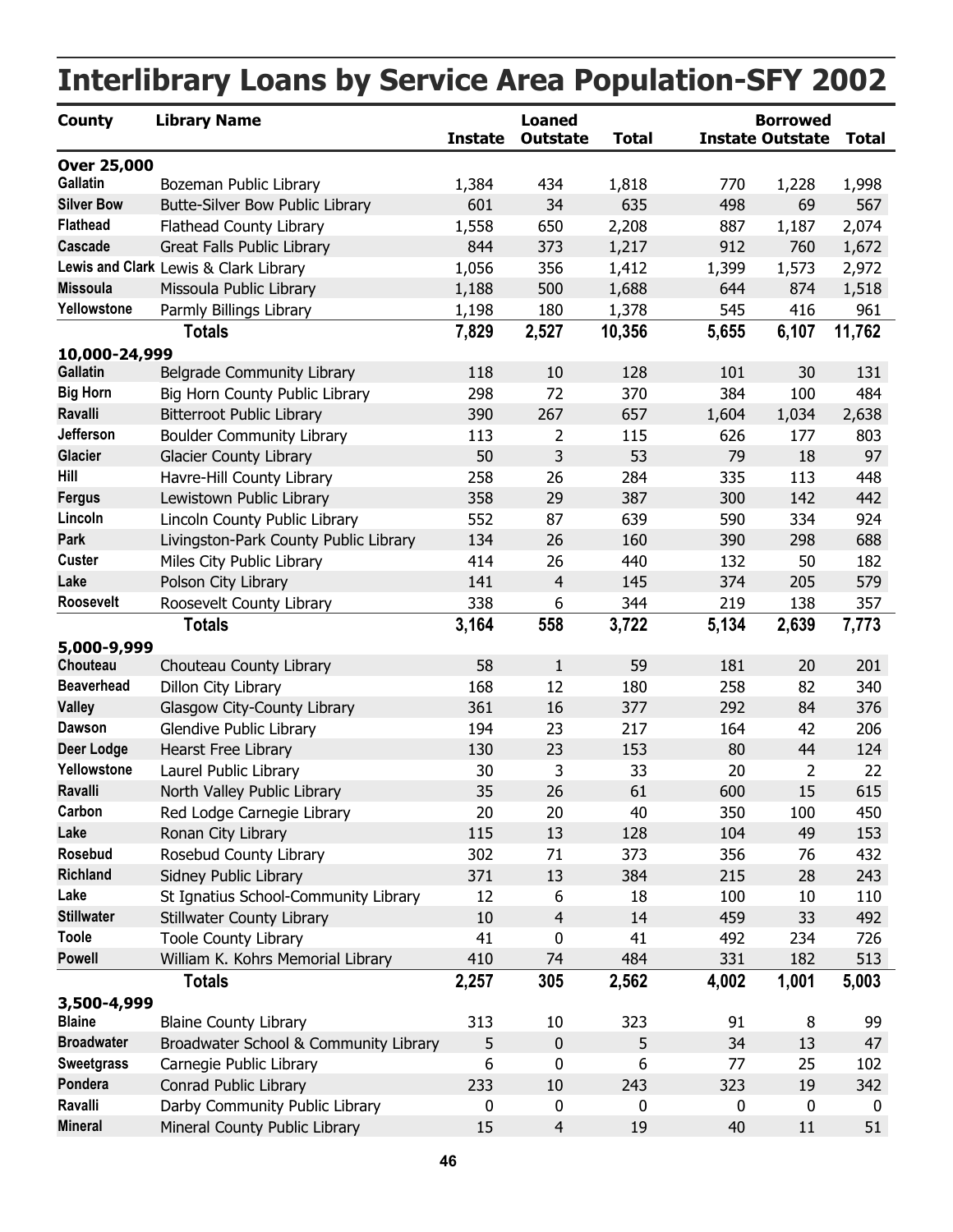| <b>County</b>                    | <b>Library Name</b>                                       | <b>Instate</b>   | <b>Loaned</b><br><b>Outstate</b> | <b>Total</b>   |                | <b>Borrowed</b><br><b>Instate Outstate</b> | <b>Total</b>   |
|----------------------------------|-----------------------------------------------------------|------------------|----------------------------------|----------------|----------------|--------------------------------------------|----------------|
| <b>Phillips</b>                  |                                                           |                  |                                  |                |                |                                            |                |
| <b>Sanders</b>                   | Phillips County Library<br>Plains Public Library District | 43<br>85         | $\mathbf{1}$<br>$\overline{7}$   | 44<br>92       | 277<br>212     | 37<br>19                                   | 314<br>231     |
| <b>Musselshell</b>               | Roundup Community Library                                 | 60               | 1                                | 61             | 177            | 25                                         | 202            |
| Sheridan                         | Sheridan County Library                                   | 271              | 22                               | 293            | 310            | 37                                         | 347            |
| <b>Sanders</b>                   | Thompson Falls Public Library                             | 75               | 4                                | 79             | 257            | 122                                        | 379            |
| <b>Madison</b>                   | Thompson-Hickman County Library                           | 11               | $\pmb{0}$                        | 11             | 116            | 10                                         | 126            |
| Gallatin                         | Three Forks Community Library                             | 2                | 0                                | $\overline{2}$ | 103            | 45                                         | 148            |
|                                  |                                                           |                  |                                  |                |                |                                            |                |
|                                  | <b>Totals</b>                                             | 1,119            | 59                               | 1,178          | 2,017          | 371                                        | 2,388          |
| 2,000-3,499<br>Carbon            | <b>Bridger Public Library</b>                             | $\mathbf 0$      | $\pmb{0}$                        | 0              | 140            | $\overline{2}$                             | 142            |
| <b>Teton</b>                     | Choteau Public Library                                    | 83               | 10                               | 93             | 174            | 0                                          | 174            |
| <b>Daniels</b>                   | Daniels County Library                                    | 96               | $\overline{2}$                   | 98             | 220            | 93                                         | 313            |
| <b>Fallon</b>                    | Fallon County Library                                     | 200              | 91                               | 291            | 172            | 90                                         | 262            |
| <b>Blaine</b>                    | Harlem Public Library                                     | 78               | 5                                | 83             | 62             | 8                                          | 70             |
| Wheatland                        |                                                           |                  | 0                                | 0              | 16             | 30                                         | 46             |
| Carbon                           | Harlowton Public Library                                  | 0<br>$\pmb{0}$   | $\mathbf 0$                      | 0              | $\mathbf 0$    | $\mathbf 0$                                |                |
| <b>Judith Basin</b>              | Joliet Community Library                                  | 21               | 14                               | 35             | 61             | 6                                          | $\bf{0}$<br>67 |
| <b>Liberty</b>                   | Judith Basin County Free Library                          | 273              | 40                               | 313            | 136            | 33                                         | 169            |
| Gallatin                         | Liberty County Library                                    |                  |                                  |                | 58             |                                            | 58             |
|                                  | Manhattan Community Library                               | 4<br>57          | 0                                | 4<br>61        | 57             | 0                                          | 94             |
|                                  | West Yellowstone Public Library                           |                  | 4                                |                |                | 37                                         |                |
|                                  | <b>Totals</b>                                             | 812              | 166                              | 978            | 1,096          | 299                                        | 1,395          |
| 1,200-1,999<br>Cascade           | <b>Belt Public Library</b>                                | 0                | 0                                | 0              | 44             | 4                                          | 48             |
| <b>Teton</b>                     | Dutton Public Library                                     | $\pmb{0}$        | $\pmb{0}$                        | 0              | $\overline{4}$ | $\mathbf 0$                                | $\overline{4}$ |
| Carter                           | Ekalaka Public Library                                    | 18               | 2                                | 20             | 27             | 9                                          | 36             |
| <b>Teton</b>                     | Fairfield Public Library                                  | 17               | $\mathbf{1}$                     | 18             | 72             | $\overline{7}$                             | 79             |
| Garfield                         | Garfield County Library                                   | 6                | 0                                | 6              | 80             | 6                                          | 86             |
| <b>McCone</b>                    | George McCone Memorial County Library                     | 37               | $\overline{4}$                   | 41             | 65             | 18                                         | 83             |
| <b>Powder River</b>              | Henry A Malley Memorial Library                           | 68               | 8                                | 76             | 212            | 34                                         | 246            |
| <b>Meagher</b>                   | Meagher County/City Library                               | 27               | 6                                | 33             | 167            | 46                                         | 213            |
| Granite                          | Philipsburg Public Library                                |                  |                                  |                | 61             |                                            | 64             |
| <b>Sanders</b>                   | Preston Town County Library                               | 2<br>19          | U<br>0                           | 2<br>19        | 43             | 3<br>20                                    | 63             |
| Pondera                          | Valier Public Library                                     | 27               | $\overline{2}$                   | 29             | 80             | 4                                          | 84             |
| Cascade                          | <b>Wedsworth Memorial Library</b>                         | 14               | 0                                | 14             | 23             | $\overline{2}$                             | 25             |
|                                  | <b>Totals</b>                                             | 235              | 23                               | 258            | 878            | 153                                        | 1,031          |
|                                  |                                                           |                  |                                  |                |                |                                            |                |
| 1,199 and Under<br><b>Fergus</b> | Denton Public Library                                     | 0                | 0                                | 0              | 33             | 0                                          | 33             |
| <b>Granite</b>                   | Drummond School/Community Library                         | $\,8\,$          | $\pmb{0}$                        | 8              | 3              | $\pmb{0}$                                  | 3              |
| <b>Madison</b>                   | Madison Valley Public Library                             | 107              | 9                                | 116            | 271            | 52                                         | 323            |
| <b>Fergus</b>                    | Moore Public Library                                      | $\boldsymbol{0}$ | $\pmb{0}$                        | 0              | 8              | $\pmb{0}$                                  | 8              |
| Petroleum                        | Petroleum County Community Library                        | 52               | 17                               | 69             | 165            | 38                                         | 203            |
| <b>Prairie</b>                   | Prairie County Library                                    | 23               | $\mathbf{1}$                     | 24             | 129            | $\, 8$                                     | 137            |
| <b>Madison</b>                   | Sheridan Public Library                                   |                  | 0                                | 0              | 186            | 25                                         | 211            |
|                                  | Twin Bridges Public Library                               | 0<br>3           | 0                                | 3              | 29             | 17                                         | 46             |
| <b>Wibaux</b>                    | Wibaux Public Library                                     | 65               | 6                                | 71             | 35             | 15                                         | 50             |
|                                  |                                                           |                  |                                  |                |                |                                            |                |
|                                  | <b>Totals</b>                                             | 258              | 33                               | 291            | 859            | 155                                        | 1,014          |
|                                  | <b>Statewide Totals</b>                                   | 15,674           | 3,671                            | 291            | 19,641         | 10,725                                     | 1,014          |

## **Interlibrary Loans by Service Area Population-SFY 2002**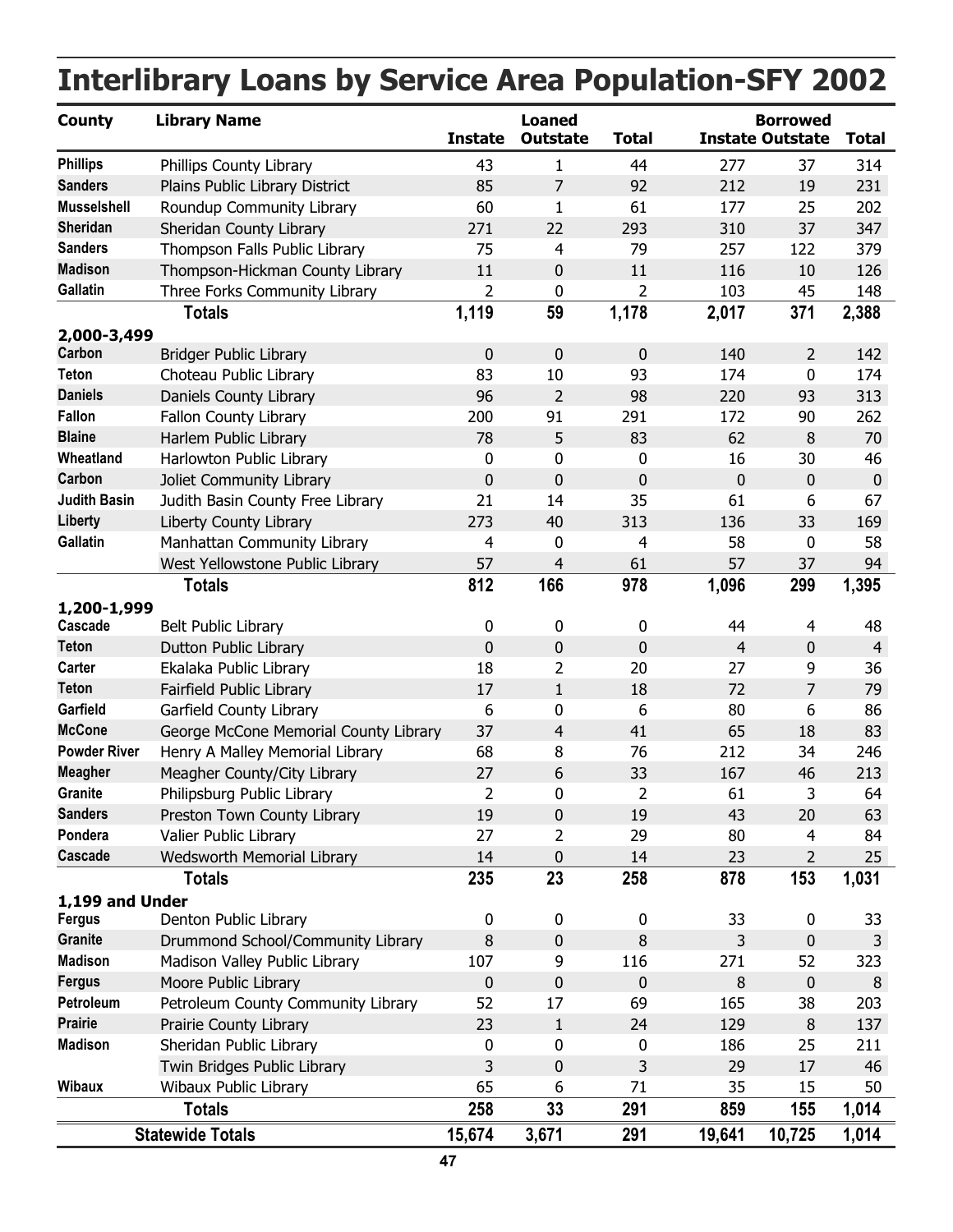| <b>County</b>       | <b>Library Name</b>                     | <b>ADA Assessment</b> |                                   |                          | <b>For Population Served</b> |  |  |
|---------------------|-----------------------------------------|-----------------------|-----------------------------------|--------------------------|------------------------------|--|--|
|                     |                                         |                       | <b>Completed Accessible Needs</b> | Adequate<br><b>Needs</b> |                              |  |  |
| <b>Beaverhead</b>   | Dillon City Library                     | Υ                     | Υ                                 | Υ                        |                              |  |  |
| <b>Big Horn</b>     | Big Horn County Public Library          | Y                     | Υ                                 | Υ                        |                              |  |  |
| <b>Blaine</b>       | <b>Blaine County Library</b>            | N                     | Y                                 | Υ                        |                              |  |  |
|                     | Harlem Public Library                   | N                     | Major Remodeling<br>N             | Υ                        |                              |  |  |
| <b>Broadwater</b>   | Broadwater School & Community Library Y |                       | Y                                 | Y                        |                              |  |  |
| Carbon              | <b>Bridger Public Library</b>           | N                     | Major Remodeling<br>N.            |                          | N Build a New Library        |  |  |
|                     | Joliet Community Library                | Υ                     | Minor Remodeling<br>N             | Υ                        |                              |  |  |
|                     | Red Lodge Carnegie Library              | Y                     | Υ                                 | Υ                        |                              |  |  |
| <b>Carter</b>       | Ekalaka Public Library                  | $\mathsf{N}$          | N Minor Remodeling                | Y                        |                              |  |  |
| Cascade             | <b>Belt Public Library</b>              | Υ                     | Υ                                 | Υ                        |                              |  |  |
|                     | Great Falls Public Library              | Y                     | Υ                                 | Υ                        |                              |  |  |
|                     | Wedsworth Memorial Library              | Y                     | Y                                 | Υ                        |                              |  |  |
| Chouteau            | Chouteau County Library                 | Y                     | Minor Remodeling<br>Ν             | Y                        |                              |  |  |
| <b>Custer</b>       | Miles City Public Library               | Υ                     | Υ                                 | N                        | Major Remodeling             |  |  |
| <b>Daniels</b>      | Daniels County Library                  | $\mathsf{N}$          | Y                                 | Y                        |                              |  |  |
| <b>Dawson</b>       | Glendive Public Library                 | Υ                     | Y                                 | Υ                        |                              |  |  |
| <b>Deer Lodge</b>   | Hearst Free Library                     | Y                     | Υ                                 | Y                        |                              |  |  |
| <b>Fallon</b>       | Fallon County Library                   | N                     | Υ                                 | Υ                        |                              |  |  |
| <b>Fergus</b>       | Denton Public Library                   | Y                     | Y                                 | Y                        |                              |  |  |
|                     | Lewistown Public Library                | Y                     | Y                                 | Y                        |                              |  |  |
|                     | Moore Public Library                    | N                     | Υ                                 | Υ                        |                              |  |  |
| <b>Flathead</b>     | Flathead County Library                 | Υ                     | Υ                                 | N                        | Build a New Library          |  |  |
| <b>Gallatin</b>     | Belgrade Community Library              | Y                     | Y                                 | N                        | Major Remodeling             |  |  |
|                     | Bozeman Public Library                  | Y                     | Υ                                 | N                        | Build a New Library          |  |  |
|                     | Manhattan Community Library             | N                     | Υ                                 | N                        | Minor Remodeling             |  |  |
|                     | Three Forks Community Library           | N                     | Minor Remodeling<br>Ν             | Y                        |                              |  |  |
|                     | West Yellowstone Public Library         | Ν                     | Υ                                 |                          | N Build a New Library        |  |  |
| Garfield            | Garfield County Library                 | Y                     | Y                                 | Y                        |                              |  |  |
| <b>Glacier</b>      | <b>Glacier County Library</b>           | Y                     | Υ                                 | Y                        |                              |  |  |
| Granite             | Drummond School/Community Library       | Υ                     | Υ                                 | Υ                        |                              |  |  |
|                     | Philipsburg Public Library              | N                     | Υ                                 | Υ                        |                              |  |  |
| Hill                | Havre-Hill County Library               | Υ                     | Υ                                 | Υ                        |                              |  |  |
| <b>Jefferson</b>    | <b>Boulder Community Library</b>        | Υ                     | Υ                                 | Υ                        |                              |  |  |
| <b>Judith Basin</b> | Judith Basin County Free Library        | Υ                     | Υ                                 | N                        | Minor Remodeling             |  |  |
| Lake                | Polson City Library                     | N                     | Υ                                 | Υ                        |                              |  |  |
|                     | Ronan City Library                      | Υ                     | Major Remodeling<br>N             | Υ                        |                              |  |  |
|                     | St Ignatius School-Community Library    | Υ                     | Υ                                 | Υ                        |                              |  |  |
|                     | Lewis and Clark Lewis & Clark Library   | Y                     | Υ                                 | N                        | Major Remodeling             |  |  |
| Liberty             | Liberty County Library                  | Υ                     | Υ                                 | Υ                        |                              |  |  |
| Lincoln             | Lincoln County Public Library           | N                     | Υ                                 | Υ                        |                              |  |  |

# <span id="page-52-0"></span>**Library Facility Adequacy - SFY 2002**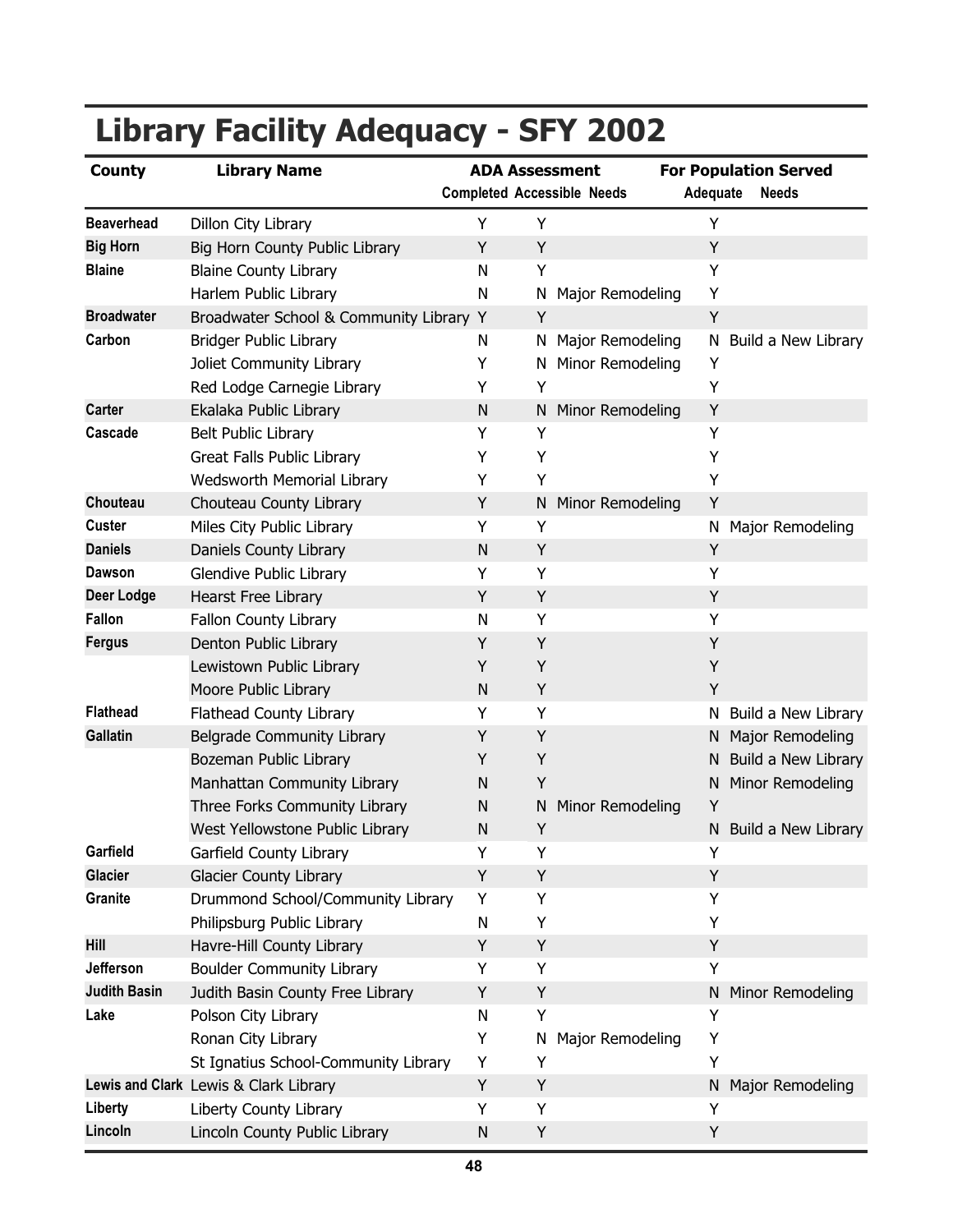| <b>County</b>       | <b>Library Name</b>                     | <b>ADA Assessment</b> |                                   |                     | <b>For Population Served</b> |                       |  |  |
|---------------------|-----------------------------------------|-----------------------|-----------------------------------|---------------------|------------------------------|-----------------------|--|--|
|                     |                                         |                       | <b>Completed Accessible Needs</b> |                     | Adequate                     | <b>Needs</b>          |  |  |
| <b>Madison</b>      | Madison Valley Public Library           | Υ                     | Υ                                 |                     |                              | N Major Remodeling    |  |  |
|                     | Sheridan Public Library                 | Y                     | Y                                 |                     | Y                            |                       |  |  |
|                     | Thompson-Hickman County Library         | N                     | N                                 | Minor Remodeling    | N.                           | Major Remodeling      |  |  |
|                     | Twin Bridges Public Library             | N                     | N                                 | Major Remodeling    | N.                           | Major Remodeling      |  |  |
| <b>McCone</b>       | George McCone Memorial County Library Y |                       | Y                                 |                     | Υ                            |                       |  |  |
| <b>Meagher</b>      | Meagher County/City Library             | Y                     | Υ                                 |                     | Υ                            |                       |  |  |
| <b>Mineral</b>      | Mineral County Public Library           | N                     | N                                 | Build a New Library |                              | N Build a New Library |  |  |
| <b>Missoula</b>     | Missoula Public Library                 | Y                     | Y                                 |                     | Y                            |                       |  |  |
| <b>Musselshell</b>  | Roundup Community Library               | Υ                     | Y                                 |                     | Y                            |                       |  |  |
| Park                | Livingston-Park County Public Library   | Y                     | N                                 | Major Remodeling    | N                            | Major Remodeling      |  |  |
| Petroleum           | Petroleum County Community Library      | Y                     | Y                                 |                     | Υ                            |                       |  |  |
| <b>Phillips</b>     | <b>Phillips County Library</b>          | N                     | N                                 | Major Remodeling    | Υ                            |                       |  |  |
| Pondera             | Conrad Public Library                   | Υ                     | Y                                 |                     | Υ                            |                       |  |  |
|                     | Valier Public Library                   | Y                     | Y                                 |                     | Υ                            |                       |  |  |
| <b>Powder River</b> | Henry A Malley Memorial Library         | Υ                     | Υ                                 |                     | Υ                            |                       |  |  |
| <b>Powell</b>       | William K. Kohrs Memorial Library       | N                     | Y                                 |                     | Υ                            |                       |  |  |
| <b>Prairie</b>      | Prairie County Library                  | N                     | N                                 | Minor Remodeling    | Υ                            |                       |  |  |
| Ravalli             | <b>Bitterroot Public Library</b>        | Υ                     | Y                                 |                     | N                            | Major Remodeling      |  |  |
|                     | Darby Community Public Library          | ${\sf N}$             | Y                                 |                     | N                            | Build a New Library   |  |  |
|                     | North Valley Public Library             | Y                     | Υ                                 |                     | Υ                            |                       |  |  |
| <b>Richland</b>     | Sidney Public Library                   | N                     | Υ                                 |                     | N                            | Build a New Library   |  |  |
| <b>Roosevelt</b>    | Roosevelt County Library                | Y                     | Y                                 |                     | N.                           | Major Remodeling      |  |  |
| <b>Rosebud</b>      | Rosebud County Library                  | Υ                     | N                                 | Minor Remodeling    | Y                            |                       |  |  |
| <b>Sanders</b>      | Plains Public Library District          | Υ                     | Y                                 |                     | N                            | Major Remodeling      |  |  |
|                     | Preston Town County Library             | Υ                     | Y                                 |                     | Υ                            |                       |  |  |
|                     | Thompson Falls Public Library           | Υ                     | Y                                 |                     | Υ                            |                       |  |  |
| Sheridan            | Sheridan County Library                 | N                     | Υ                                 |                     | Y                            |                       |  |  |
| <b>Silver Bow</b>   | <b>Butte-Silver Bow Public Library</b>  | Υ                     | Y                                 |                     | Υ                            |                       |  |  |
| <b>Stillwater</b>   | <b>Stillwater County Library</b>        | Υ                     | Υ                                 |                     | Υ                            |                       |  |  |
| <b>Sweetgrass</b>   | Carnegie Public Library                 | ${\sf N}$             |                                   | N Major Remodeling  | Υ                            |                       |  |  |
| <b>Teton</b>        | Choteau Public Library                  | Υ                     | Υ                                 |                     | Υ                            |                       |  |  |
|                     | Dutton Public Library                   | N                     | N                                 | Build a New Library | N                            | Build a New Library   |  |  |
|                     | Fairfield Public Library                | N                     | Υ                                 |                     | Υ                            |                       |  |  |
| <b>Toole</b>        | <b>Toole County Library</b>             | N                     | Υ                                 |                     | Υ                            |                       |  |  |
| <b>Valley</b>       | Glasgow City-County Library             | N                     | Υ                                 |                     | Υ                            |                       |  |  |
| Wheatland           | Harlowton Public Library                | Υ                     | Υ                                 |                     | Υ                            |                       |  |  |
| <b>Wibaux</b>       | Wibaux Public Library                   | Υ                     | Υ                                 |                     | Υ                            |                       |  |  |
| Yellowstone         | Laurel Public Library                   | N                     | Υ                                 |                     | N.                           | Minor Remodeling      |  |  |
|                     | Parmly Billings Library                 | Y                     | Υ                                 |                     | N.                           | Build a New Library   |  |  |

# **Library Facility Adequacy - SFY 2002**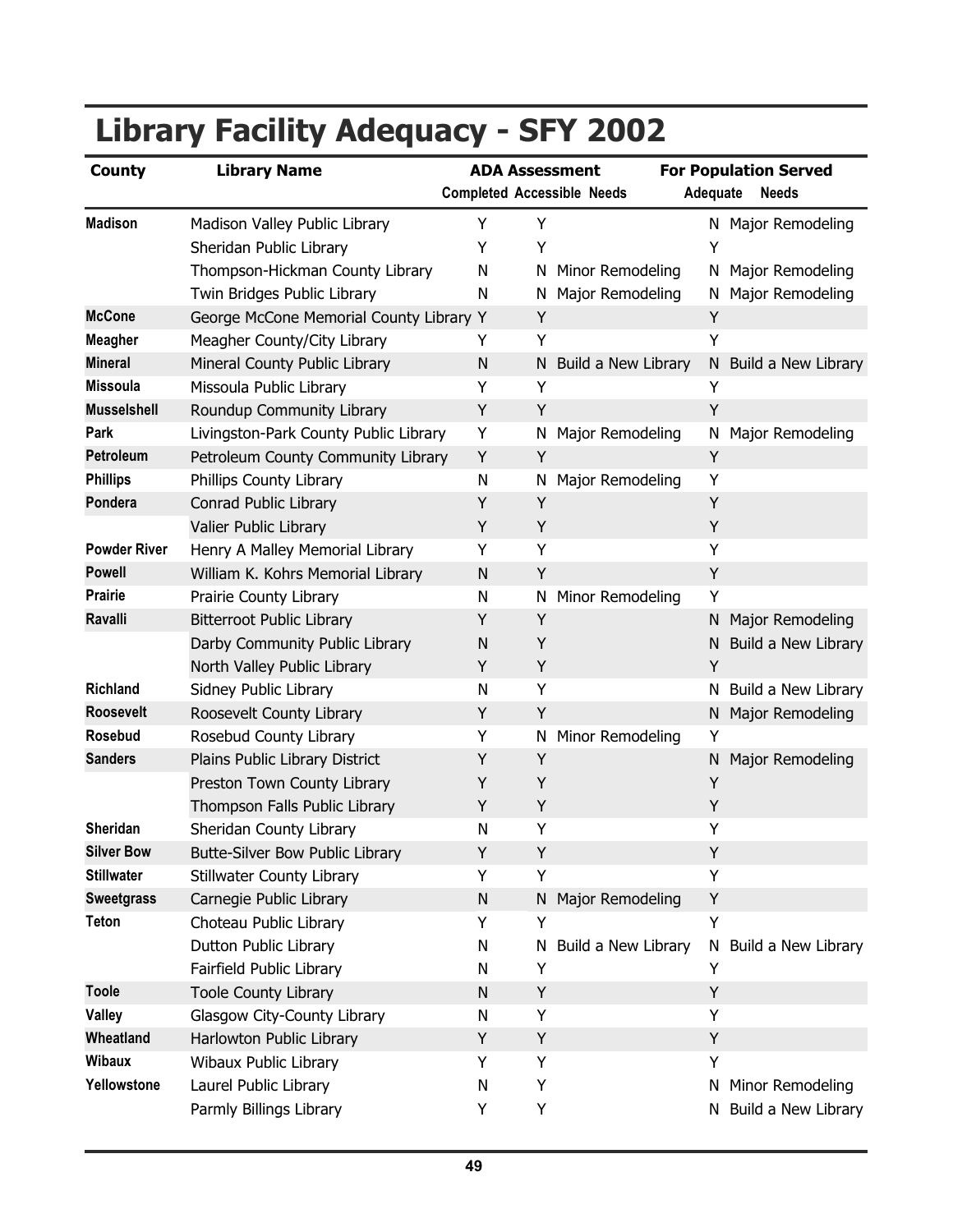<span id="page-54-0"></span>

| <b>County</b>     | <b>Library Name</b>                      | # of           | Online<br>Com- Full Text<br>puters Database Staff |                | <b>Internet</b><br><b>Terminals</b><br><b>Public</b> | Has | Kind of<br><b>LAN</b> Internet<br><b>Access</b> | <b>Public</b><br>Catalog | <b>Library System</b><br><b>Access Vendor and Product</b>     |
|-------------------|------------------------------------------|----------------|---------------------------------------------------|----------------|------------------------------------------------------|-----|-------------------------------------------------|--------------------------|---------------------------------------------------------------|
| <b>Beaverhead</b> | Dillon City Library                      | 6              | 6                                                 | $\overline{2}$ | 6                                                    | Y   | 56K<br>Frame<br>Relay                           |                          | <b>Follett Software</b><br>Company                            |
| <b>Big Horn</b>   | Big Horn County Public Library           | 19             | 14                                                | 6              | 12                                                   | Y   | T1                                              | Y                        | epixtech, inc.<br><b>Dynix</b>                                |
| <b>Blaine</b>     | <b>Blaine County Library</b>             | 5              | $\overline{4}$                                    | $\overline{2}$ | $\overline{4}$                                       | Y   | 256K<br><b>DSL</b><br>Modem                     | Y                        | epixtech, inc.<br>Dynix                                       |
|                   | Harlem Public Library                    | $\overline{2}$ | $\overline{2}$                                    | $\overline{2}$ | $\overline{2}$                                       | Y   | 256K<br><b>DSL</b><br>Modem                     | Y                        | epixtech, inc.<br><b>Dynix</b>                                |
| <b>Broadwater</b> | Broadwater School & Community Library 11 |                | $\overline{7}$                                    | $\overline{2}$ | $\overline{7}$                                       | Y   | T1                                              | Y                        | Sagebrush<br>Corporation<br>Winnebago<br>Spectrum             |
| Carbon            | <b>Bridger Public Library</b>            | $\overline{2}$ | $\mathbf 0$                                       | $\mathbf{1}$   | $\overline{2}$                                       |     | 56K<br>Modem                                    |                          | Not Applicable                                                |
|                   | Joliet Community Library                 | $\overline{4}$ | 2                                                 | $\overline{2}$ | 6                                                    | Y   | Cable<br>Modem                                  | Y                        | Winnebago<br>WebResource<br>Library                           |
|                   | Red Lodge Carnegie Library               | 5              | 3                                                 | $\mathbf{1}$   | 5                                                    | Y   | 56K<br>Modem                                    | Υ                        | Sagebrush<br>Corporation<br>Winnebago<br>Spectrum             |
| <b>Carter</b>     | Ekalaka Public Library                   | $\overline{2}$ | $\mathbf{1}$                                      | 3              | $\overline{2}$                                       |     | Other<br><b>Type</b>                            |                          | <b>Follett Software</b><br>Company<br><b>Circulation Plus</b> |
| Cascade           | <b>Belt Public Library</b>               | 1              | $\mathbf{1}$                                      | $\mathbf{1}$   | $\mathbf{1}$                                         |     | 56K<br>Modem                                    |                          | Not Applicable                                                |
|                   | <b>Great Falls Public Library</b>        | 21             | $\bf 8$                                           | 19             | 17                                                   | Y   | 128K<br>Frame<br>Relay                          | Y                        | <b>SIRSI Corporation</b><br>Unicorn                           |
|                   | Wedsworth Memorial Library               | $\overline{2}$ | $\overline{2}$                                    | $\mathbf{1}$   | $\overline{2}$                                       |     | 56K<br>Modem                                    |                          | Not Applicable                                                |
| Chouteau          | Chouteau County Library                  | 6              | 6                                                 | $\overline{2}$ | 6                                                    | Y   | 512K<br><b>DSL</b><br>Modem                     |                          | Sagebrush<br>Corporation<br>Winnebago<br>Spectrum             |
| <b>Custer</b>     | Miles City Public Library                | 6              | 6                                                 | $\overline{4}$ | 6                                                    | Υ   | 256K<br><b>DSL</b><br>Modem                     | Y.                       | epixtech, inc.<br><b>Dynix</b>                                |
| <b>Daniels</b>    | Daniels County Library                   | 3              | $\overline{2}$                                    | $\pmb{0}$      | $\overline{2}$                                       | Y   | Other<br><b>Type</b>                            | Y                        | Sagebrush<br>Corporation<br>Winnebago<br>CIRC/CAT             |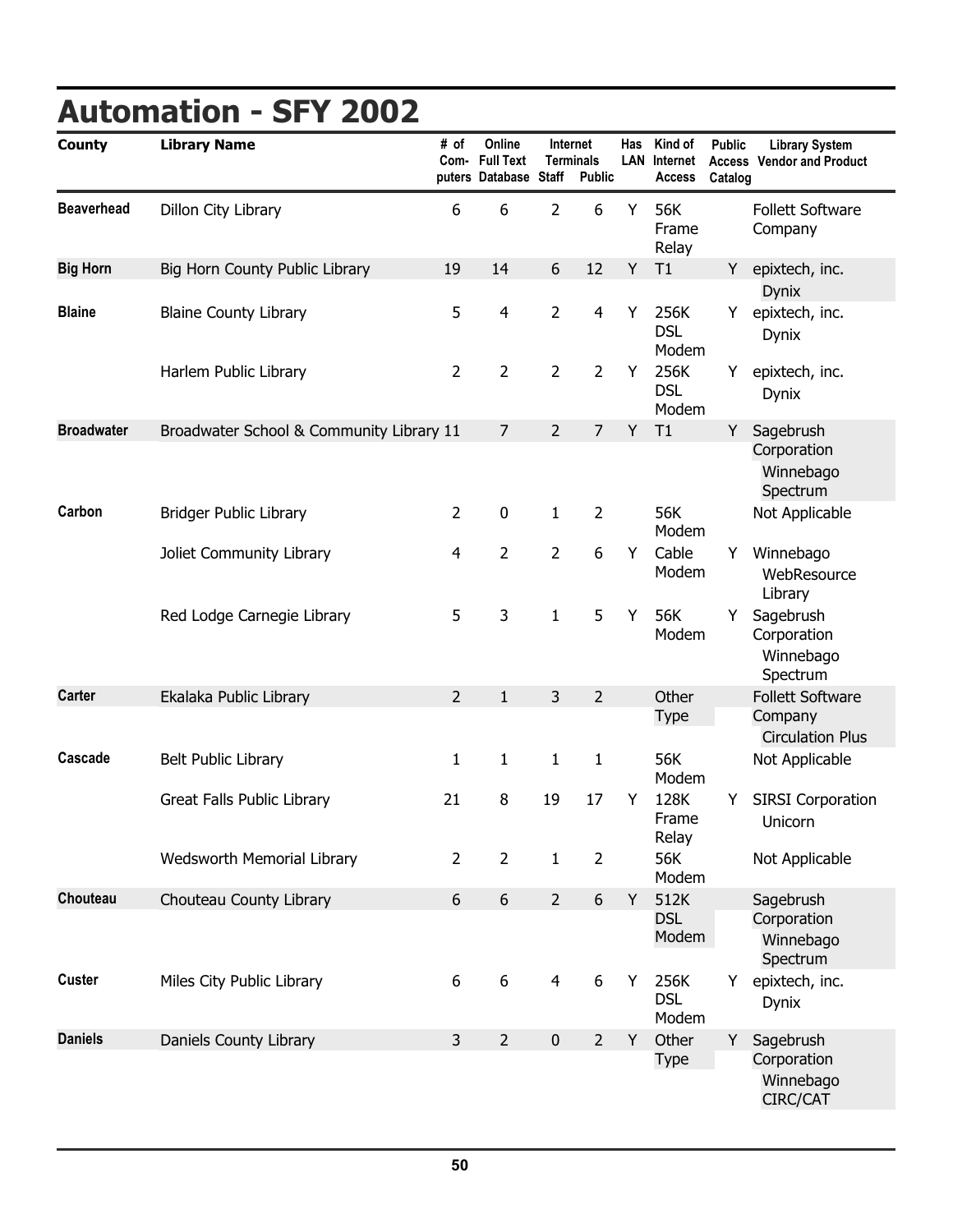# **Automation - SFY 2002**

| <b>County</b>   | <b>Library Name</b>               | # of<br>Com-   | Online<br><b>Full Text</b><br>puters Database Staff |                | <b>Internet</b><br><b>Terminals</b><br><b>Public</b> | Has | Kind of<br><b>LAN</b> Internet<br><b>Access</b> | <b>Public</b><br>Catalog | <b>Library System</b><br><b>Access Vendor and Product</b>     |
|-----------------|-----------------------------------|----------------|-----------------------------------------------------|----------------|------------------------------------------------------|-----|-------------------------------------------------|--------------------------|---------------------------------------------------------------|
| <b>Dawson</b>   | Glendive Public Library           | 8              | $\overline{7}$                                      | 3              | $\overline{7}$                                       | Y   | Cable<br>Modem                                  |                          | <b>Follett Software</b><br>Company<br><b>Circulation Plus</b> |
| Deer Lodge      | Hearst Free Library               | 11             | 11                                                  | 3              | 11                                                   | Y   | Other                                           |                          | Not Applicable                                                |
| <b>Fallon</b>   | Fallon County Library             | 6              | 8                                                   | 3              | 5                                                    | Y   | <b>Type</b><br>512K<br><b>DSL</b><br>Modem      | Y                        | <b>Follett Software</b><br>Company                            |
| <b>Fergus</b>   | Denton Public Library             | $\mathbf{1}$   | 0                                                   | $\mathbf{1}$   | $\mathbf{1}$                                         |     | 56K                                             |                          | Not Applicable                                                |
|                 | Lewistown Public Library          | 13             | 8                                                   | $\overline{7}$ | $\overline{7}$                                       | Y   | Modem<br>T1                                     | Y                        | <b>Follett Software</b>                                       |
|                 |                                   |                |                                                     |                |                                                      |     |                                                 |                          | Company<br><b>Circulation Plus</b>                            |
|                 | Moore Public Library              | $\mathbf{1}$   | $\mathbf{1}$                                        | $\mathbf{1}$   | $\mathbf{1}$                                         |     | 56K<br>Modem                                    |                          | Not Applicable                                                |
| <b>Flathead</b> | Flathead County Library           | 39             | 29                                                  | 27             | 29                                                   | Υ   | T1                                              | Y                        | epixtech, inc.<br>Dynix                                       |
| <b>Gallatin</b> | Belgrade Community Library        | 10             | $6\,$                                               | $\overline{2}$ | $\mathsf 9$                                          | Y   | 256K<br><b>DSL</b>                              | Y                        | epixtech, inc.<br><b>Dynix</b>                                |
|                 | Bozeman Public Library            | 25             | 25                                                  | 14             | 25                                                   |     | Modem<br>T1                                     | Y                        | epixtech, inc.                                                |
|                 |                                   |                |                                                     |                |                                                      |     |                                                 |                          | <b>Dynix</b>                                                  |
|                 | Manhattan Community Library       | $\overline{7}$ | 5                                                   | $\overline{2}$ | 5                                                    | Y   | T1                                              | Y                        | <b>Follett Software</b><br>Company                            |
|                 | Three Forks Community Library     | $\overline{2}$ | $\overline{2}$                                      | $1\,$          | $\overline{2}$                                       | Y   | 28.8                                            |                          | <b>Circulation Plus</b><br>Not Applicable                     |
|                 |                                   |                |                                                     |                |                                                      |     | Modem                                           |                          |                                                               |
|                 | West Yellowstone Public Library   | 6              | 5                                                   | 3              | 5                                                    | Y   | 56K<br>Frame<br>Relay                           | Y                        | epixtech, inc.<br><b>Dynix</b>                                |
| Garfield        | Garfield County Library           | 2              | 2                                                   | 2              | 2                                                    |     | 256K<br><b>DSL</b><br>Modem                     |                          | Sagebrush<br>Corporation                                      |
| <b>Glacier</b>  | <b>Glacier County Library</b>     | $6\phantom{a}$ | $\overline{4}$                                      | $\overline{2}$ | $\overline{4}$                                       | Y   | 56K<br>Modem                                    | Y                        | <b>Follett Software</b><br>Company<br><b>Circulation Plus</b> |
| Granite         | Drummond School/Community Library | $\pmb{0}$      | $\pmb{0}$                                           | $\pmb{0}$      | $\pmb{0}$                                            |     | No<br>Connect<br>ion                            |                          | Not Applicable                                                |
|                 | Philipsburg Public Library        | 3              | 3                                                   | 3              | $\mathsf{3}$                                         |     | 33.6<br>Modem                                   |                          | Not Applicable                                                |
| Hill            | Havre-Hill County Library         | 9              | $\overline{4}$                                      | 3              | 6                                                    | Υ   | T1                                              | Y                        | epixtech, inc.<br><b>Dynix</b>                                |
| Jefferson       | <b>Boulder Community Library</b>  | 11             | 10                                                  | 4              | 9                                                    | Υ   | T1                                              | Y.                       | <b>SIRSI Corporation</b><br>Unicorn                           |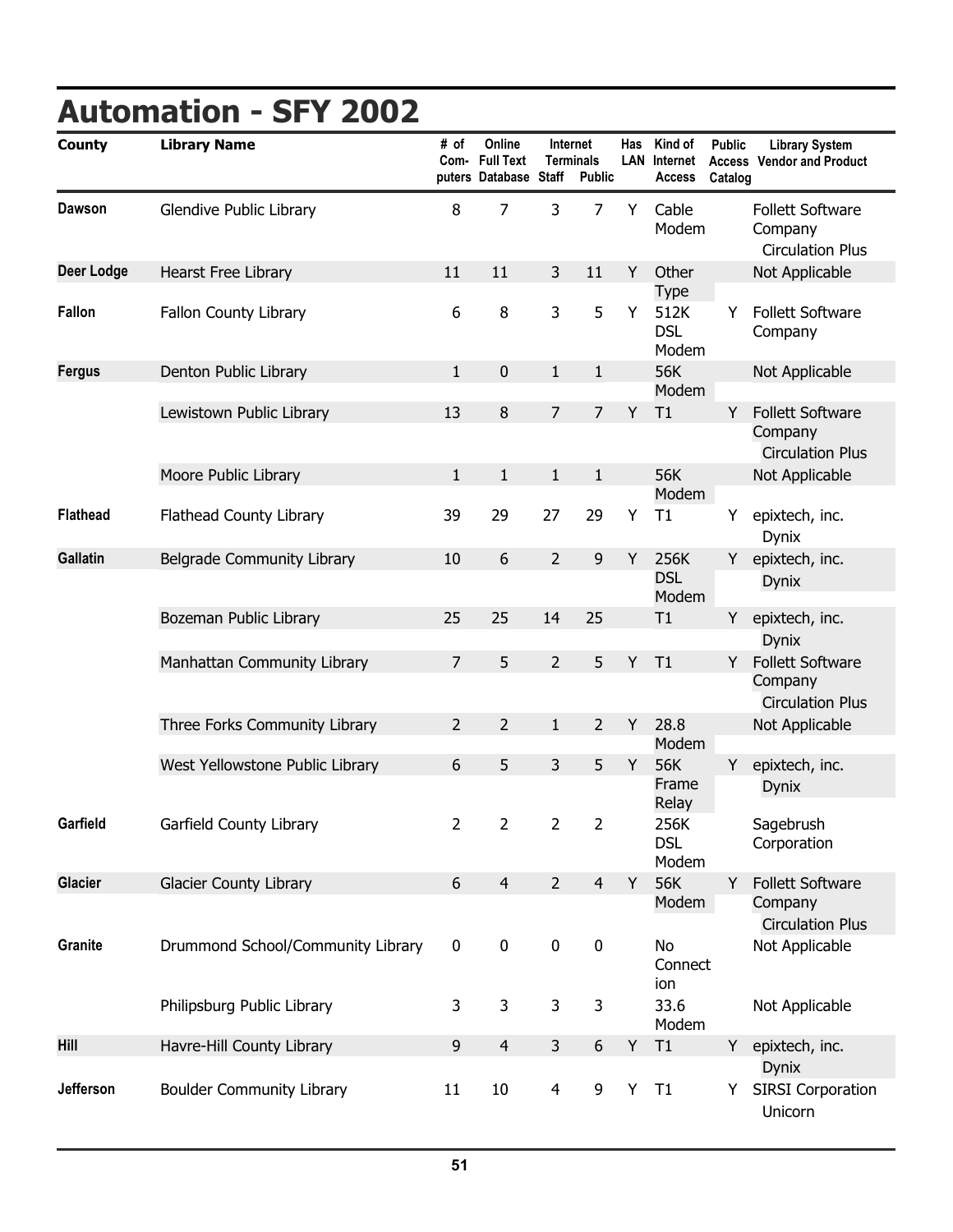#### **County Library Name # of Computers Database Online Full Text Automation - SFY 2002 Staff Public Has LAN Internet Terminals Kind of Internet Access Library System Vendor and Product Public Access Catalog Judith Basin** Judith Basin County Free Library 3 5 2 3 Y 56K Modem Winnebago Spectrum Sagebrush **Corporation Lake** Polson City Library 65 3 5 Y 512K DSL Modem Not Applicable Ronan City Library **6** 4 G 9 3 6 Y 1MB **DSL** Modem Winnebago Spectrum Y Sagebrush Corporation St Ignatius School-Community Library 12 12 3 12 Y T1 sirsi Y SIRSI Corporation **Lewis and Clark** Lewis & Clark Library **7** 7 0 30 28 Y T1 **PLUS** Y GEAC Liberty Liberty County Library **6** 6 2 5 Y 512K DSL Modem Dynix Y epixtech, inc. Lincoln Lincoln County Public Library **22 18** 9 18 Y T1 AmLib Y Brodart Automation **Madison** Madison Valley Public Library  $\begin{array}{cccc} 2 & 0 & 1 & 2 & Y & 512K \end{array}$ DSL Modem Not Applicable Sheridan Public Library 14 a material data of the 4 a control of the 4 a control of the 56K Frame Relay Not Applicable Thompson-Hickman County Library  $\begin{array}{ccc} 4 & 4 & 1 & 3 & T1 \end{array}$  Not Applicable Twin Bridges Public Library **3** 4 1 3 56K Modem Not Applicable **McCone** George McCone Memorial County Library 2 2 1 2 56K Modem Not Applicable **Meagher** Meagher County/City Library 55 1 5 256K DSL Modem Not Applicable **Mineral** Mineral County Public Library 8 2 3 7 Y 512K **DSL** Modem Winnebago Spectrum Sagebrush **Corporation** Y **Missoula** Missoula Public Library 22 14 19 9 Y MicroW ave Dynix Y Ex Libris Musselshell Roundup Community Library 16 16 2 16 Y 56K Frame Relay Follett Software **Company Park** Livingston-Park County Public Library 11 8 4 8 Y 256K DSL Modem Y Sagebrush **Corporation**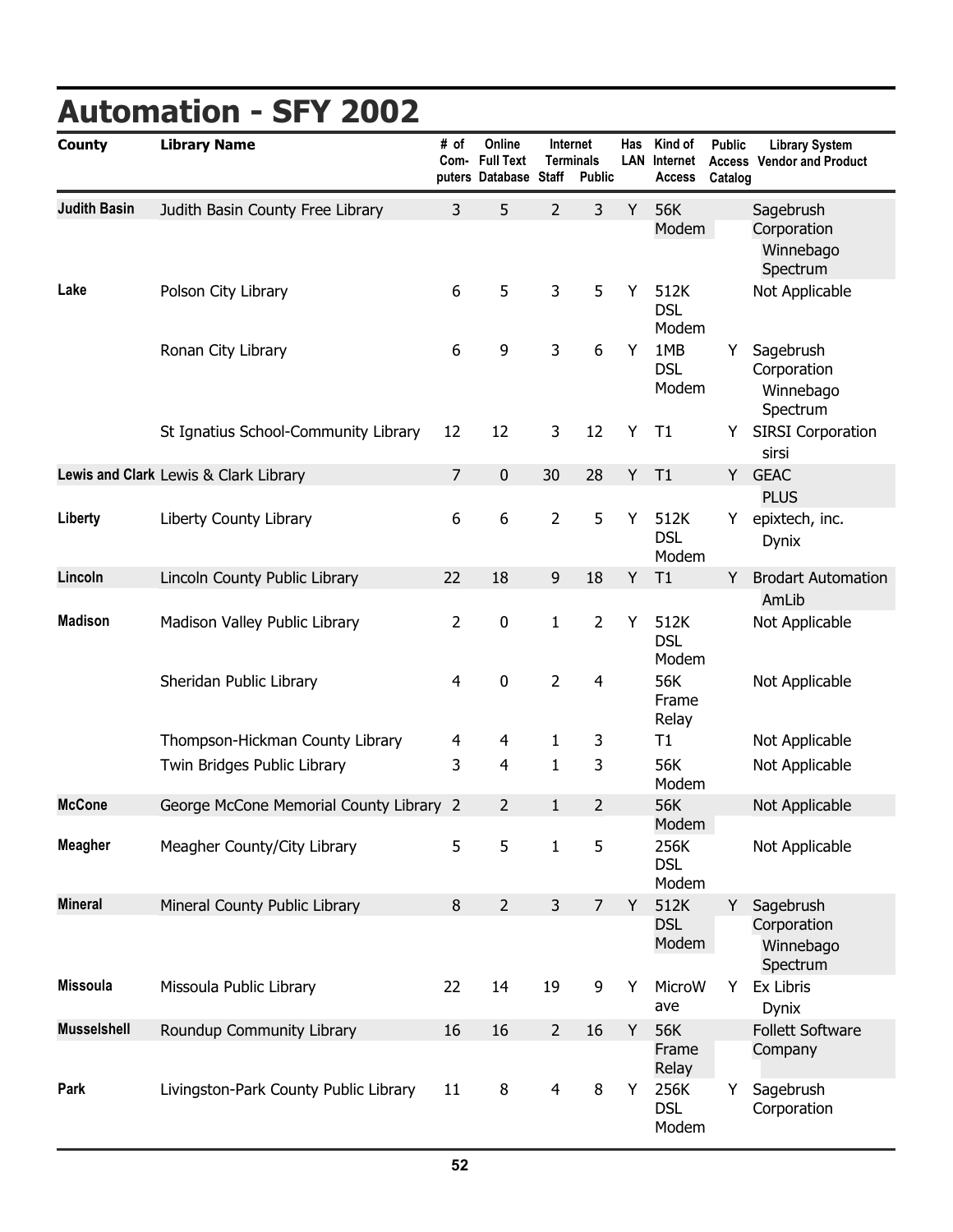# **Automation - SFY 2002**

| <b>County</b>       | <b>Library Name</b>                | # of<br>Com-   | Online<br><b>Full Text</b><br>puters Database Staff |                | <b>Internet</b><br><b>Terminals</b><br><b>Public</b> | Has | Kind of<br><b>LAN</b> Internet<br><b>Access</b> | <b>Public</b><br><b>Access</b><br>Catalog | <b>Library System</b><br><b>Vendor and Product</b> |
|---------------------|------------------------------------|----------------|-----------------------------------------------------|----------------|------------------------------------------------------|-----|-------------------------------------------------|-------------------------------------------|----------------------------------------------------|
| <b>Petroleum</b>    | Petroleum County Community Library | 5              | 5                                                   | $\overline{2}$ | $\overline{4}$                                       | Y   | 256K<br><b>DSL</b><br>Modem                     | Y                                         | Sagebrush<br>Corporation                           |
| <b>Phillips</b>     | Phillips County Library            | $\overline{2}$ | $\overline{2}$                                      | $\overline{2}$ | $\overline{2}$                                       | Y   | 56K<br>Modem                                    |                                           | Sagebrush<br>Corporation<br>Winnebago<br>Spectrum  |
| Pondera             | Conrad Public Library              | 5              | $\overline{2}$                                      | $\overline{2}$ | $\overline{2}$                                       | Y   | 256K<br><b>DSL</b><br>Modem                     | Y.                                        | <b>Follett Software</b><br>Company                 |
|                     | Valier Public Library              | $\overline{2}$ | $\mathbf{1}$                                        | $\pmb{0}$      | $\overline{2}$                                       |     | 56K                                             |                                           | <b>Follett Software</b>                            |
|                     |                                    |                |                                                     |                |                                                      |     | Modem                                           |                                           | Company<br><b>Circulation Plus</b>                 |
| <b>Powder River</b> | Henry A Malley Memorial Library    | $\overline{2}$ | $\mathbf{1}$                                        | $\overline{2}$ | 2                                                    |     | 56K<br>Modem                                    |                                           | Not Applicable                                     |
| <b>Powell</b>       | William K. Kohrs Memorial Library  | 9              | $\overline{4}$                                      | $\mathbf{1}$   | 4                                                    |     | T1                                              | Υ                                         | Sagebrush<br>Corporation<br>Winnebago<br>Spectrum  |
| <b>Prairie</b>      | Prairie County Library             | 3              | 4                                                   | $\mathbf{1}$   | $\mathsf{3}$                                         | Y   | 1MB<br><b>DSL</b><br>Modem                      |                                           | Not Applicable                                     |
| Ravalli             | <b>Bitterroot Public Library</b>   | 5              | $\mathbf{1}$                                        | 6              | 5                                                    | Y   | Wireless<br>MicroMa<br>nia                      |                                           | Not Applicable                                     |
|                     | Darby Community Public Library     | 3              | 3                                                   | $\overline{3}$ | 3                                                    |     | 56K<br>Modem                                    |                                           | Not Applicable                                     |
|                     | North Valley Public Library        | 4              | 0                                                   | $\mathbf{1}$   | 4                                                    | Y   | MicroW<br>ave                                   |                                           | Not Applicable                                     |
| <b>Richland</b>     | Sidney Public Library              | 12             | 12                                                  | 4              | 10                                                   | Υ   | Cable<br>Modem                                  | Y                                         | <b>Follett Software</b><br>Company<br>Unison       |
| <b>Roosevelt</b>    | Roosevelt County Library           | $\overline{7}$ | 3                                                   | 6              | 6                                                    | Y   | 256K                                            | Υ                                         | Sagebrush                                          |
|                     |                                    |                |                                                     |                |                                                      |     | <b>DSL</b><br>Modem                             |                                           | Corporation<br>Winnebago<br>Spectrum               |
| <b>Rosebud</b>      | Rosebud County Library             | 13             | 8                                                   | $\overline{4}$ | $\, 8$                                               | Y   | Shared<br>Modem                                 | Y                                         | Sagebrush<br>Corporation<br>Winnebago<br>Spectrum  |
| <b>Sanders</b>      | Plains Public Library District     | 6              | $6\,$                                               | $\overline{2}$ | 5                                                    | Y   | 256K<br><b>DSL</b><br>Modem                     |                                           | <b>Follett Software</b><br>Company                 |
|                     | Preston Town County Library        | $\overline{2}$ | $\pmb{0}$                                           | $\mathbf{1}$   | $\overline{2}$                                       | Y   | Other<br><b>Type</b>                            |                                           | Not Applicable                                     |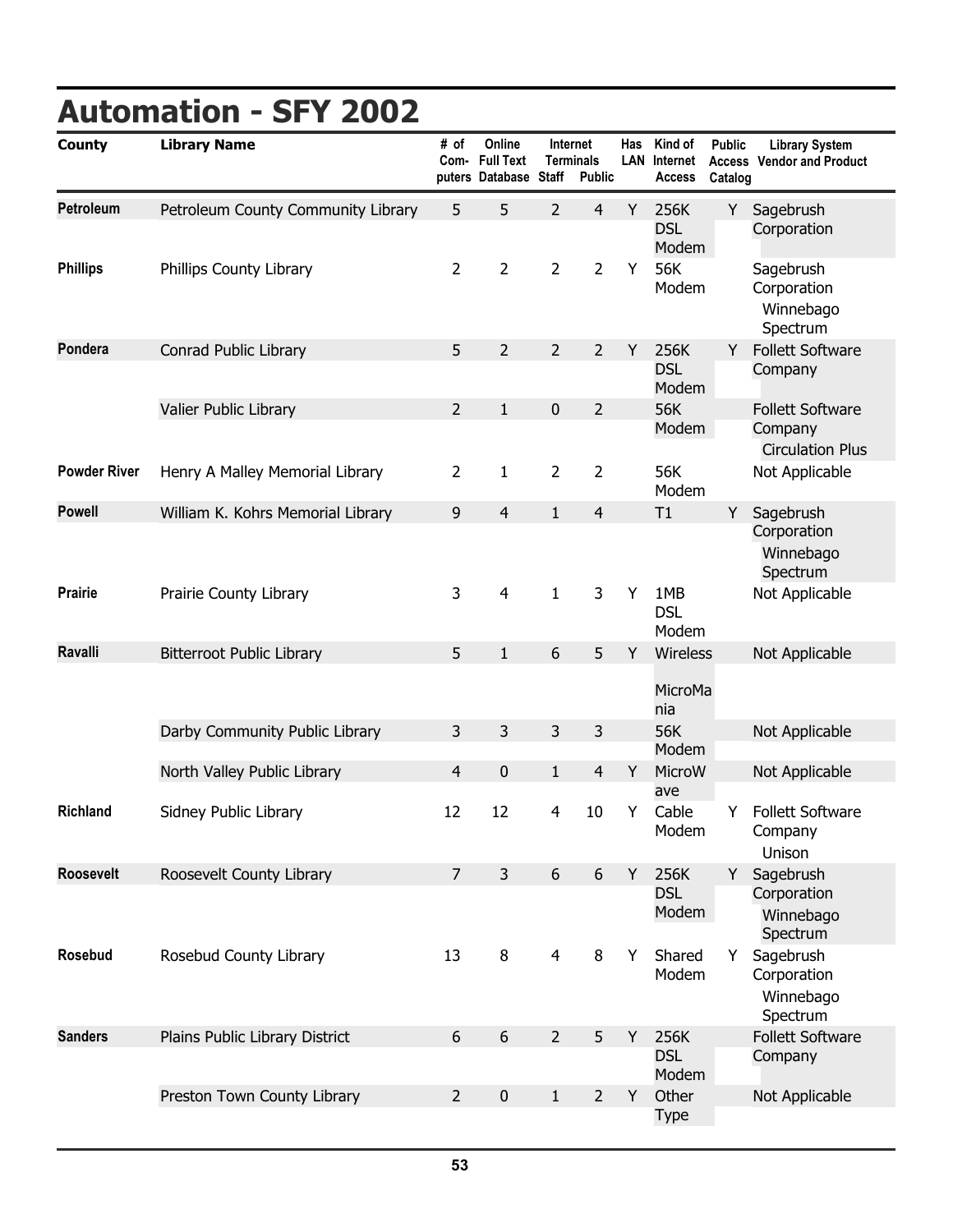# **Automation - SFY 2002**

| <b>County</b>     | <b>Library Name</b>             | # of<br>Com-   | Online<br><b>Full Text</b><br>puters Database Staff |                | <b>Internet</b><br>Terminals<br><b>Public</b> | Has | Kind of<br><b>LAN</b> Internet<br>Access | <b>Public</b><br>Catalog | <b>Library System</b><br><b>Access Vendor and Product</b>     |
|-------------------|---------------------------------|----------------|-----------------------------------------------------|----------------|-----------------------------------------------|-----|------------------------------------------|--------------------------|---------------------------------------------------------------|
| <b>Sanders</b>    | Thompson Falls Public Library   | $\overline{4}$ | $\overline{4}$                                      | $\mathbf{1}$   | $\overline{4}$                                | Y   | 256K                                     |                          | Not Applicable                                                |
|                   |                                 |                |                                                     |                |                                               |     | <b>DSL</b><br>Modem                      |                          |                                                               |
| <b>Sheridan</b>   | Sheridan County Library         | $\overline{4}$ | $\overline{2}$                                      | 6              | $\overline{2}$                                | Υ   | T1                                       | Y                        | Sagebrush<br>Corporation<br>Winnebago<br>Spectrum             |
| <b>Silver Bow</b> | Butte-Silver Bow Public Library | 13             | $\overline{7}$                                      | $\overline{7}$ | $\overline{7}$                                | Y   | 56K                                      | Y                        | Sagebrush                                                     |
|                   |                                 |                |                                                     |                |                                               |     | Frame<br>Relay                           |                          | Corporation<br>Winnebago<br>Spectrum                          |
| <b>Stillwater</b> | Stillwater County Library       | 3              | 5                                                   | $\overline{2}$ | $\overline{2}$                                | Υ   | 56K<br>Modem                             | Y                        | <b>WTP</b><br>Winnebago<br>Spectrum                           |
| <b>Sweetgrass</b> | Carnegie Public Library         | $\overline{2}$ | $\overline{2}$                                      | $\mathbf{1}$   | $\overline{2}$                                | Y   | 256K                                     |                          | Not Applicable                                                |
|                   |                                 |                |                                                     |                |                                               |     | <b>DSL</b><br>Modem                      |                          |                                                               |
| <b>Teton</b>      | Choteau Public Library          | 6              | 7                                                   | 1              | 6                                             | Υ   | T1                                       |                          | Not Applicable                                                |
|                   | Dutton Public Library           | $\overline{2}$ | 0                                                   | $\mathbf{1}$   | $\overline{2}$                                |     | MicroW<br>ave                            |                          | Not indicated<br>Not indicated                                |
|                   | Fairfield Public Library        | 4              | $\overline{4}$                                      | $\overline{2}$ | $\overline{4}$                                | Y   | 56K<br>Modem                             | Y                        | Sagebrush<br>Corporation<br>Athena                            |
| <b>Toole</b>      | <b>Toole County Library</b>     | 3              | $\overline{4}$                                      | $\mathbf{1}$   | 3                                             | Υ   | 56K<br>Modem                             |                          | <b>Follett Software</b><br>Company<br><b>Circulation Plus</b> |
| <b>Valley</b>     | Glasgow City-County Library     | 5              | 3                                                   | $\overline{2}$ | 3                                             | Υ   | 256K<br><b>DSL</b><br>Modem              | Y                        | Winnebago<br>Winnebago<br>Spectrum                            |
| Wheatland         | Harlowton Public Library        | 4              | 5                                                   | $\mathbf{1}$   | $\overline{4}$                                |     | 56K<br>Modem                             |                          | Not Applicable                                                |
| <b>Wibaux</b>     | Wibaux Public Library           | 6              | 6                                                   | 3              | 3                                             | Υ   | 256K<br><b>DSL</b><br>Modem              |                          | Follett Software<br>Company                                   |
| Yellowstone       | Laurel Public Library           | $\overline{7}$ | $\overline{7}$                                      | $\overline{2}$ | $\overline{7}$                                | Y   | 56K<br>Modem                             |                          | Not Applicable                                                |
|                   | Parmly Billings Library         | 38             | 25                                                  | 31             | $17$                                          | Y   | T1                                       | Y                        | epixtech, inc.<br><b>Horizon Sunrise</b>                      |
|                   | <b>Totals</b>                   | 575            | 437                                                 | 314            | 475                                           |     |                                          |                          |                                                               |